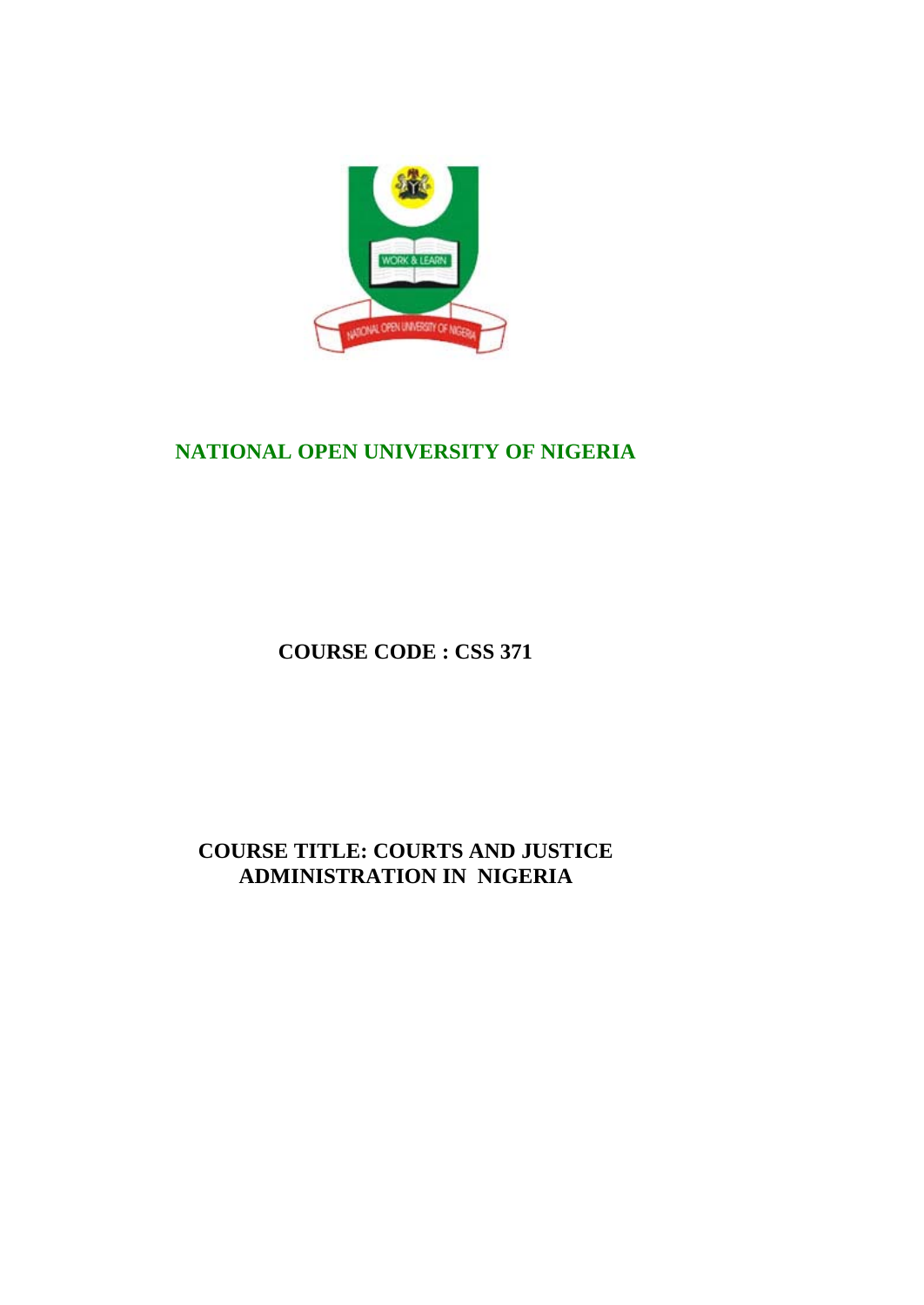## **COURSE GUIDE**

# **CSS 371 COURTS AND JUSTICE ADMINISTRATION IN NIGERIA**

| Course Team | Mr. Kunle Aina (Developer/Writer) - UI          |
|-------------|-------------------------------------------------|
|             | Mr. J. Anwa (Editor) - LASU                     |
|             | Dr. Adeniyi T Adegoke (Coordinator) - NOUN      |
|             | Prof. Abdul R. Yesufu (Programme Leader) - NOUN |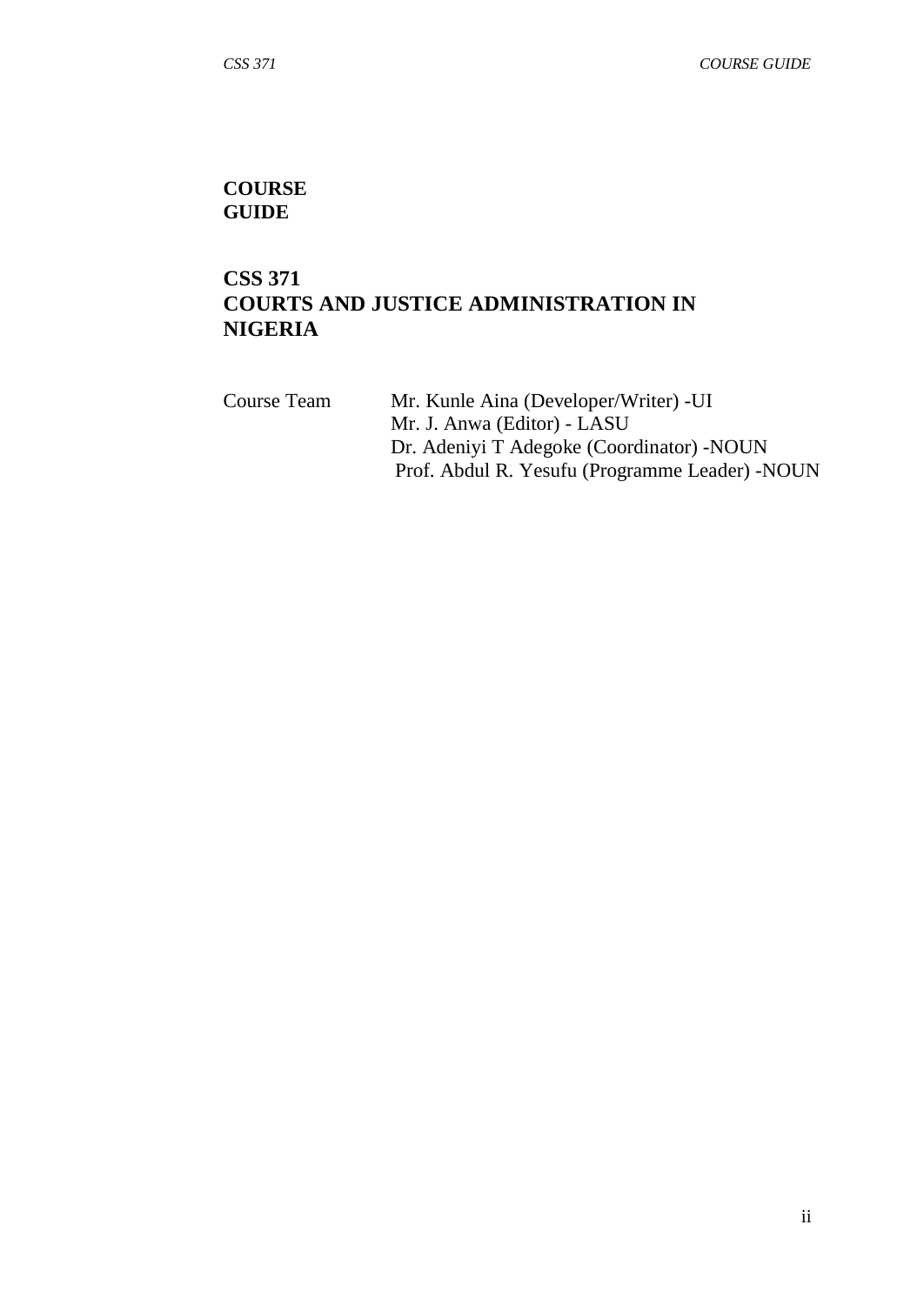

National Open University of Nigeria Headquarters 14/16 Ahmadu Bello Way Victoria Island Lagos

Abuja Office No. 5 Dar es Salaam Street Off Aminu Kano Crescent Wuse II, Abuja Nigeria

e-mail: [@nou.edu.ng](mailto:centralinfo@nou.edu.ng) URL: . nou.edu.ng

Published by: National Open University of Nigeria

First Printed 2010

ISBN:

All Rights Reserved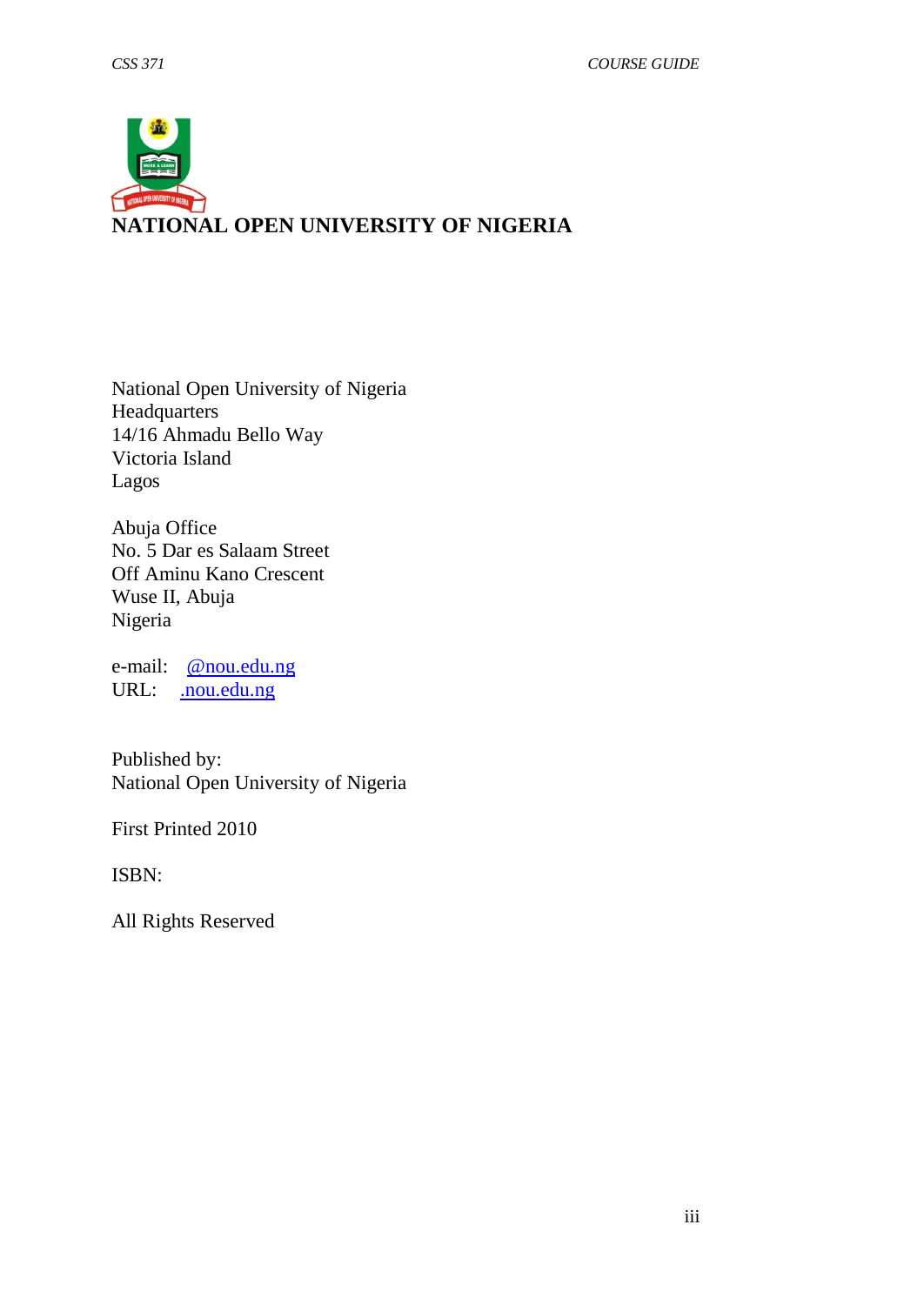# **CONTENTS PAGE**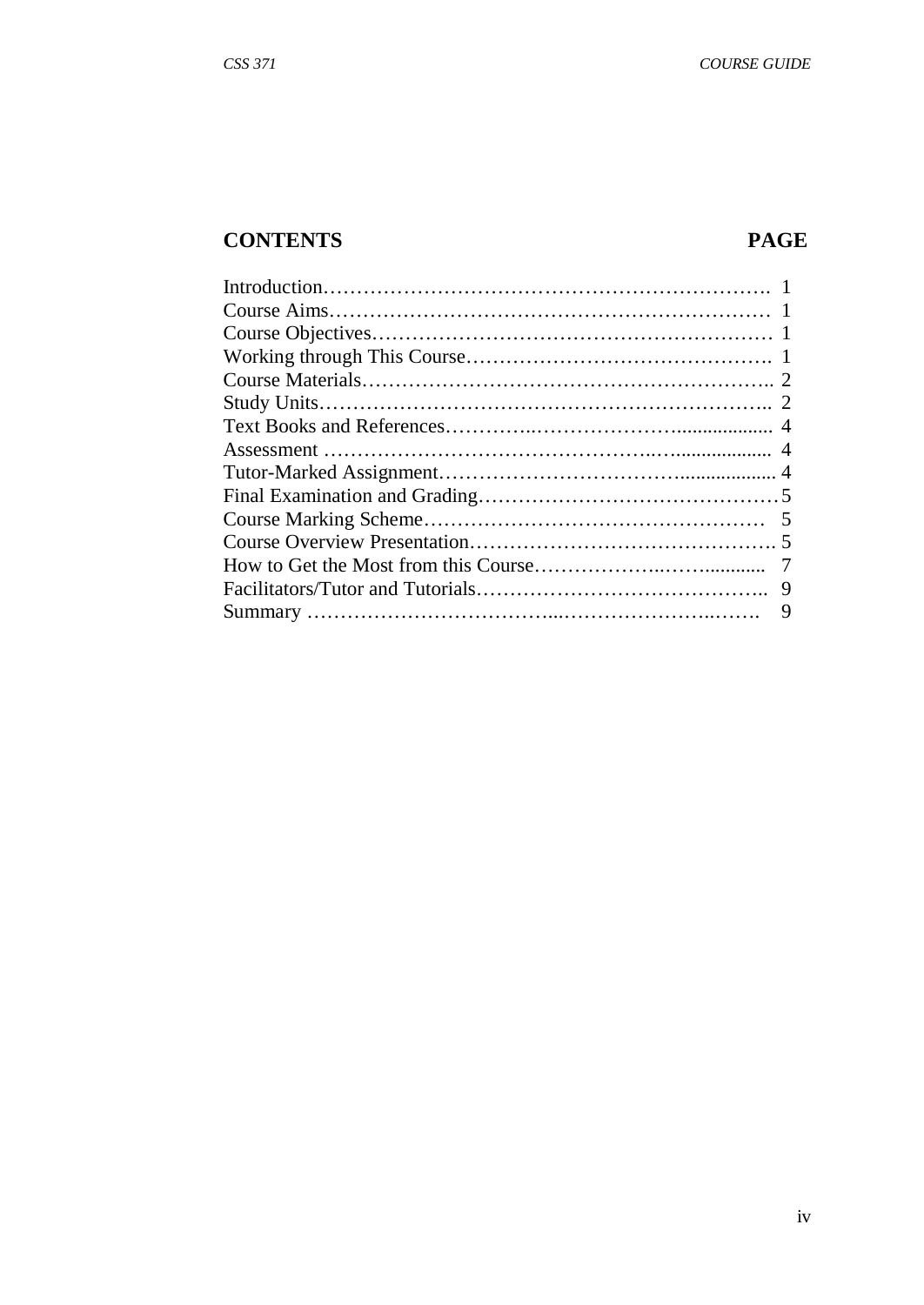# **Introduction**

This course is known as COURTS AND JUSTICE ADMINISTRATION IN NIGERIA: Course code: CSS 371. This course is a three unit course.

It generally introduces you to the basic concepts in courts, and Criminal Justice Administration. The course is designed to provide a comprehensive understanding of the major perspectives and historical developments of some of the active participants in the criminal justice system, the interplay of these main organs of the system and critique of their functions.

# **Course Aims**

The aims of the course are to:

- i. Introduce you to the various aspects of the Criminal Justice Administration system in Nigeria.
- ii. Help you to understand the important organs of the Criminal Justice Administration system by starting from the historical development of the organs and gradually helping you to understand the current position of the law.
- iii. Provide you with an in dept appraisal of the court system.
- iv. Systematic introduction to the enabling laws on the administration of justice.
- v. Analysis of the constitutional provisions on administration of justice.

# **Course Objective**

- 1. Identify the important organs of the administration of criminal justice in Nigeria.
- 2. Demonstrate the inter-relationship of the various organs.
- 3. To assess the role of the Police in law enforcement administration.
- 4. The use of sentencing both as treatment of offenders and as a form of punishment.

# **Working through the Course**

This course is divided into modules (sections) and units. There are Self Assessment Exercises within each unit and a Tutor Marked Assignment (TMA) at the end of each unit. You are expected to answer these self review questions unaided. Additional requirements for the course will include an appraisal and a final examination.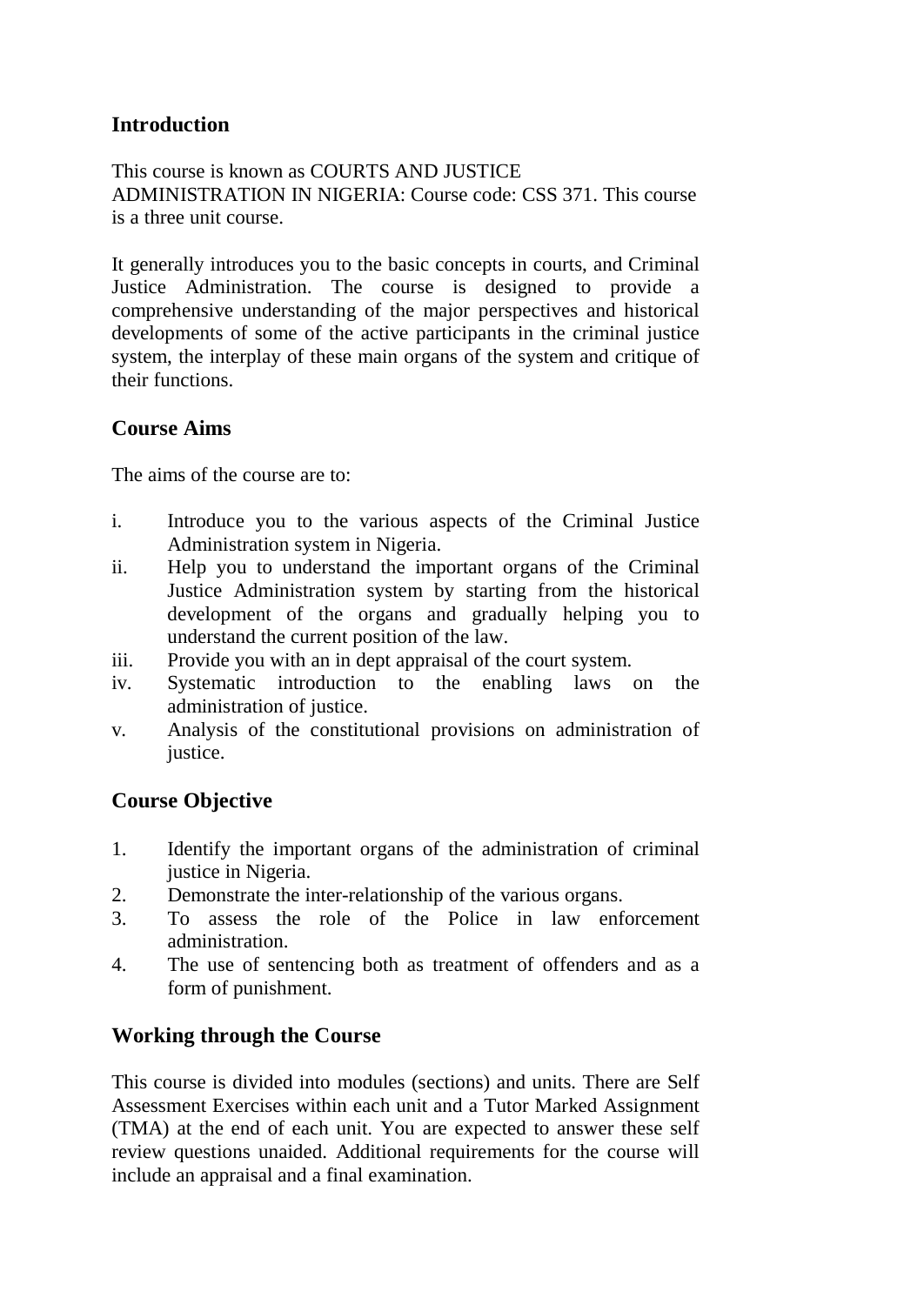This course guide tells you briefly what the course is all about, what you are expected to know in each unit, what course materials you need to use and how you can work your way through these materials.

## **Course Materials**

The main components of the course are:

- 1. The course guide
- 2. Study units
- 3. References
- 4. Assignments
- 5. Presentation Schedule

## **Study Units**

There are Twenty-one study units in this course spread through five modules. These are as follows:

## **Module 1 Machinery of Justice**

- Unit 1 Development of the Court System
- Unit 2 Inferior Courts in Nigeria
- Unit 3 Inferior Courts in Nigeria 2
- Unit 4 Appellate Courts in Nigeria
- Unit 5 High Courts in Nigeria
- Unit 6 Administration of Courts System

## **Module 2 Police in Criminal Justice Administration**

- Unit 1 Evolution of the Nigeria Police
- Unit 2 Structure of the Nigerian Police
- Unit 3 Powers and Responsibilities of the Police
- Unit 4 Abuse of Power

## **Module 3 Sentencing and Treatment of Offenders**

- Unit 1 Sentencing Procedure
- Unit 2 Sentencer's Aims
- Unit 3 Non Custodial Measures
- Unit 4 Other Non Custodial Measures
- Unit 5 Ancillary Orders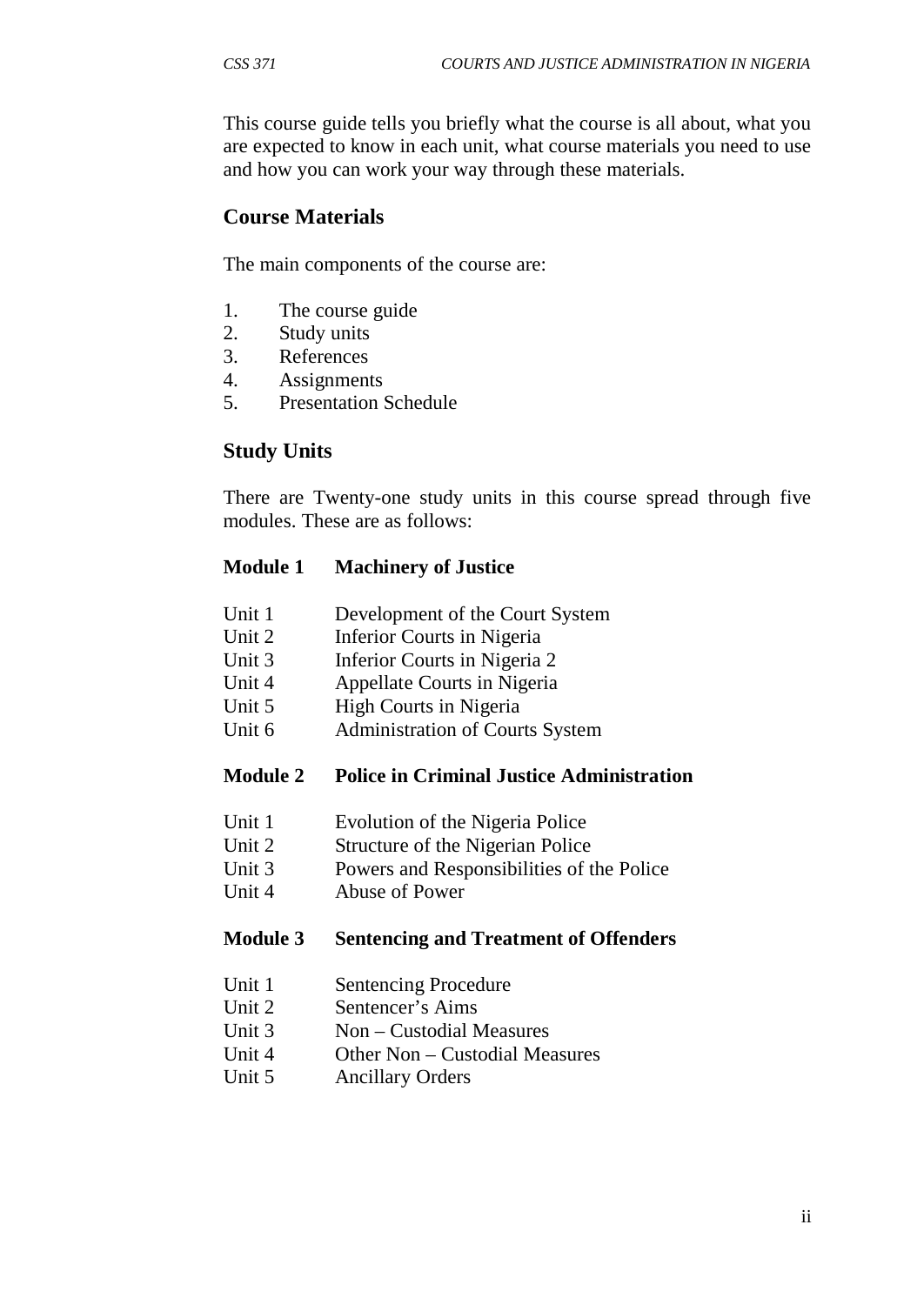## **Module 4 Prisons**

| Unit 1 | Purpose of Imprisonment                      |
|--------|----------------------------------------------|
| Unit 2 | Imprisonment Intended and Unintended Effects |
| Unit 3 | Prisoners Rights                             |
| Unit 4 | <b>Other Correctional Measures</b>           |
|        |                                              |

## **Module 5 Administration of Criminal Justice System in Nigeria**

| Unit 1 | Administration of Criminal Justice System in Nigeria |
|--------|------------------------------------------------------|
| Unit 2 | Mode of Criminal Trials                              |

## **General Introduction**

In this module you will be exposed to the court and its importance in the criminal Justice System in Nigeria. The human society is dynamic, interrelated and ever growing and advancing in every ramification. The rule of the Jungle where the fittest and the strongest is in charge cannot be tolerated if there is going to be anything like civilization. Yet human nature breeds oppression of the weak by the strong - while evolution of the state itself has to do with protection of the weak from the oppressive tendencies of the strong. The quest for justice and protection brought the law and the law itself is a sure safeguard and handmaiden for Justice. Yet persons who are trained to administer Justice must administer justice according to a set of roles and laws.

The machinery of Justice, and the law itself, because it forms the basis for the dispensation of justice, where the machinery is faulty, the dispensation of justice itself will not be entirely free from fault. The ultimate aim of every good government and in fact a veritable test of good governance is the faith people repose in the administration of justice, and satisfaction in the system believing that the judicial is system is free from fraud and is fundamentally positioned to dispense justice in all issues. Failure of the machinery of justice therefore is an invitation to anarchy, when people lose faith in the system. The law of the jungle will take over.

In this cause the student will be exposed to the Nigerian Legal system generally and as it relates to the criminal justice system. The student will learn that there is no special court in Nigeria specifically designated as criminal courts, but there is a quite distinct and separate criminal justice system though interwoven with the civil system but quiet distinguishable and interconnected; court system as a complete machinery of justice.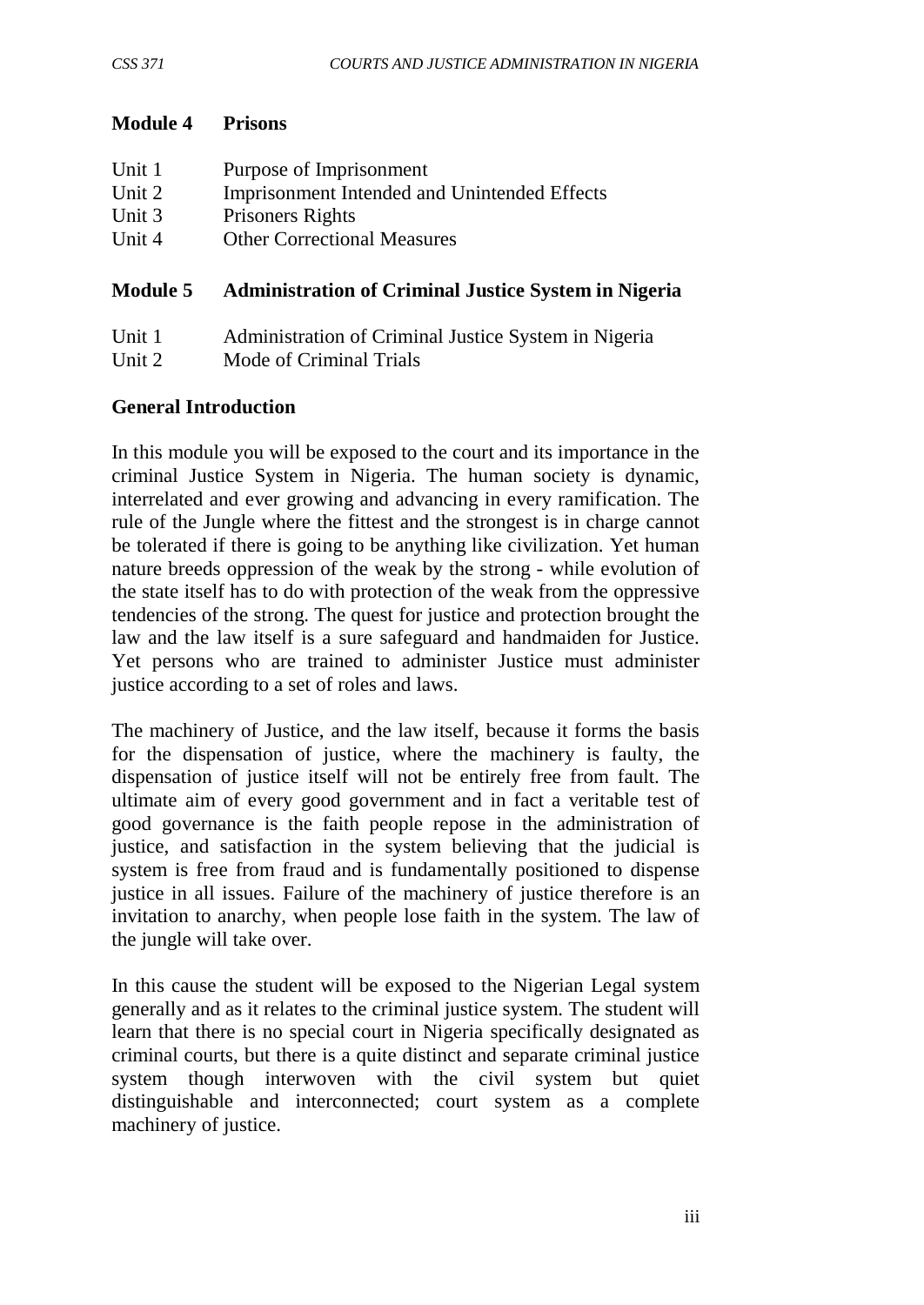Module 2 will examine law enforcement administration. Module 3 will discuss the issue of sentencing and treatment of offenders, module 4 will look at the prison / correctional institutions and Module 5 examines general principles of administration of criminal justice in Nigeria Each module is divided into appropriate units , and the student is expected to answer the self assessment exercises and also the tutor marked assignment to test their understanding of the each Unit.

#### **Textbooks and References**

The following books are suggested for further reading.

- Children and Young Persons Law cap. 25, Laws of Lagos State.
- Magistrate Courts Law cap. 127 Lagos State.
- Customary Courts Law cap. 34, Lagos State.
- Coroners Law cap. 31, Law of Lagos State.
- Constitution of Federal Republic of Nigeria 1999.
- Akande (2000); Introduction to the Constitution of Nigeria 1999;
- Legal Education Act 1962.
- Tamuno, 'The Police in modern Nigeria, University Press Ibadan 1971.
- Nwankwo, Human Rights Practices in the Nigerian police, CRP 1993.
- Police Act cap. P.19 2004 LFN
- Nigeria Police Regulations.
- Gibbons, (1968) society crime and criminal corners U.S.A.
- Police Act.
- Nwankwo, Mbachu, Ugochukwu (1993) Human Rights Practices in the Nigerian Police; C.R.P., Lagos.
- Walker, (1985) Sentencing. Theory, Law and Practice, Butter Worth's.
- Walker (1985) sentencing theory and practice: Butter worth's.
- Sutherland E. (1947) principles of criminology, Philadelphia, Lippincolt.
- Thomas D.A. (1979) Principles of sentencing in the court of appeal. Heireman London.
- Fair head, s. and Wilkison Grey (1981), Day centers and probation (Home office Research unit Reper 4) London, Home office.
- Zellick, G. (1980) "Prison Offences" in British Journal of Criminology 20.
- Inigo Bing (1999) Criminal Proceeding and Sentencing in the magistrates court;  $5<sup>th</sup>$  od sneel & Maxwell.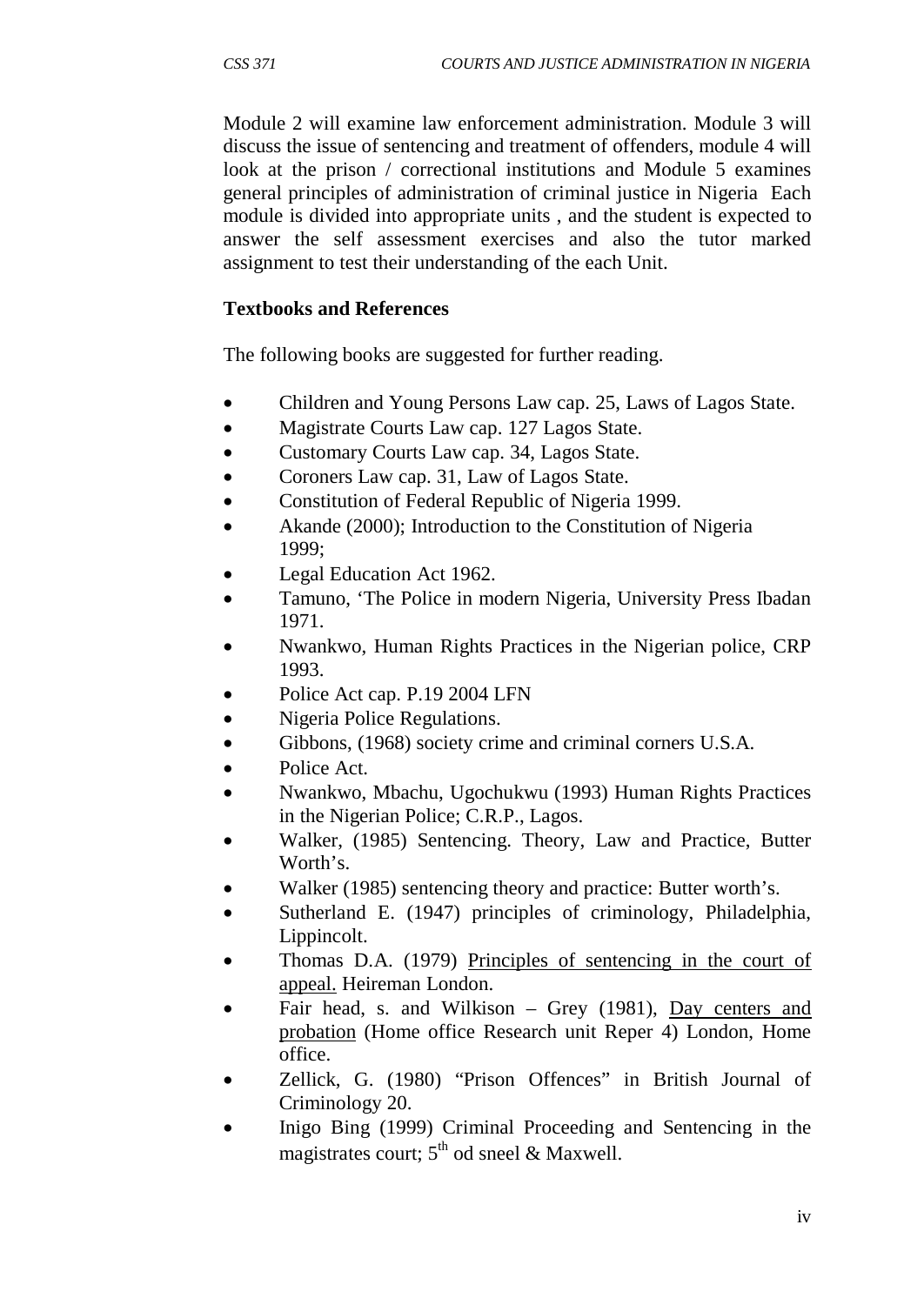- Walker Nigel, (1985) Sentencing theory law and practice. Butterworth's
- Walker (1985), Sentencing Theory, law and Practice London
- Shaws, S. (1982) The peoples Justice prison reform trust London.
- Sykes G. (1958) the society of captives, Princeton, University Press.
- Prison Regulations
- Worker (1987) Sentence, Theory and practice London.
- Thomas, (1979) principles of sentencing Heinemann Books London.
- Criminal Procedure Act, S413 S434.
- Criminal Prodedure Act LFN 2004

# **Assignment File**

In your assignment file, you will find all the details of the works you must submit to your tutor for making. The marks you obtain for these assignments will count towards the final mark you obtain for this course. Further information on assignments will be found in the Assignment File itself, and later in this Course guide in the section on assessment.

There are many assignments for this course, with each unit having at least one assignment. These assignments are basically meant to assist you to understand the course.

## **Assessment**

There are two aspects to the assessment of this course. First, are the Tutor-Marked Assignments; second, is a written examination.

In tackling these assignments, you are expected to apply the information, knowledge and experience acquired during the course. The assignments must be submitted to your tutor for formal assessment in accordance with the deadlines stated in the Assignment File. The work you submit to your tutor for assessment will account for 30 percent of your total course mark.

# **Tutor-Marked Assignment (TMAs)**

There are 21 tutor-marked assignments in this course. The best four (that is, the highest four of the 20 marks) will be counted. Each assignment counts for 20 marks but on the average when the four assignments are put together, then each assignment will count 10% towards your total course mark. This implies that the total marks for the best four (4) assignments, will constitute 30% of your total course mark.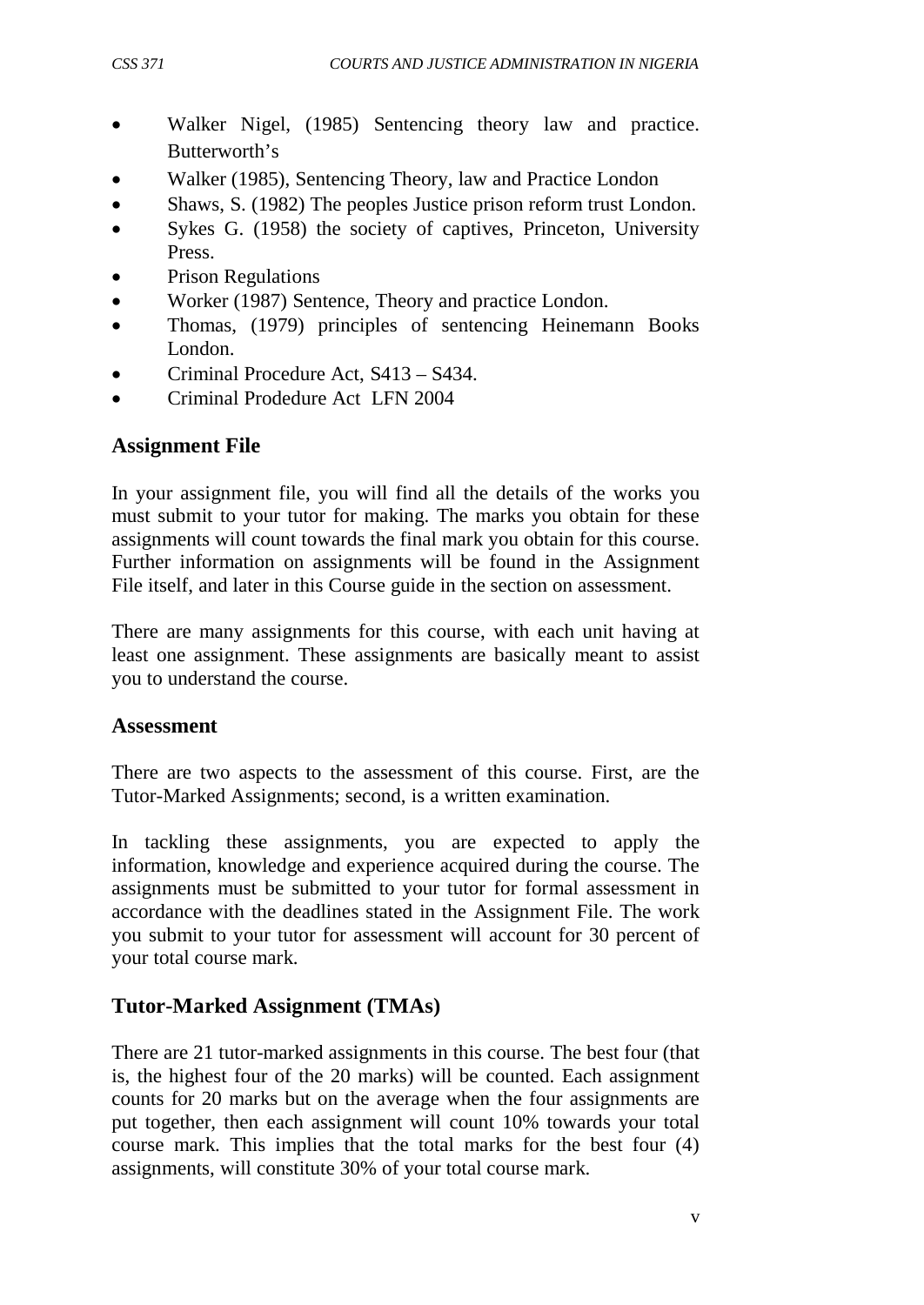The Assignments for the units in this course are contained in the Assignment File. You will be able to complete your assignments from the information and materials contained in your references, reading and study units. However, it is always desirable at this level of your education to research more widely, and demonstrate that you have a very broad and in-dept knowledge of the subject matter.

When each assignment is completed, send it together with a TMA (tutor-marked assignment) form to your tutor. Ensure that each assignment reaches your tutor on or before the deadline given in the Assignment File. If, for any reason you cannot complete your work on time, contact your tutor before the assignment is due to discuss the possibility of an extension. Extensions will not be granted after the due date unless there are exceptional circumstances warranting such.

# **Presentation Schedule**

Your course materials give you important dates for the early and timely completion and submission of your TMAs and attending tutorials. You should remember that you are required to submit all your assignments by the stipulated time and date. You should guard against lagging behind in your work.

## **Final Examination and Grading**

The final examination for to **CSS 371: Court and Justice Administration in Nigeria** will be of three hours' duration and have a value of 70% of the total course grade. The examination will consist of questions, which reflect the practice exercises and tutor-marked assignments, you have previously encountered. All areas of the course will be assessed.

Use the time between the completion of the last unit and sitting for the examination, to revise the entire course. You may find it useful to review your tutor-marked assignments and comment on them before the examination. The final examination covers information from all aspects of the course.

## **Course Marking Scheme**

| <b>ASSIGNMENT</b>        | <b>MARKS</b>                                  |
|--------------------------|-----------------------------------------------|
| Assignments              | Best four marks of the Assignments @ 10% each |
|                          | (on the average) = $30\%$ of course marks     |
| <b>Final Examination</b> | 70% of overall course marks                   |
| Total                    | 100% of course marks                          |

#### **Table 1: Course Marking scheme**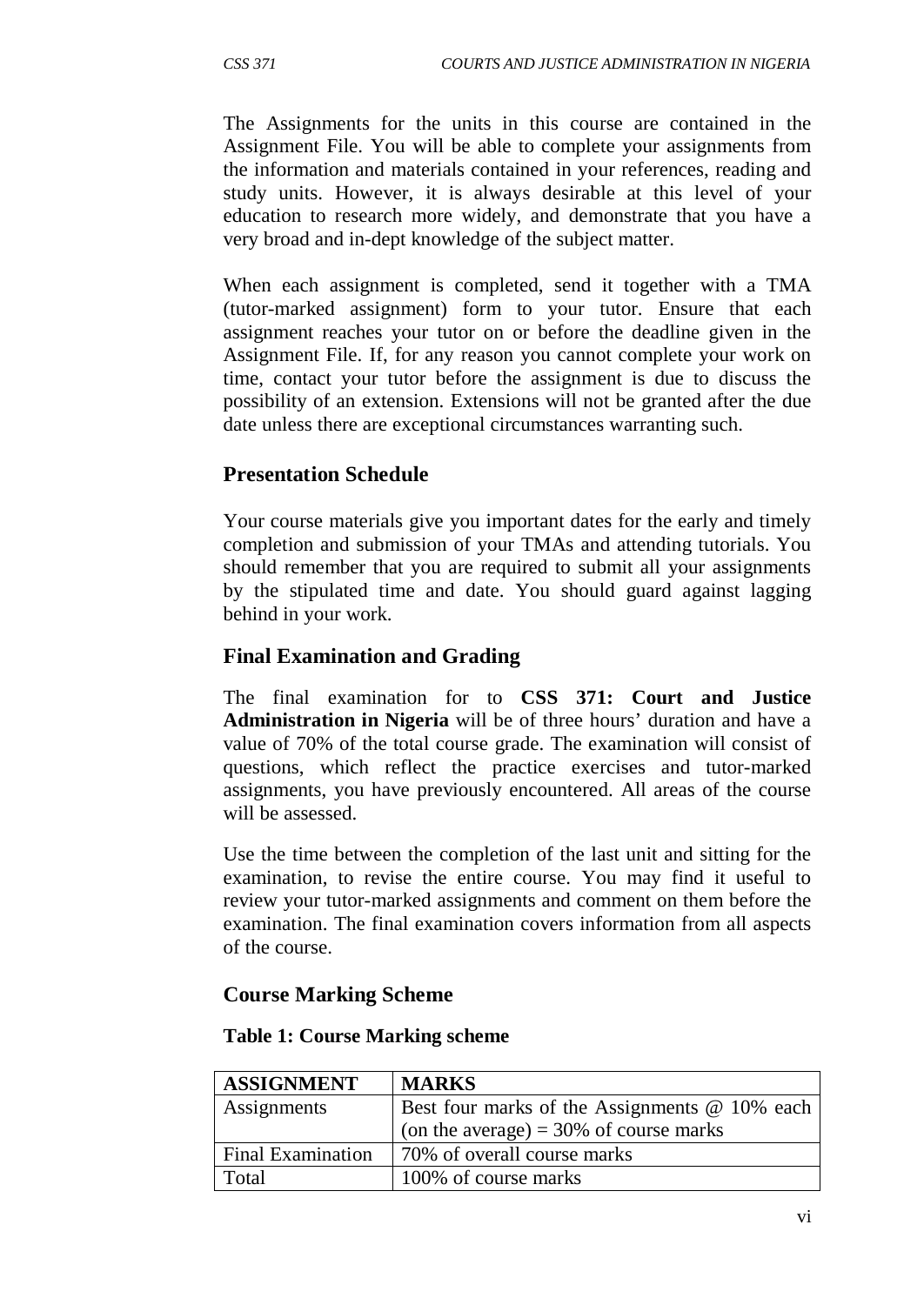## **How to Get Most from this Course**

- 1. In distance learning, the study units replace the university lecture. This is the one of the great advantages of distance learning, you can read and work through specially designed study materials at your own pace, and at a time and place that suits you best. Think of it as reading the lecture instead of listening to the lecturer. In the same way a lecturer might give you some reading to do, the study units tell you when to read, and which are your text materials or recommended books. You are provided exercises, to do at appropriate points, just as a lecturer might give you an inclass exercise.
- 2. Each of the study units follows a common format. The first item is an introduction to the subject matter of the unit, and how a particular unit is integrated with the other units and the course as a whole. Next to this is a set of learning objectives.

These objectives let you know what you should be able to do, by the time you have completed the unit. These learning objectives are meant to guide your study. The moment a unit is finished, you must go back and check whether you have achieved the objectives. If this is made a habit, then you will significantly improve your chances of passing the course.

- 3. The main body of the unit guides you through the required reading from other sources. This will usually be either from your references or from a reading section.
- 4. The following is a practical strategy for working through the course. If you run into any trouble, telephone your tutor or visit the study centre nearest to you. Remember that your tutor's job is to help you. When you need assistance, do not hesitate to call and ask your tutor to provide it.
- 5. Read this Course Guide thoroughly, it is your first assignment.
- 6. Organise a Study Schedule Design a 'Course Overview' to guide you through the Course. Note the time you are expected to spend on each unit and how the assignments relate to the units. Important information, e.g. details of your tutorials, and the date of the first day of the Semester is available at the study centre. You need to gather all the information into one place, such as your diary or a wall calendar. Whatever method you choose to use, you should decide on and write in your own dates and schedule of work for each unit.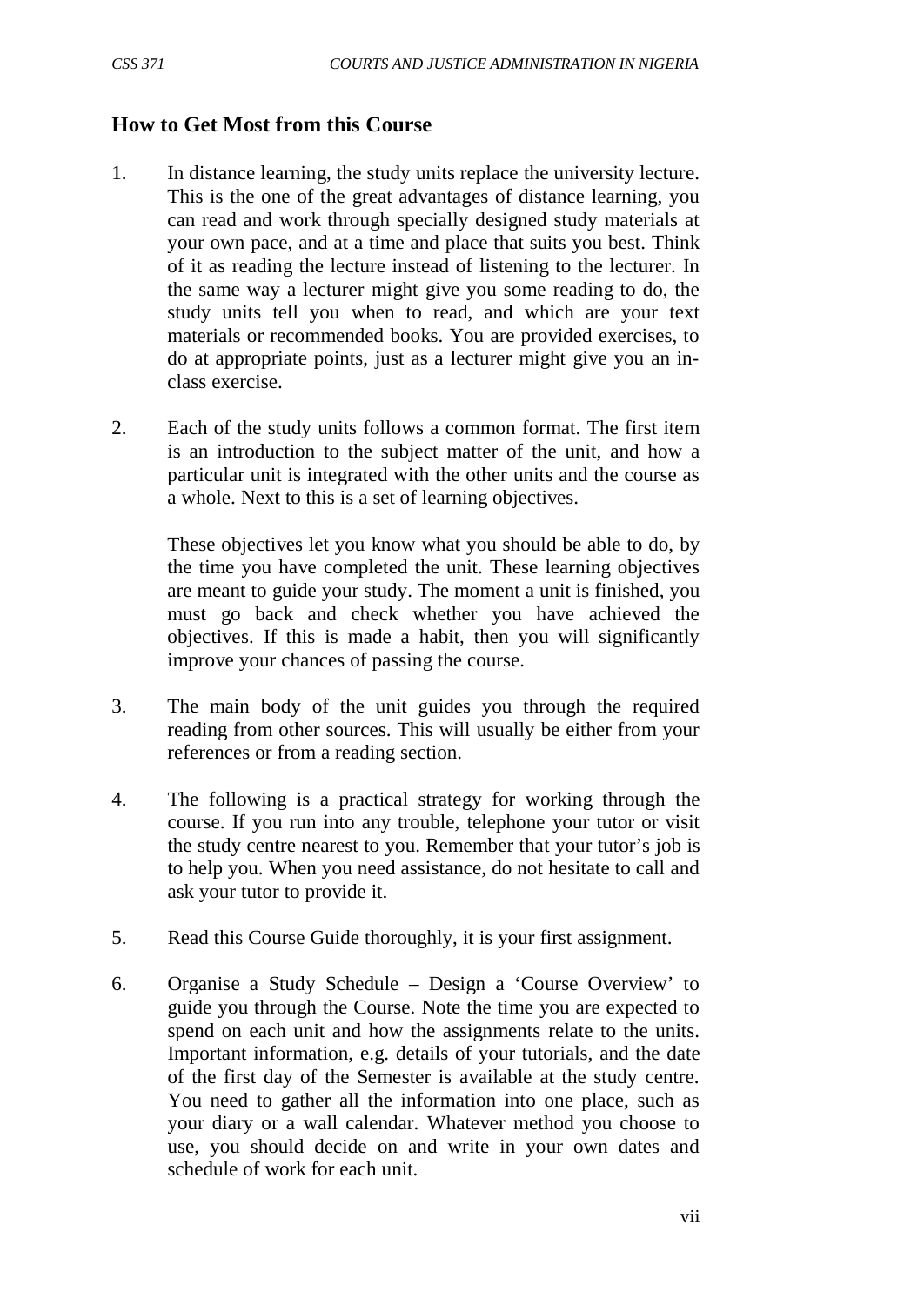- 7. Once you have created your own study schedule, do everything to stay faithful to it. The major reason that students fail is that they get behind with their course work. If you get into difficulties with your schedule, please, let your tutor know before it is too late for help.
- 8. Turn to unit 1, and read the introduction and the objectives for the unit.
- 9. Assemble the study materials. You will need your references and the unit you are studying at any point in time.
- 10. As you work through the unit, you will know what sources to consult for further information.
- 11. Visit your study centre whenever you need up to date information.
- 12. Well before the relevant due dates (about 4 weeks before the dates), visit your study centre for your next required assignment. Keep in mind that you will learn a lot by doing the assignment carefully. They have been designed to help you meet the objectives of the course and, therefore, will help you pass the examination. Submit all assignments not later than the due date.
- 13. Review the objectives for each study unit to confirm that you have achieved them. If you feel unsure about any of the objectives, review the study materials or consult your tutor. When you are confident that you have achieved a unit's objectives, you can start on the next unit. Proceed unit by unit through the course and try to space your study so that you can keep yourself on schedule.
- 14. When you have submitted an assignment to your tutor for marking, do not wait for its return before starting on the next unit. Keep to your schedule. When the Assignment is returned, pay particular attention to your tutor's comments, both on the tutormarked assignment form and also the written comments on the ordinary assignments.
- 15. After completing the last unit, review the course and prepare yourself for the final examination. Check that you have achieved the unit objectives (listed at the beginning of each unit) and the course objectives (listed in the Course Guide).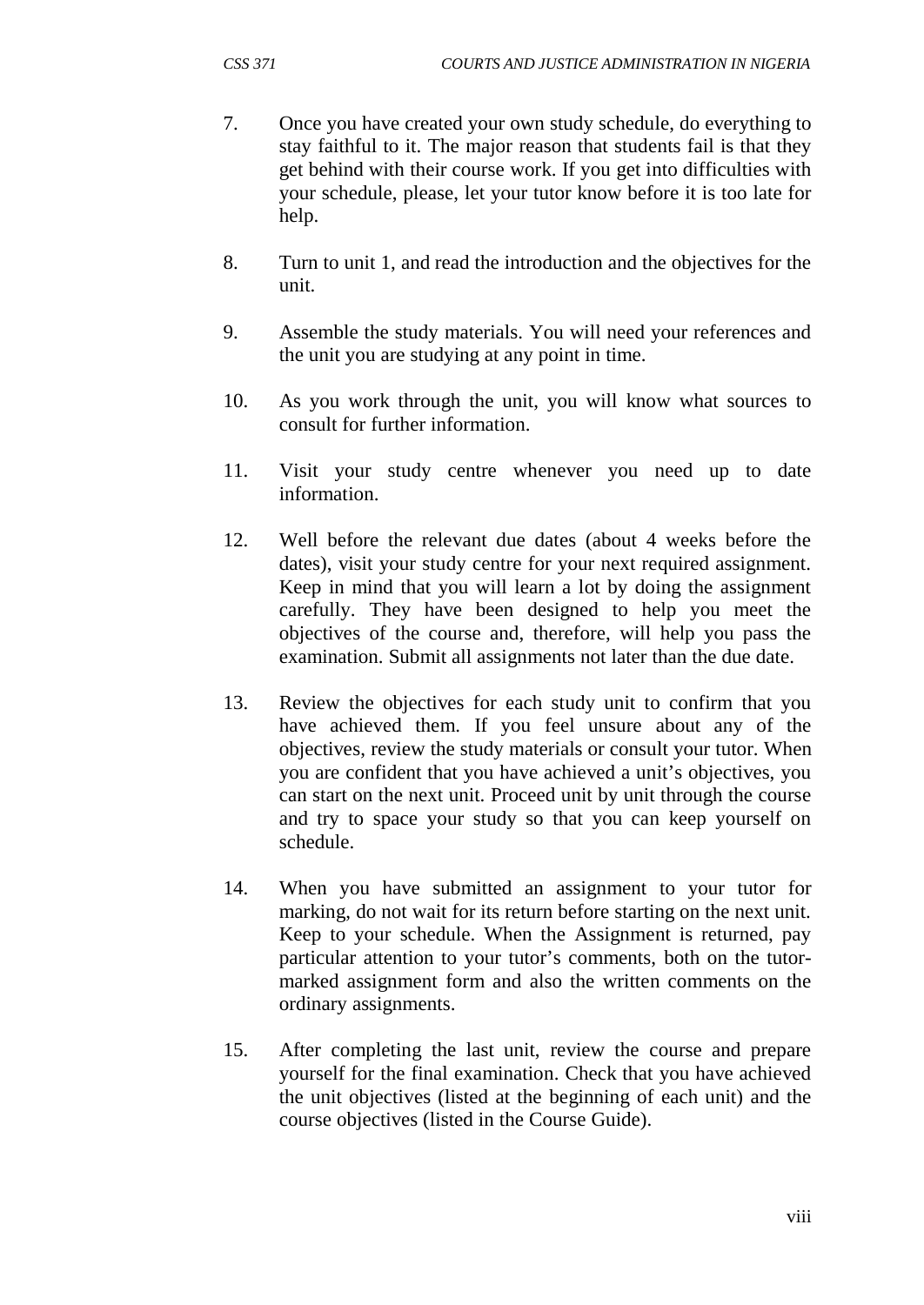## **Facilitators/Tutor and Tutorials**

There are 15 hours of tutorials provided in support of this course. However, tutorials are not compulsory, demand driven, and are meant to be problem – solving sessions. You will need to contact your tutor for more information of these tutorials, together with the name and phone number of your tutor.

Your tutor will mark and comment on your assignments, keep a close watch on your progress and on any difficulties you might encounter and provide assistance to you during the course. You must mail your tutormarked assignments to your tutor well before the due date (at least two working days are required). They will be marked by your tutor and returned to you as soon as possible.

Do not hesitate to contact your tutor by telephone, e-mail, or discussion board. The following might be circumstances in which you will find help necessary. Contact your tutor if: -

- You do not understand any part of the study units or the assigned readings.
- You have difficulties within the exercises.
- You have a question or problem with an assignment, with your tutor's comments on an assignment or with the grading of an assignment.

You should try your best to attend the tutorials if you have problems. This is the only chance to have face-to-face contact with your tutor and ask questions which are answered instantly. You can raise any problem encountered in the course of your study. To gain the maximum benefits from course tutorials, prepare a question list before attending them. You will learn quite a lot from participating in the discussions

## **Summary**

CSS 371 aims at equipping you with deep understanding of the courts system, the role of the court and judiciary in the administration of criminal Justice, we also studied the role of the Police, and the constraints of the Police in performing their constitutional duties. The sentencing of offenders and aims of sentencing and treatment of offenders as well as a general overview of the mode of criminal trials.

If you follow the above advice you are sure to be successful in this course.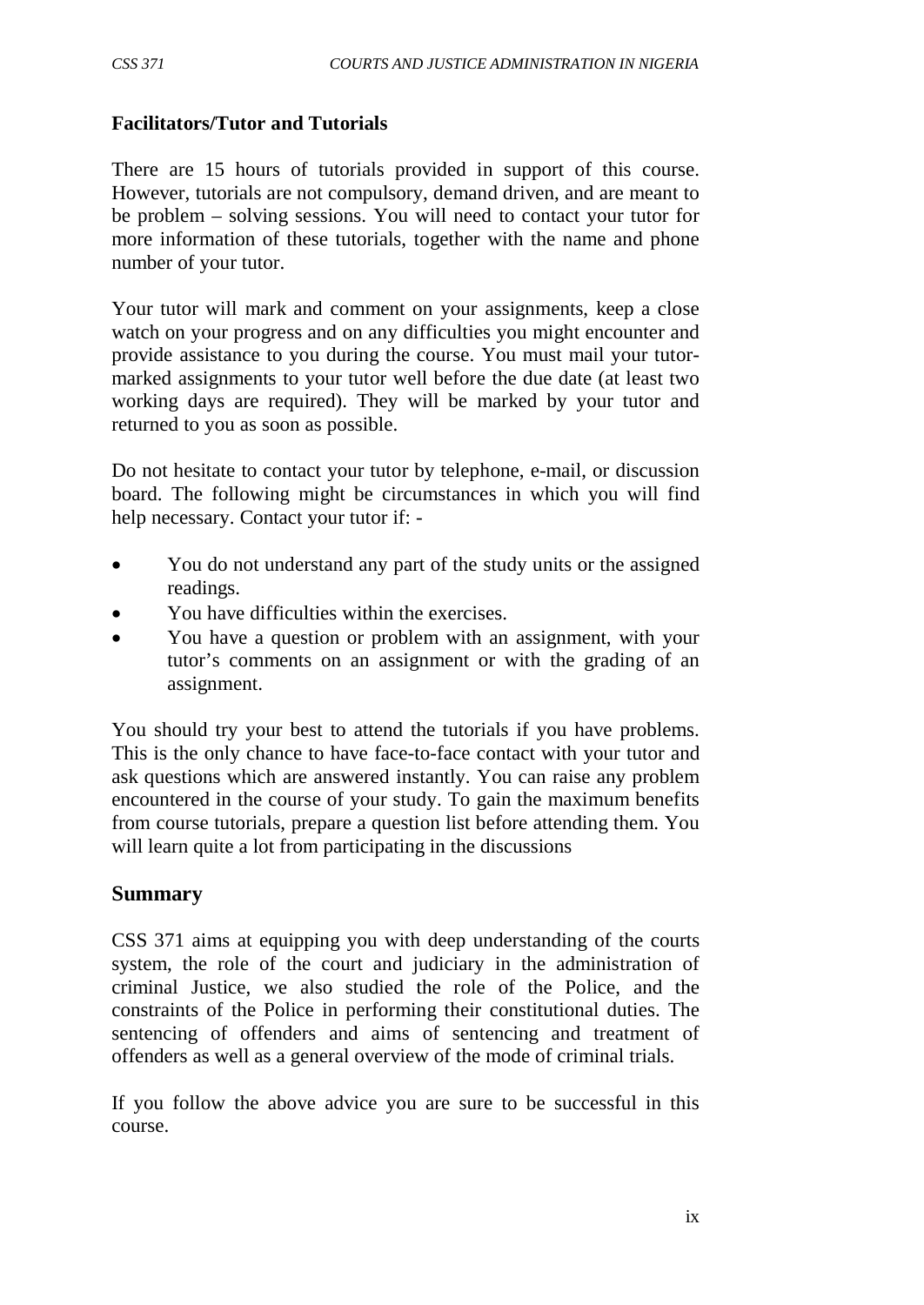| Course Code  | CSS 371                                      |
|--------------|----------------------------------------------|
| Course Title | Courts and Justice Administration in Nigeria |
| Course Team  | Mr. Kunle Aina (Developer/Writer) - UI       |

| Course Team | Mr. Kunle Aina (Developer/Writer) - UI          |
|-------------|-------------------------------------------------|
|             | Mr. J. Anwa (Editor) - LASU                     |
|             | Dr. Adeniyi T Adegoke (Coordinator) - NOUN      |
|             | Prof. Abdul R. Yesufu (Programme Leader) - NOUN |

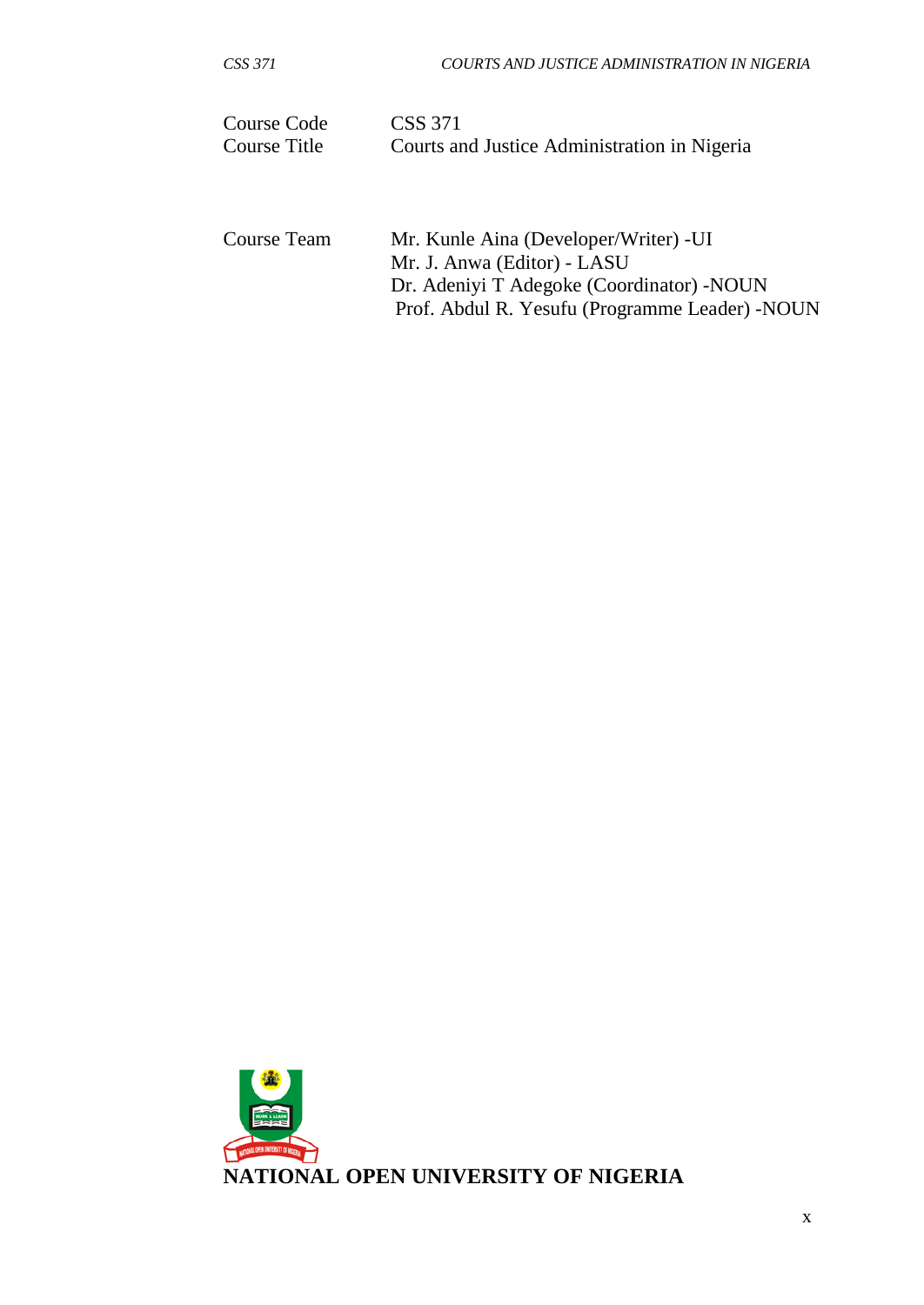National Open University of Nigeria **Headquarters** 14/16 Ahmadu Bello Way Victoria Island Lagos

Abuja Office No. 5 Dar es Salaam Street Off Aminu Kano Crescent Wuse II, Abuja Nigeria

e-mail: [@nou.edu.ng](mailto:centralinfo@nou.edu.ng) URL: . nou.edu.ng

Published by: National Open University of Nigeria

First Printed 2010

ISBN:

All Rights Reserved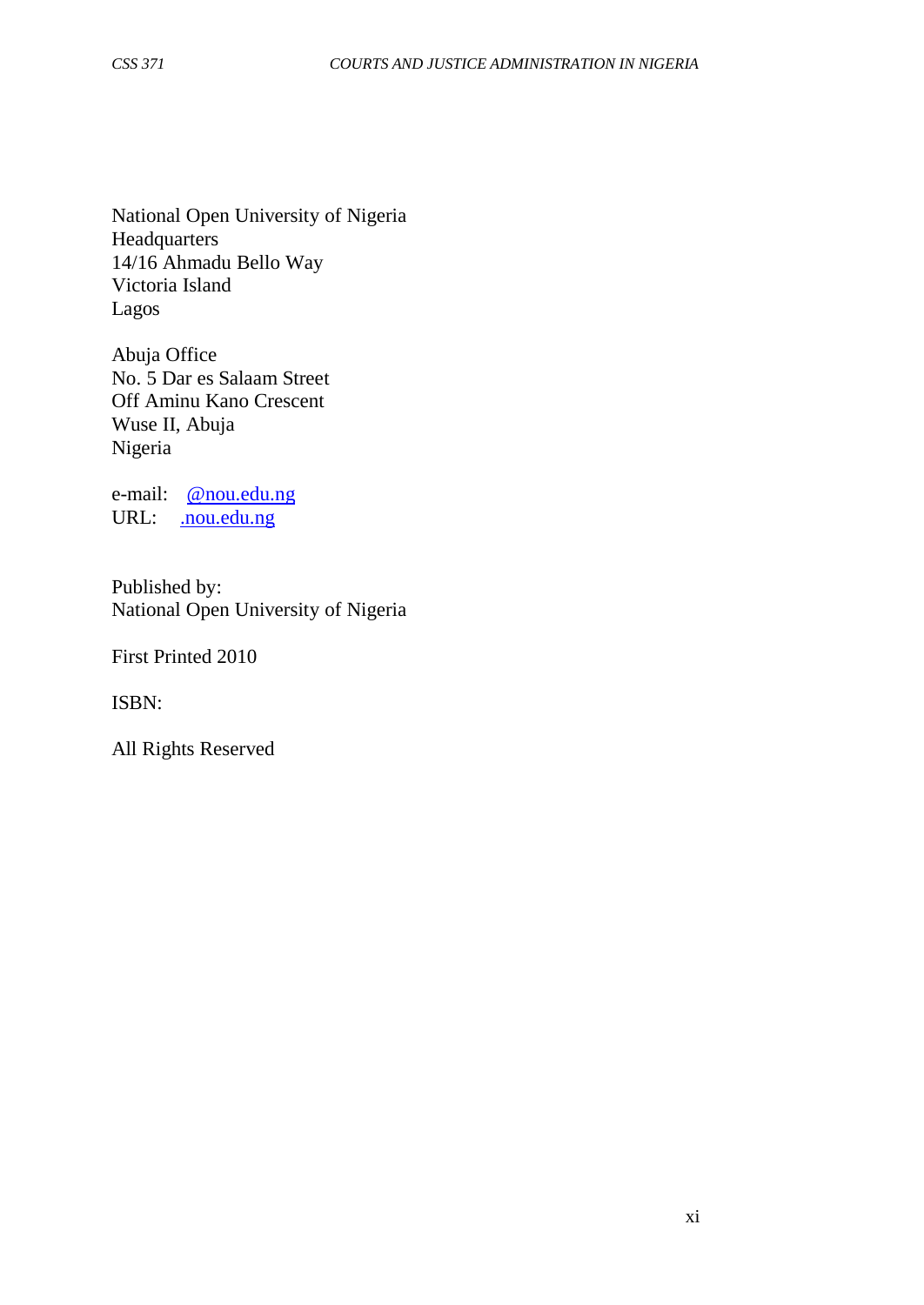# **CONTENTS PAGE**

| <b>Module 1</b> |                                                          | $\mathbf{1}$ |
|-----------------|----------------------------------------------------------|--------------|
| Unit 1          | Development of the Court System                          | $\mathbf{1}$ |
| Unit 2          |                                                          | 9            |
| Unit 3          |                                                          |              |
| Unit 4          |                                                          |              |
| Unit 5          |                                                          | 30           |
| Unit 6          |                                                          | 38           |
| <b>Module 2</b> | <b>Police in Criminal Justice Administration </b>        | 47           |
| Unit 1          |                                                          | 47           |
| Unit 2          |                                                          | 52           |
| Unit 3          | Powers and Responsibilities of the Police                | 59           |
| Unit 4          |                                                          | 65           |
| <b>Module 3</b> | <b>Sentencing and Treatment of Offenders </b>            | 71           |
| Unit 1          |                                                          |              |
| Unit 2          |                                                          |              |
| Unit 3          |                                                          | 81           |
| Unit 4          |                                                          |              |
| Unit 5          |                                                          |              |
| <b>Module 4</b> |                                                          |              |
| Unit 1          |                                                          | 97           |
| Unit 2          | Imprisonment Intended and Unintended Effect              | 102          |
| Unit 3          |                                                          |              |
| Unit 4          |                                                          | 117          |
| <b>Module 5</b> | <b>Administration of Criminal Justice System in</b>      | 123          |
| Unit 1          | Administration of Criminal Justice System in Nigeria 123 |              |
| Unit 2          |                                                          |              |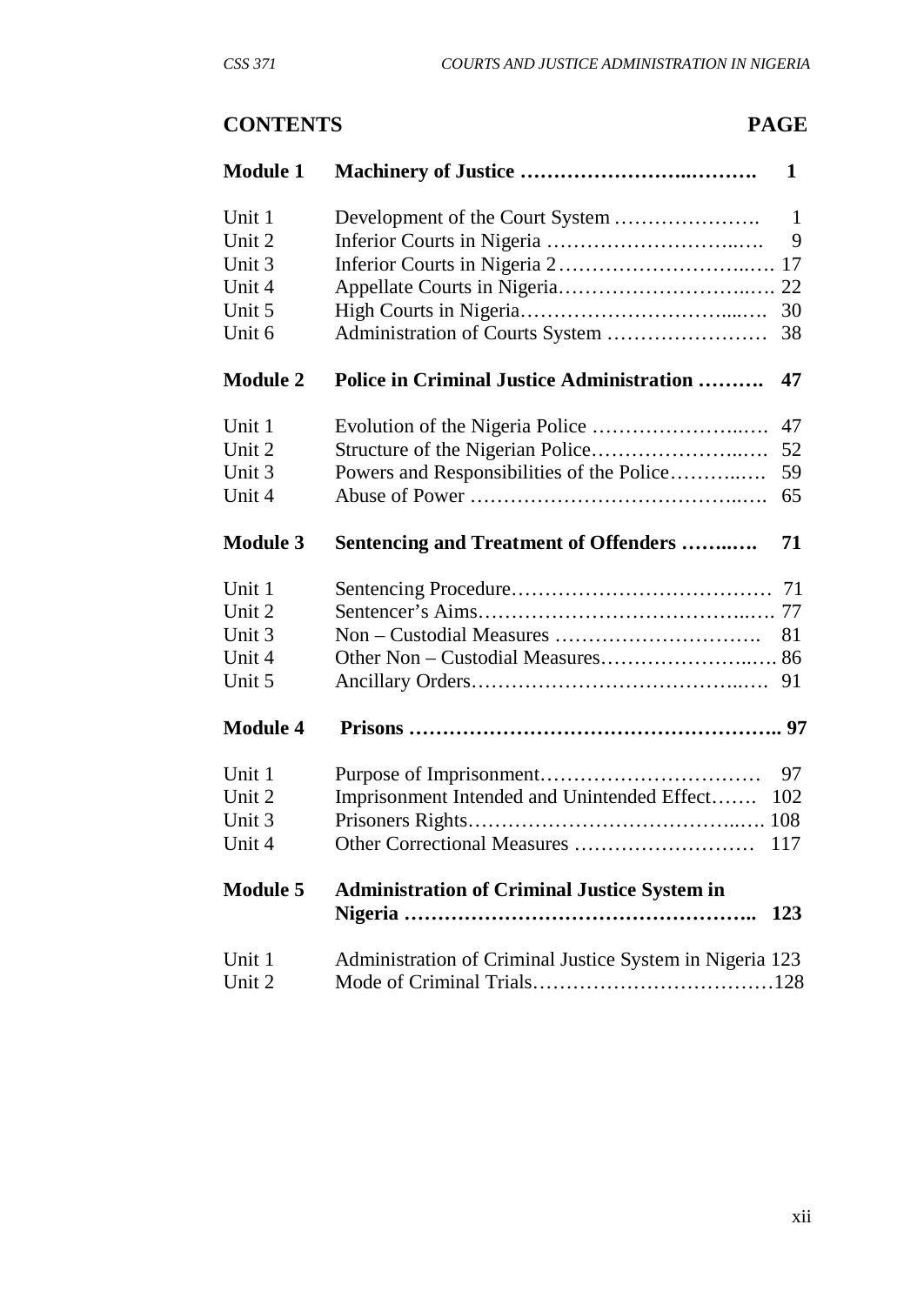#### **GENERAL INTRODUCTION**

In this module you will be exposed to the court and its importance in the criminal Justice System in Nigeria. The human society is dynamic, interrelated and ever growing and advancing in every ramification. The rule of the Jungle where the fittest and the strongest is in charge cannot be tolerated if there is going to be anything like civilization. Yet human nature breeds oppression of the weak by the strong - while evolution of the state itself has to do with protection of the weak from the oppressive tendencies of the strong. The quest for justice and protection brought the law and the law itself is a sure safeguard and handmaiden for Justice. Yet persons who are trained to administer Justice must administer justice according to a set of roles and laws.

The machinery of Justice, and the law itself, because it forms the basis for the dispensation of justice, where the machinery is faulty, the dispensation of justice itself will not be entirely free from fault. The ultimate aim of every good government and in fact a veritable test of good governance is the faith people repose in the administration of justice, and satisfaction in the system believing that the judicial is system is free from fraud and is fundamentally positioned to dispense justice in all issues. Failure of the machinery of justice therefore is an invitation to anarchy, when people lose faith in the system. The law of the jungle will take over.

In this cause the student will be exposed to the Nigerian Legal system generally and as it relates to the criminal justice system. The student will learn that there is no special court in Nigeria specifically designated as criminal courts, but there is a quite distinct and separate criminal justice system though interwoven with the civil system but quiet distinguishable and interconnected; court system as a complete machinery of justice.

Module 2 will examine law enforcement administration. Module 3 will discuss the issue of sentencing and treatment of offenders, module 4 will look at the prison / correctional institutions and Module 5 examines general principles of administration of criminal justice in Nigeria Each module is divided into appropriate units, and the student is expected to answer the self assessment exercises and also the tutor marked assignment to test their understanding of the each unit.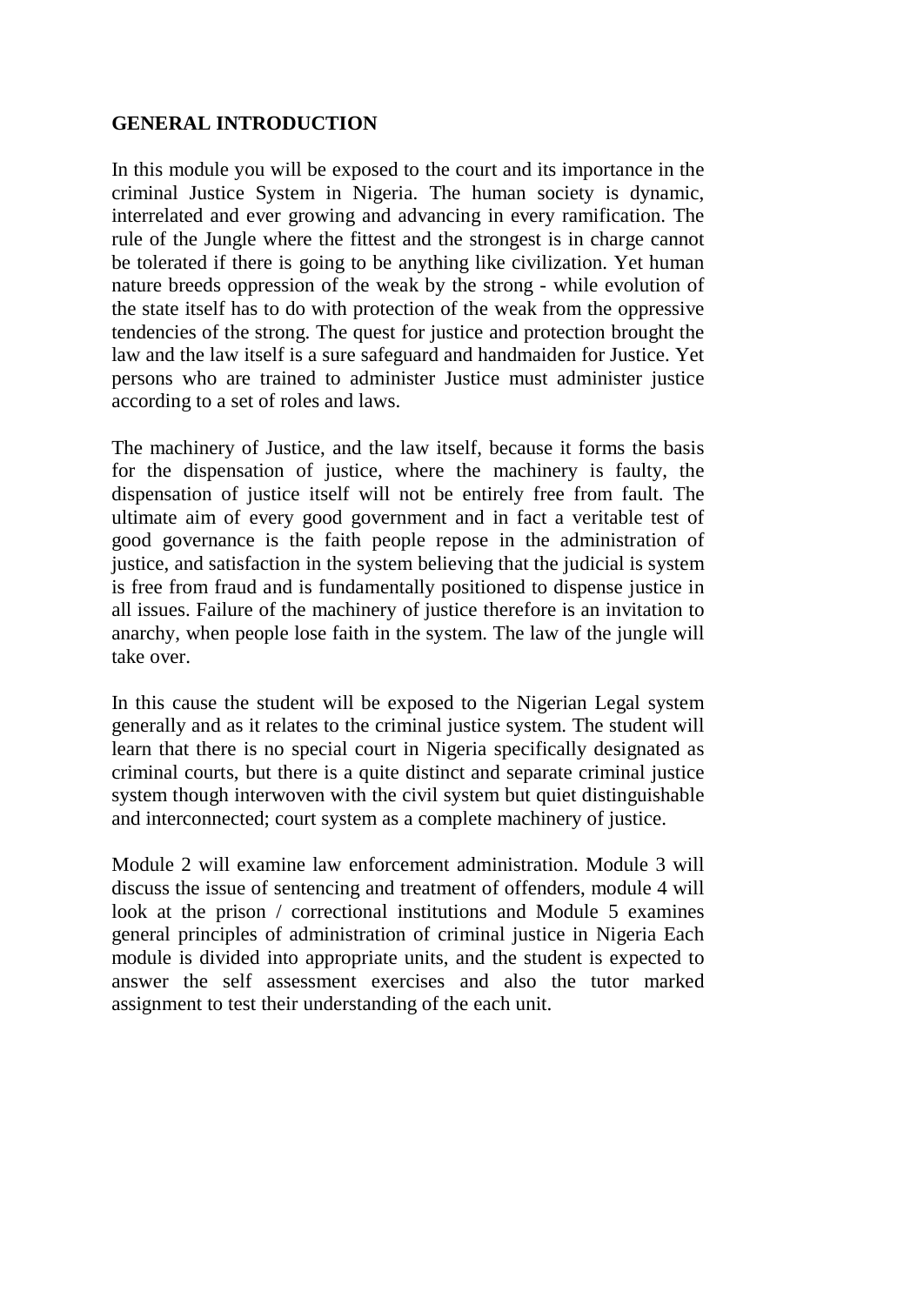## **MODULE 1 MACHINERY OF JUSTICE**

- Unit 1 Development of the Court System
- Unit 2 Inferior Courts in Nigeria
- Unit 3 Inferior Courts in Nigeria 2
- Unit 4 Appellate Courts in Nigeria
- Unit 5 High Courts in Nigeria
- Unit 6 Administration of Courts System

#### **UNIT 1 DEVELOPMENT OF THE COURT SYSTEM**

#### **CONTENTS**

- 1.0 Introduction
- 2.0 Objectives
- 3.0 Main Content
	- 3.1 Judicial System before Colonization
	- 3.2 Customary Law
	- 3.3 Colonial Era
	- 3.4 Development of Court after Colonization Court System under the Federal Constitution
- 4.0 Conclusion
- 5.0 Summary
- 6.0 Tutor-Marked Assignment
- 7.0 References/Further Reading

## **1.0 INTRODUCTION**

The primary and basic ingredient of the criminal justice system is the law setting up the courts without the law there will be no definitive system of criminal justice, in any query about the criminal justice system we must start with the enabling law. We must understand that the law or the courts as we have it today evolved over a period of time, and therefore it is appropriate to go into history and learn how these laws evolve, how the courts and the machinery of justice developed in Nigeria, this will give us a deeper and quicker understanding of the current status of the system. Secondly we must appreciate the fact that the court system and the entire machinery of justice is not only complex but it is quite intricately interwoven and the ordinary man on the street may fund it most difficult to understand its workings and interdependence. The difference between the Customary Law and the criminal justice system, and how the law declares the well known rules of customary law as void and unenforceable may be beyond the understanding of a layman.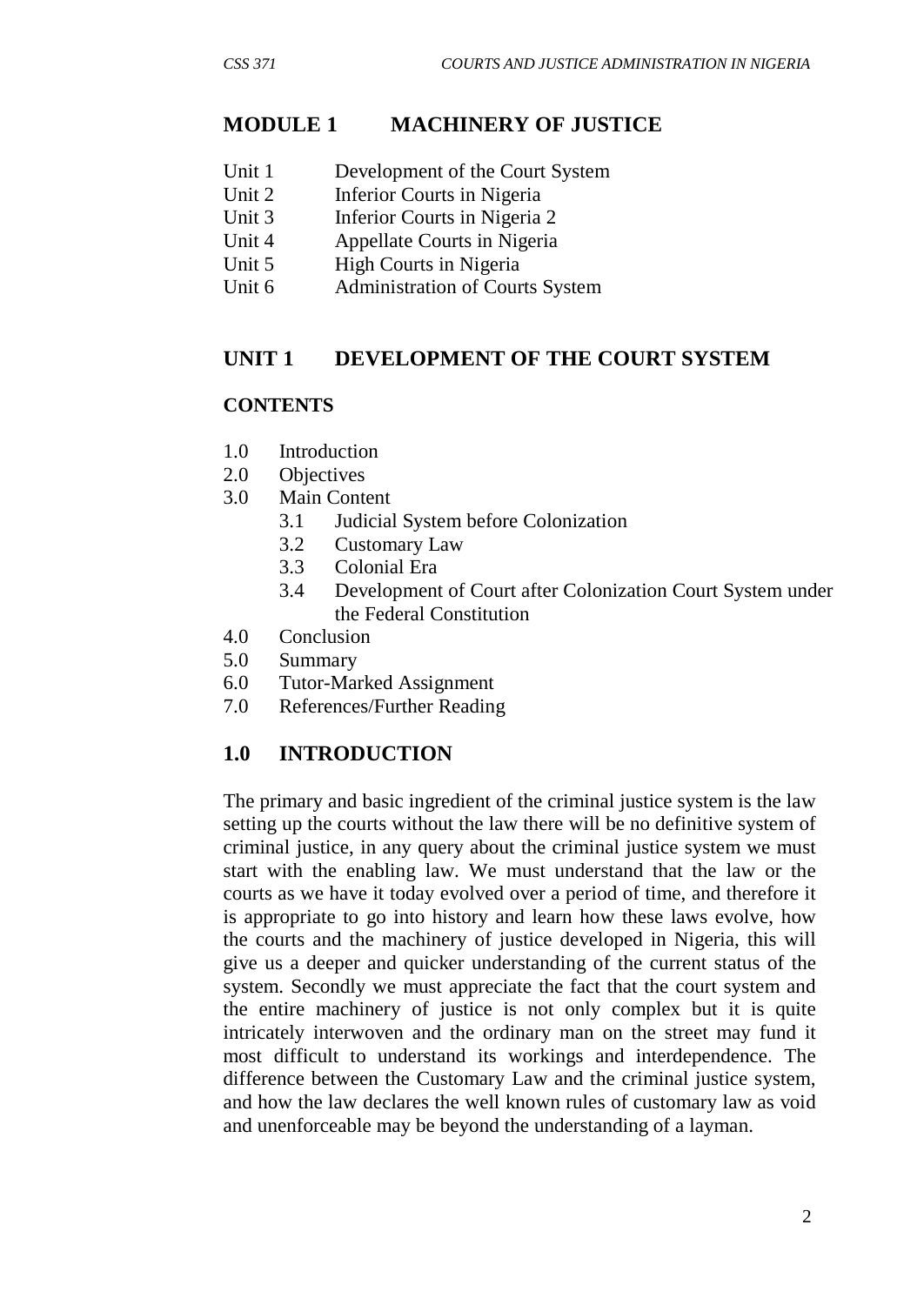Thirdly, most of the current institutions and the entire judicial system not only evolve from the received English laws adopted by Nigeria or indirectly imposed by the colonial masters, there has been the use of Customary Laws of the people which were not entirely discarded but allowed to be a part of the laws of Nigeria, here we must try to grasp some of these very interesting developments in the legal system for a thorough and deeper understanding of its intricacies.

# **2.0 OBJECTIVES**

By the end of this Unit you will be able to understand.

- The nature of the law before advent of colonialism.
- The type of judicial system if any in existence before colonization.
- The influence of colonization on the Customary Judicial System.
- The court system in Nigeria, today
- The different courts
- The hierarchy of courts today.

# **3.0 MAIN CONTENT**

# **3.1 Judicial System before Colonization**

Before the introduction of the British system of government and its courts in Nigeria, each tribe had developed their separate Customary Law that binds the people. In the northern States, the Emir as the Supreme Ruler with his advisers constitutes the Supreme Court of the land. They resolve land, family and inheritance disputes. In most cases, these cases are referred to the Alkalis, who are teachers on Islamic law. In the west, the Oba in council adjudicates on all issues brought before them, and they applied strict Customary Law in resolving the disputes. While in the East, the Elders in Council and the age grades help very much in settling disputes and in the application of Customary Law. All the tribes in Nigeria also have a set of Customary laws regulating criminal conducts in the society, known as customary criminal law which covers all known crimes in the society, like theft, rape, murder, manslaughter etc. and they all have powers within their communities to impose fines, imprisonment, banishment from the community, death etc; they also impose punishments like, public caning, public apology, offering of sacrifices or appeasing the gods.

The Customary System of both civil and criminal adjudication are very well known to the whole community and observed.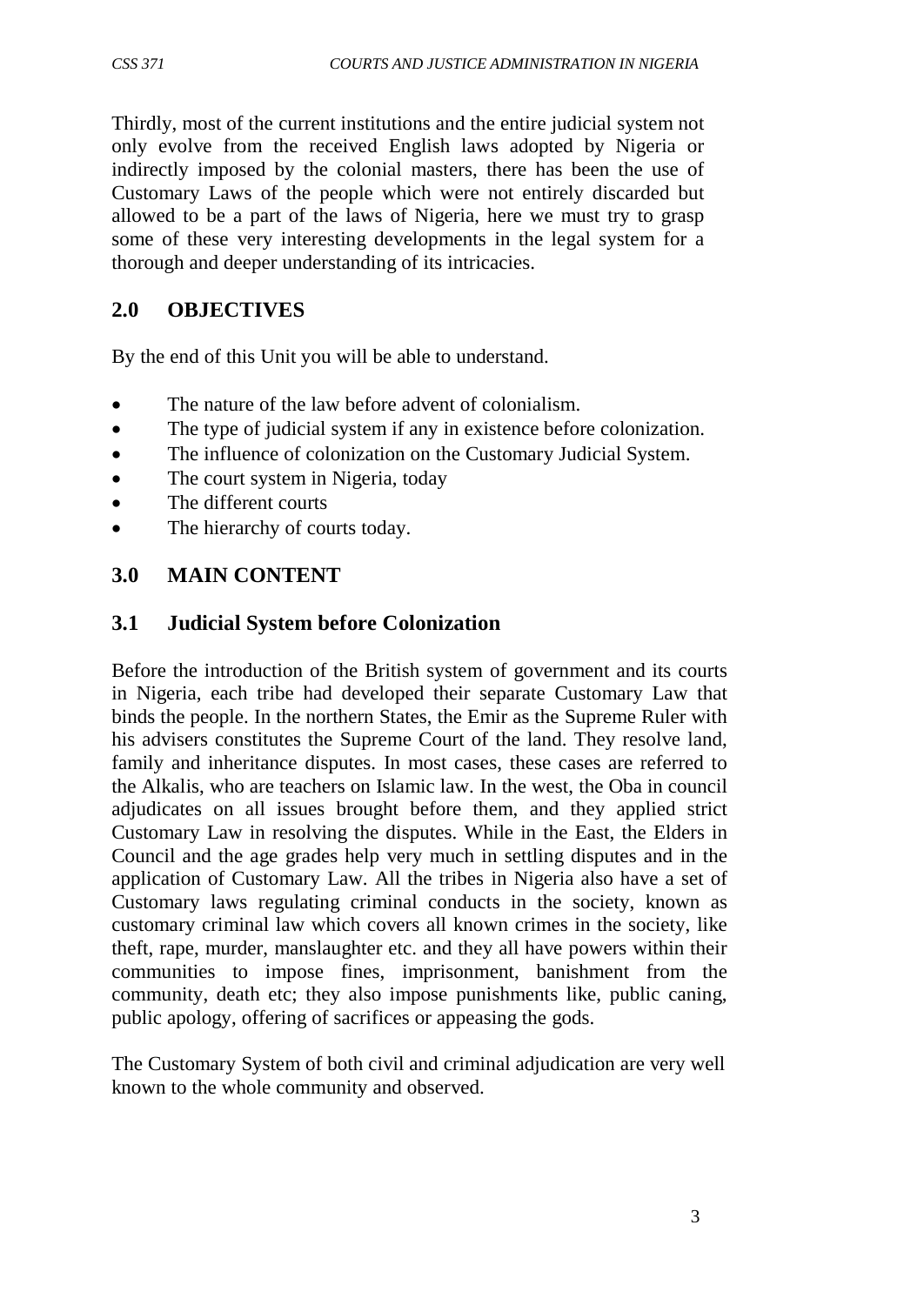#### **SELF ASSESSMENT EXERCISE 1**

Describe the customary system of criminal Adjudication in your community?

## **3.2 Customary Law**

Though much of our laws today come under the influence of English law brought into Nigeria as a result of colonization. Before the advent of colonization there is what we call customary law. (As we learnt above). Customary law has been described as body of law that evolved from the custom of the native people. As opposed to the so called civilized countries, whose laws are normally erected by a sovereign or supreme legislature, customary law simply evolved from a pattern of behavior of the people, (accepted norms of behavior) As soon as the people accept a particular norm it is clothed in legal validity, while those that have not been adopted or once adopted but has been abandoned will no longer qualify as a customary law.

The next question is the issue of sanction, all civilized laws are backed by sanctions, where there is a breach of customary law, the people themselves normally will collectively determine the appropriate sanction. In some societies in pre – colonial Nigeria, there are Chiefs and Obas, both in the North and Western Nigeria, who have been authorized by the people to serve as Judges, in most cases the Obas or Chiefs will normally sit in Council and hardly ever determine any issue without consultations with the elders within the community, in effect all sanctions are collectively determined and the type and gravity of the sanctions for particular offence is carefully noted, as a guide in case of future breach. The sanction for an offence is therefore uniform and regular, though each case is examined and determined or its own merit.

Customary law has a distinctive characteristic of being totally unwritten and only known to its subjects. It is not all the practices and customs that have the force of law, many practices are merely complied with without any fear of being sanctioned when there is a breach, while some that touches the life and well being of the community or affects the well being of the community is normally backed with sanctions. The court system though seemingly rudimentary is quite effective, and there are also local police attached to the kings court to enforce the decisions of the courts, while the council of elders and other family heads also cooperate to ensure strict observance to the sanctions.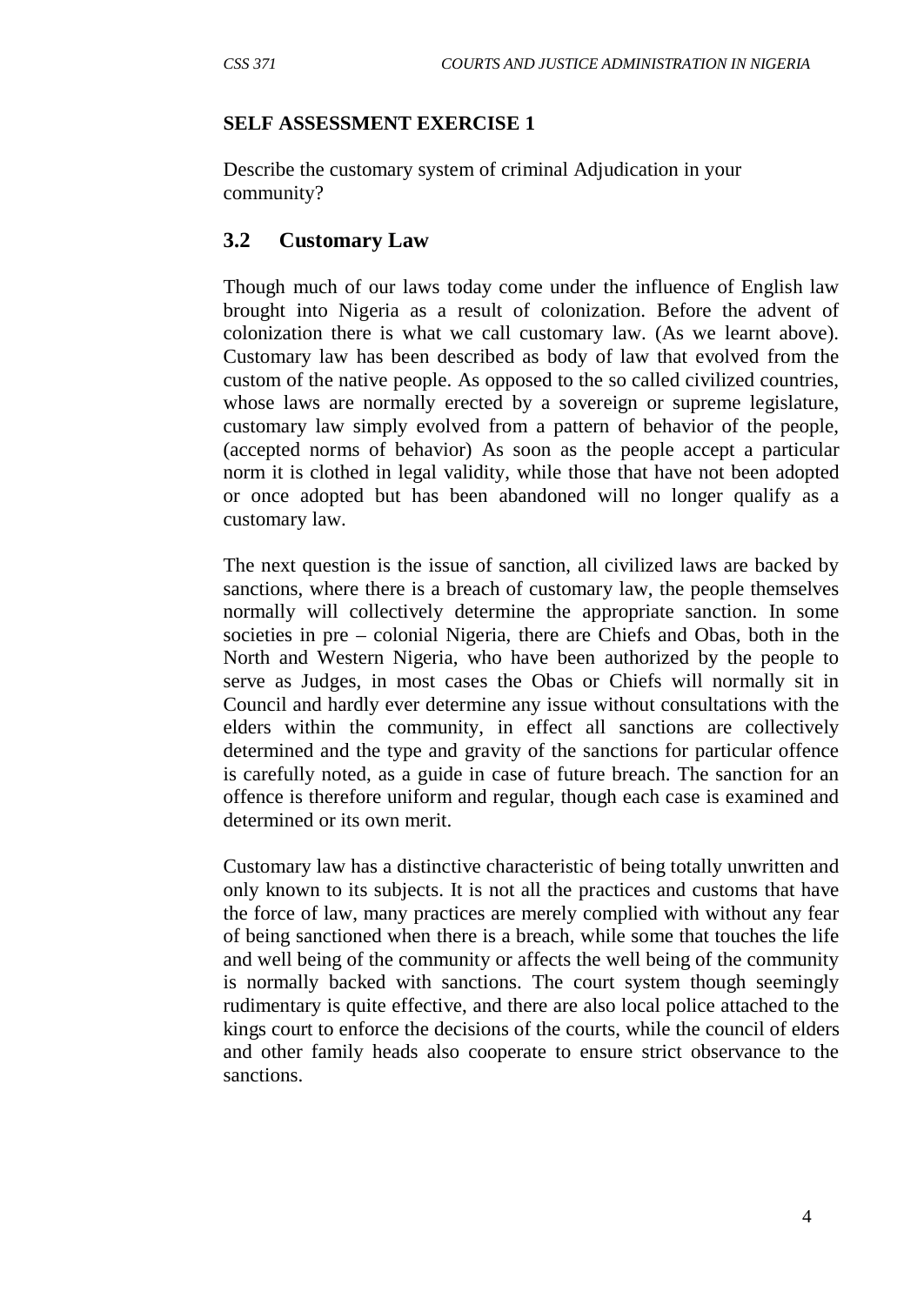## **SELF ASSESSMENT EXERCISE 2**

Discuss the customary criminal justice system in any indigenous community in Nigeria?

## **3.3 The Courts in the Colonial Era**

In the year 1900 there was a change of sovereignty in the territory now called Nigeria. Hitherto, the societies are governed by themselves and their customs. But colonization brought the British in Nigeria as the supreme power having complete jurisdiction over the country. The obvious result is that the English laws were imported and applied in Nigeria, while simultaneously the British engaged in making laws for the good governance of Nigeria. The result is drastic, in the words of Lord Dunedin, "in all cases (of change of sovereignty) the result is the same. Any inhabitant of the territory can make good in municipal courts established by the new sovereign only such rights as that sovereign has, through his officers, recognized such rights as he had under the rule of predecessors avail him nothing".

The effect of the above is tremendous on the customary law. In the first instance, Native law and custom is recognized as an established law, though the law must be differentiated from the mere practice having no legal status. It also follows that upon being established as the law of the people, the whole apparatus of Coercion of the state is made available to enforce the law. The fresh problem is proof of the relevant customary law and its establishment.

The Native courts established by the English colonial masters were enjoined to apply native law and customs and to put the laws into writing. This power was transferred to native Authorities in 1945. Such rules once made and approved have the force of law.

Though the British colonialists allow application of the customary law, the law must still have to pass certain tests before it could be applied, it was these tests that conclusively changed the form and content of customary law. The tests are;

Repugnancy to natural justice, equity and good conscience Incompatibility with local enactments.

In the field of criminal law, initially the native courts were allowed to administer the customary criminal law alongside the criminal code in 1959, the Western and Northern Regional Governments in Nigeria abolished all criminal jurisdiction under customary law unless the customary offence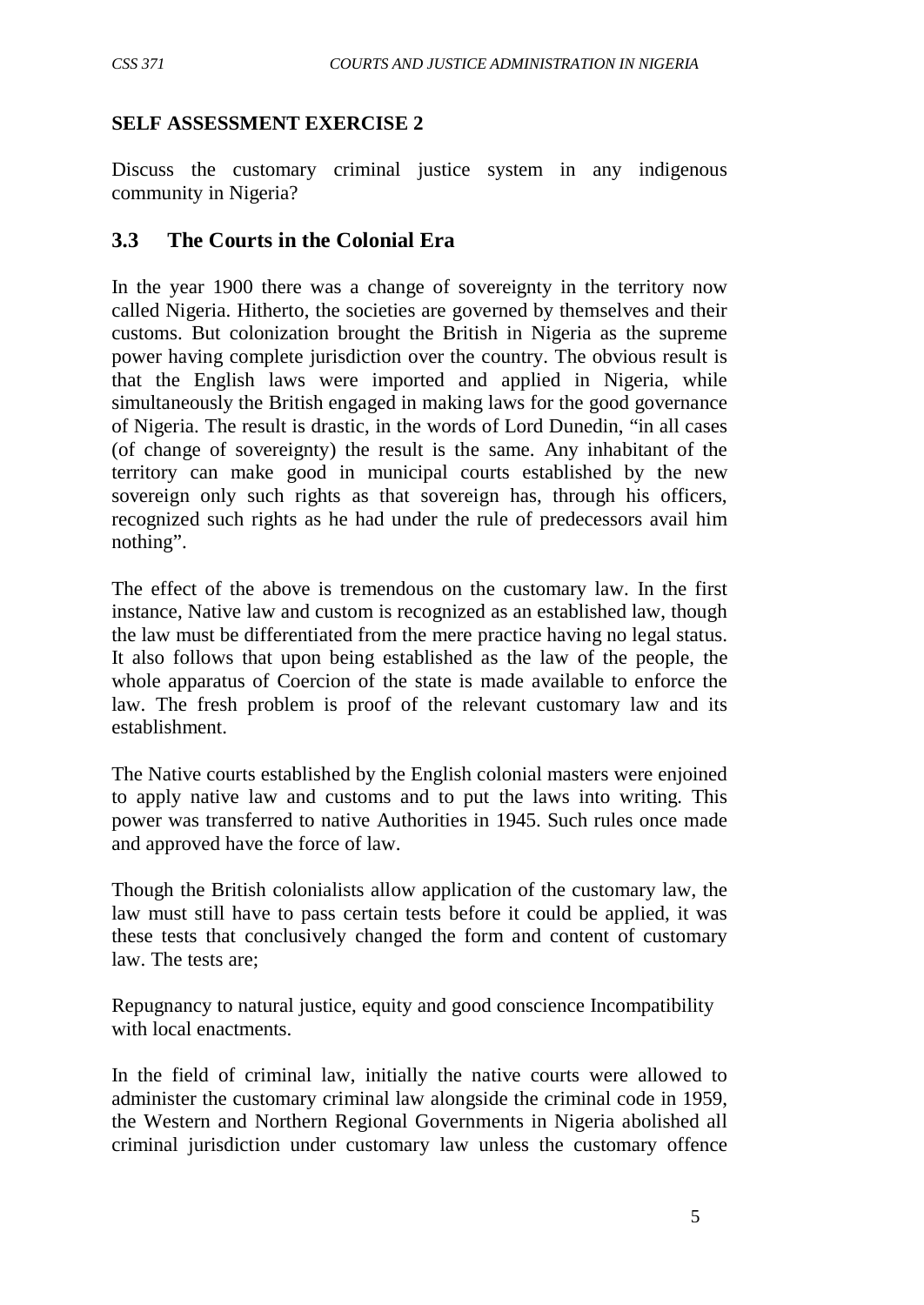may have been embodied in a law made by a local council or a native authority.

In 1960, the Nigerian Constitution put the final nail on the coffin of customary criminal law, when it declares that, no person shall be convicted of a criminal offence unless that offence is defined and the penalty therefore is presented in a written law.

# **3.4 British Courts**

In Southern Nigeria before the amalgamation of the country, a single court named Supreme Court served the region. The Supreme Court consisted of the Chief Justice and a small number of pursue judges.

The court operated as a court of law and it sometimes apply the doctrines of equity. As a court of law, its powers are unlimited. It operates as 3 organs:

**Full Court:** Appeals from the divisional courts normally go to the full court, sitting with the Chief Justice as the presiding judge, with at least two other judges of the Divisional courts.

**Divisional Court:** Southern Nigeria was then divided into divisions, and each operates with a judge of the supreme court exercising the original jurisdiction of the supreme court of and also serves as court of Appeal for native and District Courts.

**District Courts:** The Administrative Officer of each district is the exofficio commissioner of the Supreme Court, in that capacity, he constituted a court called the District court charged with limited jurisdiction. It was an inferior court.

After amalgamation of the country, there was established 3 main types of court,

(1) The Supreme Court Provincial Courts and Native courts

From 1933 – 1944, after reforms carried out by Sir Donald Cameron the then Governor of Nigeria, the following courts was established in Nigeria: The Native Courts

The protectorate courts later replaced by the High Courts and amalgamation court.

The Supreme Court

The West African Court of Appeal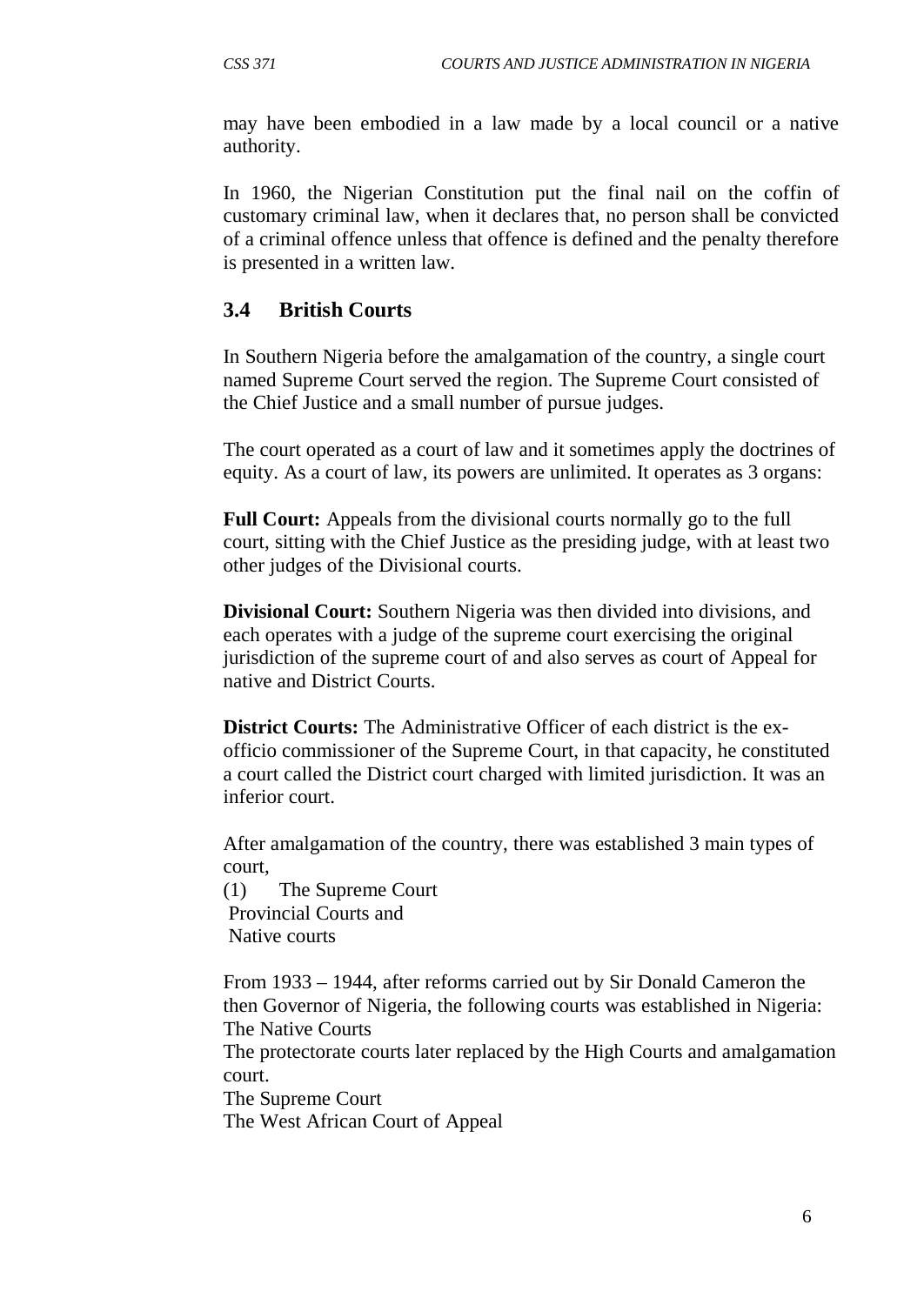# **3.5 Court System under the Federal Constitution**

Upon coming into force of the 1954 Federal Constitution, each region (Western, Northern and Eastern Regions of Nigeria) was empowered to establish its own court. By virtue of the Regional Constitutions, each established its High Court, Magistrate court, customary or Native courts as the case may be Appeals lie from the High Court of a Region to the Supreme Court.

The Privy Council still remained the highest court in the land until 1963 when the constitution of that year was enacted and Nigeria became a Republic.

From the history of the court system in Nigeria and the development of our laws, it is noteworthy that the Regional Laws draw their source from the same received laws and the Federal enactments, most of the laws were renamed as state laws. The decisions of the Regional High Courts are entitled the greatest weight in other regions especially where the law remains the same. In criminal procedure, there is almost uniformity in the South, while in the North, criminal procedure code 1960 has been enacted to replace the criminal procedure code for that region, which in some respect differ from the Southern criminal procedure Act.

## **SELF ASSESSMENT EXERCISE 3**

Trace the origin of the courts system in Nigeria from the colonial era to date.

# **4.0 CONCLUSION**

It is essential to realize that the present court system and the entire legal system developed over time and several factors have impacted on its development, these include our customary law, the received English laws and the constitutions, as the machinery of justice in Nigeria develops so also the political development in the polity encourage the expansion of the legal system.

# **5.0 SUMMARY**

We have traced the evolution of the legal system and have seen that our current courts system originate from the customary system but gradually replaced by the colonial imported laws to enable a proper functioning of their own perception of law and subject the customary law of the people to tests of repugnancy in order to be acceptable in the English introduced courts.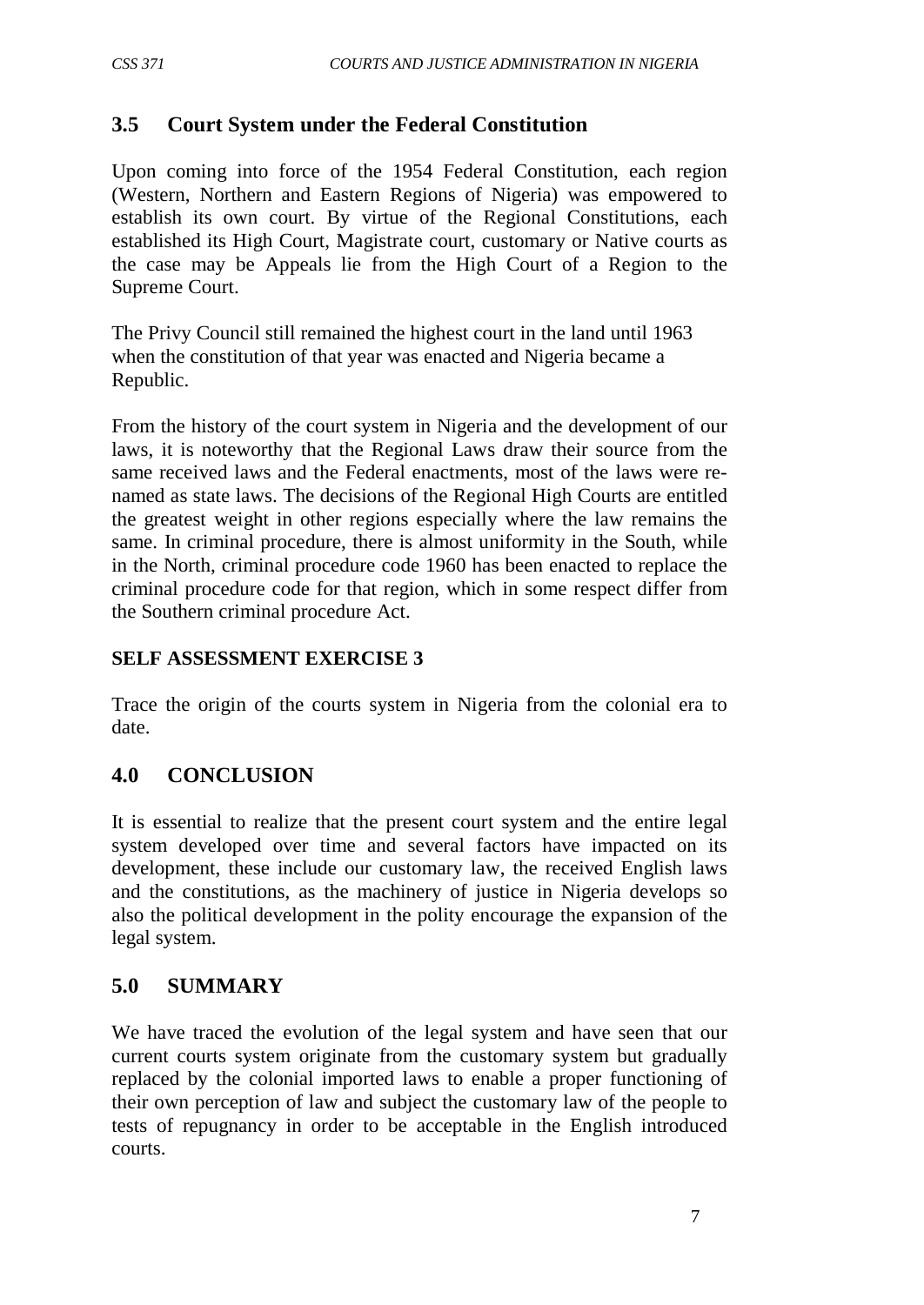## **6.0 TUTOR-MARKED ASSIGNMENT**

- 1. Discuss the evolution of the court system in Nigeria?
- 2. Explain the repugnancy test on customary law?

# **7.0 REFERENCES/FURTHER READING**

Park A.E.W. (1963) - The Sources of Nigerian Law

Dr. Mojeed O.A. Alabi (2002) - The Supreme Court

Femi Soyeju (2005) Rudiments of Nigerian Law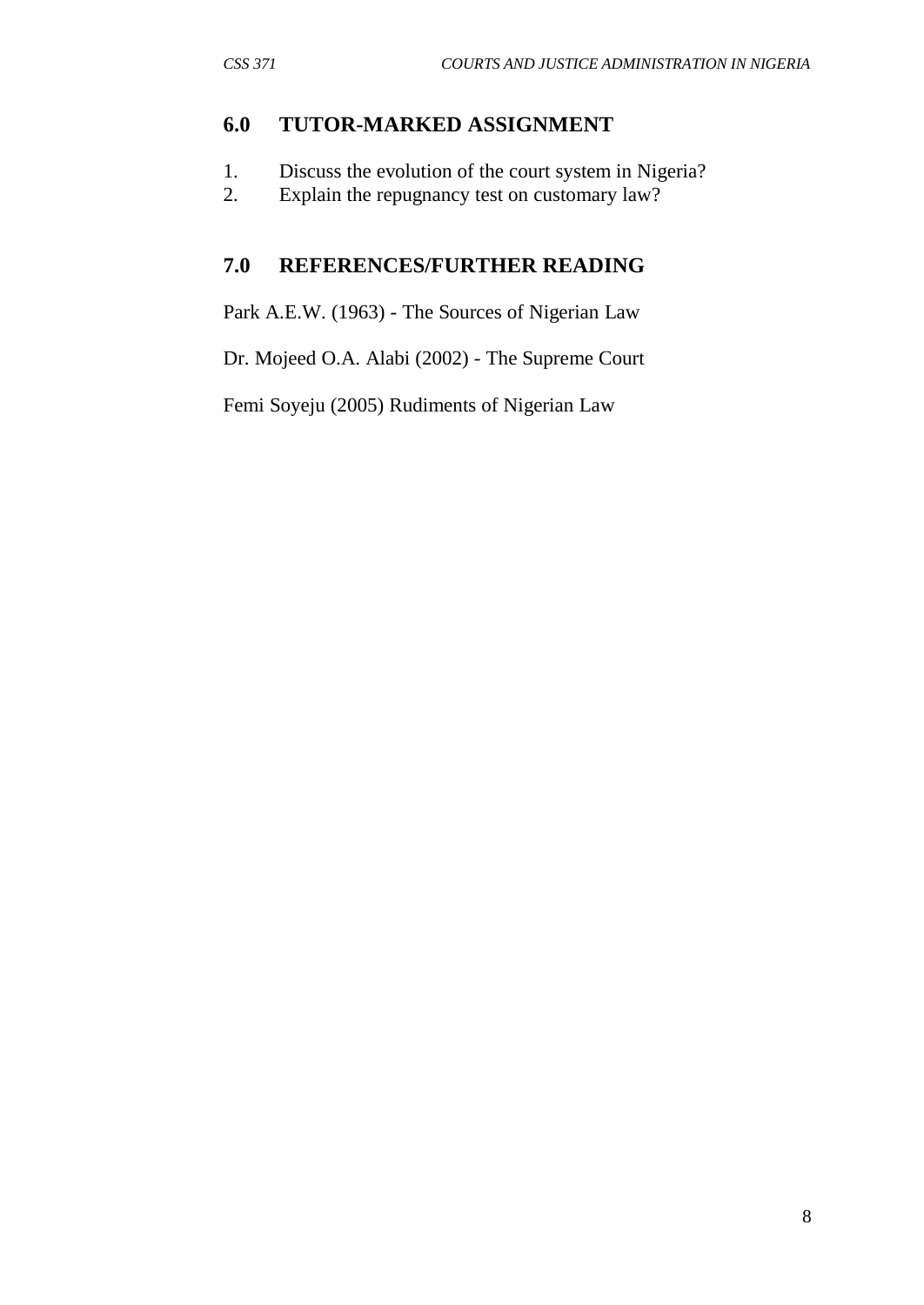# **UNIT 2 INFERIOR COURTS IN NIGERIA**

#### **CONTENTS**

- 1.0 Introduction
- 2.0 Objectives
- 3.0 Main Contents
	- 3.1 Inferior / Superior Courts
	- 3.2 Area and Customary Courts
	- 3.3 Magistrate Courts / District Courts
- 4.0 Conclusion
- 5.0 Summary
- 6.0 Tutor-Marked Assignment
- 7.0 References / Further Reading

# **1.0 INTRODUCTION**

It is of great importance to closely examine the court system with a view to know exactly the constitutional and other legal provisions of these courts. Here we must learn that courts differ both in structure, purpose, jurisdiction, personnel, and powers. Court classifications are generally made along these lines. Whether they are inferior or superior, or whether they are courts of Record or not. You would have noticed that lawyers do wear only suits in some courts and wear wig and gowns in others. In this unit we shall examine the class of courts better known as inferior courts.

# **2.0 OBJECTIVES**

It is hoped that at the end of this unit you should be able to

- Mention all inferior courts.
- Discuss and explain customary courts.
- Discuss the jurisdiction and powers of the magistrate courts.

# **3.0 MAIN CONTENT**

# **3.1 Inferior Courts**

There are four types of courts that could be regarded in Nigeria as inferior courts, while two, though strictly could not be regarded as a court but play important role in the administration of Justice in Nigeria.

We may hasten to explain from the onset, in Nigeria, we have superior and inferior courts of Record. Court of Record simply means courts that record its judicial acts and proceedings in writing or record book for permanent preservation and memorial.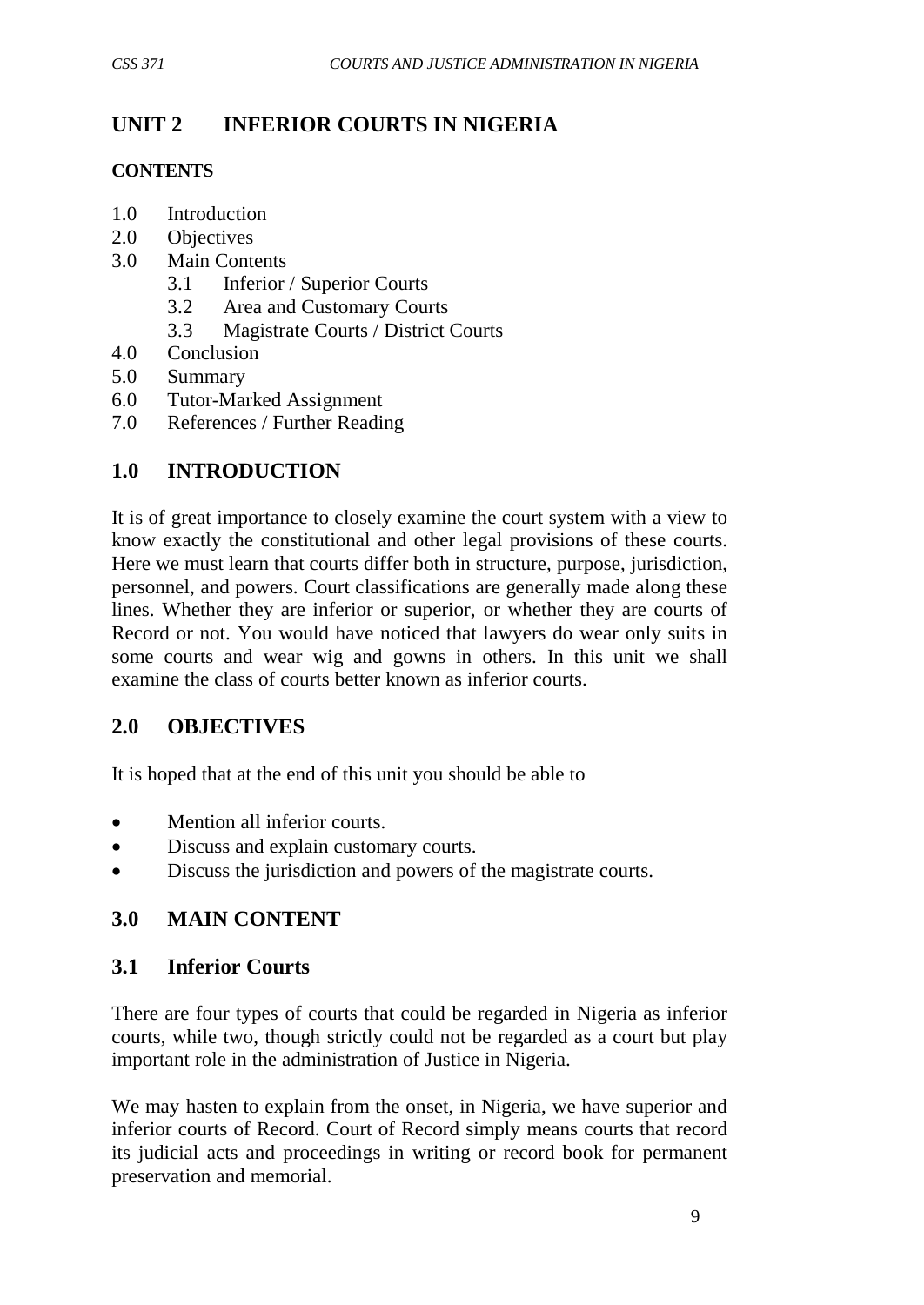We must note however that all courts in Nigeria must record their proceedings in the Record Book of the court. The inferior courts of Record are therefore courts that are established by laws other than the constitution of the Federal Republic of Nigeria. They are inferior because their judgments or decisions are not binding on any court, and is not binding on the court itself, its decisions are not reported in any law reports, and it's proceedings are described as "summary", and so also its jurisdiction is also described as summary jurisdiction. It is regarded as summary because it may adopt its own procedure to come to a very quick decision and with limited or abridged procedural rules. For instance the litigants need not file any pleadings.

While superior courts of Record are courts established under the Nigerian constitution and they have unlimited jurisdiction in terms of awards they can make. They also have the power to commit anybody for contempt committed either in the face of the court or out of the court. While the inferior courts of record are limited in terms of awards and types of matters they can handle. They are very important in our judicial system as they handle a substantial portion of disputes locally, and about 75% of the matters both civil and criminal matters are settled at this level.

# **3.2 Area Courts/Customary Courts**

Closely related to this is the issue of service of processes the Federal Legislature has enacted a uniform regulations on service of processes. The Sheriffs and Civil Process Act allows the Order of judgment of High Court of a state to be registered in the High Court of another State and so executed by the bailiffs of that state. Though the Customary Courts judgments are exempted from the Sheriffs and Civil Process Act, yet there is a reciprocal enforcement of Customary Courts judgment in each State. From the foregoing it is clear that though there are State Courts in Nigeria, they are merely for easy administrative purpose, the State Courts still exists within a united hierarchy of court in Nigeria.

## **THE STRUCTURE SINCE THE SECOND REPUBLIC TO DATE**

In this section of this paper it is intended to examine the present Court structure, by examine the courts within the context of Machinery of justice in Nigeria.

## **THE INFERIOR COURTS**

#### **1. Native (Area) and Customary Courts**

The Native and Customary Courts in respective states are established under the Customary Courts Law for the respective States. Each Court is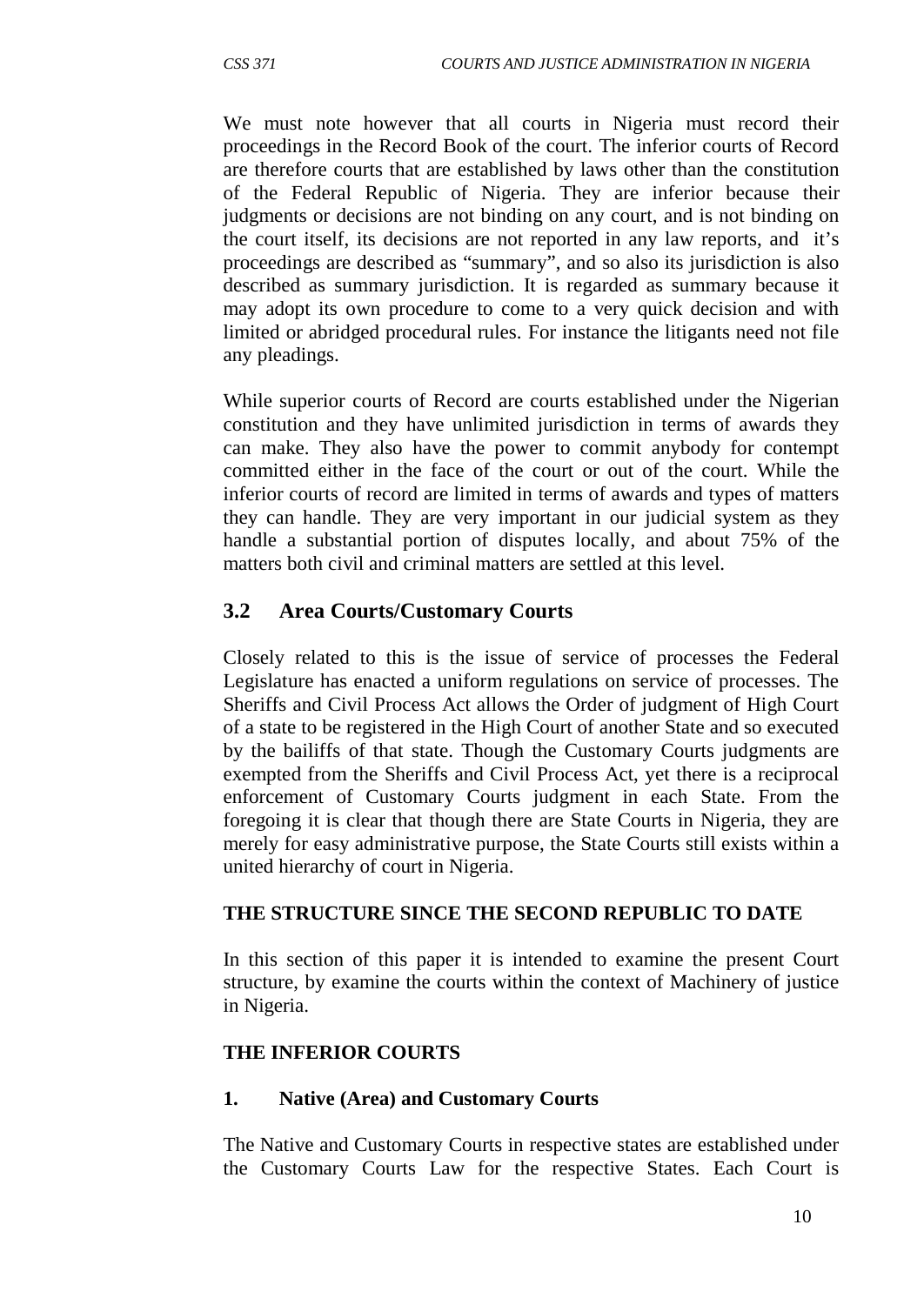established not directly by the enabling Statute but by Warrants issued by the enabling authority. In the Eastern States the Commissioner for Justice and in Lagos State the Attorney-General and Commissioner for Justice and in the Northern States by Warrant by the Chief Judge of the State.

The warrant defines the jurisdiction, powers, and quorum of the court, it established, and its provisions in that behalf are conclusive.

Area and Customary Courts are the responsibility of the Local Government Council. Customary courts members including the Presidents are appointed by the Customary Courts Judicial Service Committee for the State.

Qualification for appointment are as follows:

- i. He is literate in English Language
- ii. He possess at least the Primary School Leaving Certificate or its. Equivalent and suitable experience and
- iii. He is a native of the area of jurisdiction of the Customary Court.

A Customary Court has both civil and criminal jurisdiction. In certain civil matters the Customary court has unlimited jurisdiction i.e.

- a. Matrimonial cases and other matters between persons married under Customary law, that is matrimonial causes and related matters under customary law; and
- b. Suits relating to the guardianship and custody of children under customary law.

It has limited jurisdiction in (1) causes and matters relating to inheritance upon intestacy and the administration of intestate estates under customary law, and (2) other cases under customary law – provided the subject matter of the case does not exceed N100.00.

The Customary Court would exercise criminal jurisdiction in the following cases:

- a. Any offence against the provisions of an enactment, which expressly confers jurisdiction on the court.
- b. Offences against rules and bye-laws made by Local Government Council or having effect as if so made under the provisions of any enactment and in force in the area of jurisdiction of the court.
- c. Contempt of court committed in the face of the court.

## **SELF ASSESSMENT EXERCISE 1**

Discuss the civil and criminal jurisdiction of the Customary Court?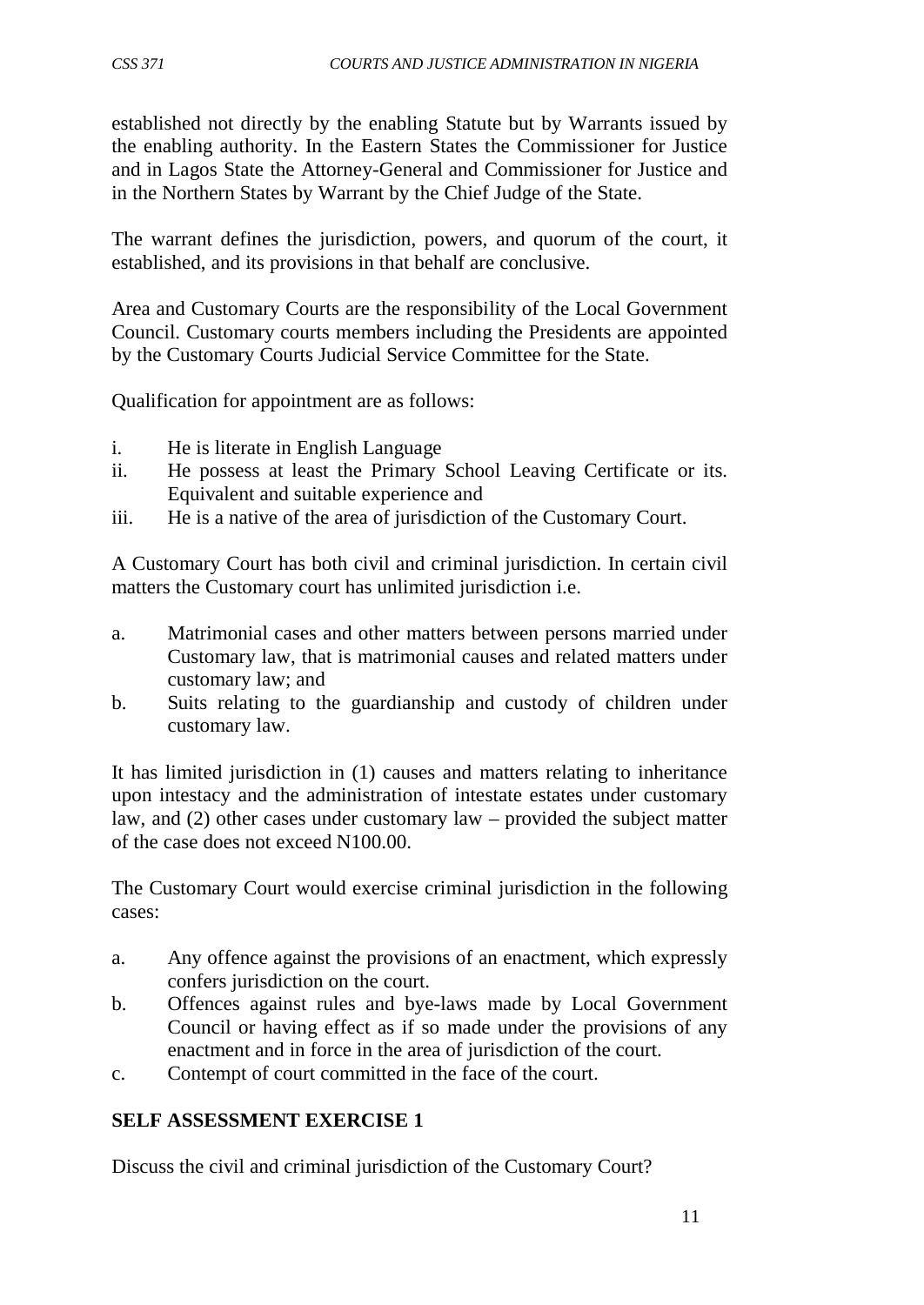# **3.3 Magistrate Courts**

Magistrate Court are established and governed by the laws of the various States.

In this paper, we will use Lagos State Magistrate Courts Law (cap 127) which fairly represents all the others as a case study. (Amended as Lagos State Magistrate Courts Law 2009).

# **COMPOSITION**

In Lagos State the Chief Magistrates Court are graded, Chief Magistrate Grade 1,2; Senior Magistrate Grade 1,2; Magistrate Grade 1,2 and 3. A Court Registrar with the following duties serves every Magistrate.

- a. To attend at such sittings of the court as the Magistrate shall direct.
- b. To prepare or cause to be prepared Summons, Warrants, Orders, convictions, recognizes, writs of execution and other documents and submit the same for the signature of the magistrate.
- c. To make or cause to be made copies of proceedings when required to do so by the magistrate and to record the judgments, convictions and orders of the court;
- d. To receive or cause to be received all fees, fines, and penalties, and all other moneys paid or deposited in respect of proceedings in the court and to keep or cause to be kept accounts of the same, and
- e. To perform or cause to be performed such other duties connected with the court as may be assigned to him by the Magistrate.

Every Magistrate is ex-officio Justice of the Peace in Lagos State and exercises all the powers of a Justice of the Peace. The Judicial Service Commission is empowered to appoint a justice of the peace as a Magistrate by a Notice Published in the State Gazette.

The Magistrate or Justice of the Peace has powers to:

- 1. Issue summons and warrants for the purpose of compelling the attendance of accused persons or persons as witnesses before the court;
- 2. Issue summons and other process in civil causes and matters;
- 3. Remand to the court persons who are accused but not convicted of crime; or admit them to bail,
- 4. Issue search warrants,
- 5. Take solemn Affidavits and Statutory declaration and
- 6. Administer any oath which may be required to be taken before him in the exercise of any of the jurisdiction and powers conferred upon him by law.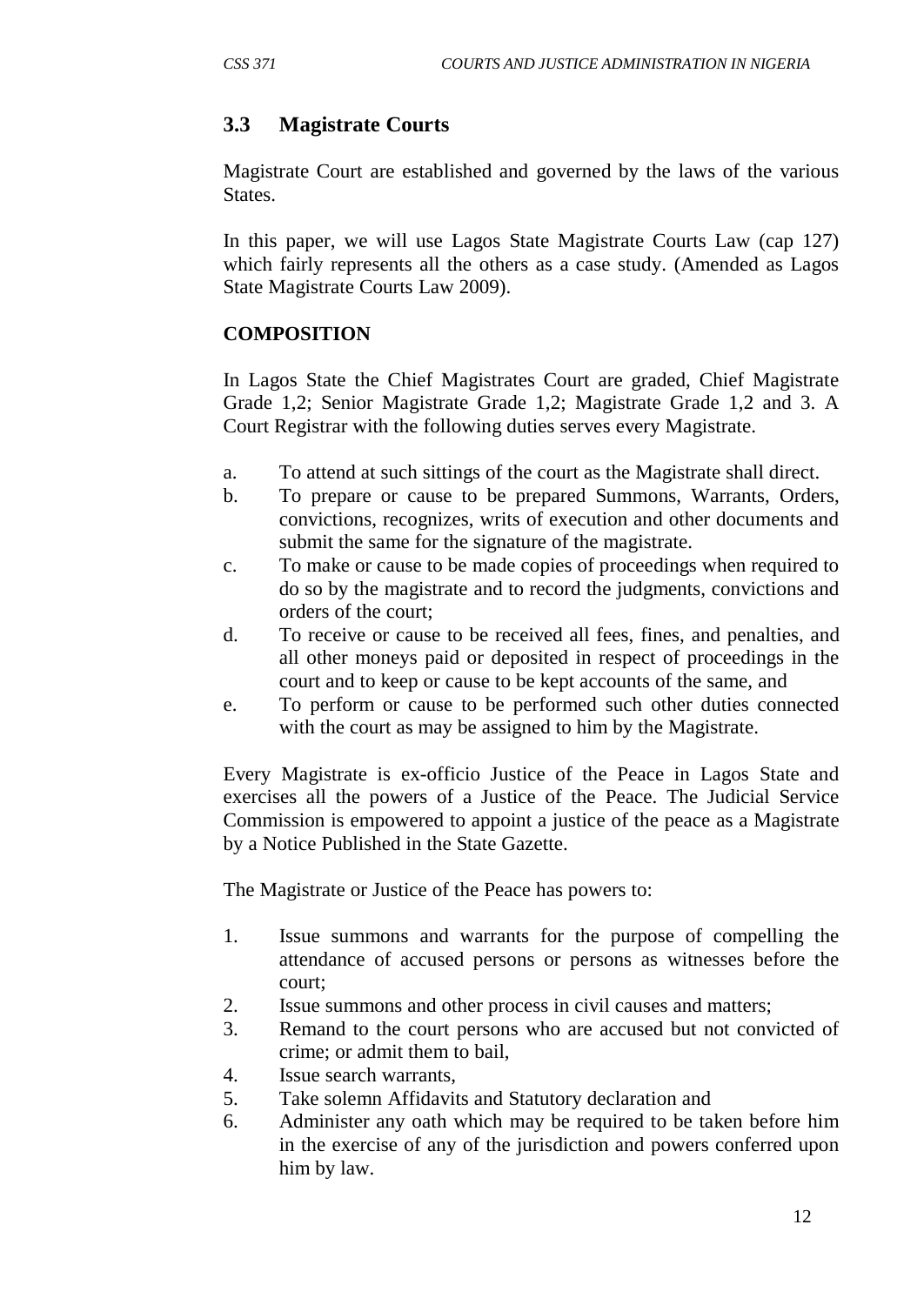## **ORGANIZATION**

The whole State is divided into districts called Magisterial Districts. The Chief Judge of the State pursuant to powers conferred upon him to divide the state into Districts has by Lagos State Magistrate District Directions divided the whole State into 10 Magistrate Districts. These are:

- 1. Lagos Magisterial District.
- 2. Surulere Magisterial District.
- 3. Yaba Magisterial District.
- 4. Apapa Magisterial District.
- 5. Mushin Magisterial District.
- 6. Ikeja Magisterial District.
- 7. Badagry Magisterial District.
- 8. Ikorodu Magisterial District.
- 9. Epe Magisterial District.
- 10. Agege Magisterial District.

In practice today, Mushin and Agege Magisterial District are yet to be fully operational, and are still under Ikeja Magisterial District, while Surulere is still under Yaba Magisterial District.

## **JURISDICTION**

Every Magisterate shall have jurisdiction throughout Lagos State. A magistrate's civil and criminal jurisdiction shall extend over any territorial water adjacent to the district in which for the time being he is exercising jurisdiction as well as over inland waters whether within or adjacent to such district. The Chief Magistrate Grade 1 shall have and exercise jurisdiction in civil causes or matters in all personal actions whether arising from contract or from tort, or from both where the Debt or Damage claimed is not more than N25, 000.00. The Magistrate has until the Recovery of Residential Premises Edict, power over landlord and tenant matters. However, they could still adjudicate on landlord and tenant matters where the tenancy is over commercial premises only subject to the N250, 000.00 limits. This has been discovered lately to be too low and has divested the Magistrate Court of jurisdiction in a lot of minor cases that could easily have been handled by them, thus leading to congestion of the High Courts.

However, by virtue of a new Law, Lagos State Magistrates Court (Increase in Civil jurisdiction Amendment Notice) 2001 the monetary jurisdiction of the various cadres of magistrates courts in Lagos State has been increased to amounts ranging from N25, 000.00 in the case of Magistrate grade 2 to N250, 000.00 in the case of Chief Magistrate grade1, the commencement date is 1st May 2001. Furthermore, this position had to the uparading of the jurisdiction of the magistrate court in Lagos State to N10,000,000.00 (Ten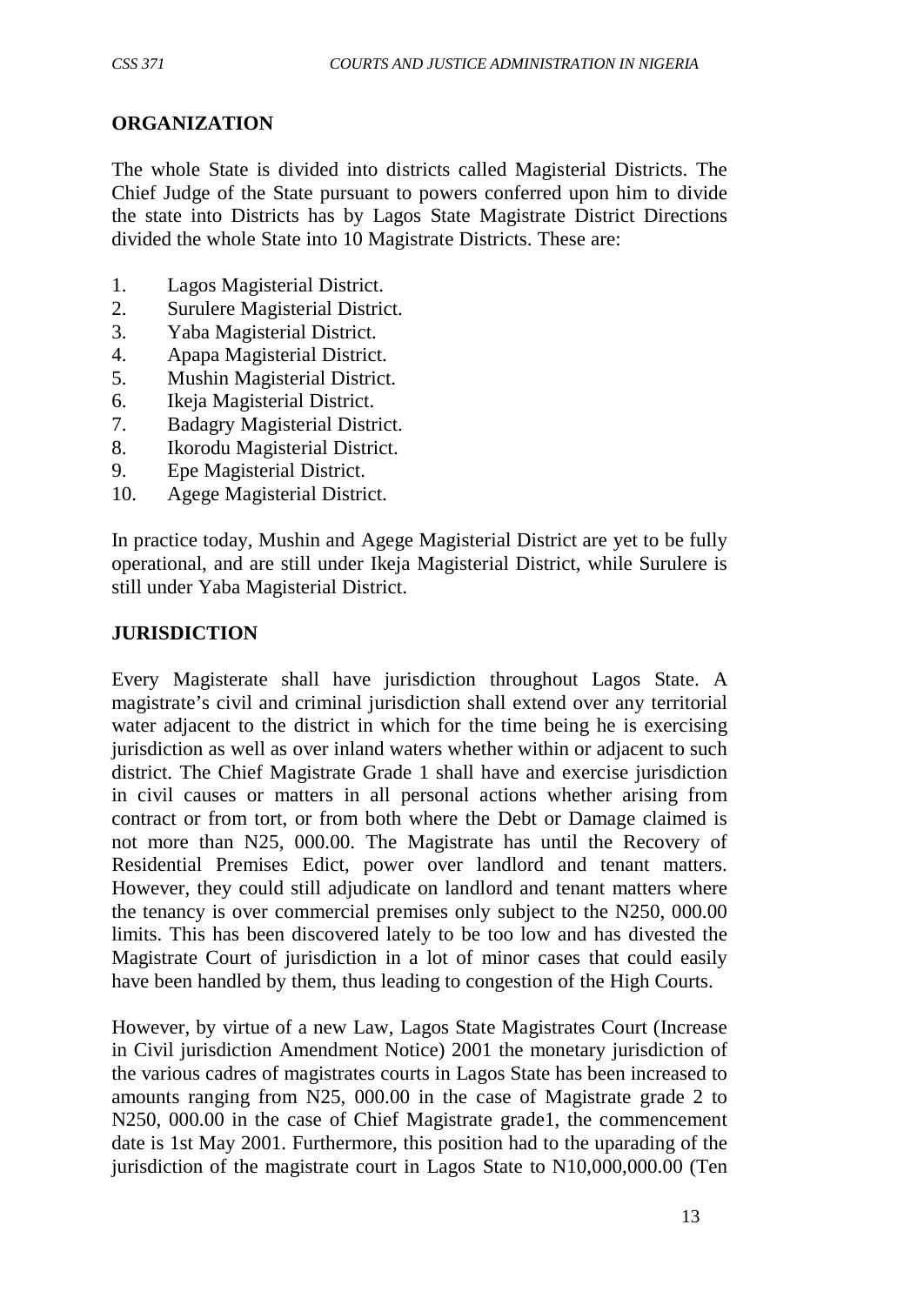million naira) only. See the Lagos State magistrate courts Law 2009. By virtue of this law, S.6 provides that all magistrates have equal powers, authority and jurisdiction under the law in effect the former categorisation has been repealed. The criminal jurisdiction of the magistrate is only limited by the law that imposed the minimum and maximum punishment for the offence. The magistrate cannot sentence a person to a prison term of more than fourteen(14) years. (See S.29M.C.L 2009). The Magistrate shall observe and enforce the observance of every Customary Law which is applicable and is not repugnant to natural justice, equity and good conscience or incompatible either directly or by implication with any law for the time being in force, and nothing in this law shall deprive any person of the benefit of customary law. It should be noted that all residents of Lagos State are subject to the jurisdiction of Magistrate Courts.

A magistrate is vested with powers to try criminal and civil cases summarily. Summary trial means with dispatch with minimum of formalities. Apart from capital offences, the magistrate may try any criminal matter provided the accused is properly given the option to choose summary trial before the magistrate or prefer his matter before the High Court.

The magistrate court lacks jurisdiction over land, matrimonial and succession matters.

The Magistrate Court entertains appeals from the Customary Courts, and the Magistrate sits as an appellate court over appeals from the customary courts of the State.

#### **THE ROLE OF MAGISTRATES IN THE JUDICIAL SYSTEM**

They act as the bridge between the Customary Courts and the High Court; the Customary Courts are concerned essentially with the administration of customary law and local enactments. Their personnel are untrained, and are generally non suitable for the enforcement or interpretation of serious laws but inconsequential enactments. The High Courts on the other hand are manned by lawyers and the procedure very elaborate, strict and formal. The personnel are highly trained individuals both in law and procedure. Thus, there is an obvious gap that must be filled by an intermediate court having a personnel neither completely untrained nor over-exalted, and a procedure which would be both simple and fast. Magistrate, also play very important role in maintaining peace and order in the society; as a peace officer, they also have powers to prevent breakdown of and order in the society; they also administer oaths and take affirmations and declarations. Their role is so vital to the administration of justice considering the fact that majority of the criminal cases going before the High Courts are first charged before the magistrate court on a holding charge while proper charges are being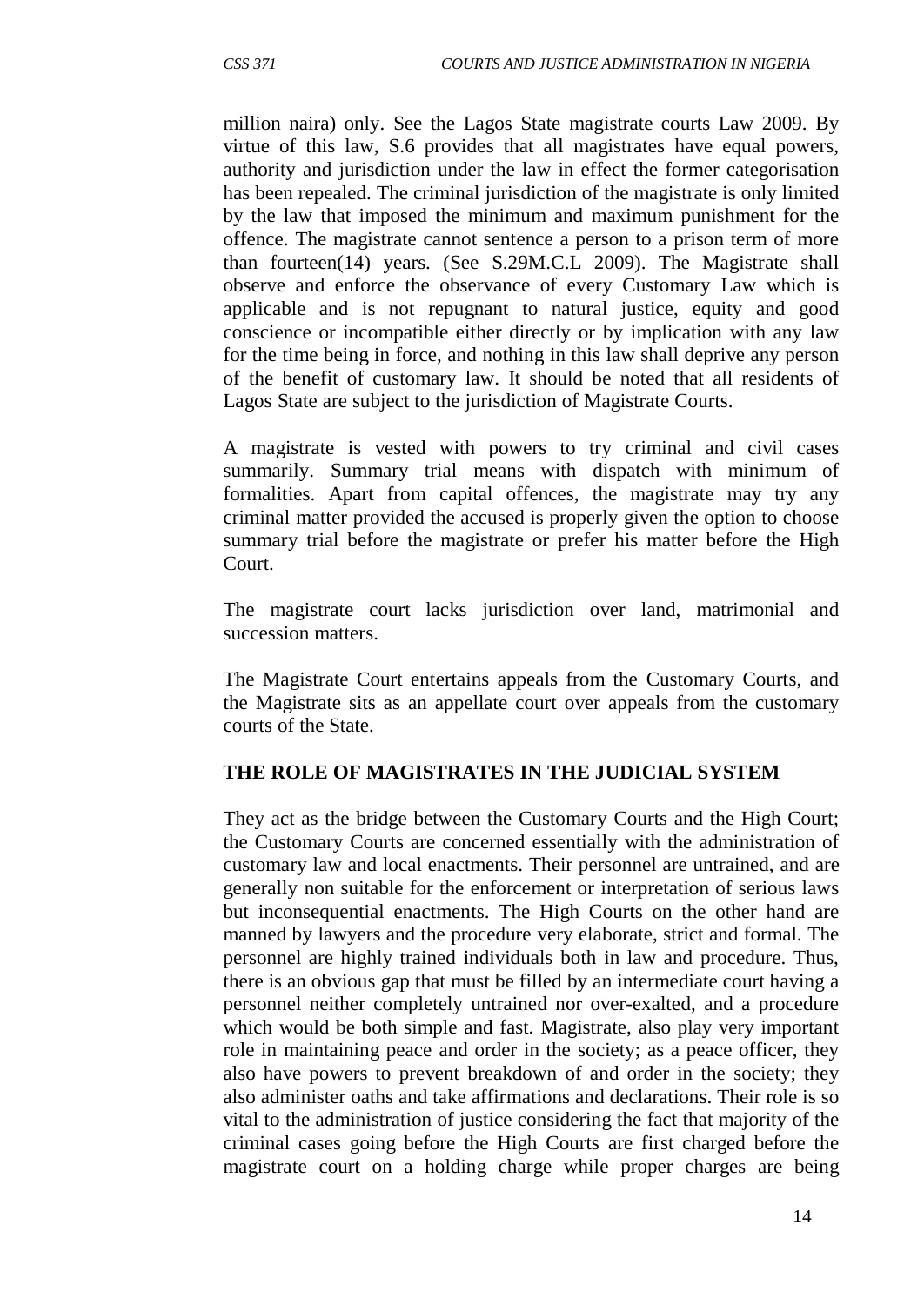preferred for the High Court. The police has no right of audience in the High Courts, the intermediate period, between the arrest and investigation and arraignment before the High Court which is normally proceeded by the D.P.P.'s report, is taken care of by the matter being taken before the magistrate on a holding charge.

# **DISTRICT COURTS**

The District Courts are magistrate courts exercising only civil jurisdiction in the Northern Nigeria. They are graded Senior District judge, District Judges grade I, II and III corresponding to the grades of magistrates. They have the same organization, and the magisterial districts serve as he districts for the district courts. The jurisdiction of the district courts is the same as the civil jurisdiction of magistrates in the rest of the country.

## **SELF ASSESSMENT EXERCISE 2**

Examine the role of magistrates in the judicial system.

# **4.0 CONCLUSION**

Clearly, the inferior courts are very important courts in the judicial system as they are not only specialized, but they do handle the bulk of the matters affecting the citizen, as all minor issues are resolved at this stage. They also assist in decongesting the superior courts of record, and serve as court of first instance to the courts of record.

# **5.0 SUMMARY**

We have examined the inferior courts of record; we have five main courts, they are;

- 1. Area / Customary Courts
- 2. Magistrate Courts
- 3. District Courts
- 4. Juvenile Courts
- 5. Coroners Courts and;
- 6. Justice of the Peace, though not strictly a court, but plays a very important role in administration of justice. We have seen that each was established under a specific law, having its own personnel, role, duties and limited jurisdiction.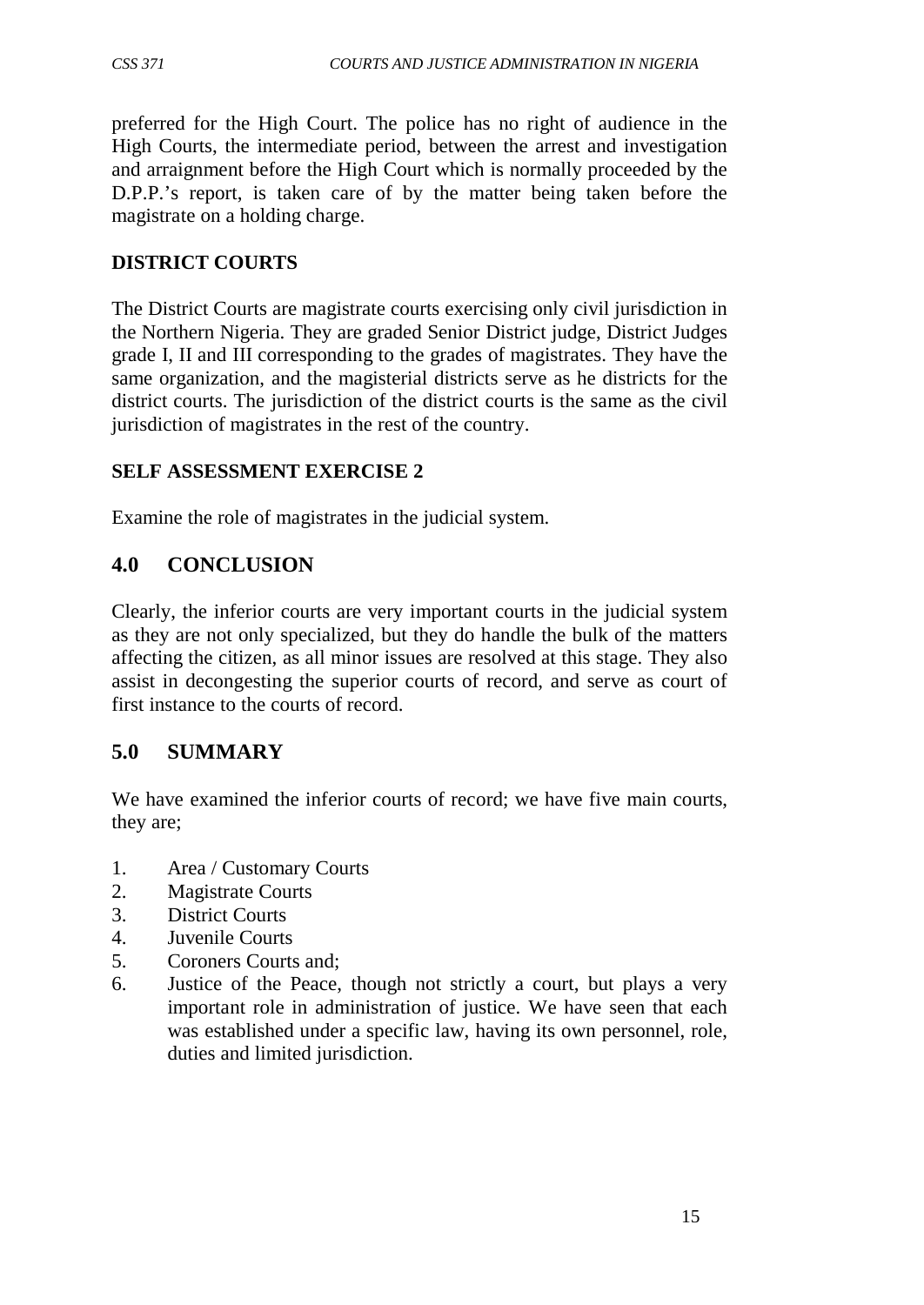# **6.0 TUTOR - MARKED ASSIGNMENT**

- 1. What do you understand by the term inferior and superior courts of Record?
- 2. Discuss the essential difference between a customary court and magistrate court.

# **7.0 REFERENCES/FURTHER READING**

Children and Young Persons Law cap. 25, Laws of Lagos State.

Magistrate Courts Law cap. 127 Lagos State.

Lagos State Magistrate Courts Law Notice No. 51 vol. 42 of 2009

Customary Courts Law cap. 34, Lagos State.

Coroners Law cap. 31, Law of Lagos State.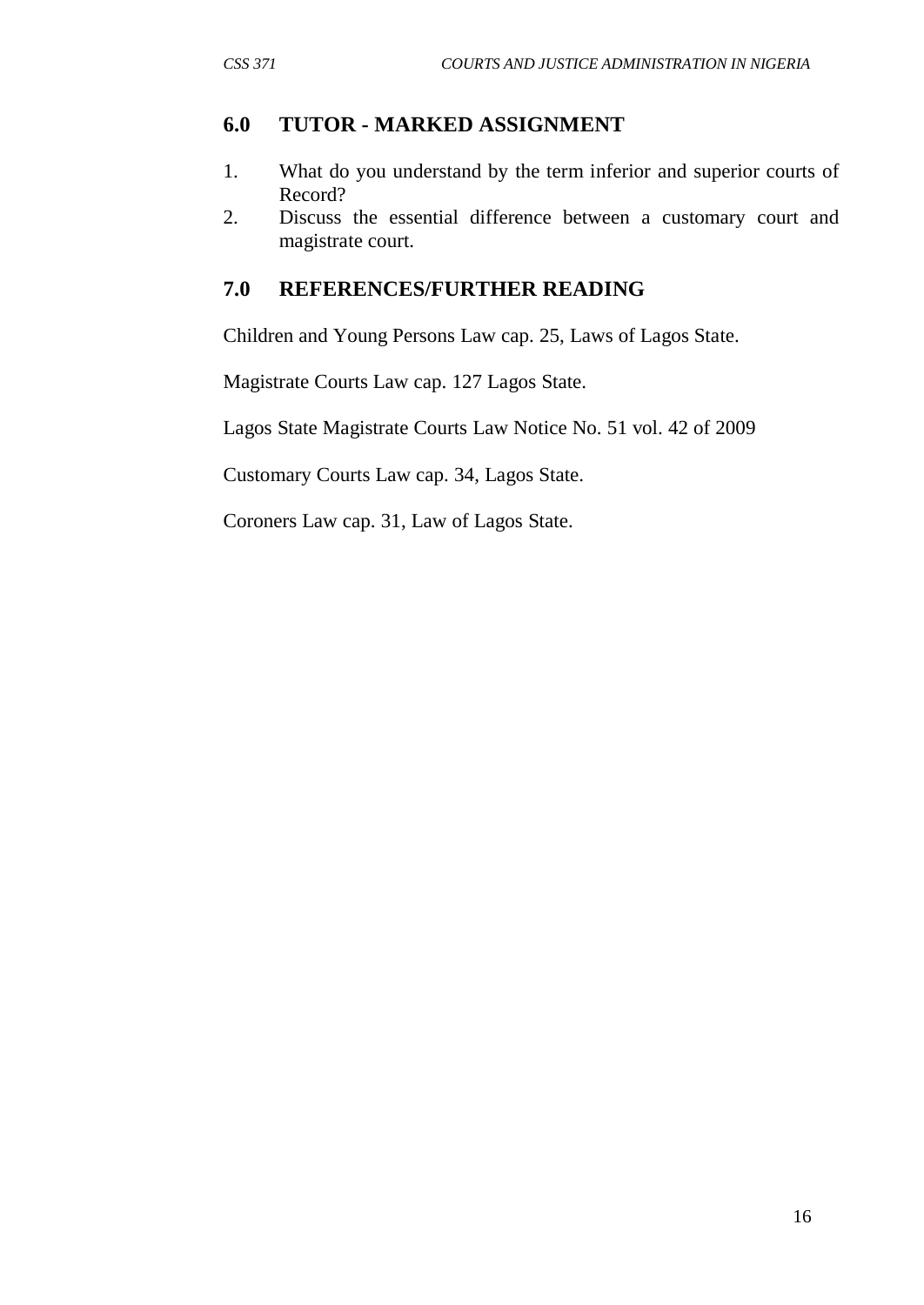# **UNIT 3 INFERIOR COURTS IN NIGERIA 2**

# **CONTENTS**

- 1.0 Introduction
- 2.0 Objectives
- 3.0 Main Content
	- 3.1 Justice of the Peace
	- 3.2 Juvenile Courts
	- 3.3 Coroners Courts
- 4.0 Conclusion
- 5.0 Summary
- 6.0 Tutor-Marked Assignment
- 7.0 References/Further Reading

# **1.0 INTRODUCTION**

In this unit we shall look into the legal importance of three main inferior courts in Nigeria, they are Juvenile courts, coroner's inquest and Justice of the peace. They are specialized courts within the machinery of justice, with specific legally recognized specialized areas of jurisdiction.

The only common denominator is that they are moved by magistrates. They cater for a large number of cases that if allowed to be merged with the regular magistrate court will overwhelm the court that is already congested

# **2.0 OBJECTIVES**

At end of this unit you will understand the following: -

- The importance, jurisdiction and powers of the Juvenile court.
- The specific role and duties of coroner's court.
- The importance and duties of Justice of the Peace.

# **3.0 MAIN CONTENT**

# **3.1 Justice of The Peace**

There are two classes of justices of the Peace viz. ex.-officio and ordinary justices of the peace. The justice of the peace need not be a magistrate in the first instance, he may be appointed as justice of the peace by publication in the state Gazette by the Attorney-General of the state. No qualification is legally required for appointment, but in practice a person to be appointed must reside in the area to which he is to be appointed and be worthy. The justices of the peace, are mostly Chiefs, retired top administrative officers and police officers considered capable enough to be entrusted with some of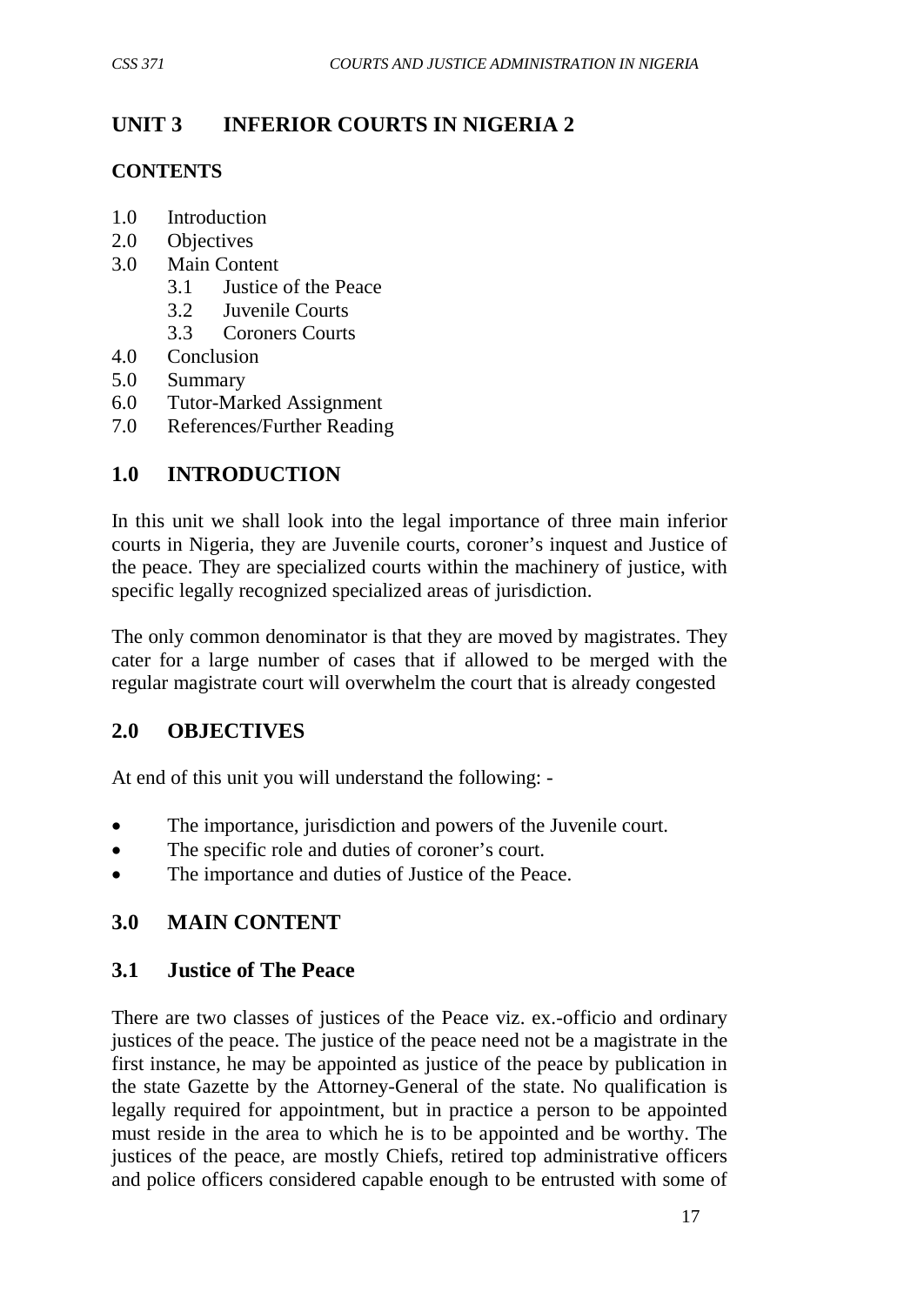the judicial powers of a magistrate. A justice of the peace has the powers, rights and duties of a magistrate to:

- i. Issue summons and warrants for the purpose of compelling the attendance.
- ii. Issue writs of summons and summonses in civil cases.

Remand to a magistrate's court persons who are accused, but not convicted to crime, or to admit them to bail.

Issue search warrants.

Take solemn affirmations and statutory declarations.

Administer any oath, which may be required to be taken before him in the exercise of any of the jurisdiction and power confirmed upon him by law.

Power to preserve peace, to suppress riots and affrays, and to disperse all disperse all disorderly and tumulus assemblies, and for any of these purposes call in the aid and assistance of police officers and others, who shall solely be bound to obey all such lawful commands.

Their main concern is with conservation of peace. In doing this he is entitled to call in the aid of the assistance of police officers. And who shall be bound to obey all such lawful commands. A justice of the peace does not act as a court and do not conduct trials.

## **SELF ASSESSMENT EXERCISE 1**

Mention 5 duties of the Justice of the peace.

## **JUVENILE COURTS**

The first enactment of Juvenile Courts in Nigeria is the Children and Young Persons Ordinance 1943. This has been re-enacted and modified by the different States. A Juvenile court is established in every magisterial district in each state. The court is constituted by a magistrate sitting with such other persons as the Chief Judge of the state may appoint. The Magistrate is the Chairman of the panel, with at least two other persons selected by the magistrate from time to time. The magistrate may sit alone where no panel members have been appointed or where no member of the panel turned up at any sitting of the court and the magistrate thinks it inexpedient to adjourn the proceedings.

Though the Juvenile Court is part of the magistrate court, in order to avoid contamination, it must sit in a separate place or at different times from those in or at which the ordinary sittings of the magistrate courts are held.

A Juvenile Court has jurisdiction to try all types of offences committed by the child i.e. children under the age of 14 and young persons i.e. persons between the age of 14 and 18 years of age. If jurisdiction has been assumed on the basis of the age, the trial may go on, even if it was later discovered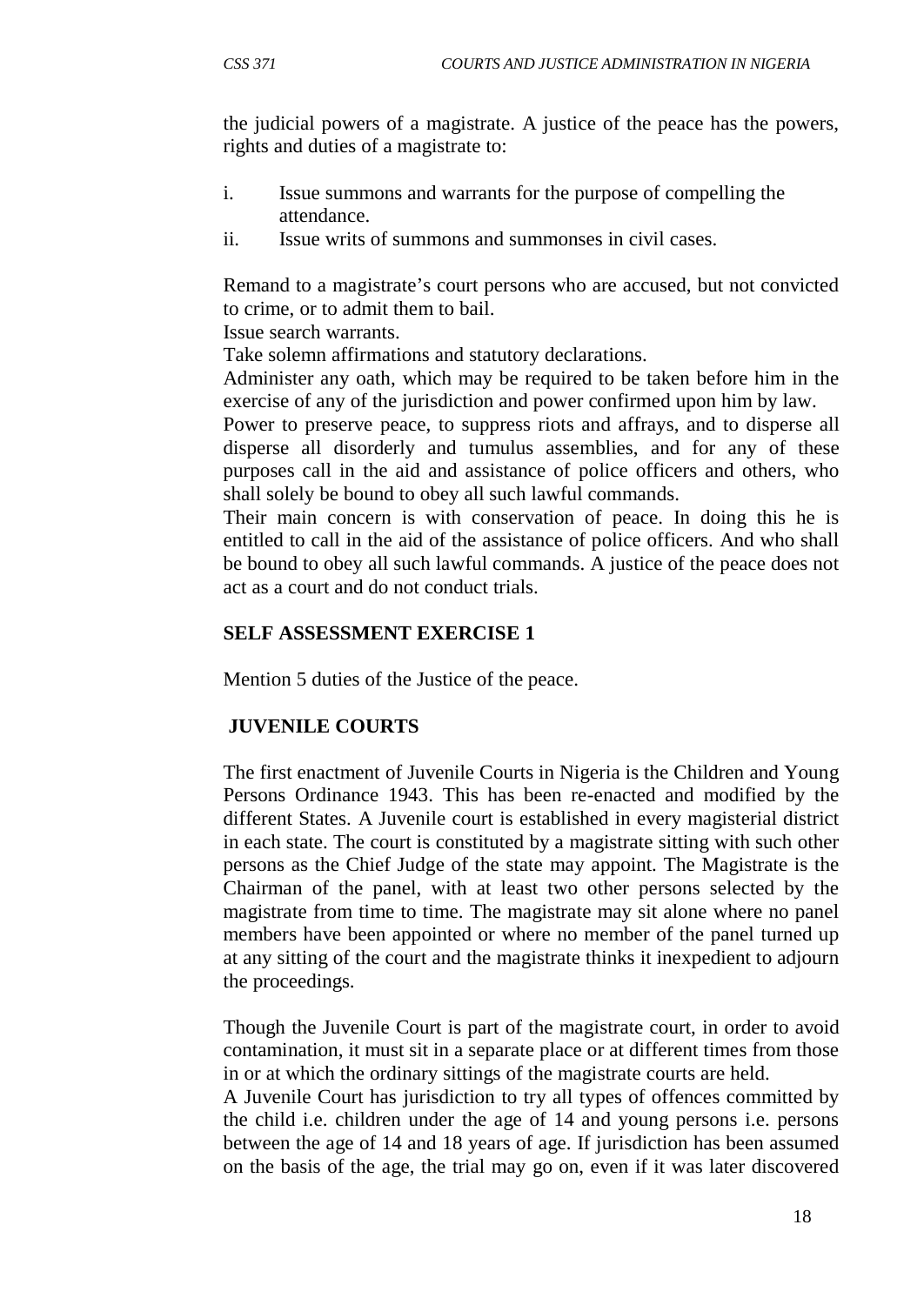otherwise. A juvenile court cannot convict or use the word convict in its sentence and no child shall be ordered to be imprisoned. A juvenile court has power to commit a juvenile, by means of a corrective order, to approved institution, or a remand home, or to the care of any fit person who is willing to undertake his care, or to the supervision of a probation officer for a period not exceeding 3 years, or order his parents or guardian to pay a fine or enter into recognizance to exercise proper care and guardianship, or to order the juvenile to be caned. But a juvenile court must not sentence a juvenile to death or imprisonment, though a young person may be imprisoned if he cannot be suitably dealt with in any other way.

## **SELF ASSESSMENT EXERCISE 2**

Discuss the importance of Juvenile court in the judicial system.

## **CORONERS COURTS**

The first law on coroners' court was the Coroners Ordinance 1944. Subsequently each region in Nigeria re-enacted their own law, and presently each state of the Federation has its own Coroners law. A coroner's inquest may not strictly be called a court of law but every magistrate is permitted by law to hold inquests under the coroner's law.

It is the duty of a coroner to hold an inquest whenever there is lying in his district the body of a deceased person who died a violent or unnatural death or a sudden death of which the cause is unknown or in a place or under circumstances which in the opinion of the coroner makes the holding of an inquest necessary and desirable.

An inquest must likewise be held in all cases of death in a lunatic asylum or of prisoners or persons in police custody.

A coroner's court is merely a fact-finding body, concerned with the ascertainment of the identity of the deceased and of how, when and under what circumstances he met with his death. A coroner does not commit anyone to trial even where it is discovered that such a person caused the death of the deceased. However, the coroner must stay his inquest, if he finds that criminal proceedings have been or about to be instituted against any person in respect of the death in question; or he comes to the conclusion that criminal proceedings ought to be instituted against such persons.

The coroners inquisition including the depositions and the recognizance's of the witnesses, if any, shall be transmitted by the coroner with all convenient dispatch to the judicial division of the High Court in which the inquisition took place and the registrar of such division shall take charge of such proceedings.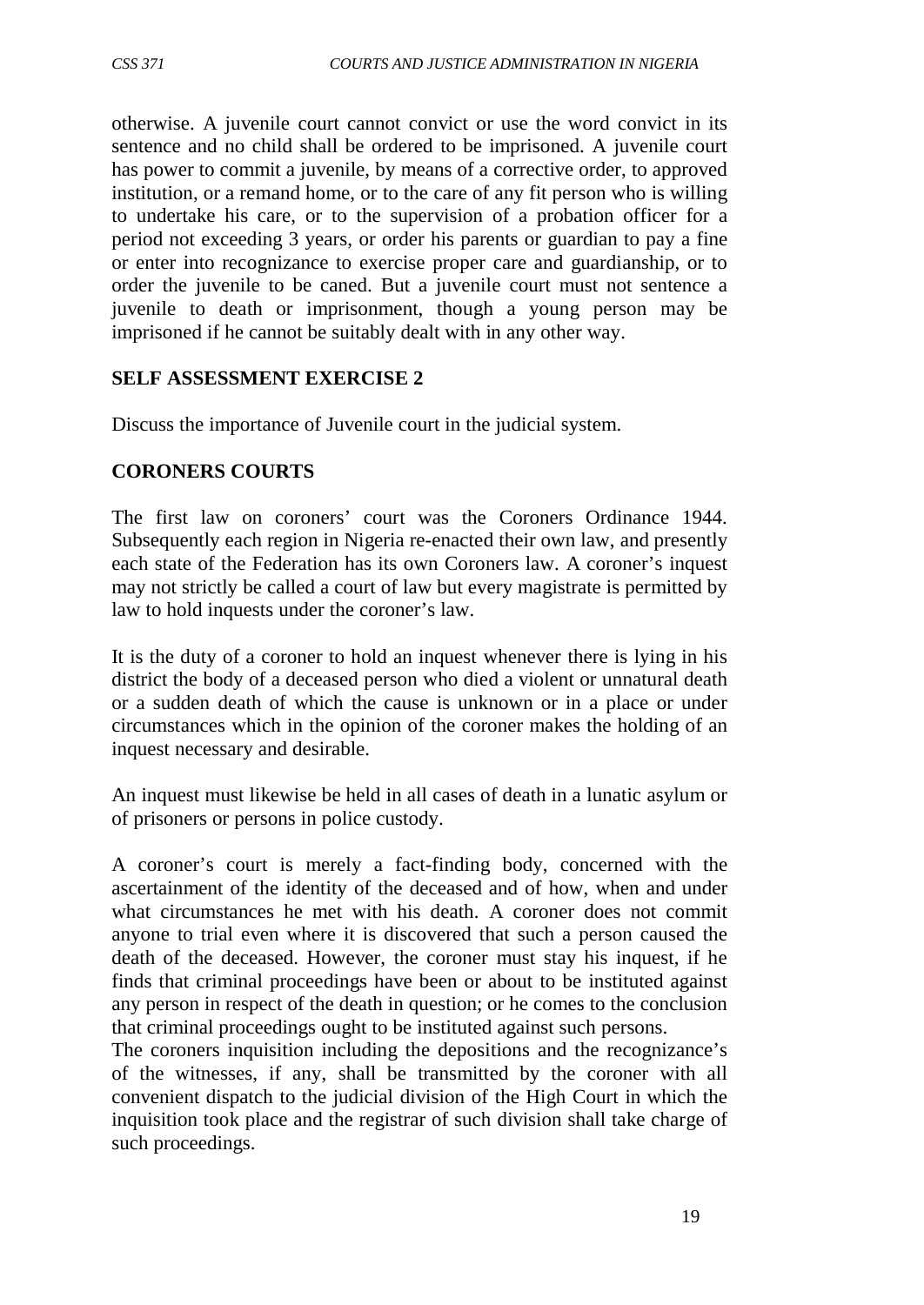Where the High Court upon examining the coroner's inquest proceedings, in order to satisfy itself of the correctness, legality or propriety of any finding or verdict and as to the regularity of such proceedings where it is not satisfied my

Direct the inquest to be reopened for the taking of further evidence, or for the inclusion in the proceedings thereof and consideration with the evidence already taken, if any evidence taken in any judicial proceedings which may be relevant to any issue determinable at the inquest, and the recording of a fresh verdict upon the proceedings as a whole;

Quash the verdict in any inquest substituting therefore some other verdict which appears to be lawful and in accordance with the evidence mentioned above.

3. Quash the whole inquest, with or without ordering a new inquest.

# **SELF ASSESSMENT EXERCISE 3**

When may the High Court reverse the findings of the coroner's court.

# **4.0 CONCLUSION**

Evidently, the Juvenile courts is a court that caters for the specific need if the juvenile offender, whose aims is totally different from the regular courts.

The attitude of the court is to strive as much as possible to treat the Juvenile offender with a view of assist him in his rehabilitation and reintegration into the society.

The procedure is largely summary and informal, and all concerned are notified including the parents and guardian and all efforts are mode to ensure that the juvenile is not lost into the world of crime. The coroner's inquest also serves to investigate and determine the cause of death of people suspected to have died mysteriously. No other court has this function, and the justice of the peace is also empowered to assist in the maintenance of peace of order in the society.

# **5.0 SUMMARY**

The Juvenile court is administered by the magistrate to cater for the specific needs of the Juvenile offender. The coroner's inquest is to look into the cause of deaths of people who died in circumstances that the cause of death create to be inquired into, whole the justice of the peace are empowered to help in the maintenance of peace in the society.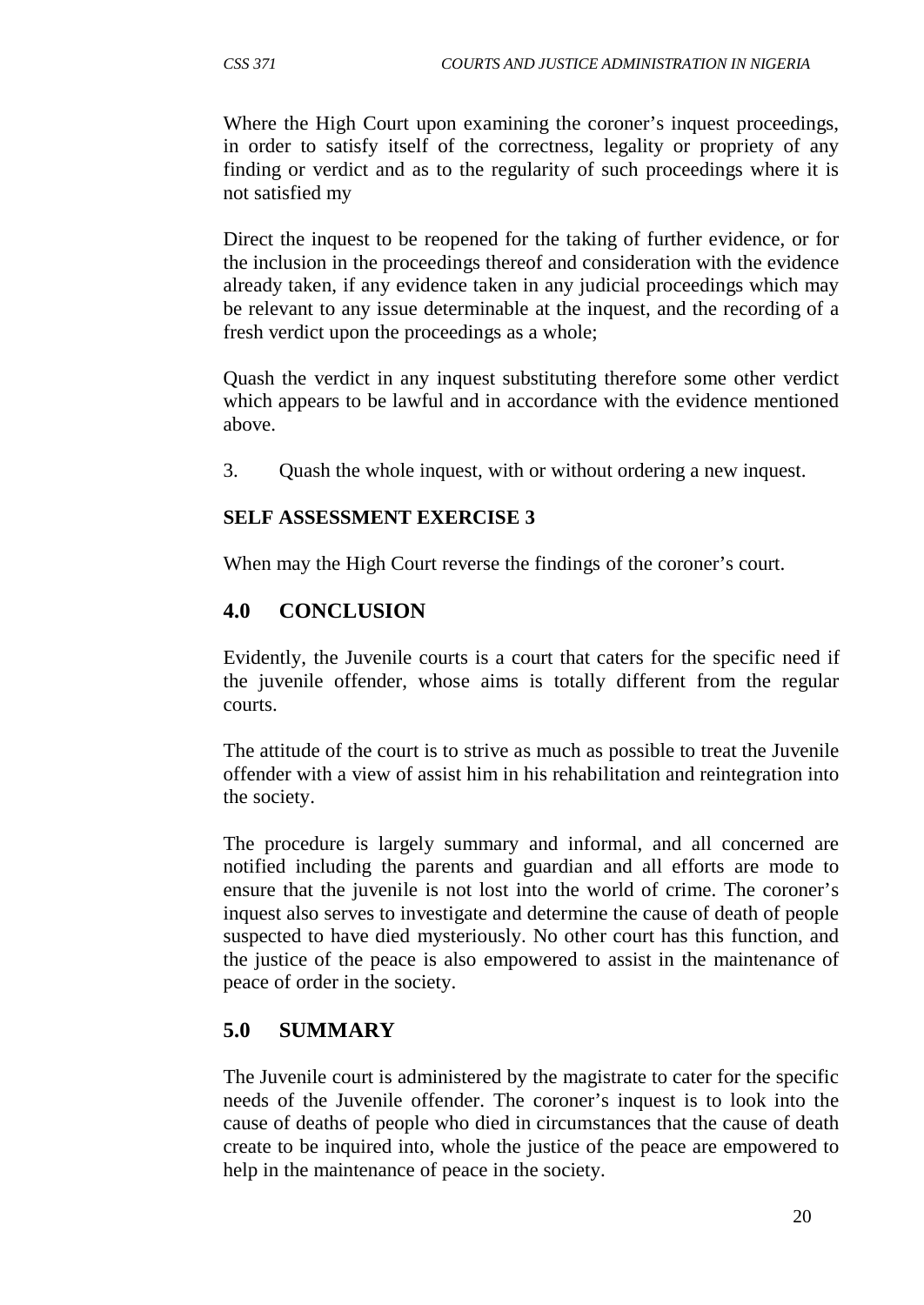# **6.0 TUTOR – MARKED ASSIGNMENT**

- 1. Discuss the role and jurisdiction of the Juvenile courts.
- 2. Compare and contrast, the role and duties of the coroner's inquest and justice of the peace.

# **7.0 REFERRENCES/FURTHER READING**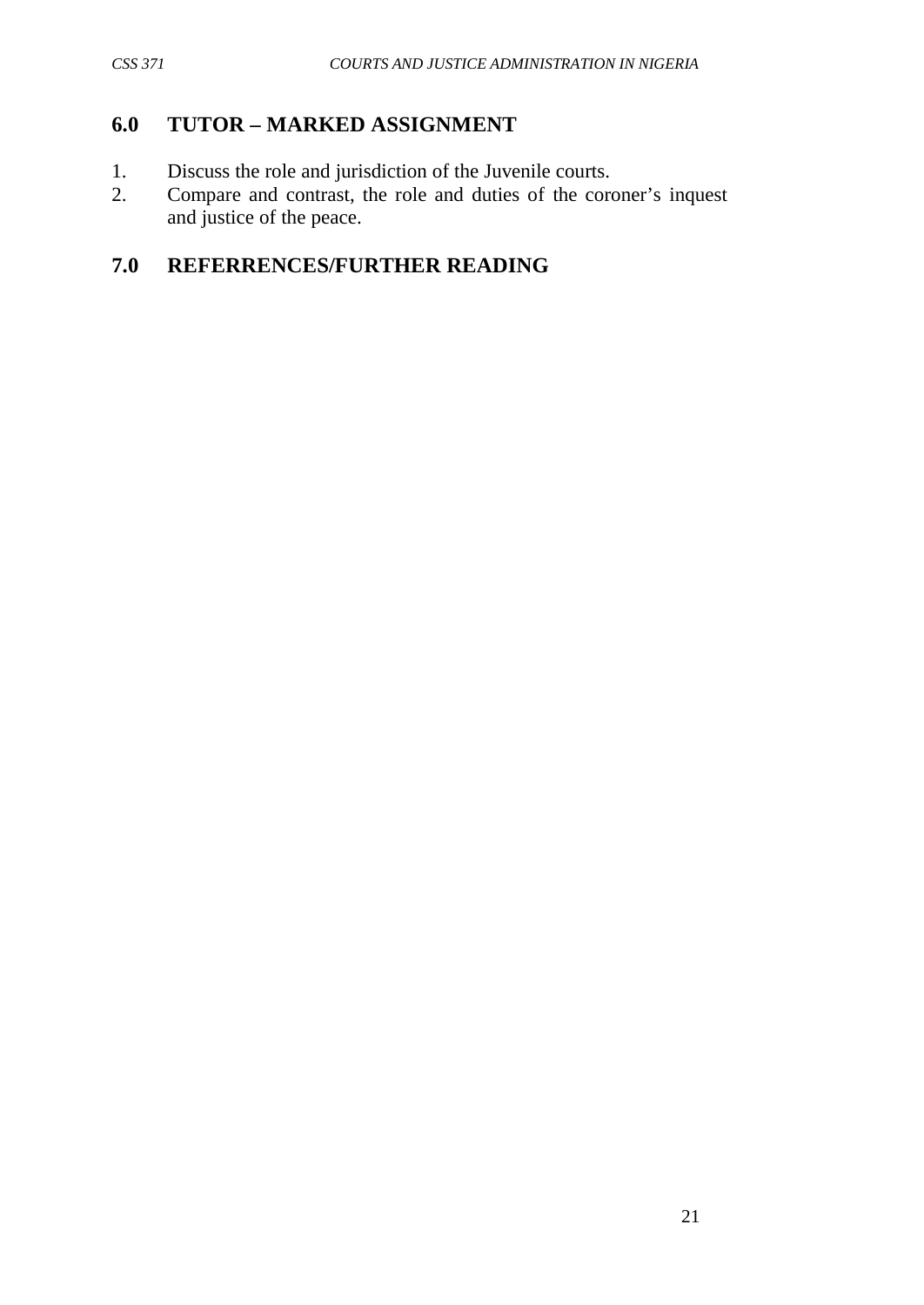# **UNIT 4 APPELLATE COURTS IN NIGERIA**

#### **CONTENTS**

- 1.0 Introduction
- 2.0 Objectives
- 3.0 Main Content
	- 3.1 The Supreme Courts
	- 3.2 The Court of Appeal
- 4.0 Conclusion
- 5.0 Summary
- 6.0 Tutor-Marked Assignment
- 7.0 References/Further Reading

## **1.0 INTRODUCTION**

The superior courts of record in Nigeria could be classified into Federal and State courts. The Federal courts consist of the following:

- 1. The Supreme Court of Nigeria
- 2. The Court of Appeal
- 3. The Federal High Court
- 4. The High Court of Federal Capital Territory
- 5. The Sharia Court of Appeal of Federal Capital Territory Abuja.

The state courts consist of the following:

- 1. The High Court of a State
- 2. Customary Court of Appeal of a State.

In this unit we shall examine the courts in the hierarchy of courts in Nigeria starting from the highest.

## **2.0 OBJECTIVES**

At the end of this unit, you should be able to:

- Explain the jurisdiction, role, importance of the Supreme Court.
- The jurisdiction, appellate powers and structure of the court of Appeal.
- The different types of High Court and their powers.
- The role of the Sharia Court of Appeal and Customary Court of Appeal.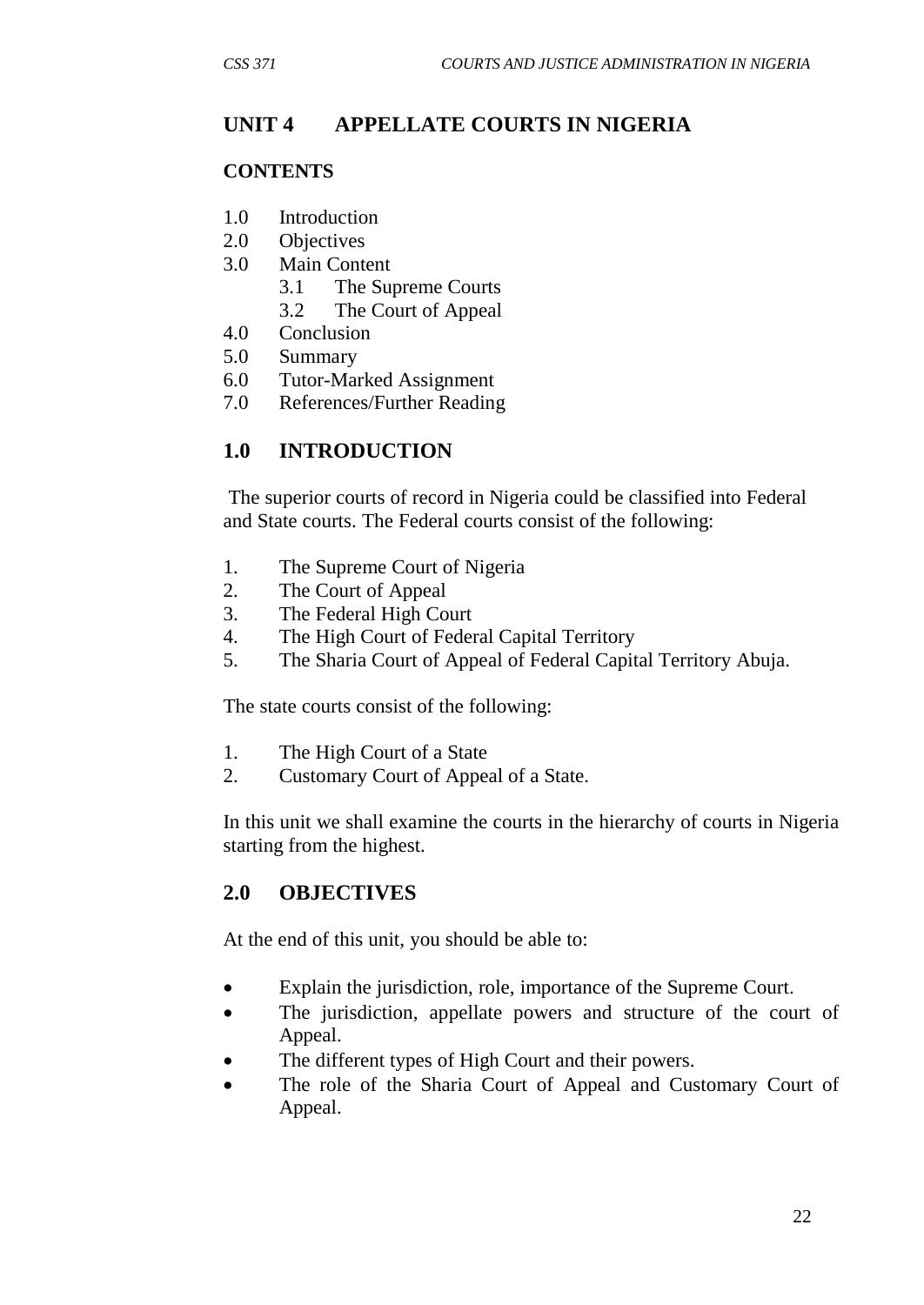# **3.0 MAIN CONTENT**

### **3.1 SUPREME COURT OF NIGERIA**

The law governing the Supreme Court derives from the following sources: The Constitution of the Federal Republic of Nigeria 1999. Which establishes the court, and prescribes the bulk of its jurisdiction and the method for the appointment and dismissal of judges? The Supreme Court Act.

The Supreme Court rules made by the court.

#### **COMPOSITION AND ORGANIZATION OF THE COURT**

The constitution of the Federal Republic of Nigeria provided for a Court consisting of the Chief Justices of Nigeria, and such number of justices of the Supreme Court not exceeding twenty-one as may be prescribed by an Act of the National Assembly.

The number of Justices of the Supreme Court had been increased from the former limit of 10 to 19 the Chief Justice of Nigeria shall be appointed by the President on the recommendation of the national Judicial Service Commission subject to confirmation by the Senate. The appointment to the office of Chief Justice of Nigeria is therefore not at the discretion of the President, but is based on the recommendation of the National Judicial Service Commission subject to the confirmatory power of the Senate. The minimum qualification of the Justice of the Supreme Court is fifteen-year post call as a legal practitioner. The Supreme Court for the purpose of exercising jurisdiction over any matter shall be duly constituted if it consists of not less than five Justices of the Court, while for the purpose of exercising jurisdiction over appeals under the Fundamental Human Rights Provisions or in the exercise of its original jurisdiction the court shall be properly constituted when Seven Justices sit.

The Supreme Court now sits at Abuja the Nations Federal Capital. The court is served by Registrars and other administrative personnel; the head of the administrative section is the Registrar of the Supreme Court.

#### **JURISDICTION**

The Supreme Court is the final court of Appeal in Nigeria and the decision of the court is final and is binding on all parties. In effect, there is no appeal from the decision of the court. The court has both original and appellate jurisdiction. As we have discussed above, the Supreme Court has original jurisdiction over any dispute between the Federation and a state, or between the federation and a state, or between states if and in so far as that dispute involves any question (whether law or fact) on which the existence or extent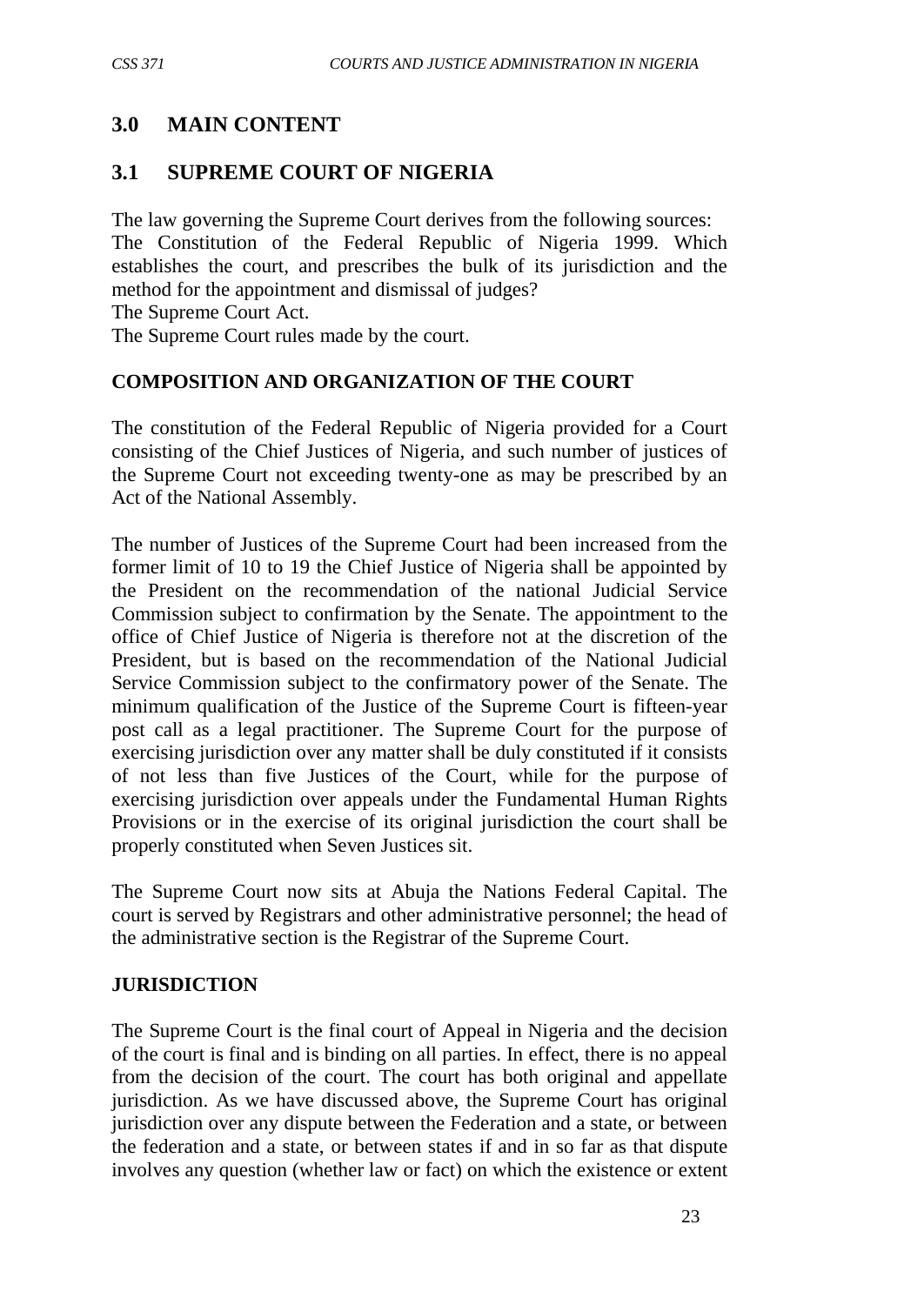of a legal right depends. In addition, the National Assembly may add, not detract from the original jurisdiction of the court, where the dispute is between the Chief executive of a government and another, or between the Arm of Federal Government and a State. Adefarasin J, in the case of Governor of Kaduna State v the President of Nigeria. In trying to answer the above stated as follows:

"It seems to me that S 212 is designed as well to cover only dispute between one government and government. I consider also that any dispute raises question of law or fact touching upon a legal right".

The Supreme Court can not exercise original jurisdiction over criminal matters.

#### **APPELLATE JURISDICTION**

The Supreme Court, to the exclusive of any other court in Nigeria has jurisdiction to hear and determine appeals from the Court of Appeal. Appeals lie as of right from the decisions of the Court of Appeal to the Supreme Court in the following cases: -

- a. Where the ground of appeal involves questions of law alone, decision in any civil or criminal proceedings
- b. Decisions in any civil or criminal proceedings on questions as to the interpretation or application of this Constitution;
- c. Decisions in any civil or criminal proceedings on questions as to whether any of the provisions of chapter iv of the Constitution has been is being or is likely to be, contravened in relation to any person;
- d. Decisions in any criminal proceedings in which any person the Court of Appeal have confirmed a sentence of death imposed by any other court.
- e. Decisions on any question: -
- i. Whether any person has been validly elected to the office of President or Vice-President under the Constitution.
- ii. Whether the term of office of President or Vice-President has ceased. Whether the office of President or Vice-President has become vacant and
- f. Such other cases as may be presented by an Act of the National Assembly.

In all other cases, appeal from the decision of the Court of Appeal to the Supreme Court shall be with the leave of the Court of Appeal or the Supreme Court.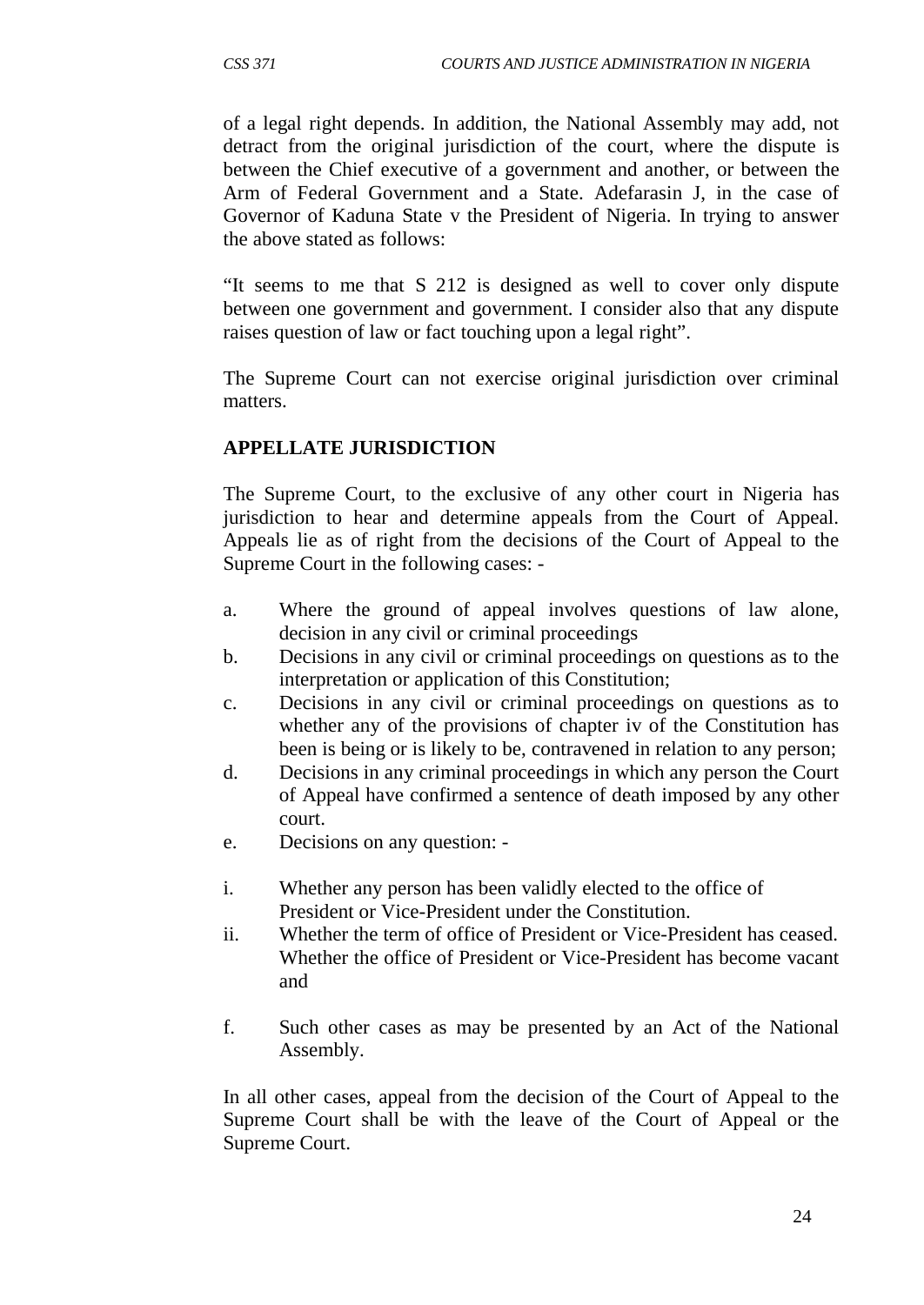Appeals can only lie from decisions of the Court of Appeal to the Supreme Court. And from no other Court in Nigeria. The law after specifying the cases where appeals may lie to the court as of right in S 233 (2) went on to state that all other cases must obtain leave of Court, before appeal may be entertained, the leave must first be sought from the Court of Appeal before the party may apply to the Supreme Court. All interlocutory appeals fall within this category. Appeals must also be by the parties to the appeal or at the instance of any other person interested in the matter.

And in the case of criminal proceedings at the instance of an accused person or the Attorney-General of the Federal or state.

It is noteworthy, that only the National Assembly may extend the cases where appeals may lie as of right to the Supreme Court.

No State may extend the appellate jurisdiction of the Supreme Court, and there is nothing in S 233 (2) (f) that suggests such.

## **PRACTICE AND PROCEDURE**

S236 empowers the Chief Justice of Nigeria to make rules for regulating the practice and procedure of the Supreme Court. Pursuant to this, the Supreme Court rules had been made to aid the internal organization of the machinery of justice at the Supreme Court.

#### **SELF ASSESSMENT EXERCISE 1**

Examine the appellate jurisdiction of the Supreme Court.

#### **3.2 The Court of Appeal**

The court of Appeal is established under S237 of the 1999 Constitution and is the next Court in the hierarchy of Courts in Nigeria. Other laws are the Court of Appeal Act and Court of Appeal Rules.

#### **COMPOSITION AND ORGANIZATION OF THE COURT**

The Court of Appeal consists of the:

President of the Court of Appeal

Such number of Justices of Court of Appeal not less than forty: - nine of which not less than three shall be learned in Islamic Personal Law, and not less than three shall be learned in customary law, as may be prescribed by an Act of the National Assembly.

At the level of the Court of Appeal, the Justices of the Court of Appeal must include at least three Justices learned in Islamic law and three in Customary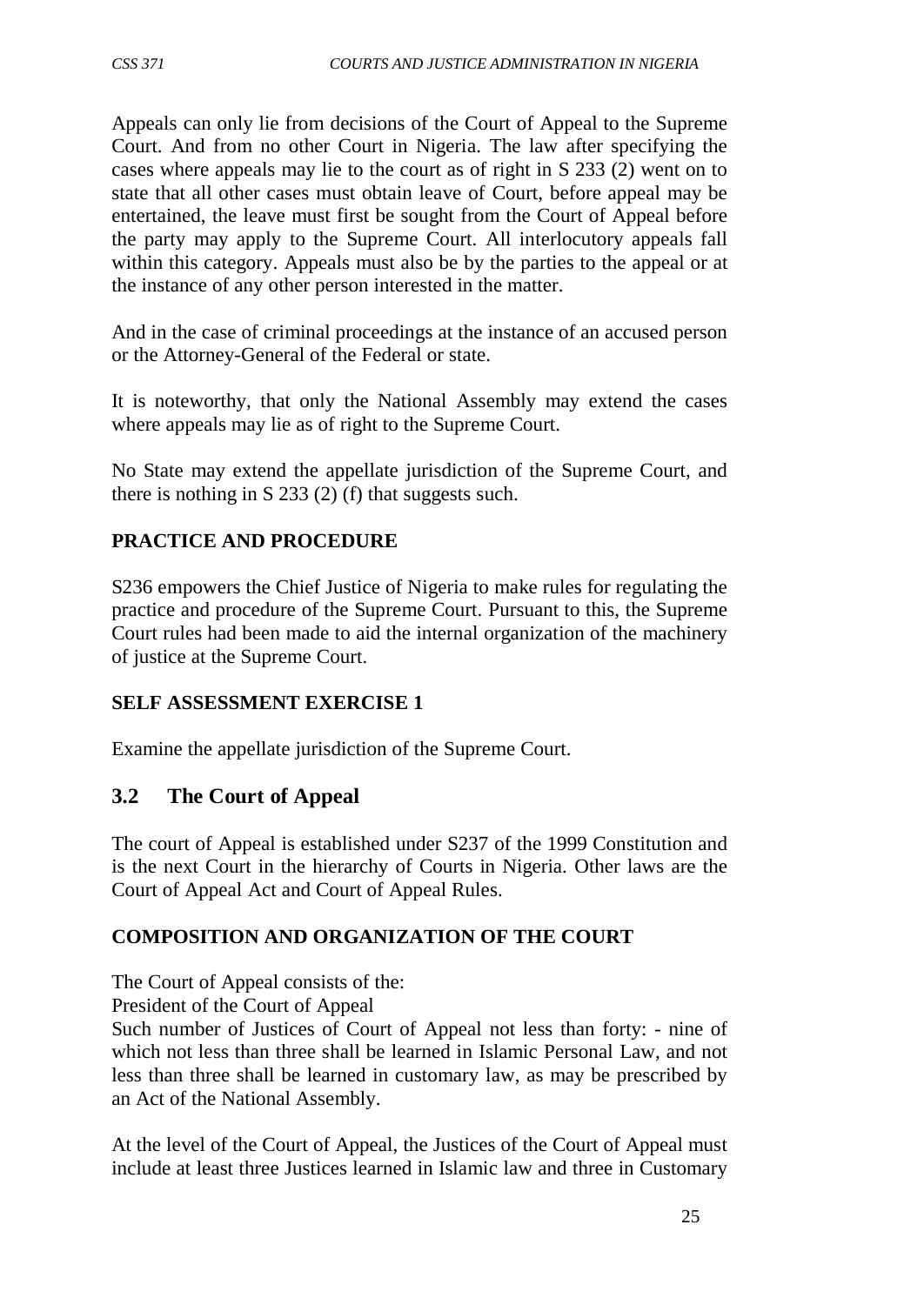Law. This will take care of appeals coming from Customary Court of Appeal of State or Sharia Court of Appeal as the case may be.

The President of the Court of Appeal is appointed by the President of Nigeria on the recommendation of the National Judicial Council subject to the confirmation of such appointment by the Senate while appointment of the Justice of the Court of Appeal is made by the President on the recommendation of the National Judicial Council. The constitutionally recognized qualification for a Justice of the Court of Appeal is twelve-year post qualification as a legal practitioner. The qualification of the President of the Court is not started in the Constitution though it may be argued that the same qualification as applies to the Justice of the Supreme Court should apply to the President of the Court of Appeal, as they are rated in most cases equal. For ease of administration, the Court of Appeal is divided into divisions, spread throughout Nigeria. Today there are 10 divisions of the court each division serving one or more state as follows: -

#### **JUDICIAL DIVISIONS STATES**

| 1.  | Abuja                                          |  | Abuja, Kogi, Niger            |
|-----|------------------------------------------------|--|-------------------------------|
| 2.  | Lagos                                          |  | Lagos                         |
| 3.  | Kaduna                                         |  | Jigawa, Kaduna, Sokoto, Kano, |
|     | Katsina, Yola, Kebbi, Sokoto, Zamfara.         |  |                               |
| 4.  | Enugu                                          |  | Anambra, Ebonyi, Enugu        |
| 5.  | Ibadan                                         |  | Ogun, Osun, Oyo               |
| 6.  | Benin                                          |  | Delta, Edo, Ondo              |
| 7.  | Jos                                            |  | Adamawa, Bauchi, Benue,       |
|     | Borno, Gombe, Nasarawa, Plateau, Taraba, Yobe. |  |                               |
| 8.  | Port Harcourt-                                 |  | Abia, Bayelsa, Imo, Rivers    |
| 9.  | <b>Ilorin</b>                                  |  | Kwara, Ekiti.                 |
| 10. | Calabar                                        |  | Cross-River, Akwa Ibom.       |
|     |                                                |  |                               |

The court will be duly constituted to hear and determine appeal if it consists of not less than three Justices of the court. Where the appeals originate from a Sharia Court of appeal, the Justices must be learned in Islamic Law.

#### **JURISDICTION**

The Court of Appeal is principally an Appellate Court and exercise Jurisdiction over appeals from the Sharia Court of Appeal, Federal High Court and High Court of a State. However, S 239 now confers on the court original jurisdiction in respect of Election petitions arising from election to the office of President or Vice-President, their term of office and vacancy of the office. The court was established under Constitution (Amendment) No. 2 Decree 1976 exclusively as an appellate court, but the position has been thus altered.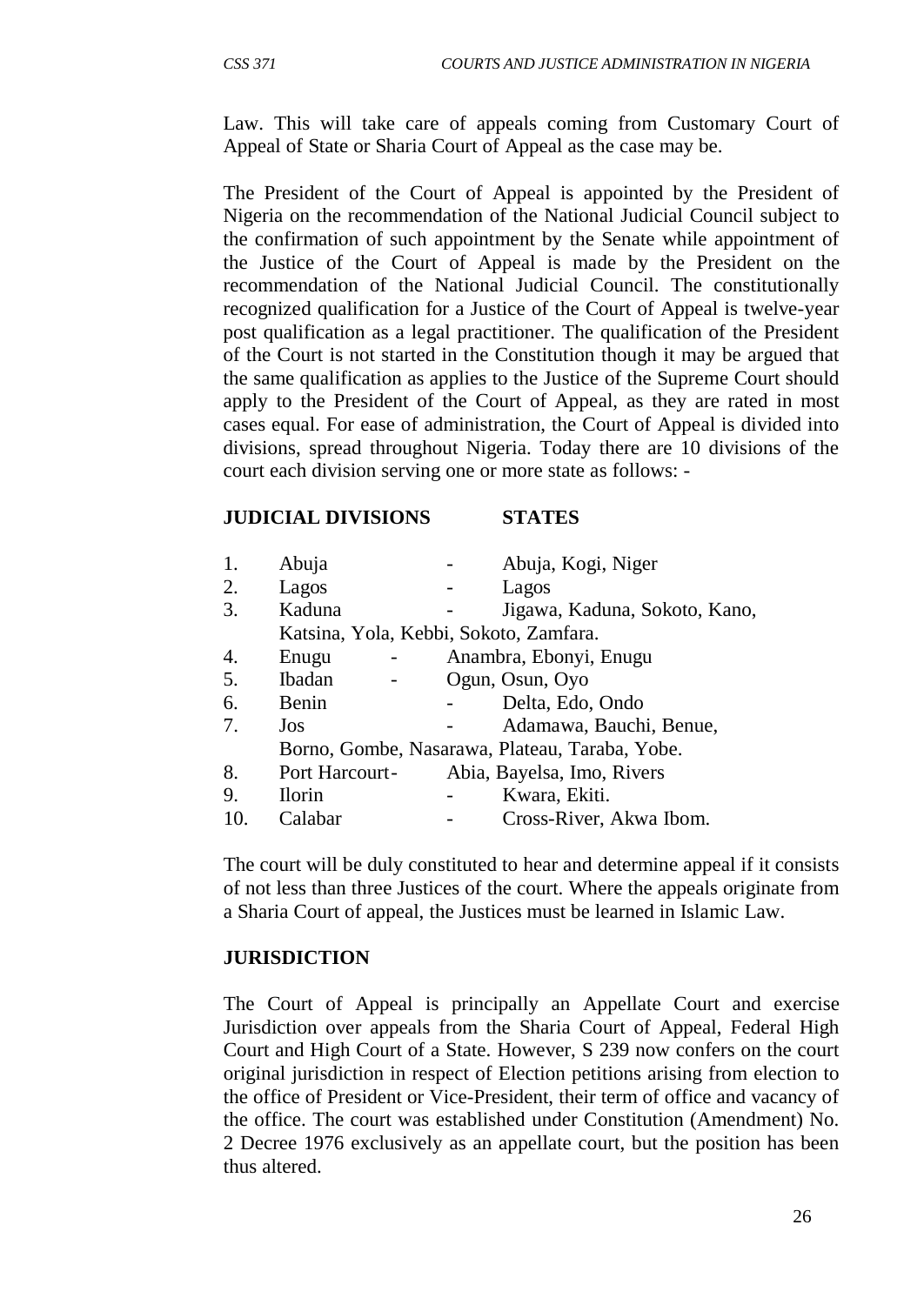# **APPEALS**

Appeals to the Court of Appeal may be classified into two, Appeals as of right and Appeals by leave of the court or the lower court.

### **APPEALS AS OF RIGHT**

S 241 of the Constitution of Nigeria 1999 specifies circumstances when appeals shall lie as of right from the decision of the High Court and the Federal High Court, High Court of Federal Capital Territory, Abuja, as follows:

- a. Final decisions in any civil or criminal proceedings before the Federal High Court or a High Court sitting at first instance.
- b. Where the ground of appeal involves questions of law alone, decision in any civil or criminal proceedings.
- c. Decisions in any civil a criminal proceedings on questions as to the interpretation or application of this Constitution.
- d. Decisions in any civil or criminal proceedings on questions as to whether any of the provisions of chapter IV of this Constitution has been, is being or is likely to be contravened in relation to any person.
- e. Decisions in any criminal proceedings in which the Federal High Court or a High Court has imposed a sentence of death.
- f. Decisions made or given by the Federal High Court or High Court.
- a. Where the liberty of a person or the custody of an infant is concerned.
- b. Where an injunction or the appointment of a receiver is granted or refused.
- c. In the case of a decision determining the case of a creditor or the liability of a contributory or other officer under any enactment relating to companies in respect of misfeasance or otherwise.
- d. In the case of a decree nisi in respect of misfeasance or otherwise.
- e. In such other cases as may be prescribed by any law in force in Nigeria.
- g. There is absolutely no right of appeal where (a) the High Court has granted an unconditional leave to defend an action.
- h. Where a Decree absolute of a divorce or nullity has been granted in favour of a party and the other party did not appeal while the order was still a decree nisi
- i. Decisions based on the consent of the parties cannot be challenged on appeal except with the leave of either the High Court or Court of Appeal, or appeals as to costs only.

Appeals with leave: - like the Supreme Court, appeals lie to the Court of Appeal from the High Courts, with the leave of either the High Court or the Court of Appeal, in all other cases. The practice is to first seek the leave of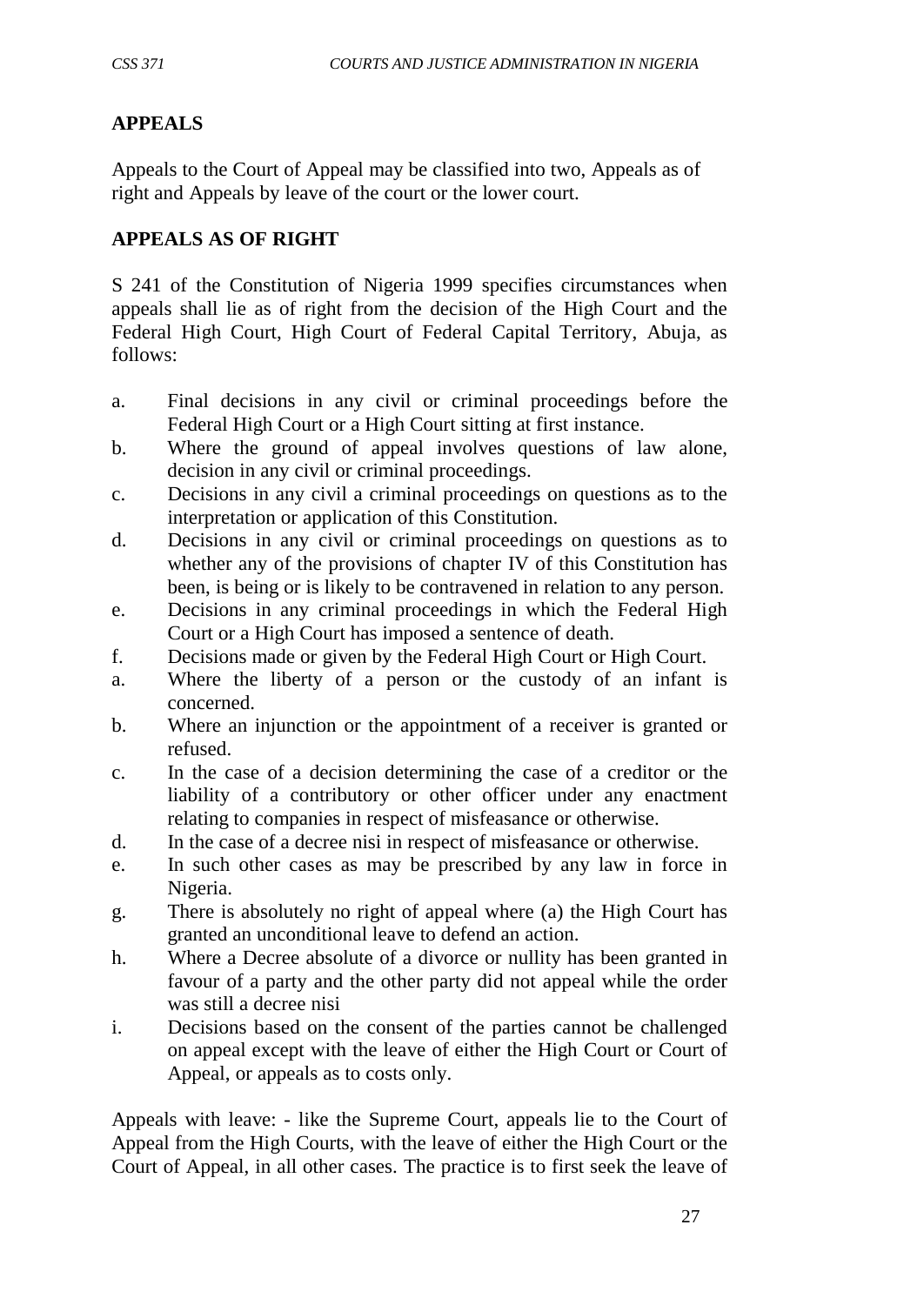the High Court, to appeal, and when such is refused, the appellate may then apply to the Court of Appeal for leave to Appeal.

It is important to state that only parties to suit may appeal or in cases where there are interested parties, then they must first apply for leave to appeal to the High Court or the Court of Appeal.

## **APPEALS FROM SHARIA COURT OF APPEAL AND CUSTOMARY COURT OF APPEAL**

Appeal lie from the Sharia Court of Appeal of a State to the Court of Appeal in any civil proceedings before the Sharia Court of Appeal the respect to any question on Islamic personal law, which the Sharia Court of Appeal is competent to decide. The Sharia law is essentially Islamic Civil Law, the Court of Appeal will therefore not be competent to entertain any appeal on Islamic Criminal Law like the one now introduced.

#### **APPEALS FROM CODE OF CONDUCT TRIBUNAL AND OTHER COURTS OR TRIBUNALS**

Appeals shall lie as of right from the decisions of the Code of Conduct Tribunal to the Court of Appeal, appeals shall also lie to the Court of Appeal from the decisions of National Assembly Election Tribunals, Governorship and legislative Election Tribunals.

The National Assembly is also conferred with powers to extend the jurisdiction of the court of appeal to determine appeals from decisions of any other Court of law or Tribunal established by the National Assembly.

#### **SELF ASSESSMENT EXERCISE 2**

Discuss the structure of the Customary Court of Appeal.

## **IMPORTANCE OF THE COURT OF APPEAL**

The Court of Appeal is a very important Court in the machinery of justice in Nigeria, unlike the Supreme Court that sits only in Abuja, the Court of Appeal has its divisions closer to the states and thus affords more citizens the opportunity to appeal when aggrieved against any decision of the High Courts. Being a Federal Court, and or an appellate one at that, the allegations of corruption is non-existent there, and many litigants are satisfied with the decisions. It also helps to limit the number of cases going to the Supreme Court, as majority of the cases terminate at the Court of Appeal.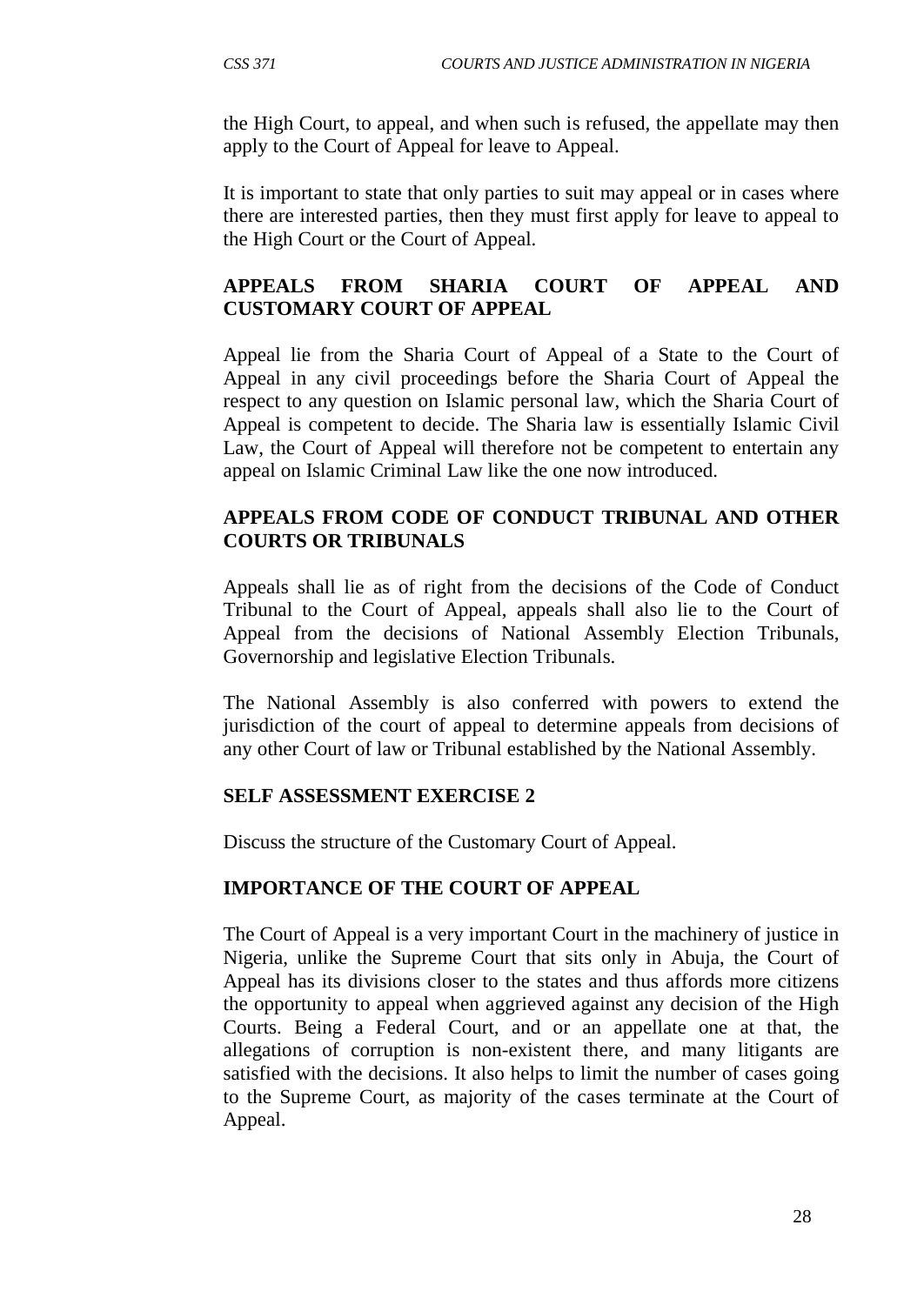That unlike the Supreme Court, the Court of Appeal has experts in both Sharia and Customary law for proper adjudication on matter arising from the Sharia Court of Appeal of state and Customary Court of Appeal of the states.

### **SELF ASSESSMENT EXERCISE 3**

Discuss when there is Appeal as of right to the Court of Appeal

# **4.0 CONCLUSION**

The constitution not only established the superior courts of record but also made extensive provisions on the jurisdiction and specific provisions on the personnel and structures of the courts, we will discover that though the courts operate independently of each other, yet they are hierarchy and interrelated, and the extensive provisions only help to guarantee the proper dispensation of justice.

# **5.0 SUMMARY**

All the courts in Nigeria belong to only one hierarchy of courts, whether referred to as state or Federal is of little consequence. Appeals lie from High Courts to the court of Appeal to the Supreme Court.

The court of Appeal is strictly an appeal court, while the High Court is not only a court of first instance but also sits on appeal on judgments from the magistrate courts and Area courts.

The High Courts also have unlimited jurisdiction in their civil and criminal jurisdiction. The Supreme Court also in limited circumstance also entertain matters at first instance, these are instances of disputes between states, and between Federal Government.

## **6.0 TUTOR-MARKED ASSIGNMENT**

- 1. Discuss the jurisdiction of the Federal High Court
- 2. Explain the Hierarchy of courts in Nigeria.

## **7.0 REFERENCES/FURTHER READING**

Constitution of Federal Republic of Nigeria 1999.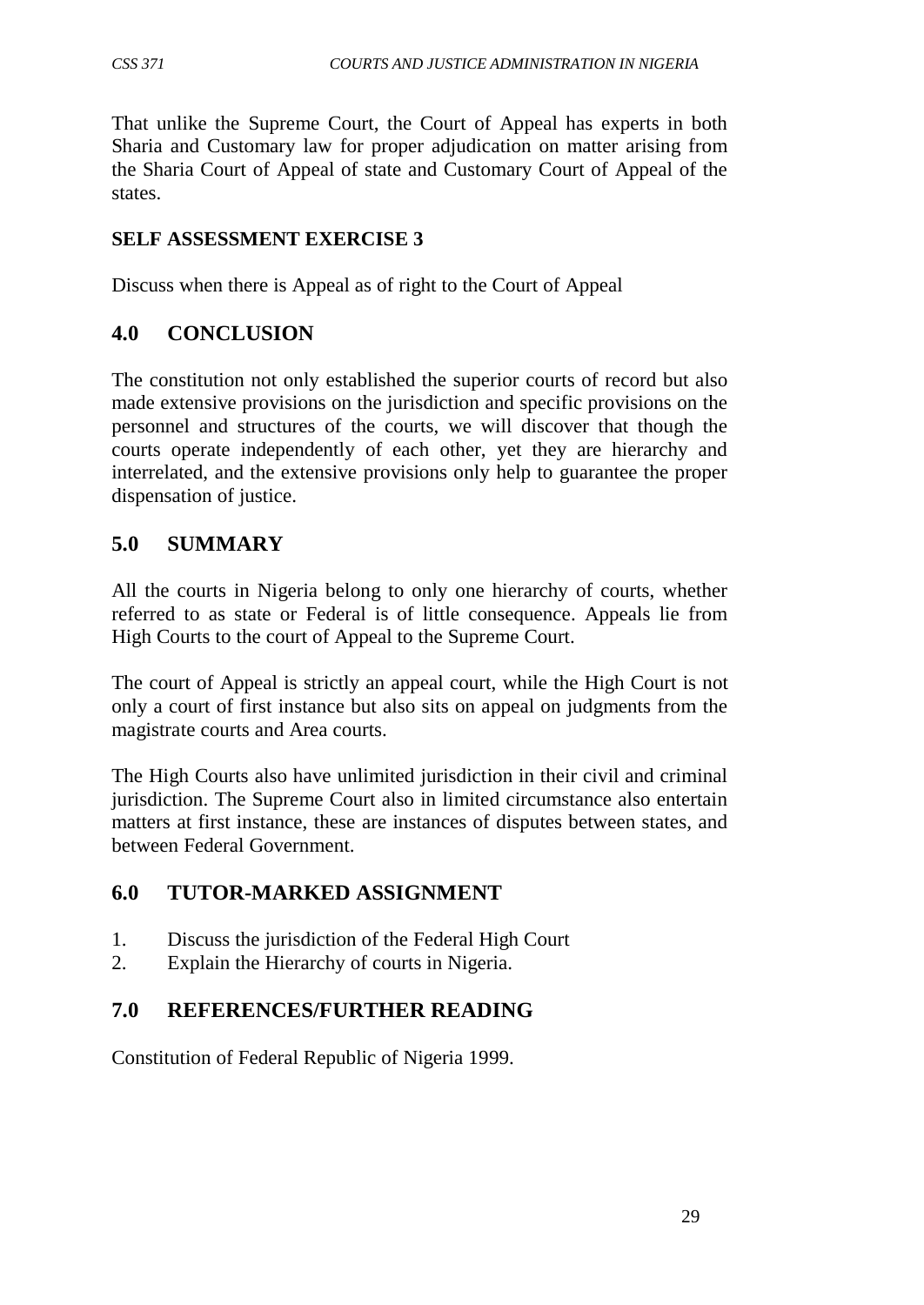# **UNIT 5 STATE COURTS IN NIGERIA**

### **CONTENTS**

- 1.0 Introduction
- 2.0 Objectives
- 3.0 Main Content
	- 3.1 The High Courts
	- 3.2 The Federal High Courts
	- 3.3 The State High Court
	- 3.4 The High Court of the Federal Capital Territory
	- 3.5 Customary Court of Appeal of a State.
- 4.0 Conclusion
- 5.0 Summary
- 6.0 Tutor-Marked Assignment
- 7.0 References/Further Reading

# **1.0 INTRODUCTION**

The High court is a Superior Court of Record with unlimited jurisdiction. It has original jurisdiction and also appellate jurisdiction over the decisions of the magistrate Courts, Juvenile courts and any other jurisdiction assigned under any other law. The Federal High courts and the State High Courts are of coordinate jurisdiction but having different spores of responsibility, both recognized under the constitution.

Both, have jurisdiction over enforcement of Fundamental Human Rights, and are administered by a judge of the High Court we shall examine the High Court, the High Court of the Federal Capital Territory, and the customary court if Appeal in this unit.

## **2.0 OBJECTIVES**

At the end of this unit you are expected to understand the following: -

- The role, duties, jurisdiction, and importance of the High Court.
- The jurisdiction of the Federal High Court.
- The difference between the two High Courts.

## **3.0 MAIN CONTENT**

## **3.1 The High Courts**

In this section, we shall examine the Federal High Court, The High Court of the States and the High Court of Federal Capital Territory.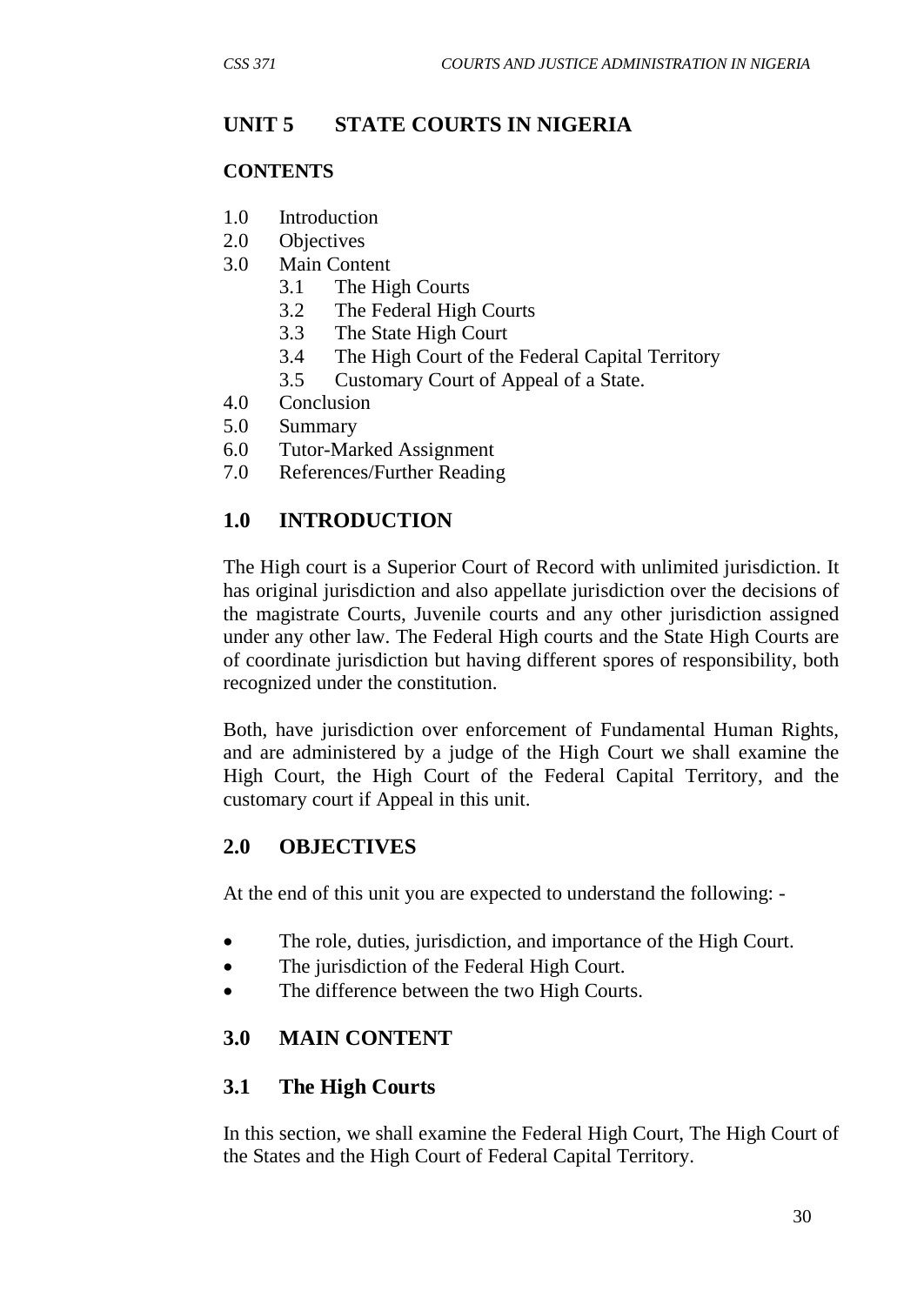# **3.2 The Federal High Court**

The Federal High Court took it's origin from the then Federal Revenue Court Established by Federal Revenue Court Act, 1973, in order to simplify the machinery of Justice in Nigeria, the Constitution Drafting Committee of the 1979 Constitution simply renamed the Federal Revenue Court as Federal High Court with its jurisdiction and powers unaltered. It was thus a court of limited jurisdiction. A complication was introduced by Decree 107 of 1993 which seems to enlarge the jurisdiction of the Federal High Court and also stated that all 'Matters involving the Federal Government and it's agencies must to the exclusion of any other court be determined by the Federal High Court.

However, under the 1999 constitution which we now examine the position seems to have been corrected and streamlined.

### **CONSTITUTION AND ORGANIZATION**

The Court is constituted by a Chief Judge of the Federal High Court and other Judges of the court appointed by the President, in the case of the Chief Judge on recommendation of the National Judicial Council subject to the confirmation of the Senate, while others do not need Senate confirmation, the minimum qualification of the Chief Judge and other Judges of the Court is Ten years post call as a legal practitioner.

There is established in each State of the Federation a division of the Federal High Court. The court is properly constituted, if it consists of at least one Judge of the Court.

#### **JURISDICTION**

S.251 of the Constitution spell out the civil and criminal jurisdiction of the court, they include the following causes and matters.

- a. Relating to the revenue of the Federal Government
- b. Taxation of companies and persons subject to Federal Taxation.
- c. Customs and excise duties, claims against customs service.
- d. Borrowing and other financial institutions actions between two banks, or Central Bank of Nigeria and matters arising out of Banking related issues and other fiscal measures, this does not include Banker/Customer disputes.
- e. Matters arising from the operation of Companies and Allied Matters Act and other Allied Issues.
- f. Copyright, patent designs trade makes and passing-off, Industrial designs and merchandise marks business names, commercial and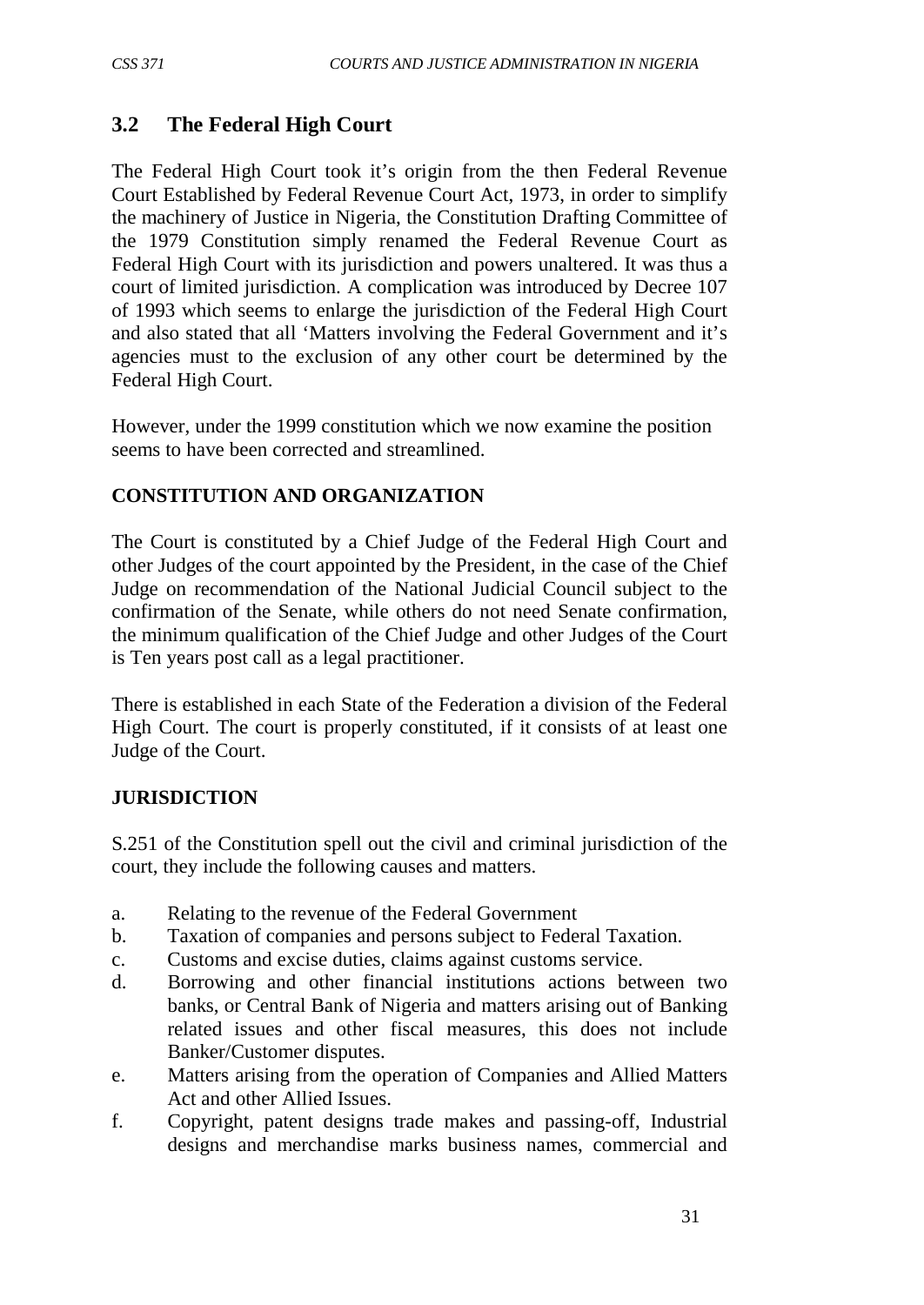industrial monopolies, combines and trusts standards of goods and commodities and industrial standards.

- g. Admiralty, supply and immigration matters inland waterways and the international waterways, Federal Ports, and consular trade representation.
- h. Citizenship, naturalization and aliens, deportation, extradition immigration passports and visa matters.
- i. Bankruptcy and insolvency
- j. Aviation and safety of aircraft
- k. Arms, ammunition and explosives
- l. Drugs and poisons
- m. Heights and measures
- n. The administration or the management and control of the Federal Government or any of its agencies
- o. Proceedings for injunction or declaration affecting the Federal Government or its agencies.

The Federal High Court also has exclusive jurisdiction and powers in respect of treason, treasonable felony and allied offences.

The interpretation of the jurisdiction of the Federal High Court has been the subject of a plethora of cases mainly due to the vague and ambiguous manner the jurisdiction of the court was couched.

For the purpose of exercising the jurisdiction, the Federal High Court shall have all the powers of the High Court of a State. The court also has its own rules of court made by the Chief Judge under S 254 for practice and procedure in the court.

#### **SELF ASSESSMENT EXERCISE 1**

Mention at least 6 matters / causes within the jurisdiction of the Federal High Court.

## **3.3 High Court of a State and High Court of Federal Capital Territory**

The High Court is at the head of the judicial system in each state and the Federal Capital territory. Its authority derives from the Constitution and the High Court Laws setting it up.

#### **CONSTITUTION**

The High Court consists of the Chief Judge of the State and each number of Judges as may be prescribed by the House of Assembly of the State. The Chief Judge is the head of the State Judiciary and he exercises administrative control over the entire system, though his judicial powers is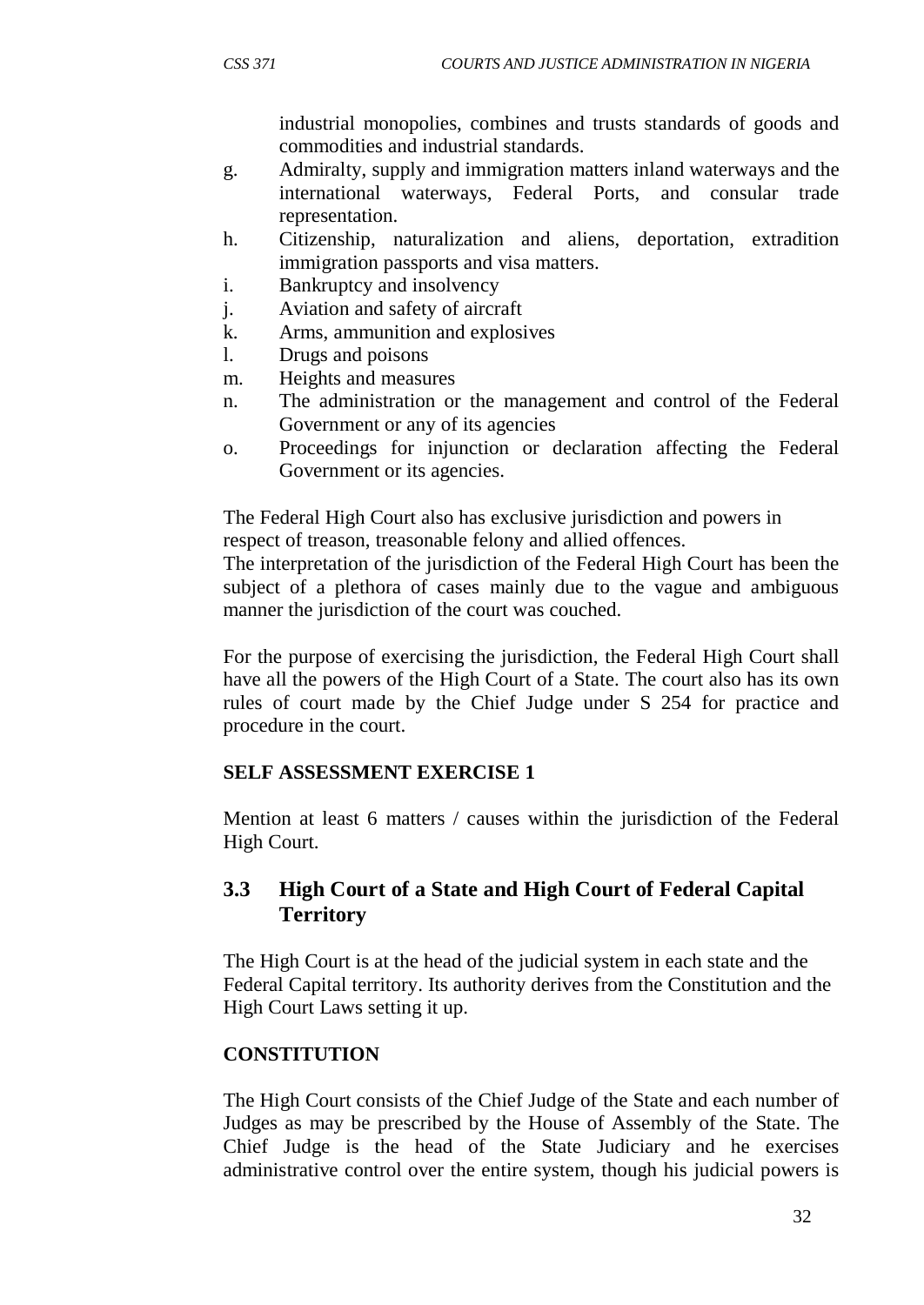not greater than those of other Judges of the High Court; all of whom enjoy equal judicial power and authority.

For the exercise of its original and appellate jurisdiction, a single Judge Constitutes the High Court, except in the Northern States where the court must sit with three Judges on appeals.

Each High Court also have a Chief Registrar who consists the Chief Judge in administrative matters. He is also responsible for the organization of nonjudicial matters like filling of papers in court, taxing and costs, general supervision of the staff, and holidays. The appointment to the office is a stepping-stone for appointment to a Judgeship. In some States, he is also the probate Registrar, while some appoint separate Probate Registrars.

The appointment of the Chief Judge of a State is made by the Governor of the State on the recommendation of the National Judicial Council subject to confirmation of the appointment by the House of Assembly of the State; while the appointment of a Judge of the High Court is made by the Governor acting on the recommendation of National Judicial Council. The minimum qualification for appointment as a Judge of the High Court is Ten years post qualification as a legal practitioner in Nigeria.

### **ORGANIZATION**

High Court of a State is organized on a territorial basis, the State is divided into Judicial Division of the State High Court. There is only one High Court of a State, the Judicial Division are merely created for administrative purposes. The Courts are numbered serially, while in most States, the number 1 is preserved for the Chief Judge in terms of judicial duties and functions, the judge of the High Court in Nigeria is a special person, he is an expert in all areas of law, and must adjudicate on all matters signed to him. This has created a lot of problems and it is still a recurring problem today. In England the position is entirely different, the High Court operates through three division, these are: the Queens Bench Division which handles mainly common law matters, (contract and tort) the Chancery Division with Jurisdiction over trust, property and equity cases generally and the Probate Division, Divorce and Admiralty Division.

This has helped the Judge as well as the law in England, it has enabled the judges to deal with areas of their greatest interest, and naturally made them experts. This may not be very easy in Nigeria due to great distance between the judicial divisions, the number of judges and courts available and lack of communication facilities. In Lagos State, the court is now gradually being organized to enable its work be allocated between its Judges according to their special interests.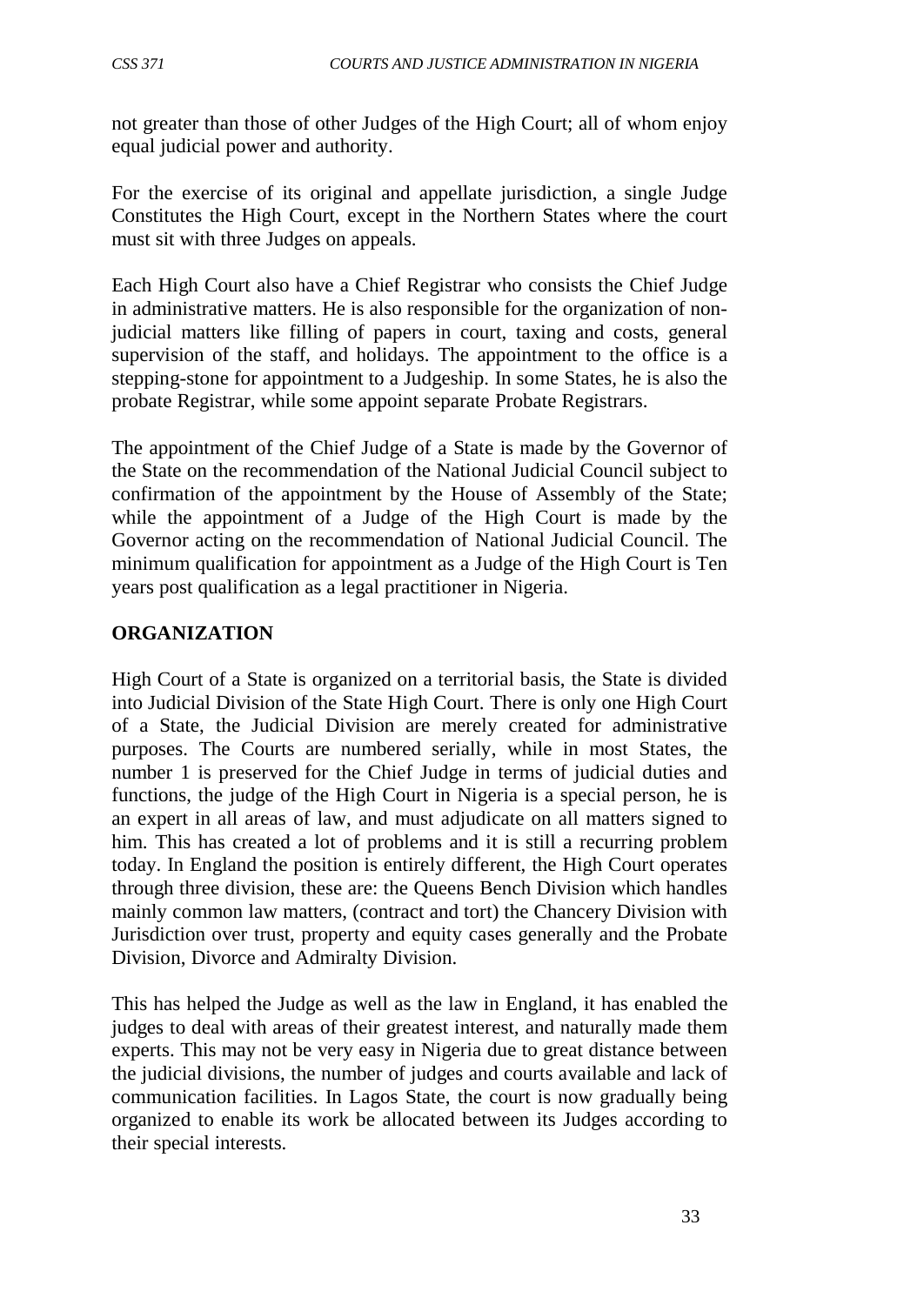#### **CIVIL AND CRIMINAL JURISDICTION**

S 272 (1) of the Constitution states 'subject to the provisions of this constitution, the High Court of a State shall have jurisdiction to hear and determine only civil proceedings in which the existence or extent of a legal right, power, duty, liability, privilege, interest, obligation or claim is in use or to hear and determine only criminal proceedings involving or relating to any penalty, punishment or other liability in respect of an offence committed by any person.

The high Court thus have original and appellate jurisdiction in both criminal and civil proceedings. The jurisdiction of the High Court in all matters is unlimited. This means that the court is not limited by monetary limitations unlike the Magistrate Courts, and subject to those areas specifically reserve under S 251 for the Federal High Court, and other election matters which is the exclusive preserve of Election Tribunals, the High Court has jurisdiction to try form of issue or matter so far as it relates to determination or extent of a civil right.

#### **SUPERVISORY JURISDICTION OF THE HIGH COURT**

The High Court exercise supervisory jurisdiction over the lower courts to ensure not only that justice is done but is seen manifestly to have been done. A mistake as to facts or law committed by a lower court or failure to observe a fundamental rule of evidence, corruption, obvious bias, or failure to observe rule of national justice could lead to miscarriage of justice. The High Court supervises the lower courts in various ways, these are: -

- 1. Appeal
- 2. Case Stated
- 3. Review by means of mandamus, prohibition, certiorari and habeas corpus proceedings
- 4. Revision through monthly returns submitted by inferior courts.
- 5. Transfer of cases from one court to another.

Though, in recent times, the use of Fundamental Human Right Proceedings under the Constitution has overshadowed the use of habeas corpus proceedings.

#### **SELF ASSESSMENT EXERCISE 2**

Discuss the civil and criminal jurisdiction of the High Court of a State.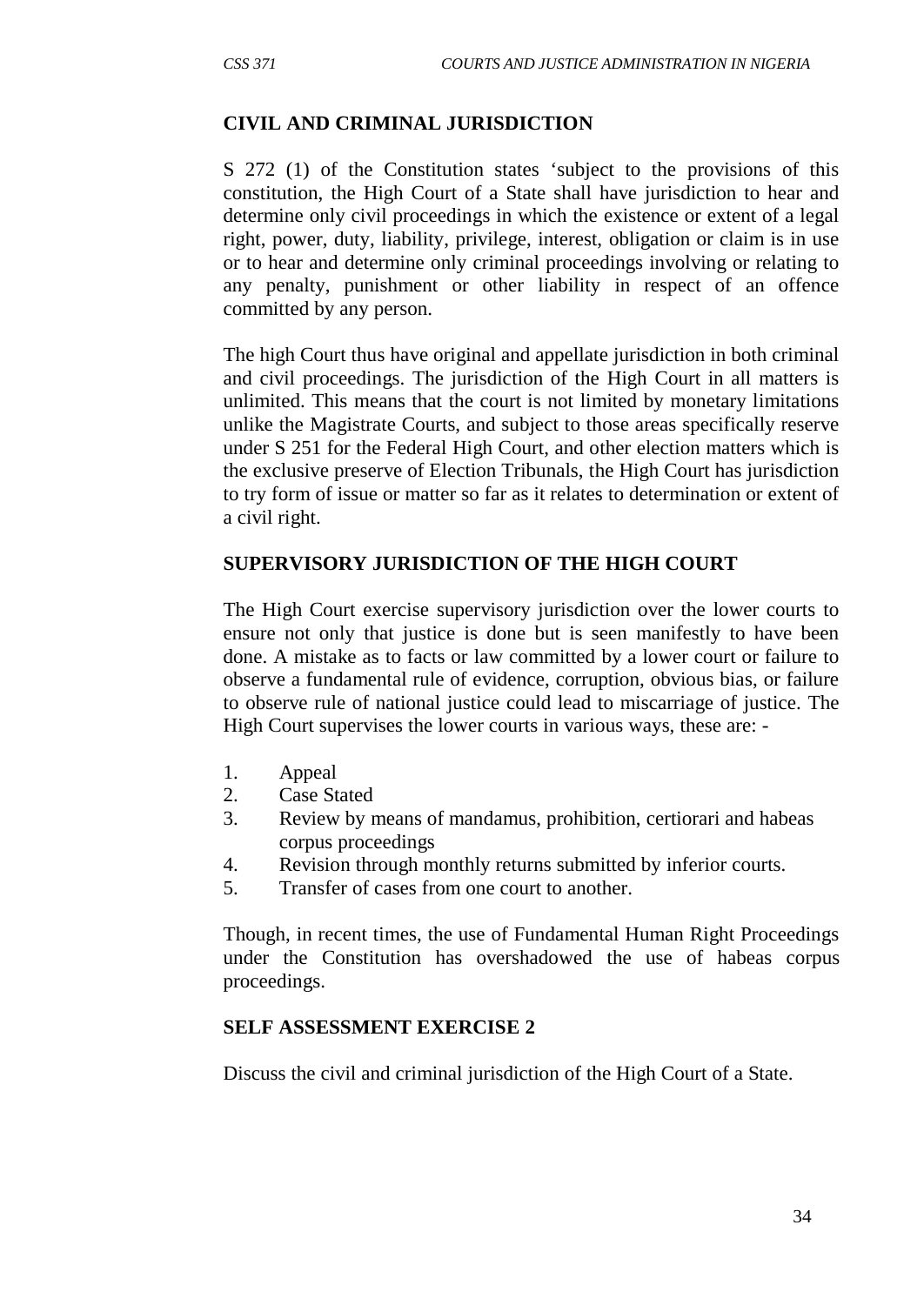## **3.4 The Sharia Court Of Appeal**

The Constitution made provisions for Sharia Court of Appeal for the Federal Capital Territory and the State, the Constitution and jurisdiction are virtually the same.

### **CONSTITUTION**

The court is constituted by the Grand Kadi of the court and such number of kadis of the court as may be prescribed by the House of Assembly in the case of a State and National Assembly in cases of Federal Capital Territory (F.C.T).

The appointment of the Grand Kadis is made by the Governor acting on the recommendation of the National Judicial Council and confirmed by the Senate. The appointment of other kadis made by the Governor on the recommendation of the National Judicial Council in case of a State while that of the F.C.T. is made by President on the recommendation of the National Judicial Council. The minimum qualification for the appointment into the office of a kadi of the Sharia Court of Appeal is ten years post – qualification as a legal practitioner and the person must have obtained a recognized qualification in Islamic Law from an institution acceptable to the National Judicial Council, or in the alternative, the person has obtained a recognized qualification in Islamic Law from an institution approved by the National Judicial Council and has held the qualification for a period of not less than two years, and (i) he either has considerable experience in the practice of Islamic Law, or (ii) he is a distinguished scholar of Islamic Law.

The implication is that the Kadi of the court need not be a lawyer provided he has attended an Islamic training institution approved by the National Judicial Council and has considerable experience, though the measure of this considerable experience is not specified. Islamic Law itself is regarded as Customary Law, or rules stated in the Koran guiding devoted Muslims. The rule itself only binds those people subject to it and no other person. Therefore, the Kadi need not be a lawyer, perse or trained under English law, and the Rules of Evidence may not be strictly applicable in such court. The only reason why this court was established under the Nigeria Constitution is to enable those states, who wish to practice Islamic Law take the option.

#### **JURISDICTION**

It is essentially an appellate court, and sits over appeals from inferior courts in civil proceedings involving questions of Islamic personal law, these include: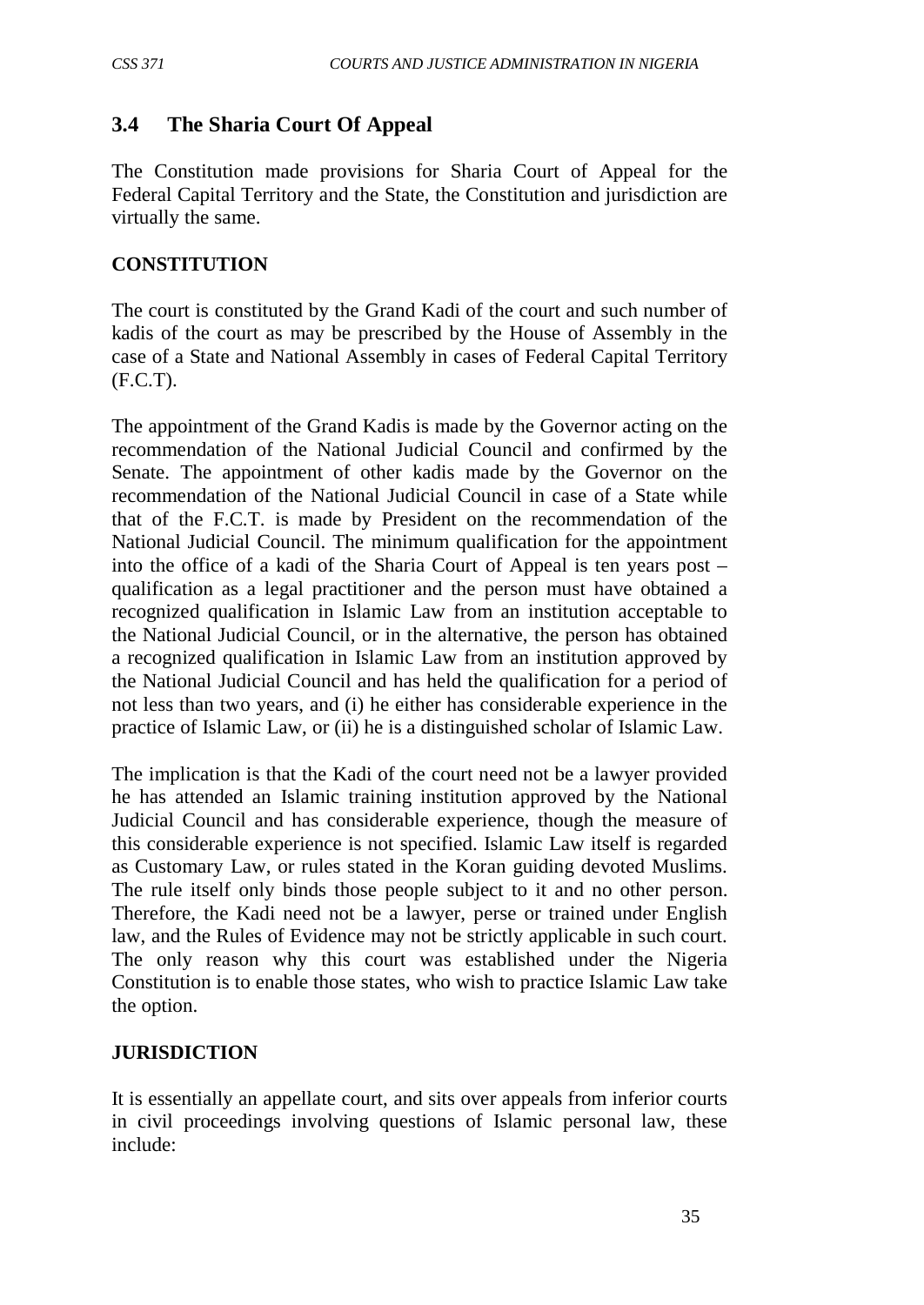- a. Marriage concluded under Islamic Law, validity, dissolution of the Marriage, family relationship or guardianship of an infant.
- b. Succession inheritance where the deceased person is a Muslim
- c. Where all the parties to a dispute are all Muslims and have requested the lower court to determine their case according to Islamic Personal Law.

There is absolutely nothing under the Constitution that permits the Sharia Court of Appeal to hear or determine Islamic Criminal Law.

Three Kadis constitutes a court. The practice and procedure of the court is regulated by its practice and procedure rules made by the current Kadi of the State. In Nigeria today, the Sharia Court of Appeal exists in all the Northern States, and each Northern State has adopted the Sharia Court of Appeal Law 1960 of the Northern Region.

#### **SELF ASSESSMENT EXERCISE 3**

What is the relevance of the Sharia court of Appeal?

# **3.4 Customary Court of Appeal of a State and Customary Court of Appeal of the Federal Capital Territory**

The Constitution also established the Customary Court of Appeal of the State and F.C.T. The judicial head of the Court is the President of the Customary Court of Appeal and other Judges of the Customary Court of Appeal as may be prescribed by the House of Assembly or National Assembly in case of FCT. The Provision for the establishing of the customary Court of Appeal in both FCT and the State are identical. The President of the Court is appointed by the Governor of the State on the recommendation of the National Judicial Council subject to confirmation by the House of Assembly, while the Judges of the court are appointed by the governor of the State on the recommendation of the National Judicial Council.

The minimum qualification for appointment is ten years post-qualification as a Legal Practitioner and considerable knowledge and experience in the practice of customary law or any one who in the opinion of National Judicial Council has considerable knowledge of and experience in the practice of Customary Law.

#### **JURISDICTION**

The court exercise appellate and supervisory jurisdiction in civil proceedings involving questions of Customary Law. The court entertains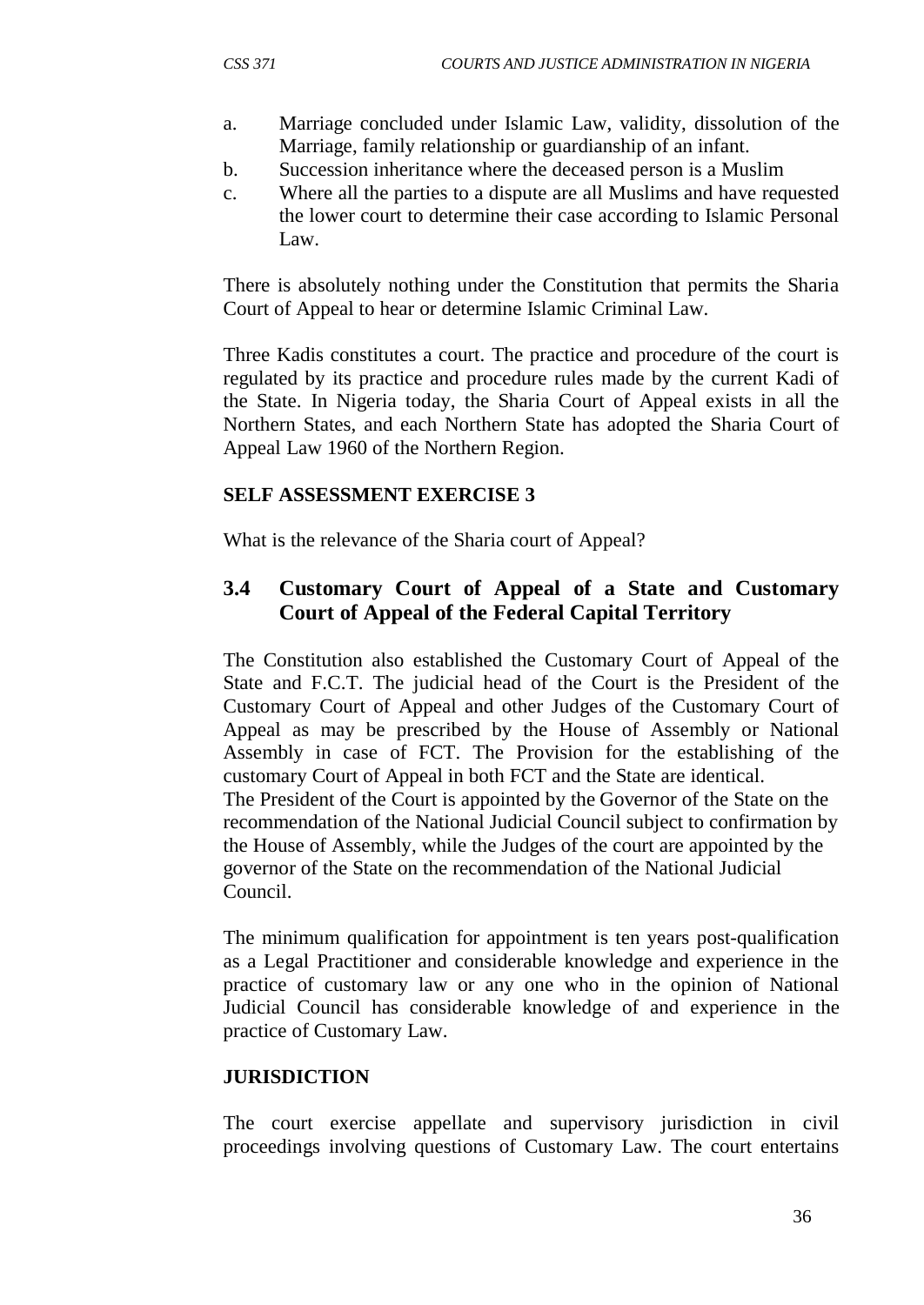appeals from customary courts within the state, and it is properly constituted where three Judges of the court sit over an appeal.

# **4.0 CONCLUSION**

The High Court of the State stand at the apex of the hierarchy of courts in the state and being a court of unlimited jurisdiction and first intence court. It is responsible for the bulk of cases entering into the judicial system in Nigeria. The importance of this court cannot be over emphasized.

# **5.0 SUMMARY**

The High Court handles all the criminal matters emanating from the state. It is vested with jurisdiction to try matters that are above the jurisdiction of the magistrate courts. It is a court of Record, and constitutionally vested with original jurisdiction in capital offences. The current jurisdiction of the Federal High Courts is however limited to those areas recognized by the constitution and where specific laws grants such jurisdiction to the Federal High Court.

# **6.0 TUTOR – MARKED ASSIGNMENT**

- 1. Discuss the jurisdiction of the State High court.
- 2. Examine the importance of the High Courts in administration of criminal Justice system in Nigeria.

# **7.0 REFERENCES/FURTHER READING**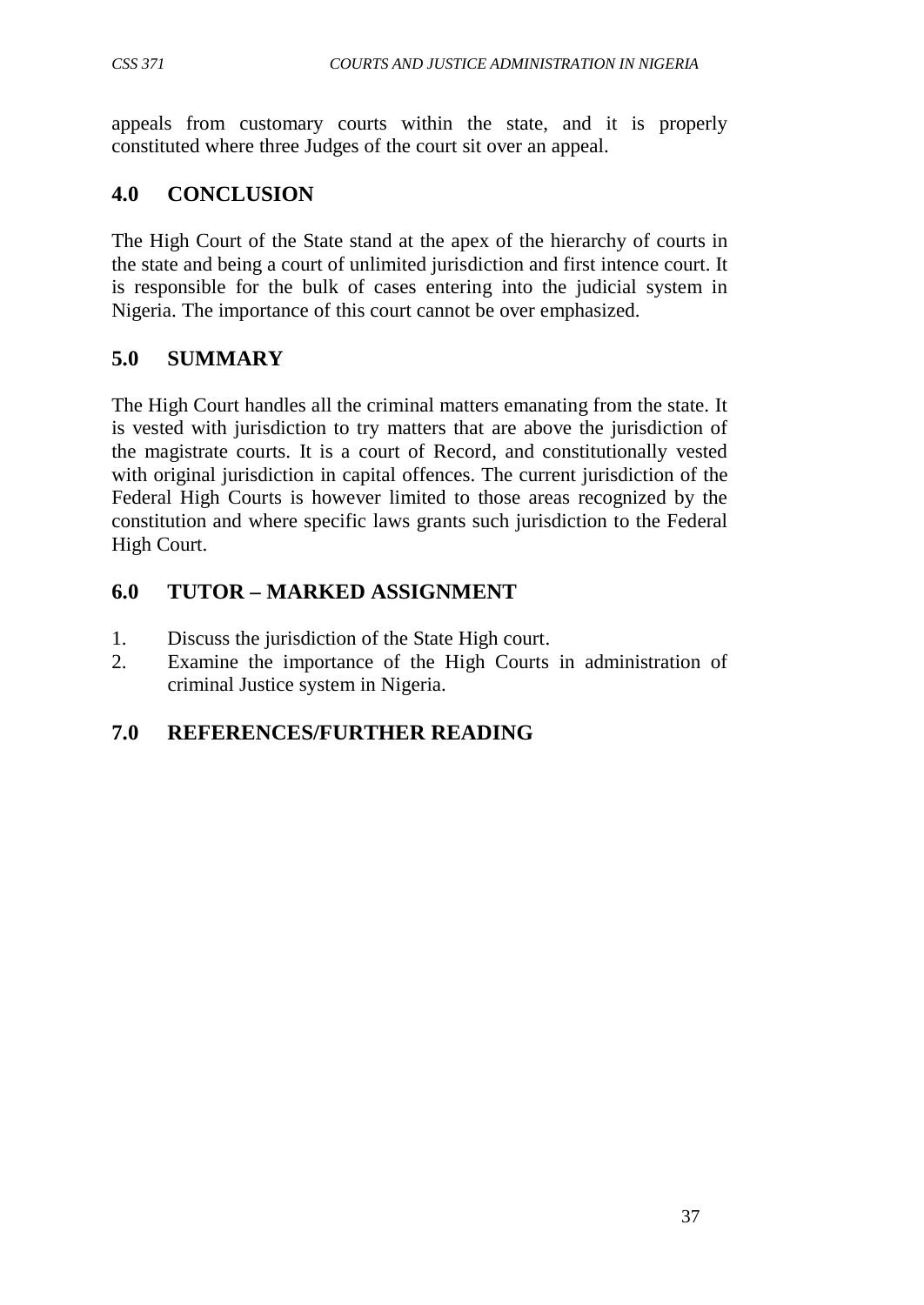# **UNIT 6 ADMINISTRATION OF COURTS SYSTEM**

#### **CONTENTS**

- 1.0 Introduction
- 2.0 Objectives
- 3.0 Main Content
	- 3.1 The Bar
	- 3.2 Judiciary
	- 3.3 Independence of the Judiciary
	- 3.4 The Police
	- 3.5 Clogs in the wheel of progress
		- 3.5.1 Role of Lawyers
		- 3.5.2 Court Registrars
		- 3.5.3 Litigants
	- 3.6 Reflections on Reform
- 4.0 Conclusion
- 5.0 Summary
- 6.0 Tutor-Marked Assignment
- 7.0 References/Further Reading

## **1.0 INTRODUCTION**

The machinery of Justice and the administration of justice cannot be adequately discussed until we discuss the administration of the courts in the dispensation of Justice. We must agree that creating the institution of the courts alone without the corresponding competent personnel to manage it will only result in failure. The quality of the judicial output is directly dependent on the competence, incorruptibility, efficient and dependable judicial administration. We must therefore look at the different personnel and participants in the judicial system in order to effectively come to the conclusion as to the impartially and efficiency of the judicial system.

## **2.0 OBJECTIVES**

At the end of this unit, you should be able to:

- Mention the personnel responsible for the smooth administration of the judicial system.
- Role of the legal practitioners
- How independent is the judiciary
- Constraints to efficient dispensation of justice
- Give proposals for reforms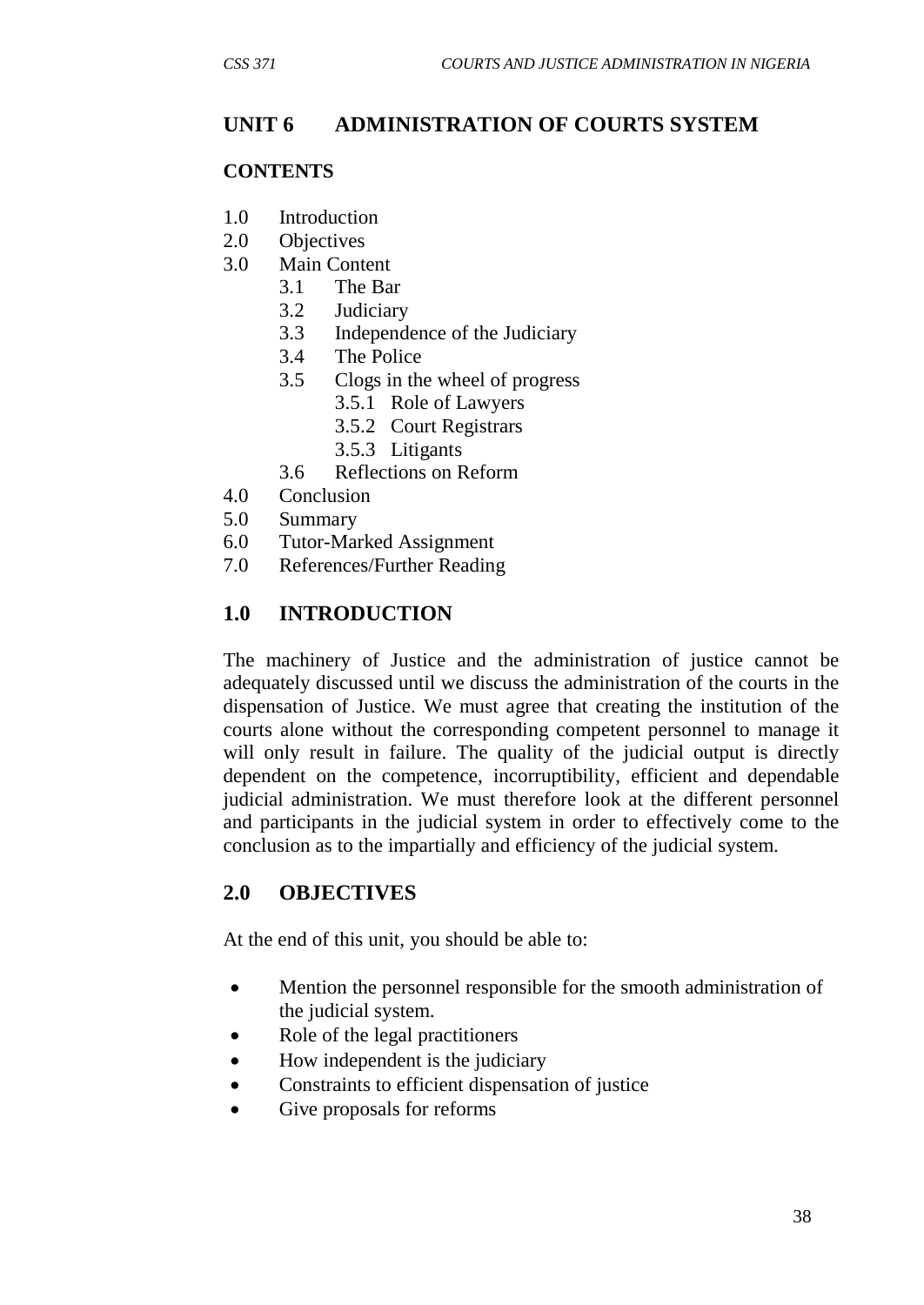# **3.0 MAIN CONTENT**

# **3.1 Other Important Parts of the Machinery of Justice in Nigeria**

In this section we intend to highlight in brief the roles of the legal profession, police and the judiciary in the Machinery of Justice in Nigeria.

# **3.1.1 Legal Profession**

Lawyers are important contributors to the smooth running of the machinery of justice in any civilized nation. Law is the primary machinery; those who profess and study the law are vital part of the machinery, without the lawyer, it is absolutely impossible for the wheel of justice to run if it could ever move at all.

The lawyer functions in various ways:

- 1. He advises people and the Government on the making of the laws, its interpretation and application.
- 2. By his training, he is most suitable to appreciate a judge to adjudicate in the interpretation of law, and settling disputes between citizens as well as between Governments.
- 3. The lawyer represents litigants in courts and help them to present their cases in most logical manner and according to the law.
- 4. The lawyer also helps in educating the public on their rights, duties and privileges under the law.
- 5. The Bar also supplies the personnel for the Bench called the Judiciary and also many members of the Bar are now employed as legal advisers to organizations, companies and parastatals, companies and parastatals of Government.

The lawyer therefore is the soul of the whole machinery of Justice without which, Justice will breakdown.

Before 1968, only persons who practiced as barristers or solicitors in England, Scotland or Ireland were admitted to practice in Nigeria under the 1968 Legal Practitioners Act.

The qualifications for Legal Practitioner in Nigeria as a prerequisite to practice in Nigeria are: -

## THE CANDIDATE MUST

- 1. Be a citizen of Nigeria
- 2. Satisfy the Chief Justice that he is of good character and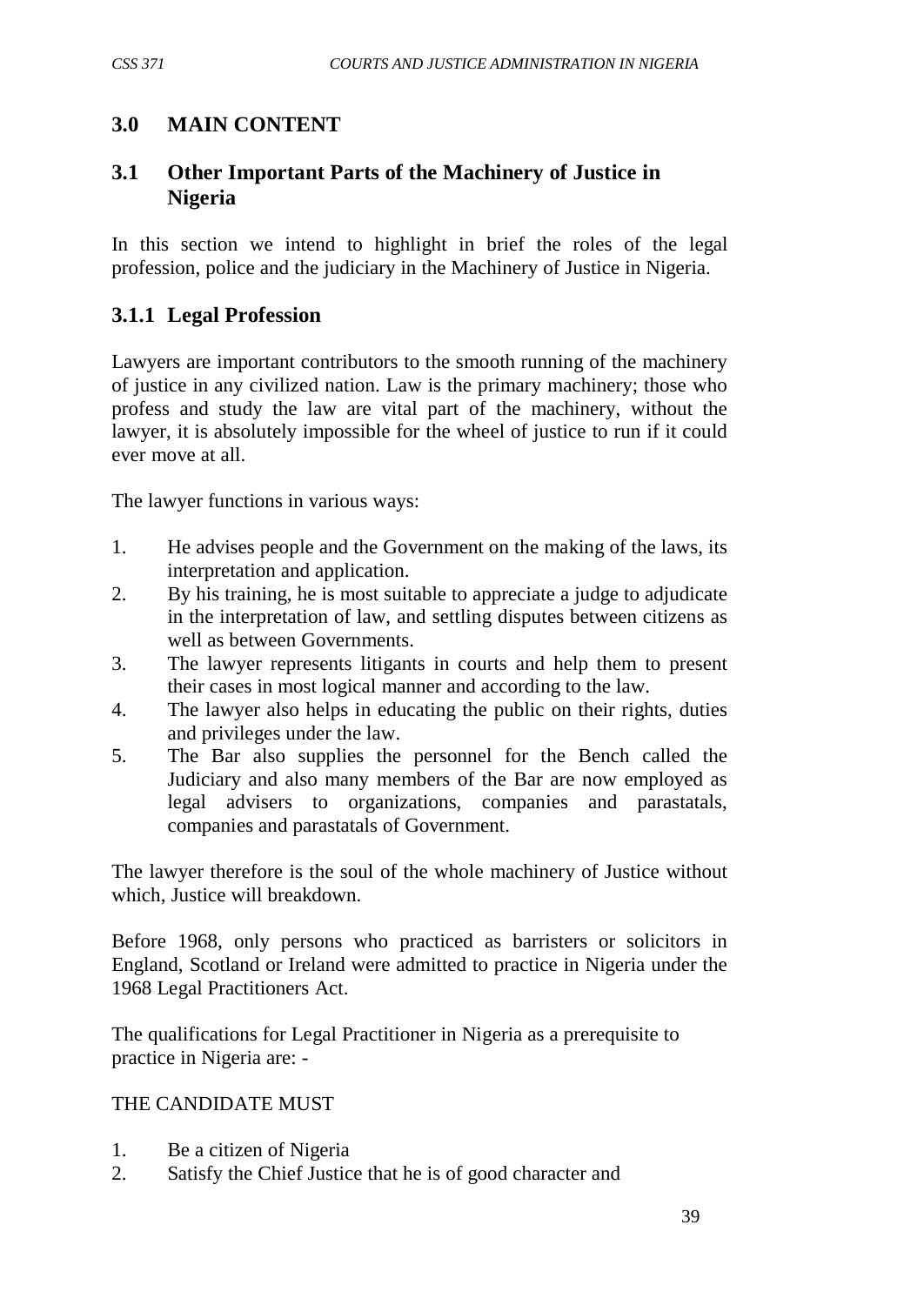- 3. Produce a qualifying certificate issued by the Council of Legal Education Certifying that;
- a. He has attended an approved course of examination taken in conjunction with the approved course of study; and
- b. That he holds, approved qualification by virtue of study and
- c. That he has successfully completed a course of practical training for one year of the Nigerian Law School.

The Council of Legal Education is the sole authority in Nigeria saddled with education of lawyers and maintains high standards in lawyers training in Nigeria.

## **SELF ASSESSMENT EXERCISE 1**

Discuss the role of legal practitioners in the judicial system in Nigeria.

## **3.1.2 Judiciary**

The Judiciary refers to the whole body of lawyers who preside at the courts. The term therefore includes: Judges of the superior courts, and those of inferior courts – Magistrates and Upper Area Courts.

Judges are appointed from the Bar, it is an honor and it is believed that appointment into the Bench is seen as an acknowledgement of having achieved distinction in the profession. Appointments into the higher bench like the High Court is mainly from Magistrates, Registrar of the High Court, State Councils and practicing legal practitioners. While that of the higher bench – the Court of Appeal and Supreme Court are mainly from the High Courts; and Court of Appeal as the case may be.

In Nigeria today, all appointment into the Superior Courts are done on the recommendation of the National Judicial Council; whose duties include general scrutiny, investigation and assessment of each nominee into the Bench.

# **3.1.3 Independence of the Judiciary**

Independence of the judiciary is necessary to safeguard the whole system from being put ridicule and disgrace. The independence of the judiciary is best safeguarded by the manner of discipline, removal of Judges and emoluments of the judicial officers.

The Constitution made specific provisions for the retirement of Judges. In the case of Supreme Court and Court of Appeal Justices the retirement age has been increased from 65 to 70 years while others are fixed at 65 years.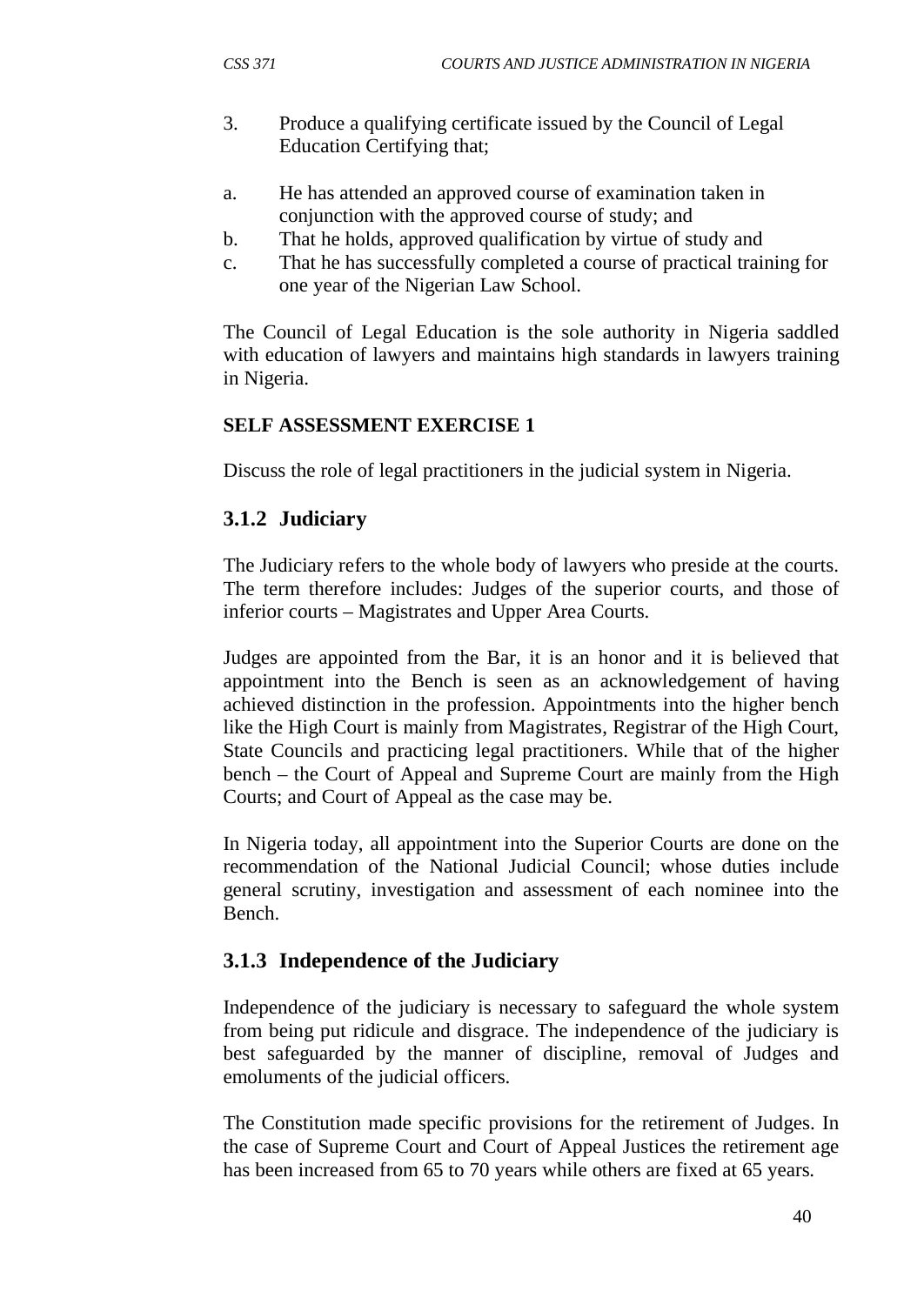On removal of Judges from office, the Constitution classified them in two categories (1) Chief Justice of Nigeria, President of Court of Appeal, Chief Judge of Federal High Court, Chief Judge of High Court of F.C.T., Grand Kadi of the Sharia Court of Appeal of F.C.T., President of Customary Court of Appeal of F.C.T. could only be removed by the President acting on address supported by two – thirds majority of the Senate while those of the States by the Governor acting on address supported by two – thirds of member of the House of Assembly. While others shall be on the recommendation of the National Judicial Council that he be so removed for inability to discharge the functions of his office or appointment (whether arising from infirmity of mind or of body) or for his conduct or contravention of the Code of Conduct. Why the disparity in the cadre of Judges who could be removed through the National or State Assembly and those that will not have such privilege? It will seem to make some Judges more secure than other, misconduct is not defined here, but contravention of Code of Conduct, should mean that the judicial officer have been found guilty by the Code of Conduct Tribunal; more allegation should not suffice.

However, no Judge could appeal before a court in Nigeria after retirement. The Constitution used the phrase "for any reason whatsoever". Does this preclude a retired Judge from defending himself in a court? He cannot practice as a legal practitioner in/before any Court in Nigeria.

The retired judicial officer is also guaranteed the payment of pension, which is equivalent to his salary till he dies if he has served for 15 years, and attained the 65 years retirement age. This also ensure peace of mind and discourages fear of poverty during retirement that could force some Judges to be corrupt in trying to save extra for their retirement.

#### **SELF ASSESSMENT EXERCISE 3**

Mention at least 3 factors that may contribute to the independence of the judiciary.

## **3.4 The Police Force**

The Nigerian Police is established by virtue of S 214 of the Constitution. It is responsible for the prevention of crime, and detection of crime, the apprehension of offenders, the preservation of law and order, the protection of lives and property and the enforcement of all laws and regulations made by the Federal and State Government and bye laws made by the Local Government authorities.

The Police also help in the enforcement of judicial order and judgments. Their role is very crucial in the administration of criminal justice  $-$  in the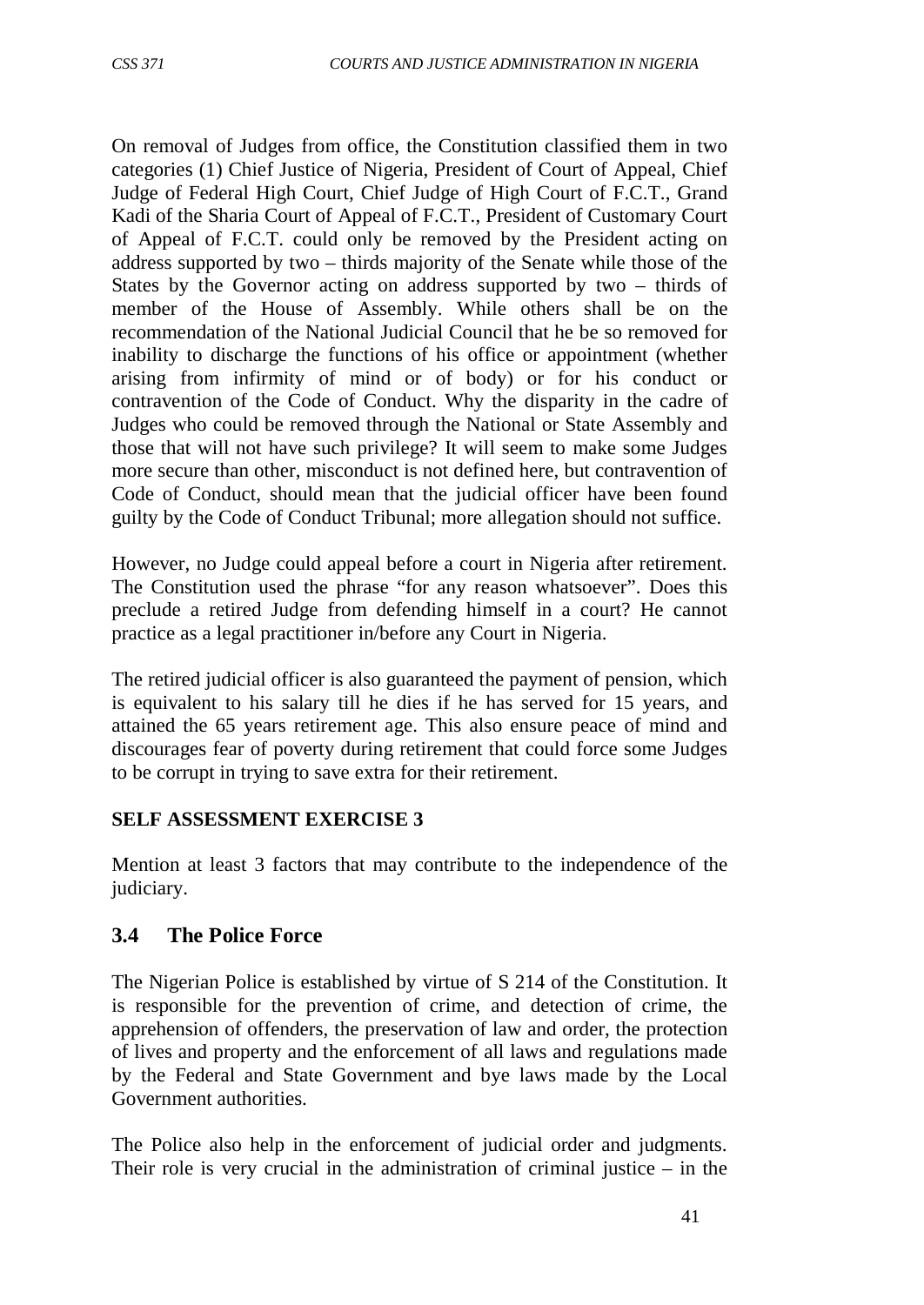lower courts; they are the prosecutors in those courts and present criminal trials.

The police investigates allegations of crime, and submit the results of their investigations to the Ministry of Justice for advice and further action without the input of the police in criminal investigation criminal trials would have been non-existent.

#### **SELF ASSESSMENT EXERCISE 3**

Criticise the role of Police in criminal trials.

### **3.5 Clogs in the Wheel of Progress**

It is most disheartening and distressful that the machinery of Justice in Nigeria is still clogged by various reasons which in most cases have nothing to do with the law itself but with the administration of Justice itself. Kayode Eso JSC (as he then was) commented on the state of the Judiciary as follows: "I think it is most disgraceful that the administration of Justice in the country should be clogged in any manner." We will in this section, examine some of the clogs in the wheel of the machinery of Justice in Nigeria. The clogs could be seen from three angels, (1) the lawyers (2) The courts (Judges and Court staff) (3) the litigants.

#### **1. THE ROLE OF LAWYERS**

The lawyers are active participants in the temple of justice, and it needs, discipline, honesty, integrity and good conduct from lawyers to make the wheel of Justice to move in Nigeria today. It is worrisome that a lot of lawyers have taken themselves to subvert the cause of justice and deliberately set out to destroy the very foundation of the profession in which they earn their living. It is unfortunate that most lawyers do not ever bother to examine the rules of professional conduct of their profession, and even when they realize the unprofessional conduct they engage themselves, they persist, as there is no serious machinery to discipline them.

Many lawyers engage in bribing the Judges to get what they want, present fake defendants in court, and refusal to serve the proper defendants. This practice led the Lagos State Judiciary to demand for passport photographs from the Defendants before they enter judgments in recovery of premises proceedings. Use of the court process to abuse the court, causing inordinate delays by the use of crass applications, filling of frivolous motions, writing letters for adjournments and lying as to their whereabouts; many are ready to disgrace their profession in order to "eat", many prefer to stand at the court premises to engage in "charge and bail" most of these "charge and bail" lawyers will even go on to connive with the Magistrates and Police to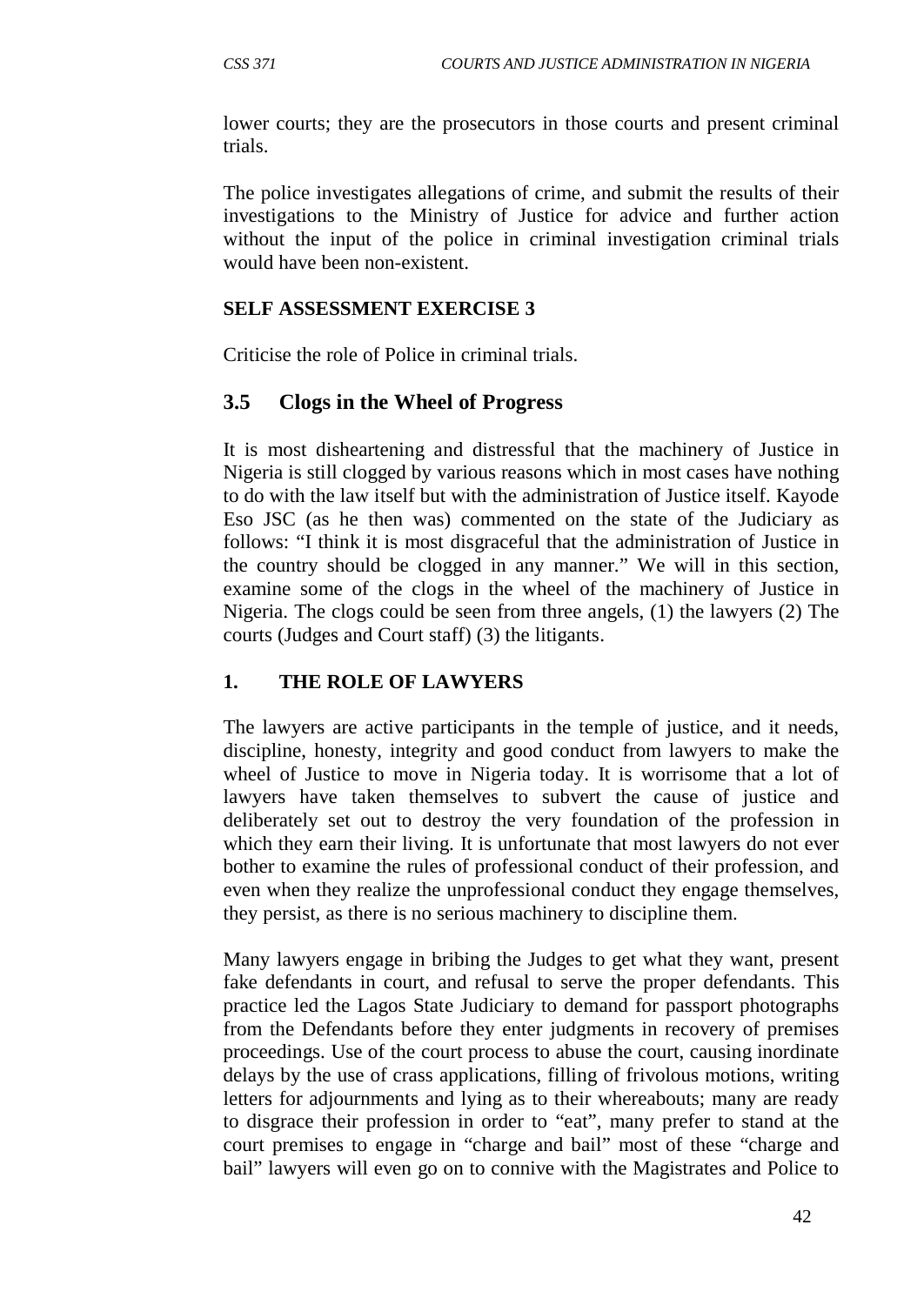refuse bail in order to increase their fees! Many lawyers choose their courts through the connivance of court. Registrars and even Judges!

These are attitudes and behavior that bring the profession to ridicule and make the ordinary man in the public loose confidence in the machinery of justice and tend to push people to the law of the jungle.

# **3. THE COURTS (JUDGES AND REGISRARS)**

The courts are not left out. The Court Registrars are serious impediments in the wheel of judicial progress. Many will never file court processes unless they are bribed; there have been cases where files have disappeared after bail was granted. Many of our judges are embarrassment for the court and litigants. Many of our Judges are highly intelligent and hardworking; a few had constituted themselves into problems to the judiciary. In the kayode Eso led panel set up to investigate the activities of Judges and Magistrates inaugurated on 29th December 1993 indicted forty-seven Judges for unethical behavior, persistent reputation for corruption, ineptitude resulting in low productivity, mal-administration and lack of leadership by example, those include, "the negative public perception of the judiciary, exemplified by complaints and allegations of polarization along tribal or political learning, corruption, and high profile lifestyles of some Judges, long period of time in the disposition of case, high cost of obtaining Justice, mode of appointment of Judges and their terms and conditions of service etc" we need not say more on this.

# **3. LITIGANTS**

Many litigants also contribute to the clog in the wheel of progress. Some in fact approach judges to bribe them in order to obtain judgment. Many are in the habit of persuading their lawyers to help them in choosing their courts. Many, will refuse to pay their lawyers properly to enable the lawyers present their cases diligently in court preferring instead to bribe the judges and court officials. Many are in the habit of changing lawyers at will in order to delay matters in court.

## **SELF ASSESSMENT EXERCISE**

Examine clogs in the wheel of judicial progress in Nigeria.

# **3.6 Reflection for Reform**

Having identified some of the problems in the machinery of justice in Nigeria, the last part of this paper is devoted to suggestions for reforming the system. Reformation is aimed at making the machinery of justice achieve its purpose. The law, as we have seen above is not entirely the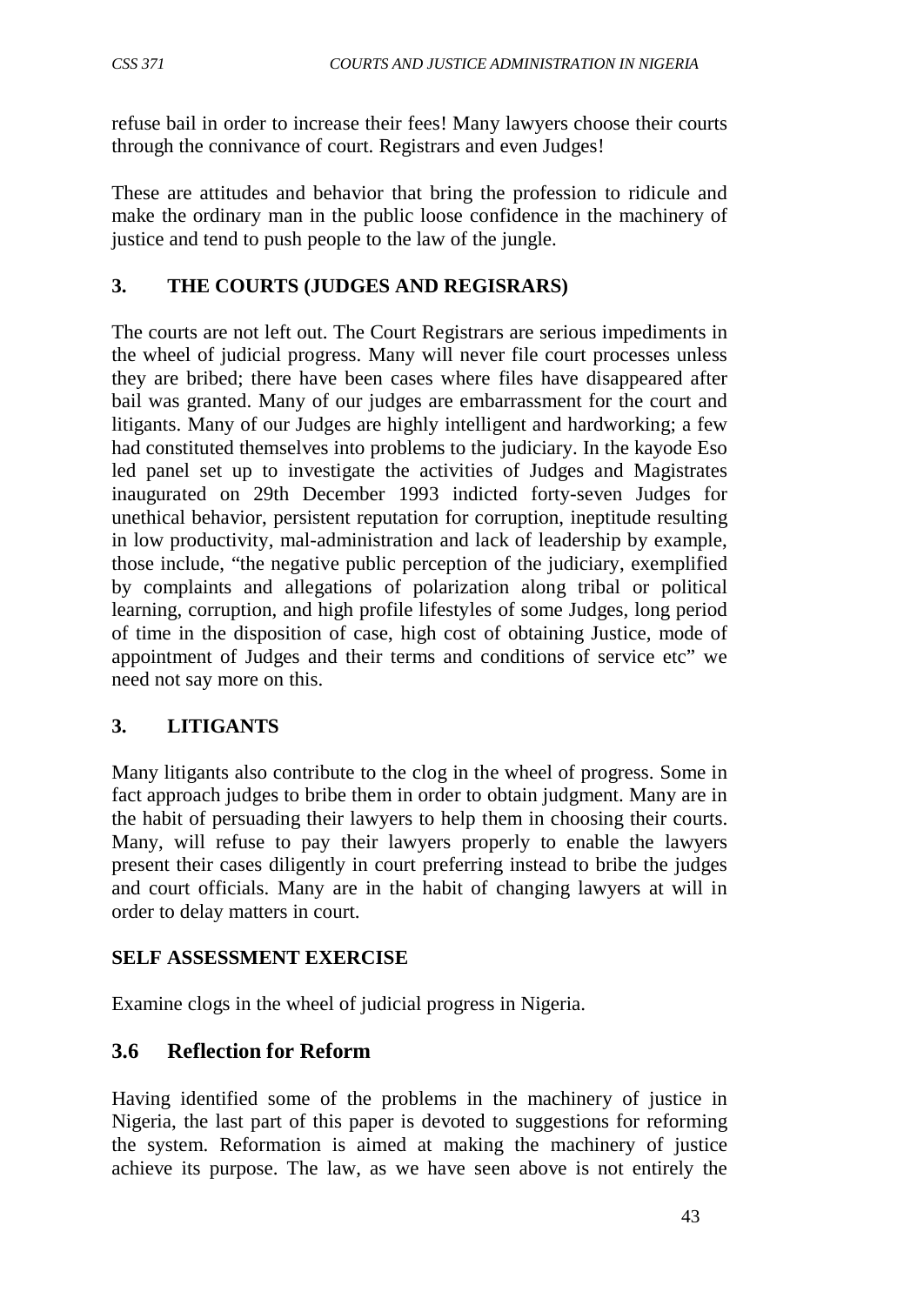problem, but the large number of people, both the operators (lawyers, justice, court registrars etc) and the public at large who are bent on perverting the whole system and creating a scenario of machinery of justice being used to perpetuate injustice.

The aim of reformation may not necessarily involve amending the law as such, except for those areas that has created loopholes for exploitation by agent of destruction in the society. The making of laws to block the loopholes or creating a whole machinery to check miscreants has been adopted in the past and is not only costly, but diversionary. The problem is that the same Nigerian will be called upon to effect the changes envisaged.

Reforms, must also be people and justice oriented, a system that may be put in place to check abuse of judicial process, which in itself will involve inordinate delays, bureaucracy and thereby encourage inefficiency is a problem created not solved. The cost of trying to block loopholes that allows for corruption of judicial officers is so enormous that it would have been better to leave the situation as it is, reform should be approached in three dimensions from the law point of view, the judicial officers i.e. judges and the staff of the judicial and the litigants.

The law I believe is adequate in many respects. The law as we have it today has evolved over years of use, and has been amended as occasion demands, using experience from other lands and local experience as well. However, the rules of court should be made less cumbersome, in filling of cases, and the rules regarding trials should be less stringent and should make less room for adjournments during trials.

There are cases that went on for more than 10 years while taking evidence. The use of interlocutory appeals to delay the course of justice should be discouraged or minimized. More use should be made of the Rules of court as regard summary judgments, so that issues that are not in disputes could easily be settled without going into extensive trials over non-issues.

The Judges remuneration should be increased to minimize corruption, and those found corrupt should be quickly removed to avoid the spread of the cankerworm. The Judges should also be monitored in terms of the number of cases they dispose off in a month or yearly.

The case of ex parte ruling to perpetuate injustice should also be discouraged; and injunctions should be granted on very rare occasions. Judges should respect decisions of their brother judges, even though they are of coordinate jurisdiction, but many Judges are found of giving contrary rulings all in order to embarrass the judiciary. The examples are during the political problems engendered when Gen. Babangida the former military president of Nigeria did not wish to leave office, some courts in Abuja gave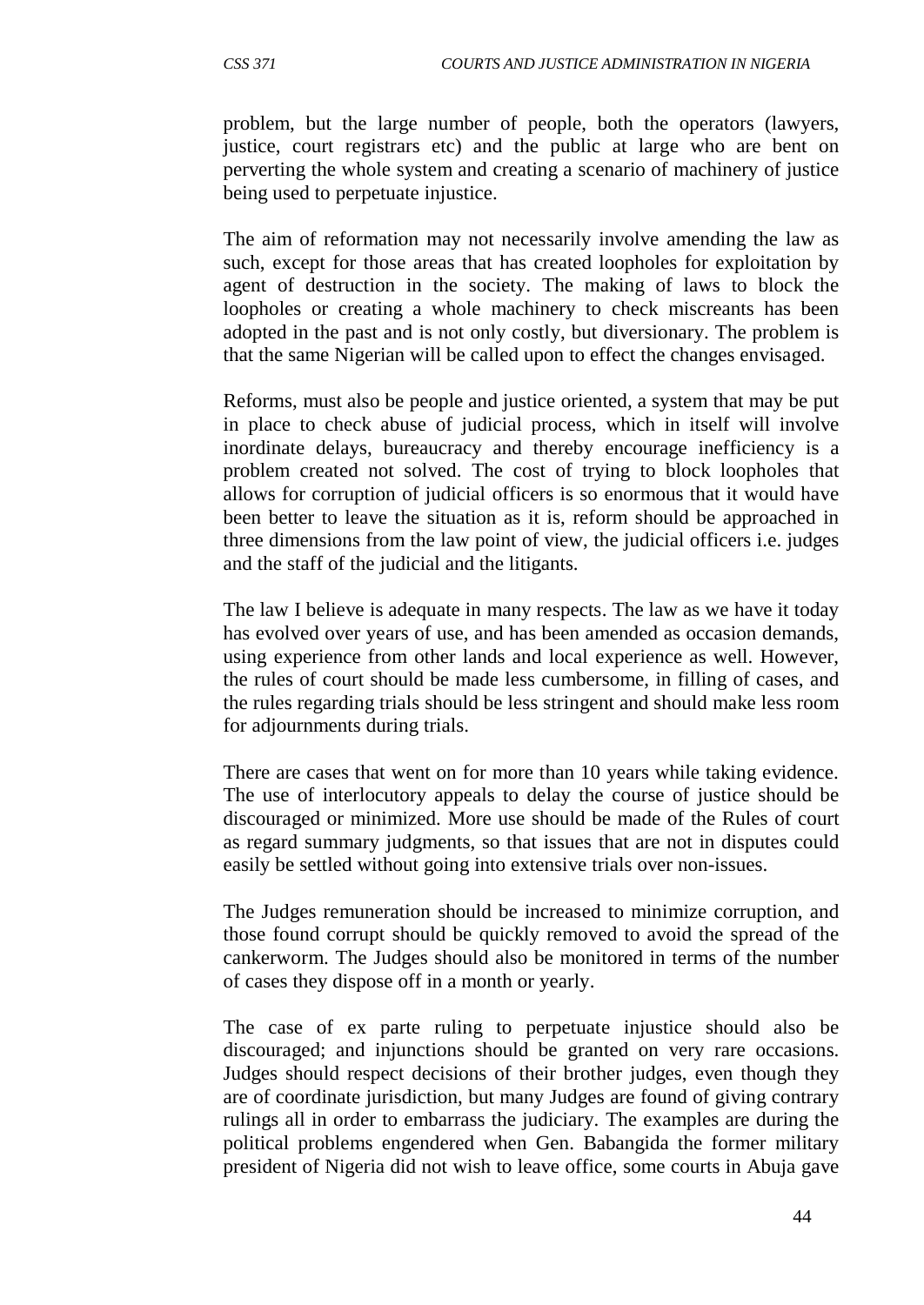rulings stopping the publication of the results of the June 12, 1993 election while others in Lagos and Oyo State were busy giving ruling to continue the announcements. The president Babangida in his speech gave us reason for the annulment of the various rulings of court, and in order to save the judiciary the election was annulled.

Any judicial officer found demanding for bribe before doing his legitimate duties, or those who will never wish to do their duties until encouraged with monetary gifts should be removed from the office immediately.

The litigants normally will not give when there is no demand, or when the files are moved appropriately, it is when there is a problem that generally people will want to use money or other inducements to advance their causes.

There should be public enlightenment that any one caught bribing a judicial officer will be punished by the law. Generally, there should be continuous training for judges and other judicial officers, and the appointments into the Higher Bench should be by merit.

# **4.0 CONCLUSION**

In this unit we have been able to trace the historical basis of the legal system in Nigeria up to the present day.

The machinery of justice in Nigeria is intricate and complex, yet to the operators is very simple and straight forward, and from the constitutional point of view, caters for all aspects of our society and people, either sharia, Customary or English Law no one can complain that he has not been afforded the proper judicial process to entertain his claims. It is left for all the participants in the judicial process to make sure it works. The wheel of justice may be made faster, but surely it is moving it has not broken down progress may be slow, it could be made faster, but surely it is moving, it has not broken down.

# **5.0 SUMMARY**

The role of lawyers in the quick dispensation of justice cannot be overemphasized and the quality of the lawyers reflects on the judicial system. The role of police is also mentioned briefly, while the independence of the judiciary guarantees its efficiency and acceptance, and will reflect on the nation at large.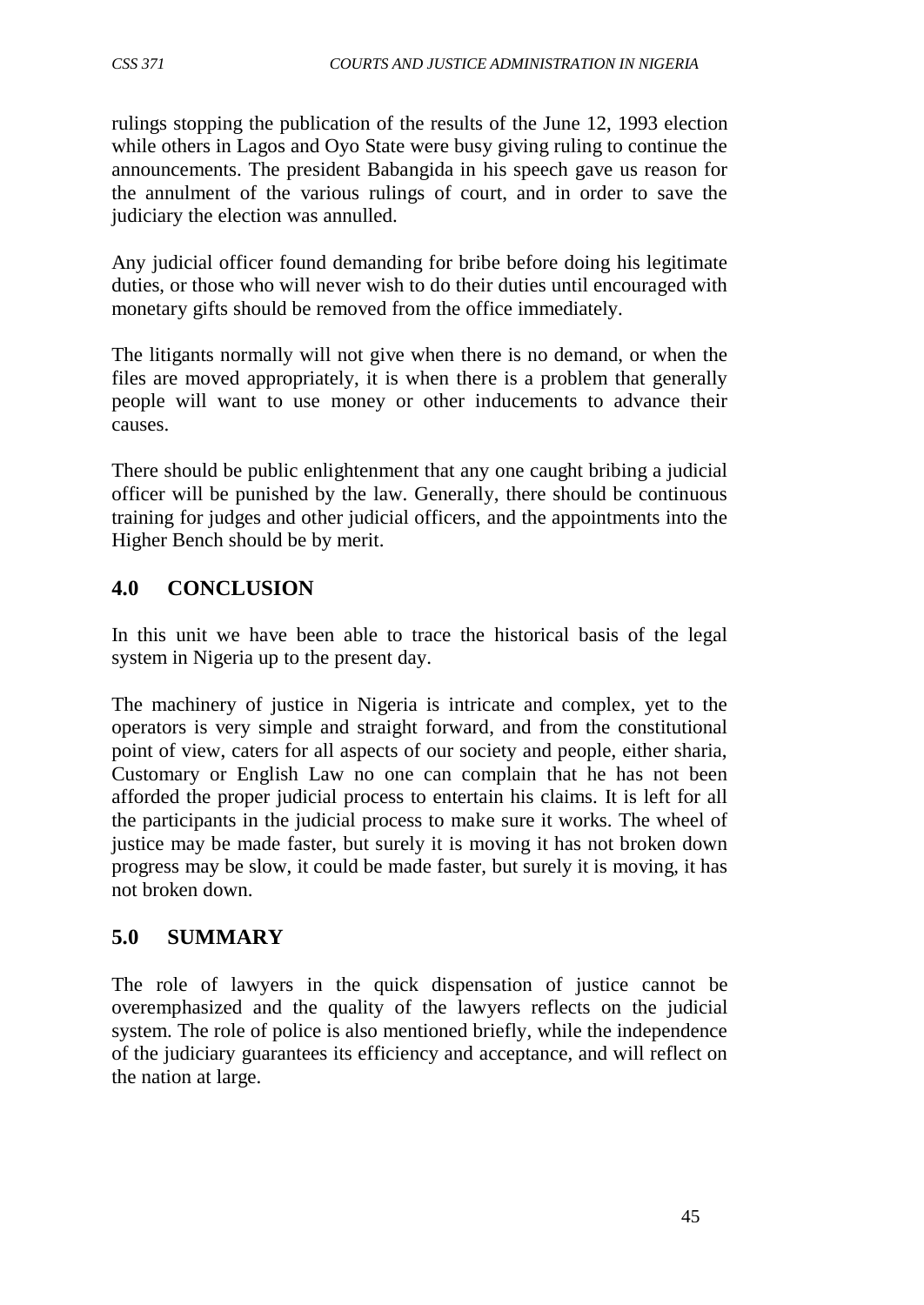### **6.0 TUTOR – MARKED ASSIGNMENT**

- 1. Critically examine the court system in Nigeria.
- 2. Write an essay on the Independence of the Judiciary in Nigeria.

# **7.0 REFERENCES/FURTHER READING**

Akande (2000). Introduction to the Constitution of Nigeria 1999;

Legal Education Act 1962.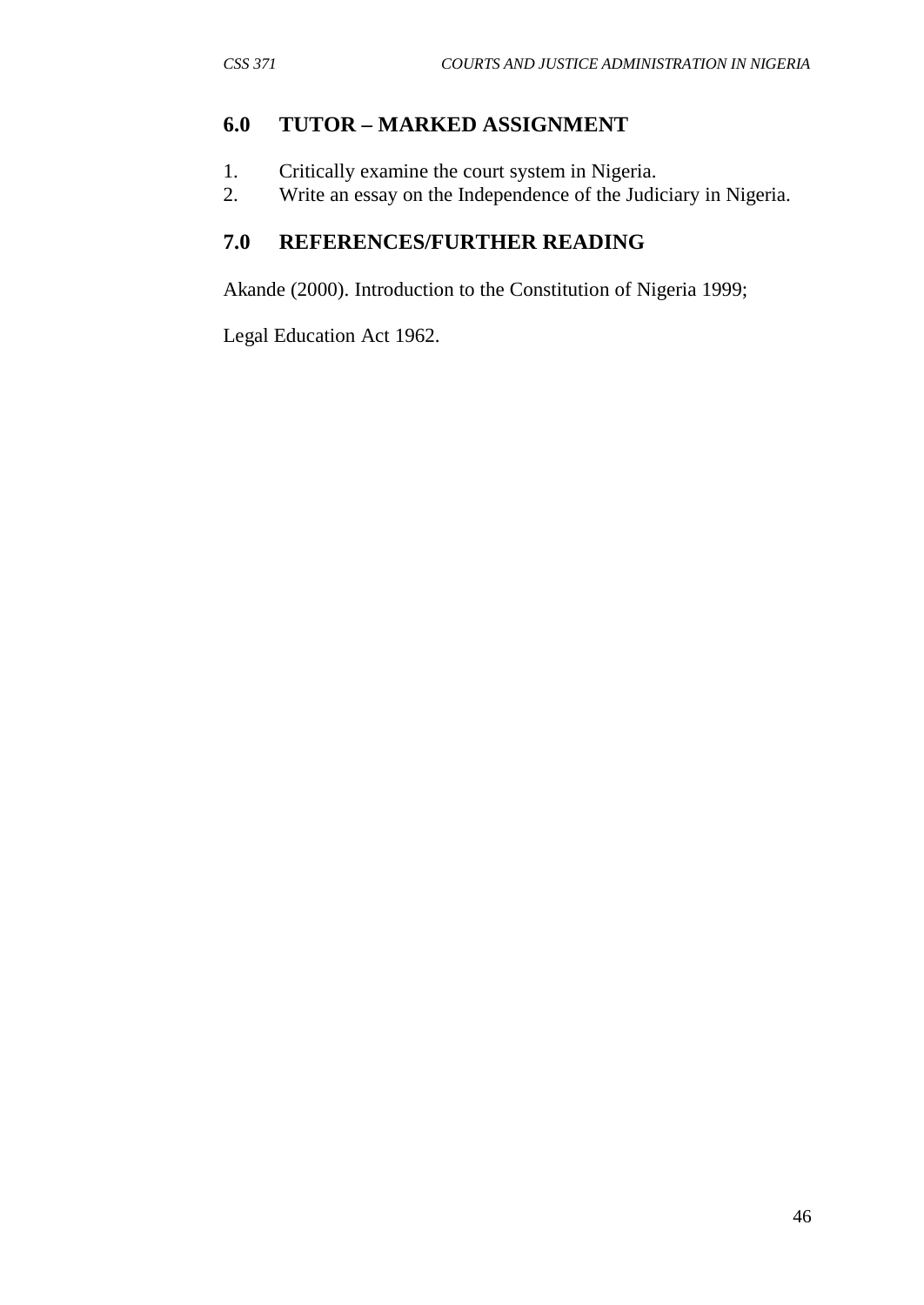### **MODULE 2 POLICE IN CRIMINAL JUSTICE ADMINISTRATION**

- Unit 1 Evolution of the Nigeria Police
- Unit 2 Structure of the Nigerian Police<br>
Unit 3 Powers and Responsibilities of t
- Powers and Responsibilities of the Police
- Unit 4 Abuse of Power

# **UNIT 1 EVOLUTION OF THE NIGERIAN POLICE**

## **CONTENTS**

- 1.0 Introduction
- 2.0 Objectives
- 3.0 Main Content
	- 3.1 Police in the traditional societies
	- 3.2 Advent of the modern police
	- 3.3 Police: 1897 1930
	- 3.4 Police: 1930 to date
- 4.0 Conclusion
- 5.0 Summary
- 6.0 Tutor-Marked Assignment
- 7.0 References/Further Reading

# **1.0 INTRODUCTION**

In almost all societies in the world today we have one form or the other of ensuring that the societal rules and laws are obeyed and sanctions are enforced. The group of people engage in this activity on behalf of the society is known as the police.

The modern police have emerged from these groups many of which are vigilantes or volunteers, but have emerged as the primary means for promoting and maintaining the social order. Formalized police agencies have grown rapidly in size and number from the volunteer groups in the 1800s. The London metropolitan police force was created in 1829, while the professional police force in the United States originated in New York City in 1844.

In this unit, we shall examine the historical development of the Nigerian police, and the study of traditional system of policing; and this will enable us to understand more deeply the workings and legal status of the modern Nigerian police.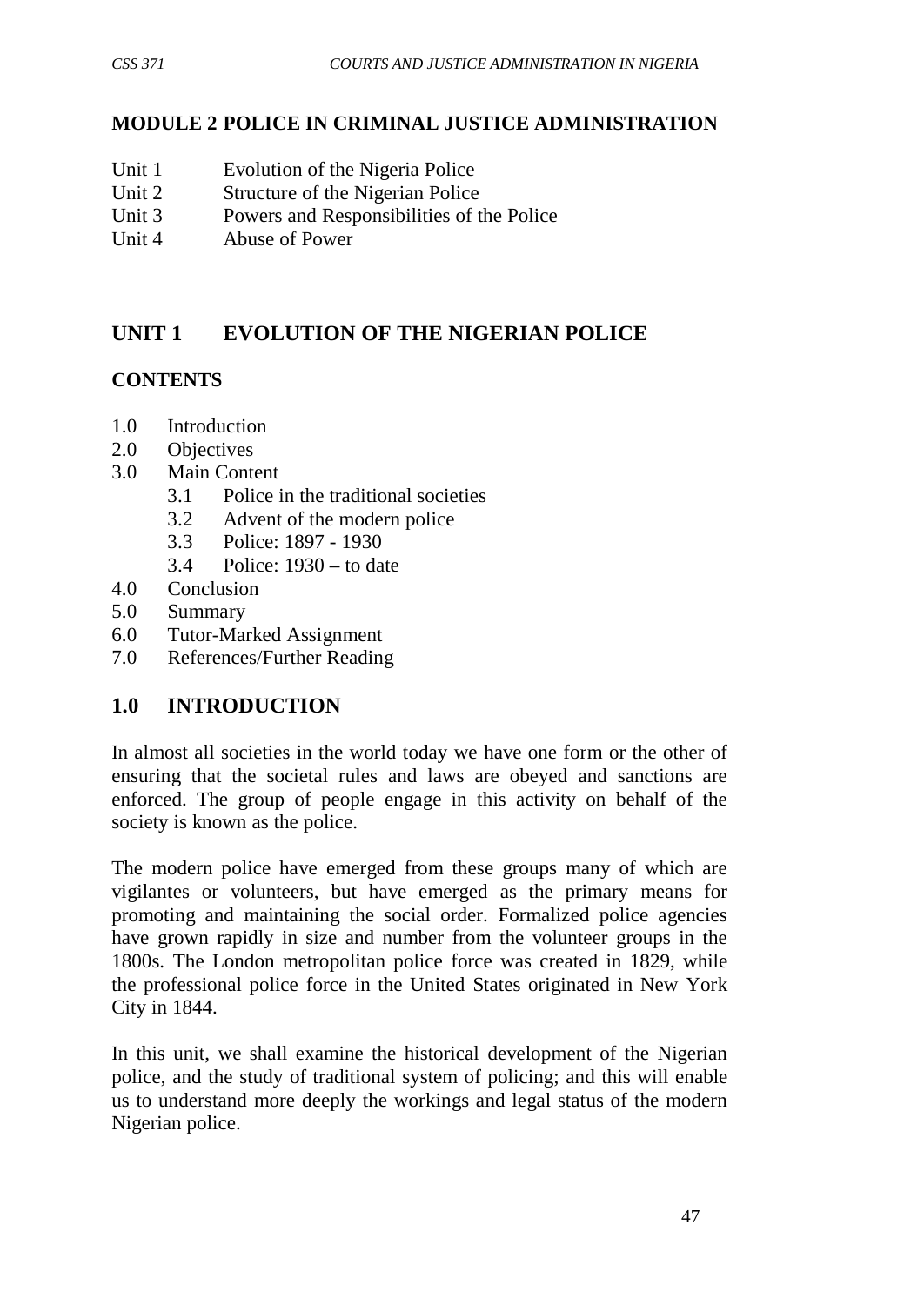# **2.0 OBJECTIVES**

At the end of this unit each student is expected to have a better understanding of

- Evolution of modern police in Nigeria.
- Policing in traditional societies.
- Advent of the modern police.

# **3.0 MAIN CONTENT**

## **3.1 Origin of the Nigerian Police In: Traditional Societies**

Before the onset of the British Colonial rule, Nigerian traditional communities have developed peculiar societal norms and beliefs which over time have metamorphosed into customary laws; these customary laws are backed by sanctions which follow breach of these societal norms. Initially there are groups of volunteers and vigilantes who are conscripted by the community to enforce any sanction imposed by the community. For instance, if the community imposes a fine on any member of the community, and he refused to comply, they may seize any of his properties. As time goes on there emerged a group who are designated as the community police who are allowed to wear a particular uniform, or some other means of identification. They are controlled by the king, Emir or chiefs as the case may be. In Yoruba land, members of the Agemo, egungun, or other secret cults, were responsible for enforcing customary law, just as the oreku mask did among the Akpoto in the idoma division and the mumuo societies did among the Igbo; other communities in traditional Nigerian societies have similar organizations for enforcing sanctions in the community. The pre-colonial methods of policing and maintaining law is quite different from today's modern Nigeria. The traditional police never employ violence in carrying out their purpose. The aim of traditional policing was never to punish or take vengeance, but for the rehabilitation and correction of the offender, and compensate the victim.

#### **SELF ASSESSMENT EXERCISE 1**

Discuss the traditional forms of Policing in your community

#### **ADVENT OF MODERN POLICE**

The advent of modern police in Nigeria could be traced to the development and role of British traders at the inception of colonial rule.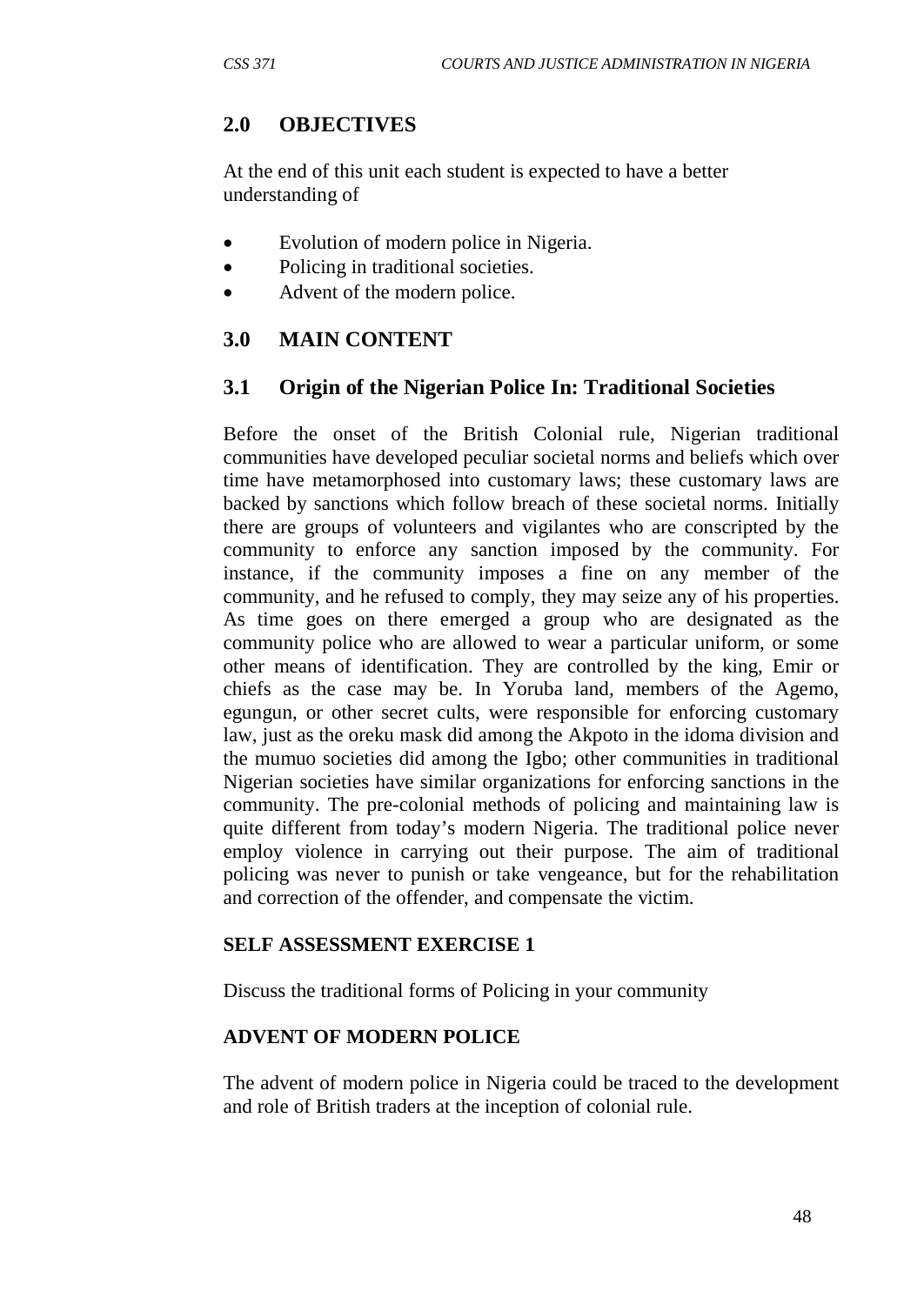After the abolition of slavery, the British maintained a squadron in West African countries which intercepted slave trading ships, serving as an early example of a maritime police.

In 1849, the British government appointed a Consul-General for the Bights of Benin and Biafra on the Atlantic Coast of West Africa in the person of John Becraft to promote the so called legitimate trade and prevent quarrels and misunderstandings, between African chiefs and British merchants operating in the area. When the resistance to British rule persisted, the Acting Consul Annesley set up the first police force in the oil Rivers protectorate in 1890. He used the small police force to attack the communities in the old calabar areas. In 1896, Moor was to be appointed a commissioner and consul-General of the protectorate, he recruited some natives to create the oil Rivers irregulars, a military force, and a semi-police force known as court messengers.

The court messengers performed the duties of "military police force executed the orders of the consular courts, arrested and escorted prisoners and protected the vice-consuls when required.

Between 1897 – 98 their total strength was 123. We must note that at this time the police force was used more for military purposes than for civil police duties. At the same time the Royal Niger Company established a constabulary in the area under its control beginning from 1886.

In Lagos, after the annexation of the territory in 1861, the Consul-General established a police force and built a jail. It was the first modern police force in the history of Lagos.

In 1895, the Police ordinance was enacted, creating what was known as Lagos police; its responsibilities included "the prevention and detection of crime, the repression of internal disturbance and the deterrence of the colony and protection against external aggression".

By May 1906, there were three different police forces serving the British protectorates of Northern and Southern Nigeria and the Lagos colony. When Lagos merged with the protectorate of Southern Nigeria in that month, their forces came under one command, with the amalgamation of the Northern and Southern protectorates in 1914 the control government came under Governor-General. The police force did not merge immediately; however, in 1917 the government enacted the police ordinance of that year which provided uniform rules for the police force in Nigeria.

1st April – 1930 it was known as Nigerian Police Force (NPF) and the Northern and Southern protectorates police force was legally merged. By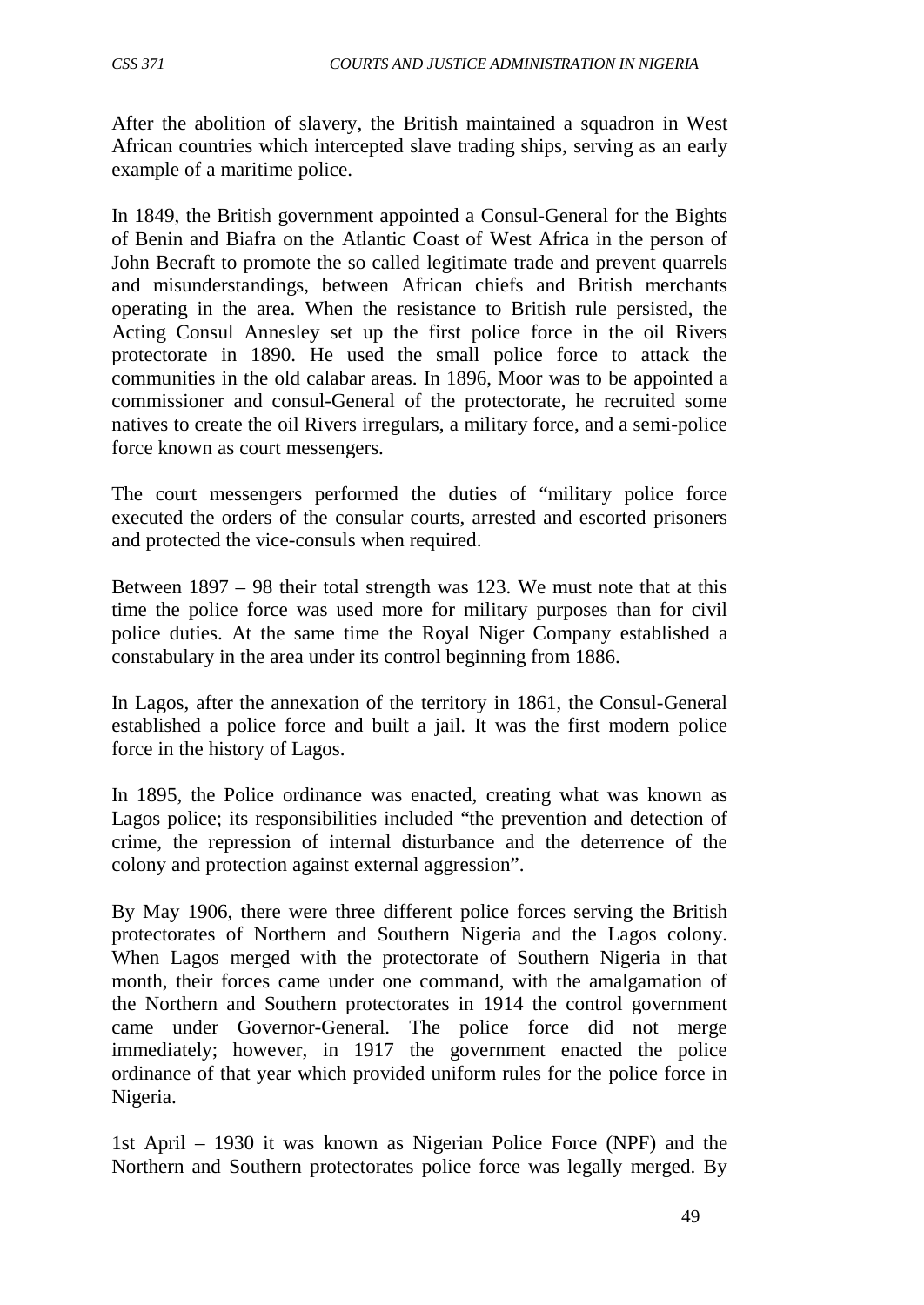1951, under the Macpherson constitution, the Nigerian police force was now reorganized and placed under regional commands answerable to the inspector – General.

In 1960, when Nigeria became independent with the republican constitution there was further charges in the police, and the police was only answerable to the president, though the regional police presence was still evident.

This was exemplified in the powers given to local authorities to control their own local police principally for the maintenance of law and order within the different localities.

In January 1966, the military cap suspended the constitution, and decreed that all local police forces are to be placed under the overall command of the Inspector-General of police. By the end of 1969, the military has completed the total unification of all police formations in Nigeria, and placed under the control of the Inspector-General of police considerable and controlled by the Federal Government of Nigeria.

#### **SELF ASSESSMENT EXERCISE 2**

Trace the development of the Nigeria police from the advent of colonialism till date.

## **4.0 CONCLUSION**

From all indications, the present police force have evolved from a checkered history from the military police of colonialist to enforce the laws of colonialist and their rule to the current status of maintaining law and order. Clearly, the refusal to have state police today contrary to many people's expectations by Nigerian government was to avoid the mistakes of the past.

## **5.0 SUMMARY**

Nigeria police force evolved from the quest by the colonial masters first to prevent slave trade, and protect the British merchant's commercial interests. This was later to change after the protectorates were merged into Southern and Northern protectorates, and eventually the 1914 amalgamation that led to creation of one unified police force for the contrary.

The police force evolved through various reforms until the military took power and all regional local 'police' were eventually merged into one police force answerable only to the Federal Government of Nigeria.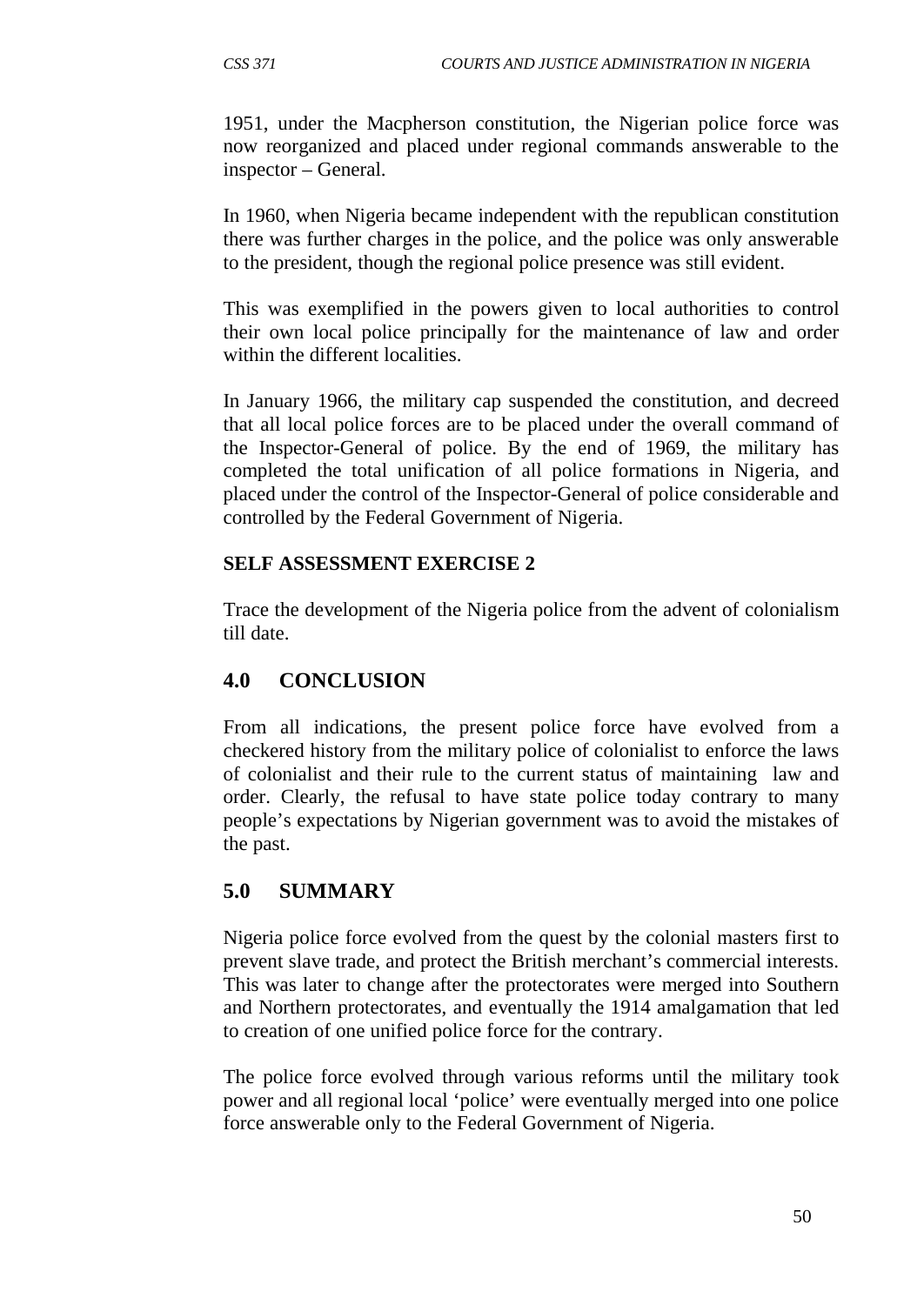# **6.0 TUTOR-MARKED ASSIGNMENT**

- 1. Examine the development of the modern Nigeria police force.
- 2. Discuss the developments in the Nigeria police from 1930 till date.

# **7.0 REFERENCES/FURTHER READINGS**

Tamuno, 'The Police in modern Nigeria, University Press Ibadan 1971.

Nwankwo, Human Rights Practices in the Nigerian police, CRP 1993.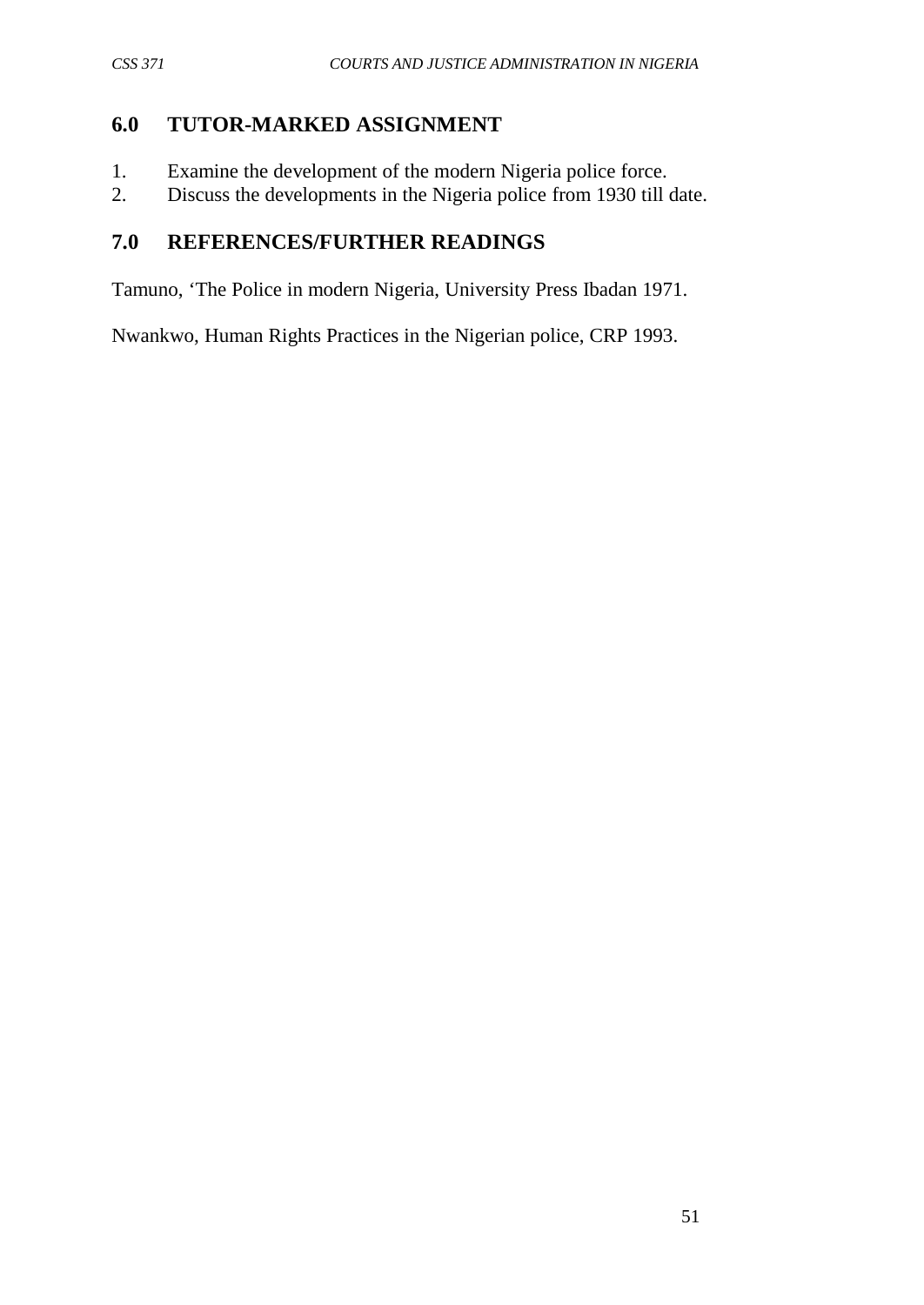# **UNIT 2 STRUCTURE OF THE NIGERIAN POLICE FORCE**

#### **CONTENTS**

- 1.0 Introduction
- 2.0 Objectives
- 3.0 Main Content
	- 3.1 Nigeria Police Council
	- 3.2 Police Service Commission
	- 3.3 Inspector General of Police
	- 3.4 General Administration
- 4.0 Conclusion
- 5.0 Summary
- 6.0 Tutor-Marked Assignment
- 7.0 References/Further Reading

### **1.0 INTRODUCTION**

The Nigeria Police Force has come a long way from the 'Military Police' of the British Police to the sophisticated Police of today employing a large number of personnel with special branches and qualifications for the office in this unit we shall examine the law establishing the Nigeria Police Force, the organization and levels of command. Unlike united States of America where the police is divided into local, state and federal police, here in Nigeria there is only one police force for the whole country though there are state commands, but only controlled and mobilized centrally. We shall examine the structure and organization of the Nigerian Police under this Unit with a view to having a better understanding of their operational activities and limits of their powers.

#### **2.0 OBJECTIVES**

The student is expected to learn about and should understand;

- The laws setting up the Nigeria police force (NPF).
- The powers of the Inspector General of Police (IGP).
- The organs controlling the Nigeria Police Force.
- General structure and branches of the police.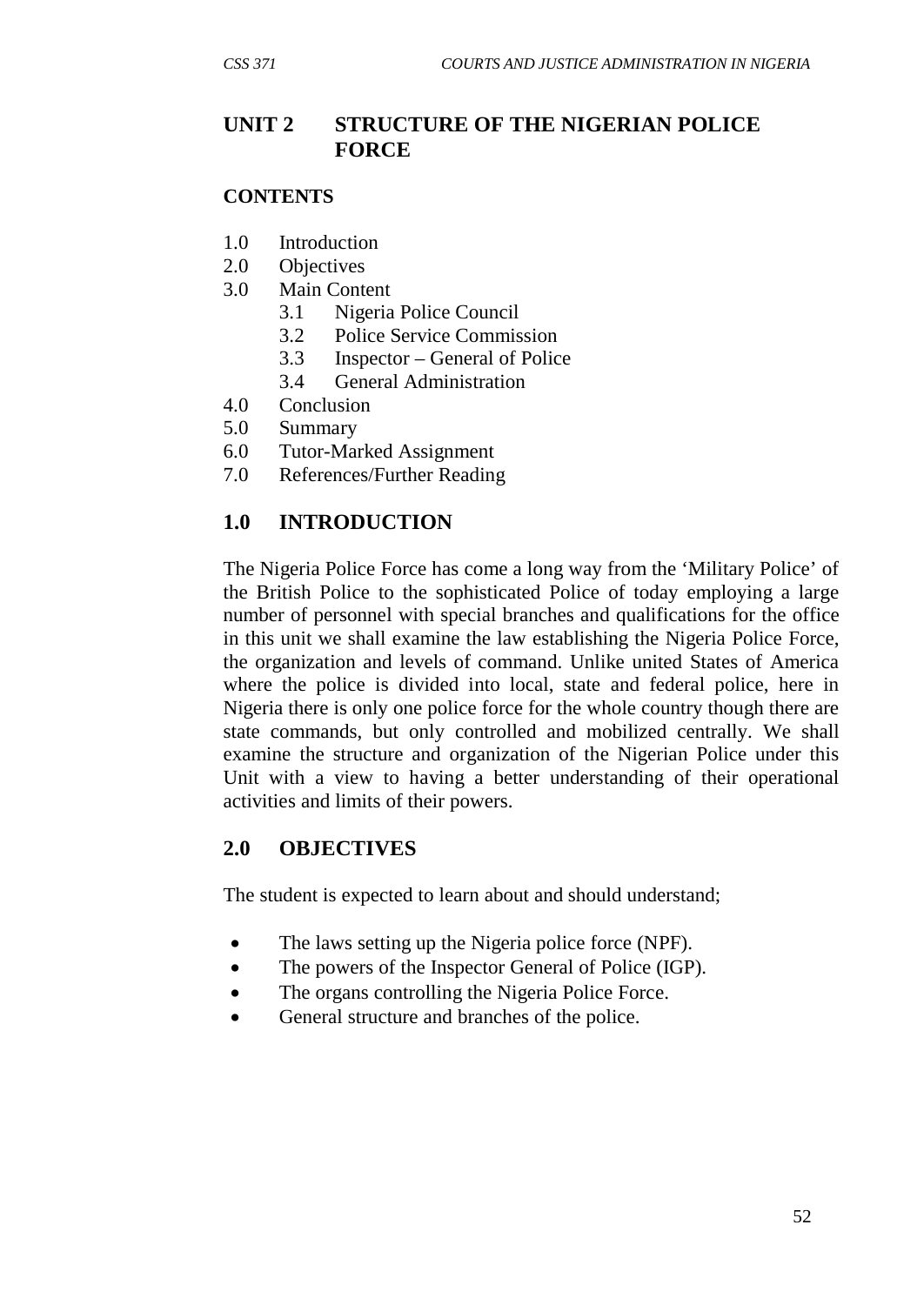# **3.0 MAIN CONTENT**

### **3.1 The Nigeria Police Council**

The Nigeria Police Council was established under the constitution of the Federal Republic of Nigeria 1999 as a Federal Executive body by virtue of the 3rd schedule, part 1 and S27 and 28. The Nigeria Police Council (NPC) comprise of the following members

The President who shall be the chairman. The Governor of each state of the Federation. Chairman of the Police Service commission. The Inspector General of Police.

The major functions of the council are three fold, these are

The organization and administration of the Nigeria Police Force and all other matters relating thereto.

The general supervision of the Nigeria Police Force and;

Advising the President on the appointment of the Inspector General of Police.

The council however does not have the power over matters relating to the use and operational control of the Force or the appointment, disciplinary control and dismissal of members of the force. You may note that consultation with the council on appointment of the IGP also includes removal from office.

The constitutional provisions was also re-enacted in S 9 of the Police Act (cap. P19, laws of the Federation 2004). The Police Act further provides that the permanent secretary in the Police Affairs office in the presidency shall be the secretary to the council, while the secretariat of the council shall be in the police Affairs office in the presidency.

#### **SELF ASSESSMENT EXERCISE 1**

Critically examine the constitution and functions of the Nigeria Police Council.

## **3.2 Police Service Commission**

The Police Service Commission (PSC) was established under the constitution by virtue of 3rd schedule, part 1, as a Federal Executive Body, S 29 thereof. The PSC is constituted by a chairman, and such number of other persons, not less than seven. The NPC is also responsible for the confirmation of officers on completion of probationary period. See S 65 of Nigeria Police Regulations.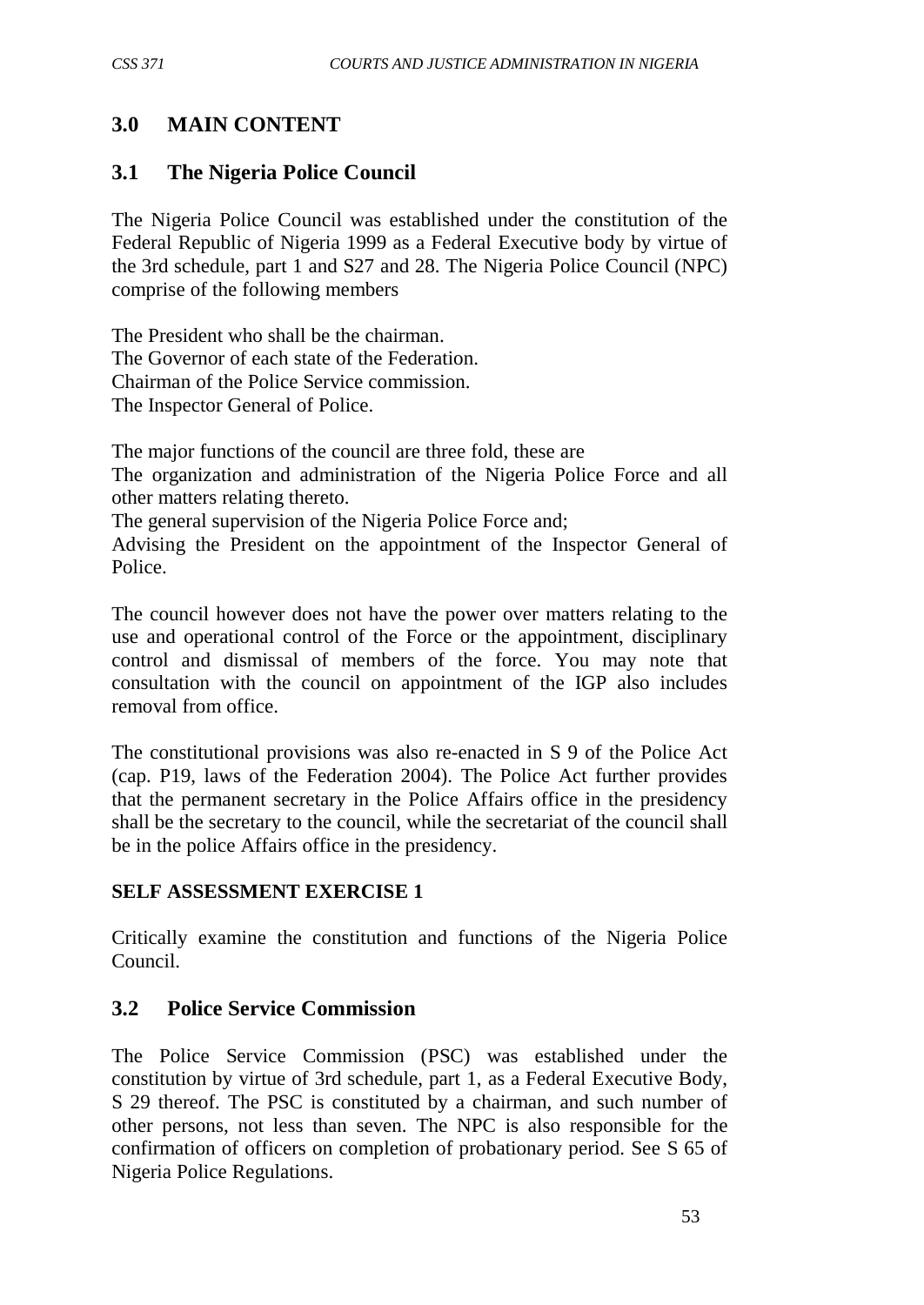The Nigeria Police Council is also saddled with the power to advise the President to authorize the IGP as the prescribed authority to do the following;

Setting up of new police area commands, districts and divisions, and for the closure of police area commands, districts and divisions.

Setting up new police stations, regarding of police stations and police posts. Setting up new police formations generally and their closure,

Fixing of personnel establishments for police formations.

But not more than nine as may be prescribed by an Act of the National Assembly.

The commission is empowered to appoint persons to offices (other than the office of the IGP. When is the duty of the Council), they also have power to dismiss or exercise disciplinary control over persons holding any office within the force. They are also responsible for promotion, and general welfare of the force personnel. All establishment matters are to be referred to the commission.

# **3.3 Inspector General of Police**

The office of the IGP was established under the constitution and he shall be appointed by the President on the advise of the Nigeria Police Council..

The IGP you may note can only be appointed from among the serving members of the Nigeria Police Force, and so cannot be an outsider.

The functions and duties of the IGP are as follows: -

The entire NPF is under the command of the IGP.

Receives direct lawful instructions from the president or minister of Police Affairs with respect to the maintenance and securing of public safety and public order as he may consider necessary, and he must comply with such orders or cause them to be complied with.

The IGP is charged with the Supreme Command of the Force and with the maintenance of public safety and public order.

He gives report called the Annual Police Report to the President on activities carried out doing the year, and if approved must be published in the official publication of the Nigeria Police.

The IGP prepares detailed orders governing the duties of any duty post not contained in the Police regulations.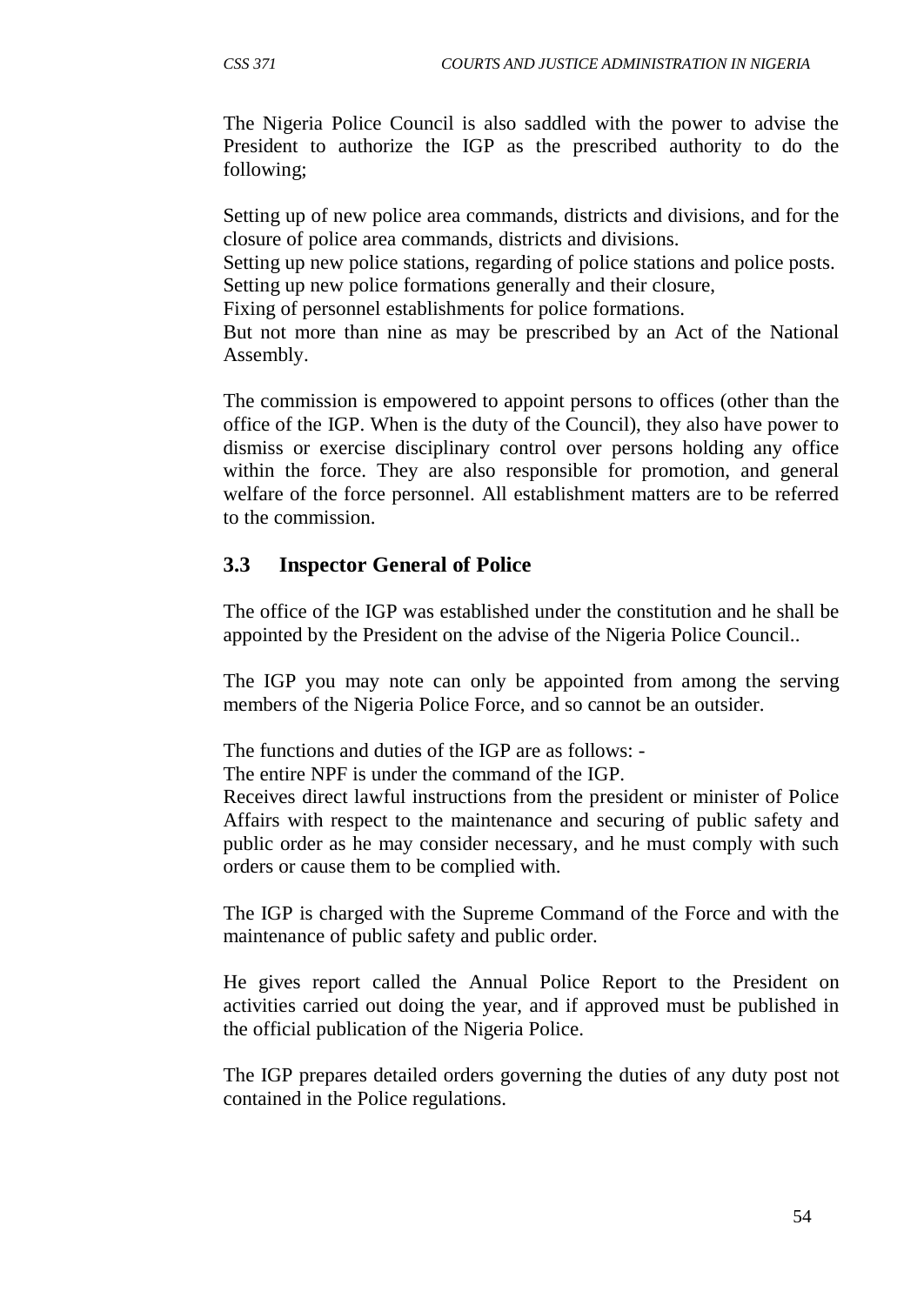The territorial boundaries and area of responsibility of each police station shall be determined by the IGP; he is also responsible for territorial adjustments and boundaries as the occasion demands.

The IGP subject to the approval of the president in writing many delegate any of his powers to his subordinates.

See the Police Act, and police Regulations.

#### **SELF ASSESSMENT EXERCISE 2**

Discuss the duties and functions of the IGP.

#### **3.4 General Administration**

For ease of Administration, the Nigeria Police Force is divided into Police Area Commands or Force territorially.

The office of the IGP is referred to as the Force Headquarters now situate at the Federal Capital Territory Abuja. The Whole country is divided into zones comprising one or more states headed by an assistant Inspector General of Police. Each State is also an area command or State Force Headquarters for the purpose of command and administration and a headed by a commissioner of police or not below Assistant Commissioner of police.

State is divided into area commands called police Area Commands headed by a superior police officer not below the rank of Assistant Commander and designated as Area Commander. Each Area Command as sub-divided territorially into police districts and police divisions headed by Divisional Police Officer (DPO) not below rank of Assistant Superintendent of Police.

Police Divisions is also sub-divided into Police stations areas. Normally police station areas may not be further sub-divided, but where this is expedient, a police post or village post may be set up as reporting and patrol centers within the police station. The D.P.O shall not be below the rank of assistant superintendent of police. A police district shall be commanded by an officer not below the rank of inspector and is designated as district police Officer. The command of the police station shall be subject to the control of officer in charge of the station who shall not be less the rank of sub inspector; while a police post is commanded by an officer not below the rank of corporal.

#### **FORCE HEADQUARTERS**

Force Headquarters has been further divided into departments as follows: -

- 1. 'A' Department Finance and Administration consisting;
- (i) Administrative branch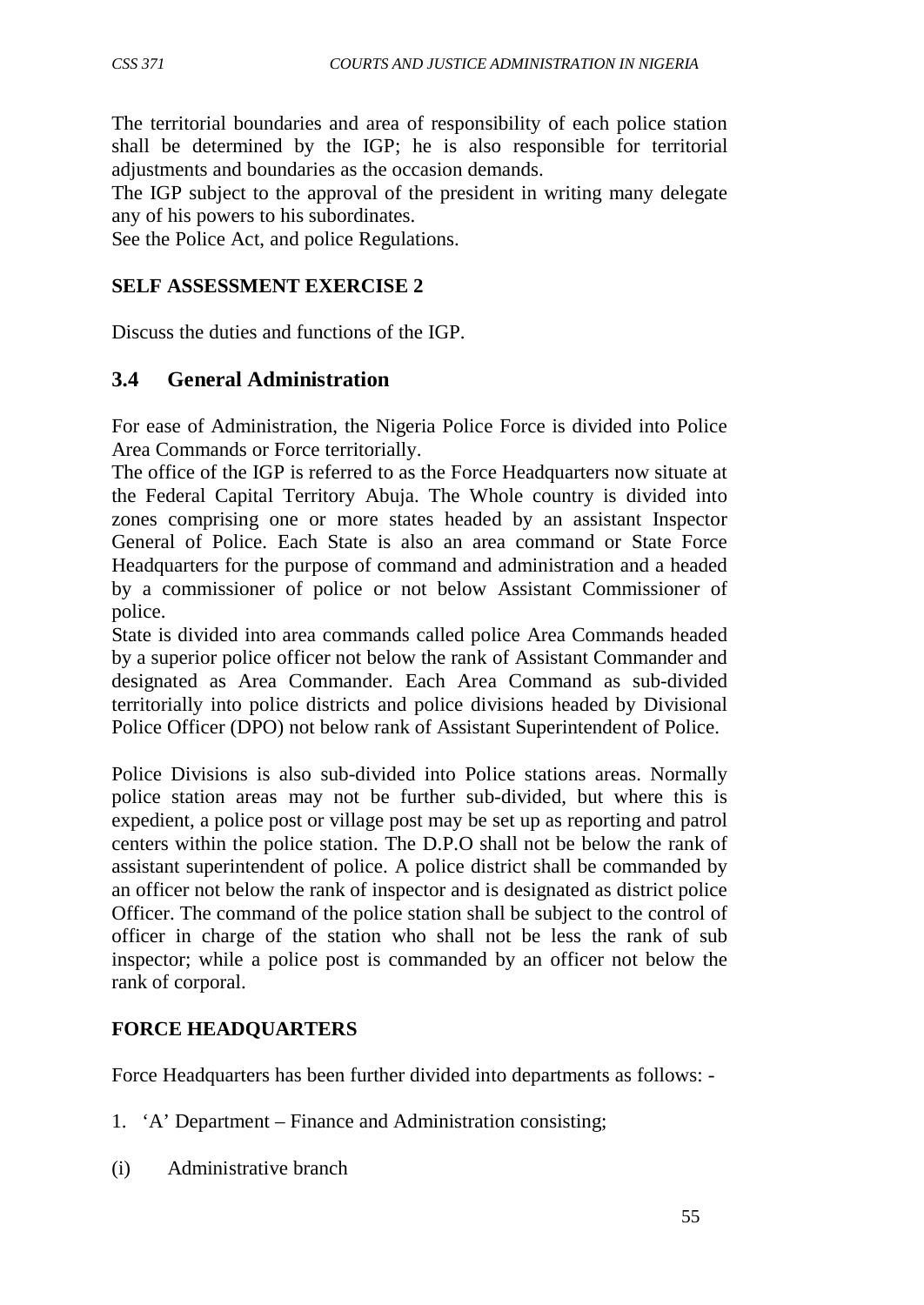- (ii) Secret Registrar Branch
- (iii) Personnel Branch and
- (iv) Welfare Branch
- 2. 'B' Department Operations consisting of
- (i) Operations Branch
- (ii) Traffic Branch

Force Signals Force Mechanical Workshops Transport Branch Marine Branch and; Force Animals Branch

- 3. 'C' Department Logistics and Supply consisting of;
- (i) Supply Branch
- (ii) Works Branch
- 4. 'D' Department (Federal Bureau of Investigation and Intelligence) consisting of;
- (i) Investigations Branch
- (ii) Technical Aids to Investigation (C.I.D)

C.I.D training Branch Interpol Branch Fingerprints Branch Central Registry Branch and; Central Registry of Offenders Branch

The force training Department,

'G' Department Public Relations consisting of; Press and Publication Branch Employee Information Branch Community Relations and Publicity Branch Complaints Bureau

All the departments except the 'G' departments is headed by Deputy Inspector General of Police. Whilst the 'G' department may be headed by officer of the rank of assistant commissioner of police and above.

#### **SELF ASSESSMENT EXERCISE 3**

Discuss the territorial division of the Nigeria Police Force.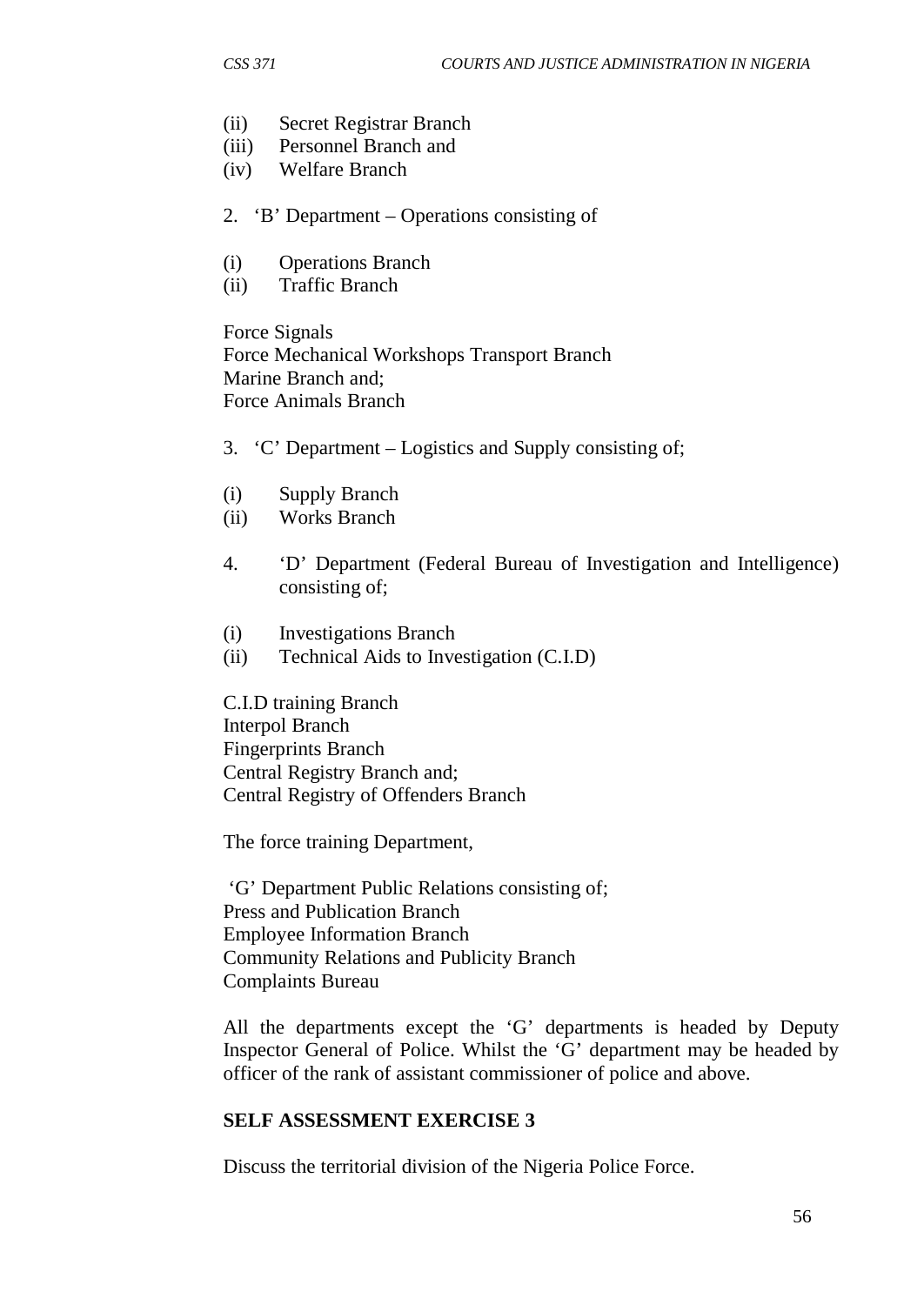# **RANKS OF THE FORCE AND PRECEDENCE**

- 1. Inspector General
- 2. Deputy Inspector General<br>3 Assistant Inspector General
- 3. Assistant Inspector General
- 4. Commissioner
- 5. Deputy Commissioner
- 6. Assistant Commissioner
- 7. Chief Superintendent
- 8. Superintendent
- 9. Deputy Superintendent
- 10. Assistant Superintendent (Substantive rank)
- 11. Assistant Superintendent (On Probation or trial)
- 12. Cadet Assistant Superintendent

## **FORCE INSPECTORATE RANK**

- 13. Chief Inspector
- 14. Inspector (Substantive)
- 15. Inspector (Probation)
- 16. Cadet Inspector (2nd 6 months of training)
- 17. Cadet Inspector (1st six months of training)
- 18. Sergeant
- 19. Corporal

#### **SELF ASSESSMENT EXERCISE 4**

Criticize the ranks and precedence of the N.P.F

# **4.0 CONCLUSION**

The Nigeria Police Force being a creation of the constitution has a long history and cannot fulfill its constitutional role unless properly organized in order to meet its constitutional duties. In terms of territorial coverage, the country seems to be fully covered police wise, but in actual practice it is not, most villages hamlets and settlements do not feel any police presence at all and where they are the unnecessary long bureaucracy blocked quick response to areas where immediate actions is required.

# **5.0 SUMMARY**

In this unit we have been able to trace the general structure, organization and administration of the Nigerian Police. The powers and responsibilities of the Police Council and that of the Police Commission. The role of the Inspector General and the administration of the Force Headquarters. We have also looked at the territorial division of Nigeria into territories for easy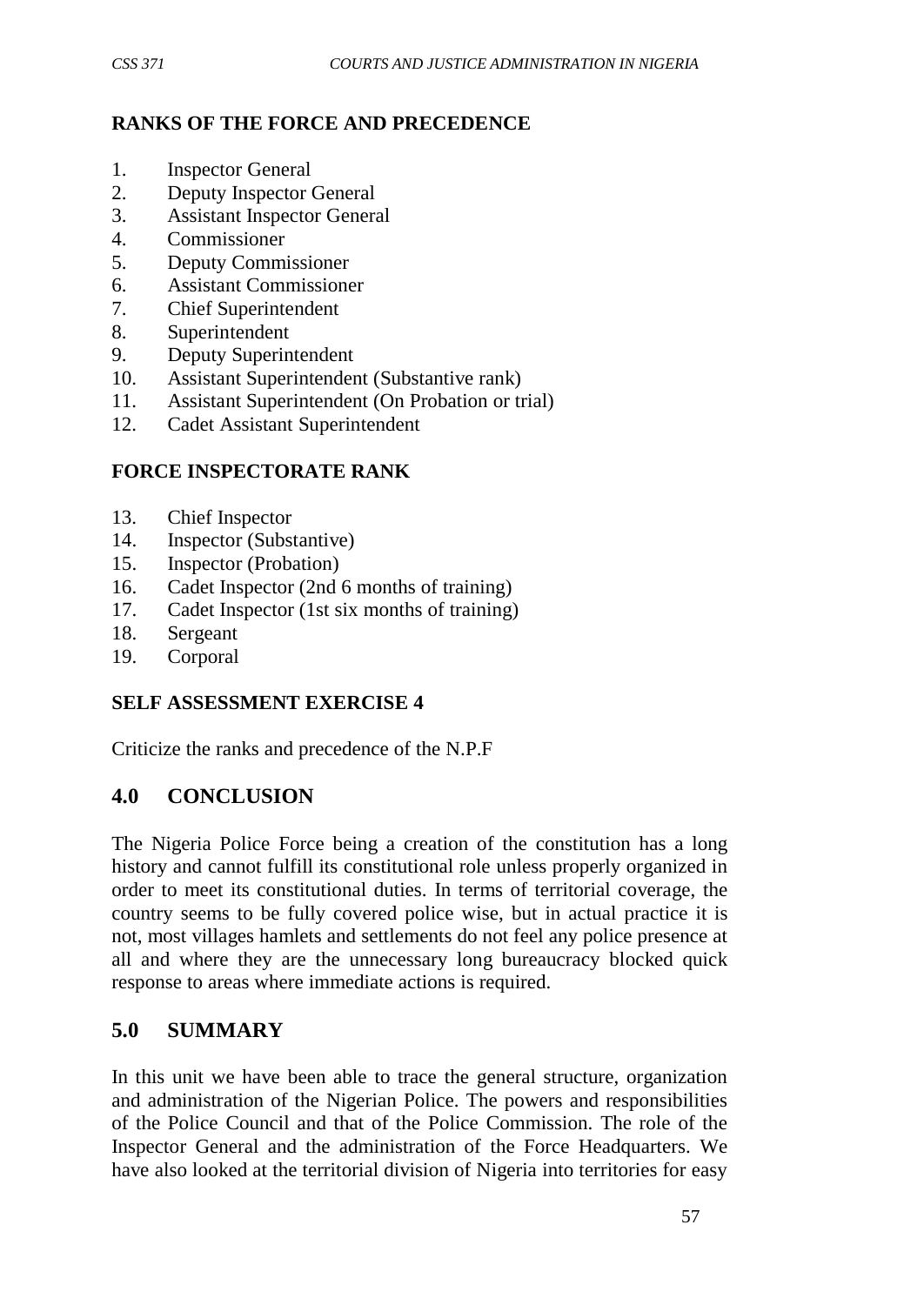and efficient policing, the adequacy is another matter. The ranks and precedence of the police is also examined as part of administrative hierarchy of the Police and level of control.

# **6.0 TUTOR-MARKED ASSIGNMENT**

Discuss the role and duties of;

- 1. Police Service Commission
- 2. Nigeria Police Council
- 3. Critically discuss the territorial sub division of the country for efficient policing.

# **7.0 REFERENCES/FURTHER READING**

- Police Act cap. P.19 2004 LFN
- Nigeria Police Regulations.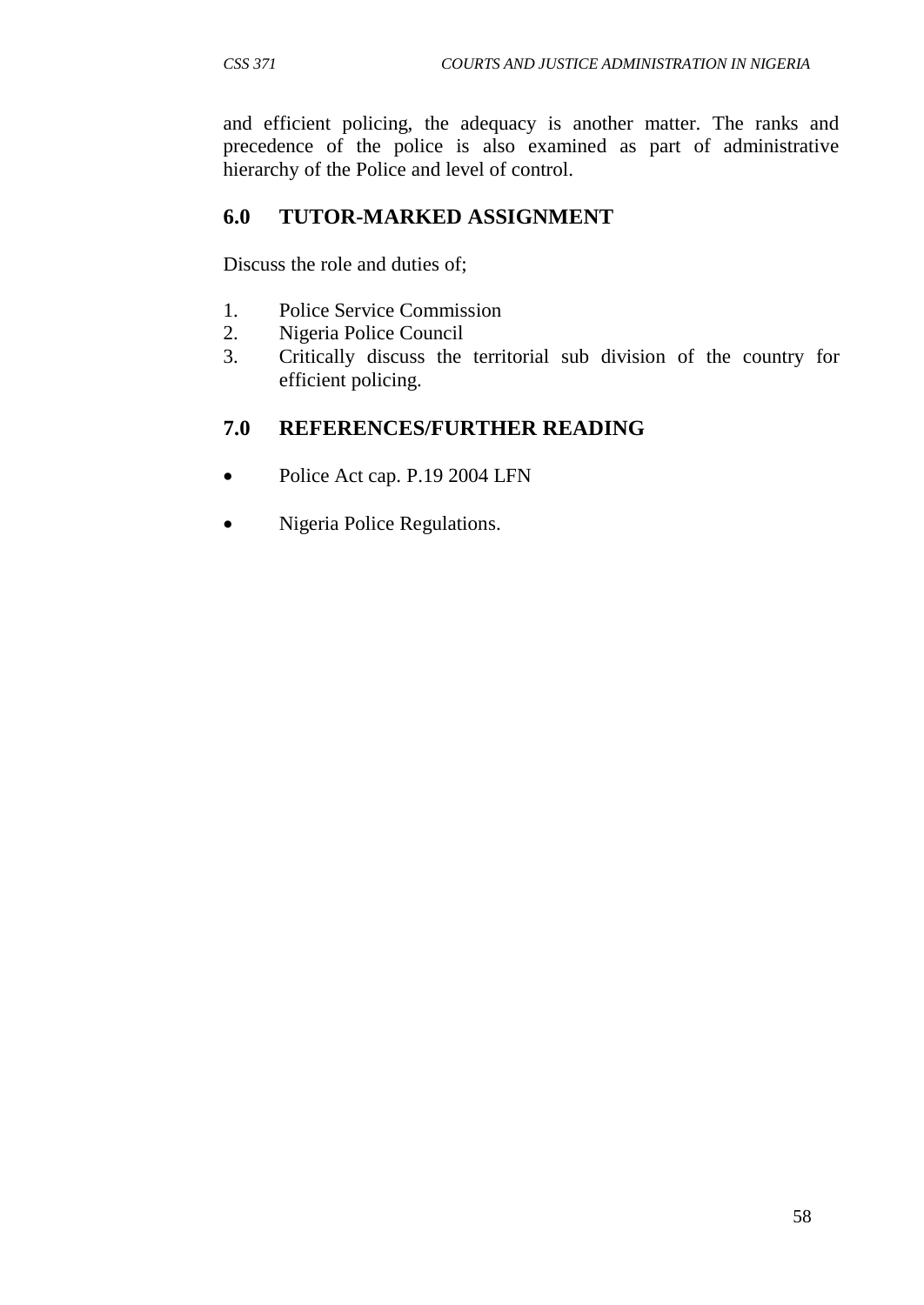# **UNIT 3 POWERS AND RESPONSIBILITIES OF THE POLICE**

## **CONTENTS**

- 1.0 Introduction
- 2.0 Objectives
- 3.0 Main Content
	- 3.1 Power of Investigation of Crime
	- 3.2 Power to arrest
	- 3.3 Power to Grant Bail
	- 3.4 Power to Search Promises
	- 3.5 Prosecution
- 4.0 Conclusion
- 5.0 Summary
- 6.0 Tutor Marked Assignment
- 7.0 References/Further Reading

## **1.0 INTRODUCTION**

The Nigerian Police Force constitutionally, is the only police force that may be established for the country, and it has vast responsibilities for maintenance of public order and safety of the citizens. Its duties also includes prevention of crime, investigation of crimes, arrest of offenders, and prosecution of offenders. In this unit we will examine these powers and responsibilities.

#### **2.0 OBJECTIVES**

At the end of this unit you are expected to understand the following:

- Power of police to investigate crime.
- Power to arrest, with or without warrant.
- Power to grant bail
- Power to search, and
- Power to prosecute suspects before the court.

# **3.0 MAIN CONTENT**

## **3.1 Power of Arrest**

The Police Officer is conferred with powers to arrest any person suspected to be committing, committed or about to commit a crime. The police officer in making an arrest has the power to touch or confine the body of the person to be arrested, unless there be a submission to the custody of the police by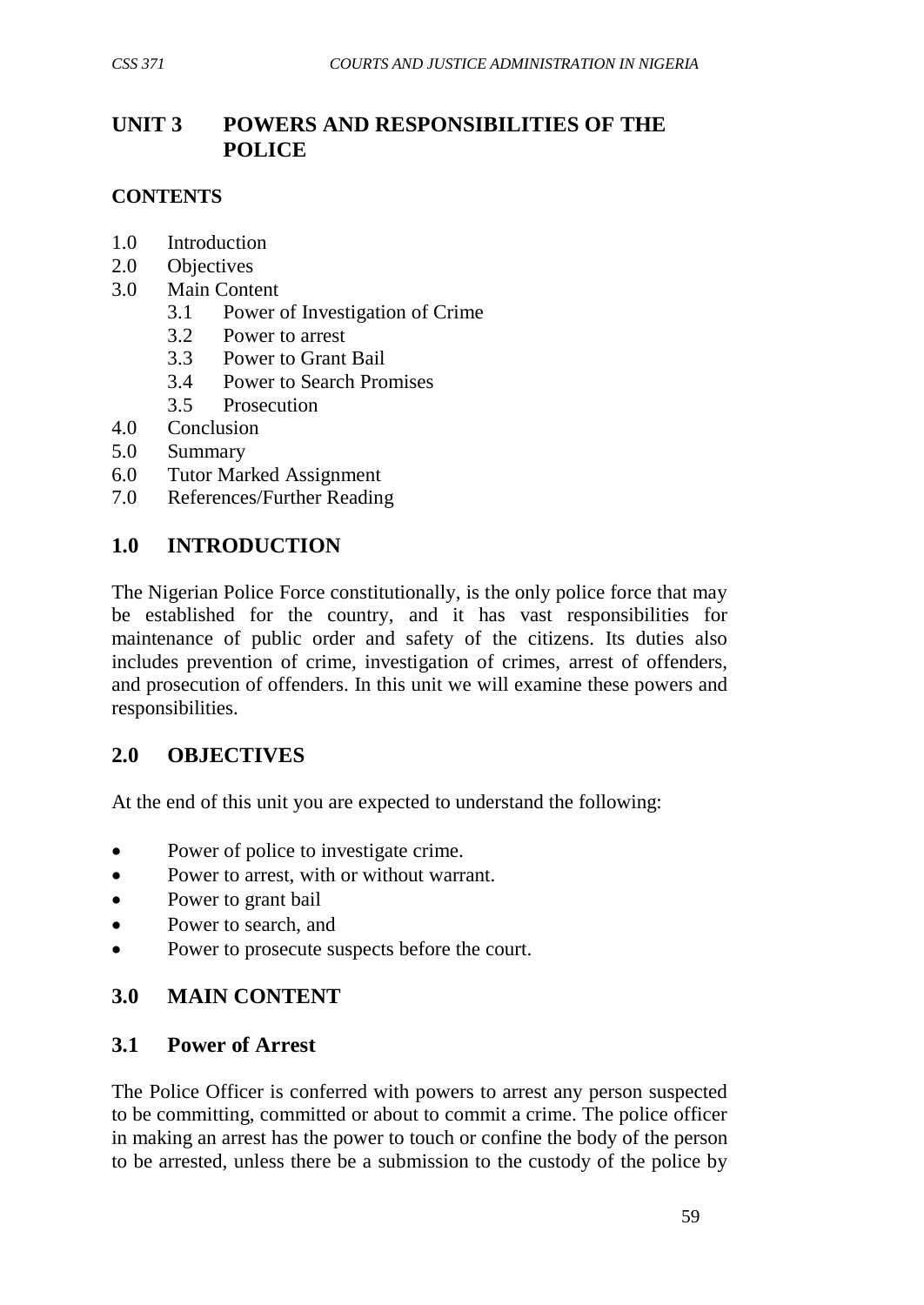word or action. Unless the person actually show intention by action or any overt act to resist arrest or escape from arrest, the police officer need not touch or use physical force in effecting arrest. The person arrested shall not be hand cuffed, or otherwise bound or be subjected to unnecessary restraint except by order of court, a magistrate or justice of the peace or unless there is reasonable apprehension or violence or of an attempt to escape or unless the restraint is considered necessary for the safety of the person arrested. The police officer may effect an arrest without an order from a magistrate

and without warrant of arrest in the following circumstances: -

Where any person whom he suspect upon reasonable grounds of having committed an indictable offence against a Federal, State or any law unless the law creating the offence provides that the offender cannot be arrested without warrant. You may note that an indictable offence is one which on conviction may be punished by a term of imprisonment exceeding two years, or which on conviction may be punished by imposition of a fine exceeding four hundred naira only.

(S2 C.P.A as amended)

Where anybody commits any offence in the presence of a police officer.

Anybody who obstructs a police officer while in the execution of his duty, or who has escaped or attempts to escape from lawful custody.

Anybody suspected to be in possession of stolen property, or who may reasonably be suspected of having committed an offence in relation to the stolen property.

Any person who is suspected of being a deserter from the armed forces.

Any person reasonably suspected of having committed any offence outside Nigeria or outside the State which if committed in Nigeria would have been punishable as an offence in Nigeria.

Anybody having in his possession without excuse any implement of house breaking, firearm or any offensive or dangerous weapon.

Anybody the officer believes that a valid warrant of arrest has been issued by a court of competent jurisdiction.

Any person who has no ostensible means of subsistence and who cannot give a satisfactory account of himself and;

Any person found within the state taking precautions to hide himself in circumstances which afford reason to believe that he is taking such precautions with a view to committing an offence which is a felony or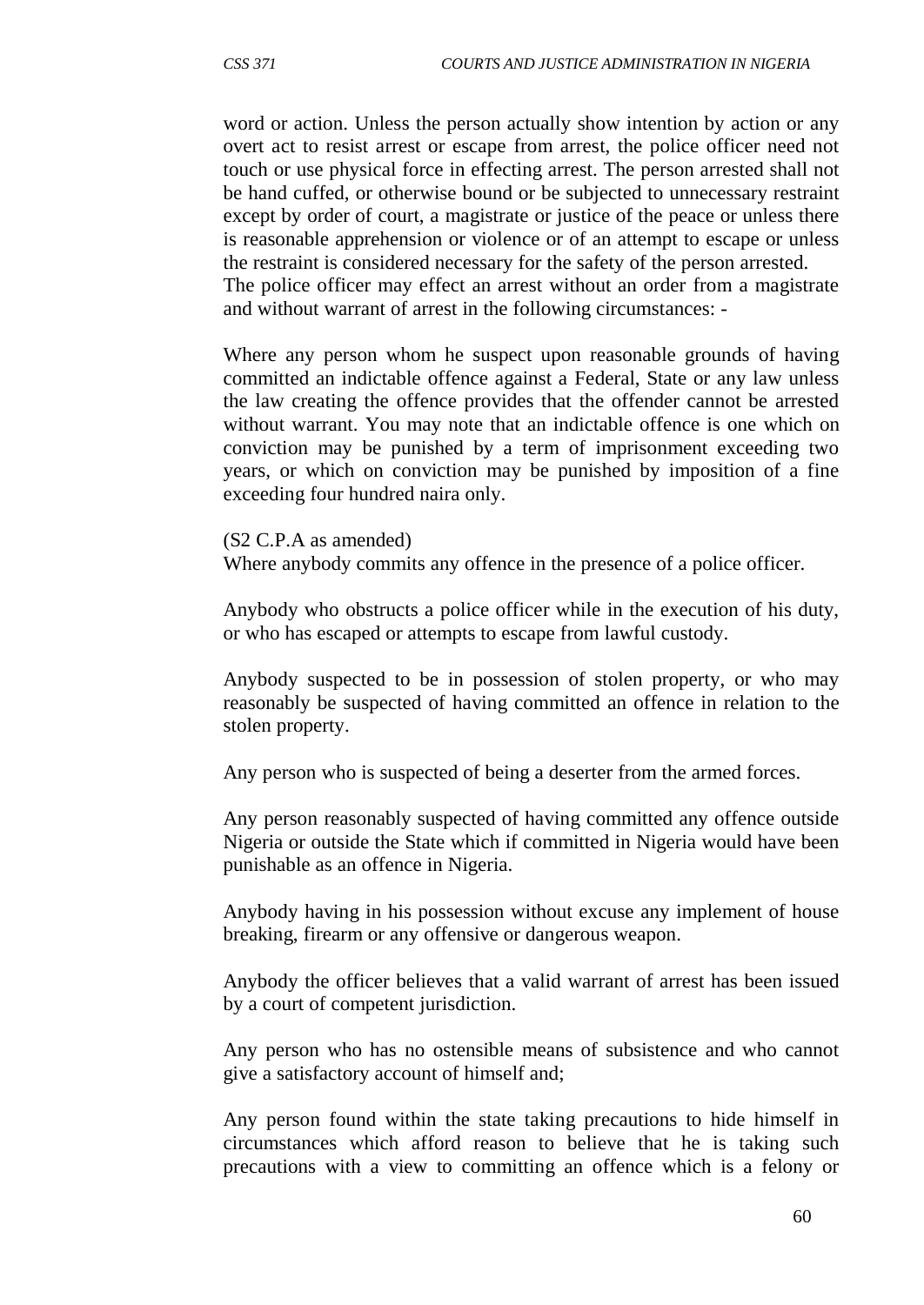misdemeanor. You may note that a felony is an offence on conviction for which a person can, without proof of his having previously been convicted of an offence, be sentenced to death or to imprisonment for three years or more or which is declared by the law to be a felony. The police officers power of arrest of persons committing an offence in his presence is not restricted law notwithstanding that the law creating the offence provides that the offender cannot be arrested without a warrant. The police officer affecting an arrest must inform the person arrested of the cause of arrest unless the person is arrested in the course of the commission of a crime or is punished immediately after the commission of a crime, or escape from lawful custody. After an arrest has been lawfully affected, the person arrested must without delay be taken to the police station, and shall without delay be informed of the charge against him. Any such person while in custody shall be given reasonable facilities for obtaining legal advise, taking steps to furnish bail, and otherwise making arrangement for his defence or release.

This is the position of the law, anything else is an abuse which is very rampant in Nigeria. This will be discussed in unit 4.

# **SELF ASSESSMENT EXERCISE 1**

Discuss the power of arrest by the police officer in Nigeria. How adequate is the law?

# **3.2 Power to Grant Bail**

Upon effecting an arrest, the next exercise of power by the police is to consider whether to release the arrested person on bail or not. This power many have thought is discretionary, and that the police officer may or may not release the person unless you are able to persuade him financially or otherwise. The law as stated both in the S17 of the Criminal procedure Act and S27 of the Police Act, does not give the police officer such discretion.

We first look at the constitution of the Federal Republic of Nigeria. S36 (5) of the constitution clearly states that every person who is charged with a criminal offence shall be presumed to be innocent until he is proved guilty. While S40 guarantees every citizen of Nigeria freedom of movement and a citizen's movement cannot be restrained without any just cause. If this is accepted and understood, it means that after an arrest by the police officer you are entitled to be released otherwise referred to as bail.

Where the person has been taken into custody without a warrant for an offence other than an offence punishable with death, or an offence that appears to be very serious, the police officer, or senior police officer in the station, approve the release of the person on recognizance with or without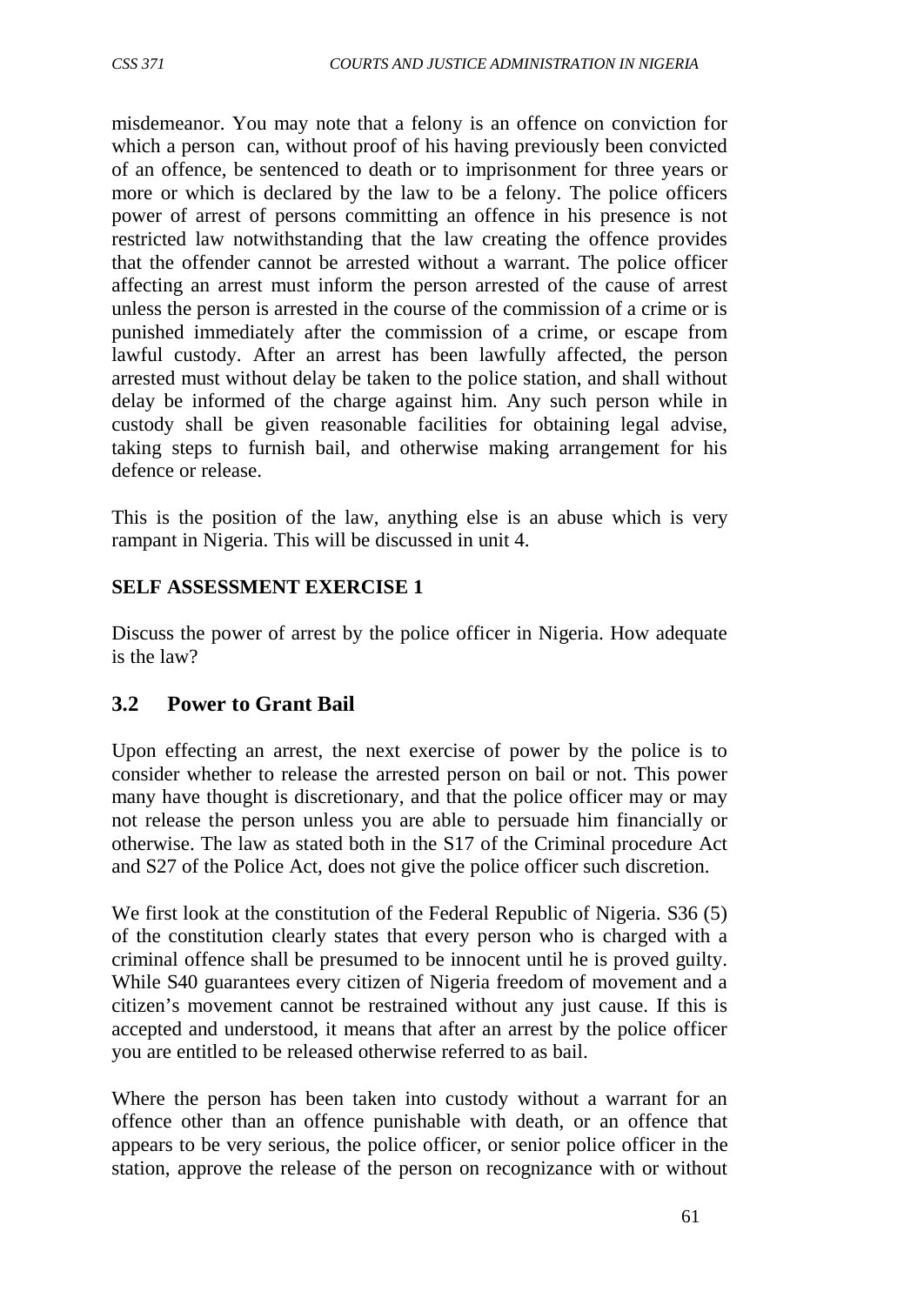sureties for a reasonable amount to appear before a court at the time and place named in the recognizance, but where such person is retrained in custody he shall be brought before a court ,or justice of the peace having jurisdiction with respect to the offence. The suspect does not pay any money for a bail, what the law requires is that the suspect is either released on his own recognition or with a surety. You have a legal and constitutional right to be released on bail provided the offence alleged is not a capital offence, i.e. offence that attracts a capital punishment. This power is also liable to be abused.

Please note, that, if it is practicable to bring him before a magistrates court within 24 hours of his being taken into custody the police are not obliged to grant bail, but if that is not practicable he must 'inquire into the case and grant bail. In practice, the police may refuse bail to habitual offender, or persons with no reasonable place of abode or where the person is unable to produce a reliable surety.

## **3.3 Prosecution**

Sections 174 and 211 of the constitution gives power to the Attorney – General of the Federation and States respectively the power to institute and undertake, take over and continue or discontinue criminal proceedings against any person before any court of law in Nigeria. The sole authority to institute or prosecute criminal cases is the Attorney – General. However, the law also permits the police officer to conduct in person all prosecution before any court whether or not the information is laid in his name. (see S 23 Police Act). Prosecution is simply to represent the Police or State to conduct a criminal trial, while the person who conducts the prosecution is referred to as the prosecutor. The person being tried or charged before the court is known as the accused person. When the police is satisfied that a suspect is guilty of an offence or a prima facie case is established against such a person or there is enough evidence against the person from their investigation. They proceed to prepare a charge against him. A charge is the paper detailing the offences committed by the accused person and is divided into counts. The count is the component of a charge, and a charge may comprise as may counts as possible depending on the number of offences committed by the accused person. You may have as many as two hundred counts in one charge and the prosecutor is expected to prove each count legally before he can secure a conviction against the accused person. While the accused person is also represented by a legal practitioner of his own choice.

The law as we have seen allows any police officer to conduct in person all prosecutions before a court. The criminal prosecution is very technical endeavor and the crime must be proved beyond all reasonable doubt. The question is whether any police officer may be allowed to conduct such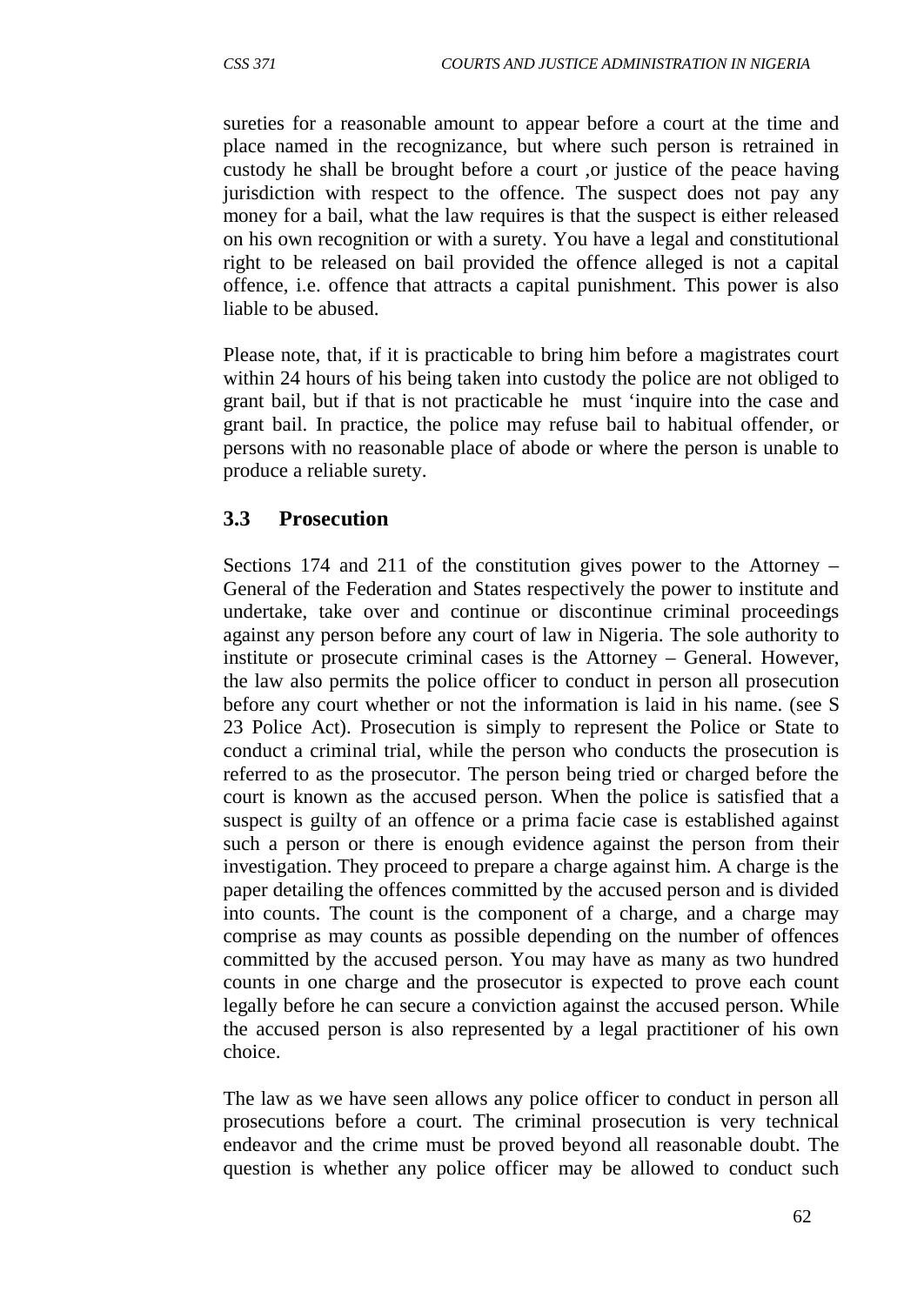technical trial? The police are actually true to the law they are not usually lawyers, they are also mostly not graduates, majority of police prosecutors in practice are not above the rank of sergeants. They are not trained in any way, they only learn on the job, they lack any basic knowledge in law, and so they are always losing most of the cases. Another problem with police prosecution is that the prosecutor is never involved in the investigation, and so do not have a first hand knowledge of the issues involved, and only takes a file without bothering to understand the facts of the case. And so in most cases are ignorant of the basic facts to present before the court. The law by not specifying the level of or minimum rank of a police prosecutor allows the Police to send any officer who may not even be interested in prosecutions as a formal duty, or change them at will without bothering about continuity of the trial in court.

The prosecutor's duty may also include forwarding the case to the Ministry of Justice for legal advice. The truth is that if the legal advice is against the prosecution, in which case the charge must be withdrawn and struck out, and the accused person must be released and where the legal advicese has been sought, the matter cannot proceed until the receipt of such advice. In effect police prosecution is subject to the legal advice from the Justice department. Because of the glaring inadequacycies of the police, the complainants in the criminal matters may engage a legal practitioner to oversee, and assist the police officer prosecuting the matter; and such legal practitioner is allowed to announce his appearance in court, advice and assist the police prosecutor on serious legal questions that may arise during the trial.

#### **SELF ASSESSMENT EXERCISE 2**

Discuss the problems of police prosecution, and give solutions to the problem.

# **4.0 CONCLUSION**

Police have extensive powers to investigate crimes, arrest suspects, grant bail and prosecute accused in court. The problems associated with this use of wide powers are that of abuse; and understanding of their role in order to be effective and efficient in the use of such wide powers. Without a basic understanding of their wide powers, abuse is inevitable and the all important power of arrest and detention of persons must be properly curtail both legally and in fact to prevent unjustified application of their powers.

#### **5.0 SUMMARY**

We have examined some of the powers and responsibilities of the police and have seen that the police have powers to investigate and arrest persons;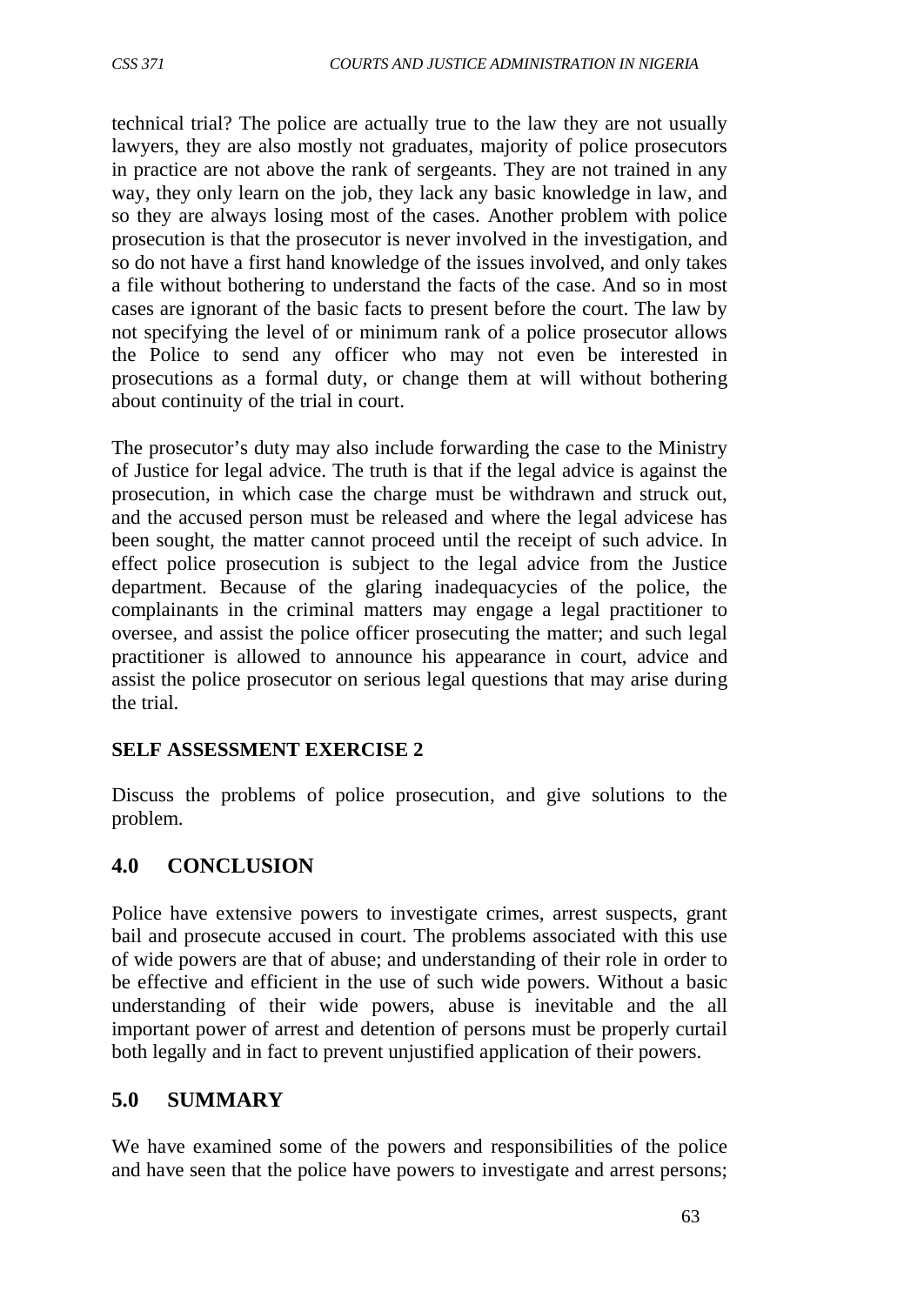we also see that the circumstances when the police may arrest a suspect are spelled out by the law. The power to grant bail, and the right to bail is also safeguarded under the law, and it is a right and not subject to discretion of the police. They are also responsible for prosecution of cases in all minor matters. The ambit of their powers and responsibilities has also been examined.

# **6.0 TUTOR – MARKED ASSIGNMENT**

- 1. Critically examine the power to grant bail to a suspect by the police..<br>2. Under what circumstances may the police arrest a suspect and law
- Under what circumstances may the police arrest a suspect and law may an arrest be effected.

# **7.0 REFERENCES/FURTHER READING**

- Gibbons, (1968) society crime and criminal corners U.S.A.
- Police Act.
- Obaje Emenaku (2007) Introduction to Nigerian Criminal Law and Procedure.
- Criminal Procedure Act, Cap 3, LFN
- Chukkol K.S. (1988) The Law of Criminal in Nigeria, ABU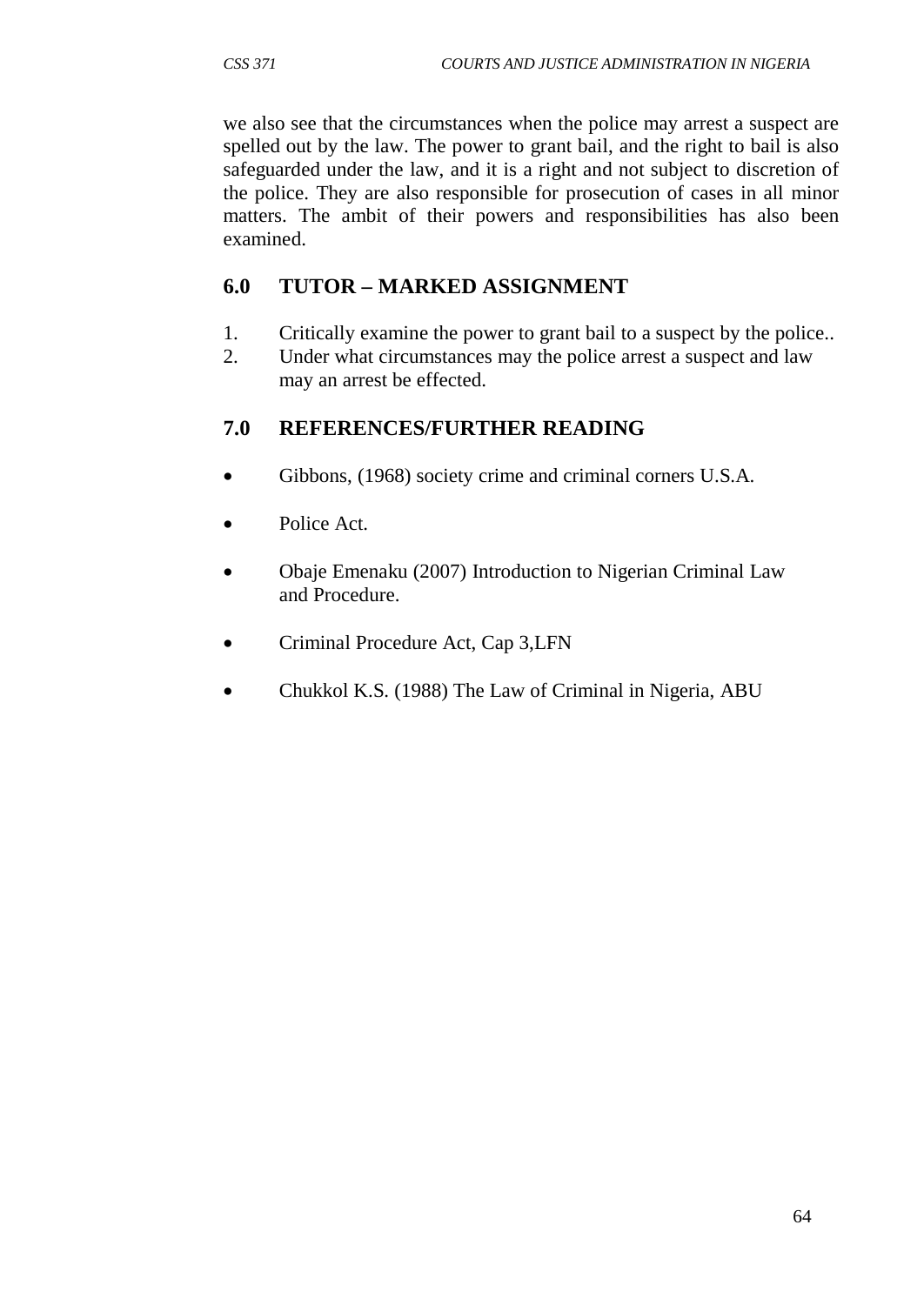# **UNIT 4 ABUSE OF POWER AND CONSTRAINTS**

## **CONTENTS**

- 1.0 Introduction
- 2.0 Objectives
- 3.0 Main Content
	- 3.1 Police Killings
	- 3.2 Torture
	- 3.3 Unlawful Arrests
	- 3.4 Arbitrary Denial of Bail
	- 3.5 Police Prosecutions
	- 3.6 Judges Rules
	- 3.7 Constraints on Policing
- 4.0 Conclusion
- 5.0 Summary
- 6.0 Tutor-Marked Assignment
- 7.0 References/Further Reading

# **1.0 INTRODUCTION**

Policemen have probably been the targets of negative responses from citizens from nearly the beginning of organized law enforcement. In Nigeria, the constitution guarantees individual freedom, therefore in the eyes of many, the less the police intrude into their personal affairs, the better people have been antagonistic to the police for various justifiable reasons, may have attributed police functions to oppression of the poor by the rich with active connivance of the police. The use of the police by the strong to change the course of justice against the weak is rampant. The police are too ready to be used for various illegal or questionable enforcement procedures. The use of the police by repressive governments especially during the military era, further shows the negative use of police powers.

The law as we have seen above specifies for main responsibilities of the police, these are: -

Prevention and detection of crime.

the preservation of law and order.

The protection of life and property and

Due enforcement of all laws and regulations with which they are directly charged. They may also perform military duties within and outside Nigeria wherever they are required to do so. The pursuit of their duties and exercise of their powers have been over the years been abused so grossly that it has overshadowed their original responsibilities.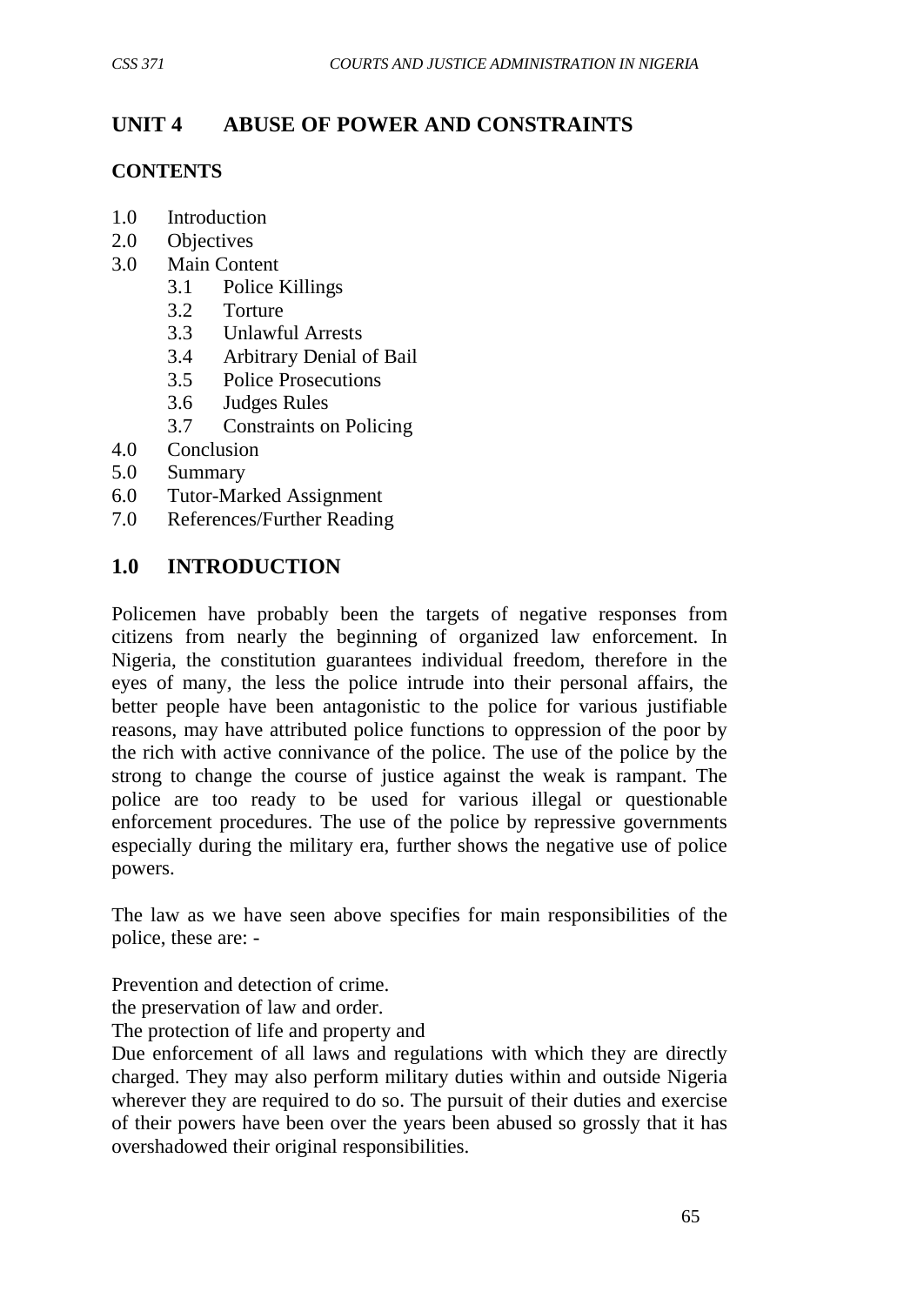# **2.0 OBJECTIVES**

At the end of this unit you should be able to identify major areas of abuse of police powers in Nigeria, and the constraints of the police and you should be able to give good suggestions for reforms.

# **3.0 MAIN CONTENT**

# **3.1 Police Killings**

Allegations of summary killings against the police in Nigeria is widespread while some occur at police checks points and during patrol duty, others are committed in cold blood at police stations or during torture and interrogation of suspects.

There are many sensational cases like the case of Dele Udoh a popular athlete who was murdered by the police at a check point in 1981, there was the killing of six persons at Apo Village, Abuja popularly called the Apo six, University students have been killed randomly for one reason or the other, the list is unending in its 1990 report on Human Rights in Nigeria, the Civil Liberties Organization (CLO) notes that the year 'witnessed horrible cases of police abuse of citizens several reports of police killings, many of which occurred while the victims were in custody. There are also reported cases of massacre in warrior parts of the country by the police.

These killings are totally unjustified, illegal, unconstitutional and gross abuse of power. The constitution of Nigeria guarantees the right to life and nobody is allowed to take another persons life without any just cause. See S. 33(1).

# **3.2 Torture**

The police in their pursuit of so called investigation finodes it easier to employ torture as a quick way of extracting information from suspects. Those are wide ranging, from the studies and investigations of human rights groups in Nigeria, these include, beatings, hanging, applying electric shocks, corporal punishments, using hardened criminals to inflict the torture on innocent people etc. these action is unconstitutional, barbaric and ought to be stopped. S. 34(1) of the constitution provides "every individual is entitled to respect of the dignity of his person, an accordingly,

a. No person shall be subjected to torture or to inhuman or degrading treatment. Though the use of torture to extract information from suspects by the police is illegal, yet it seems that the practice continues inedited and the only justification by the police is that there is no other means of obtaining the information and sadly, there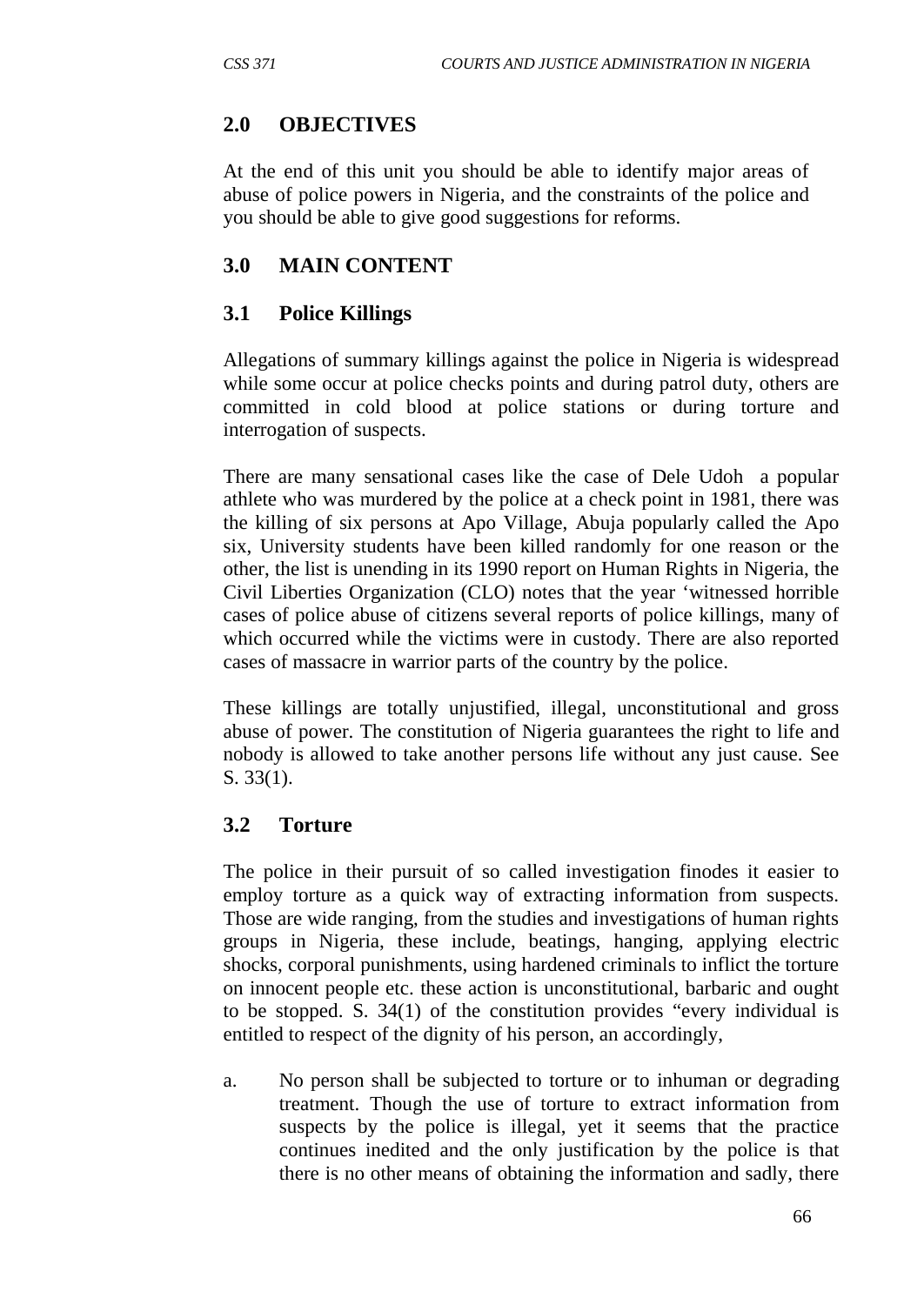is no machinery in place within the police system or outside it to step the abuse of fundamental rights of citizens by the police.

## **SELF ASSESSMENT EXERCISE 1**

Is there any justification for police killings and torture of suspects in Nigeria.

# **3.3 Unlawful Arrests**

Although the law permits the police to arrest without a warrant under specified conditions, the police enjoy abusing this power deliberately and arrest innocent people who do not fall into the categories stated under the law. In many cases the police in search of suspects arrests relatives and family of suspects and detains them until they produce the suspect. How can a person detained produce someone at large? Nigerian laws do not permit of hostage taking, but the police abuse their powers without any check or hindrance. The constitution also guarantees freedom of personal liberty, but the constitutional provision is always ignored by the police to perpetrate their illegal acts.

# **3.4 Denial of Bail**

As we have learnt above, bail is a right and not a privilege. It is not at the discretion of the police, it is mandatory that the person arrested must be released on bail, where he could not be brought before a court within 24 hours insofar as it is not a capital offence the person arrested must be released on bail. However, the bail process by the police is terribly corrupted. Bail in Nigeria must be paid for and contrary to the police slogan that bail is free, the contrary is the practice. You are made to bargain for your release, and as soon as they impose a certain amount you are not to be released unless you pay them. People have been detained for months simply because they could not afford the bail fee. This illegal practice must be checked and halted immediately, and those policemen who indulge in this abuse of power brought to book.

# **SELF ASSESSMENT EXERCISE 2**

How free is bail in Nigeria?

# **3.5 Police Prosecution**

The use of police power to prosecute is also a subject of abuse. In most case the police prosecutors are deeply corrupted, and believe that they are doing the complainant, some service that he should pay for they had therefore found ways of corrupting the process and collect gratifications from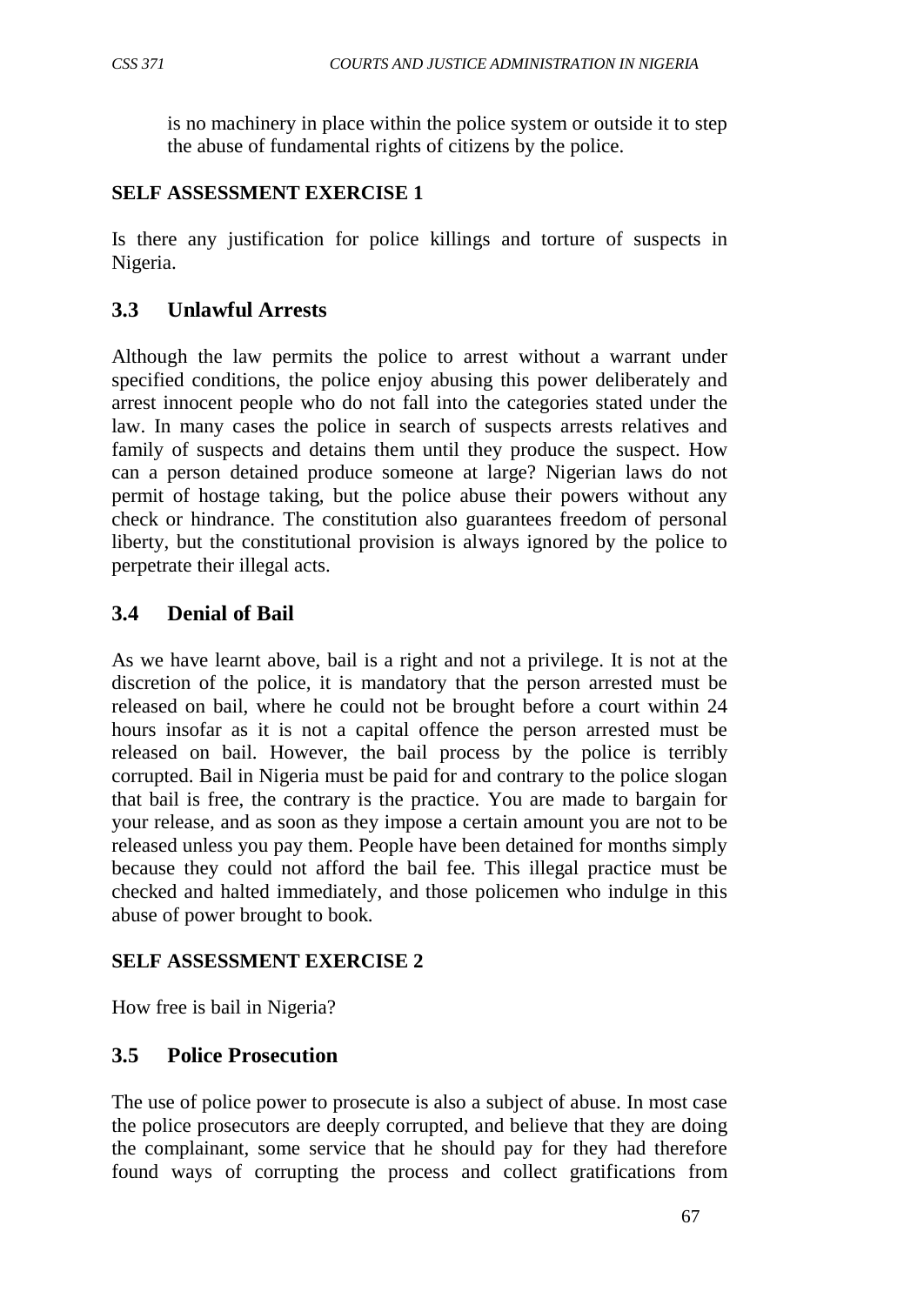complainants in order to prosecute the cases; if not the files could easily disappear, or the cases are not properly handled. They also collect gratification from accused persons and therefore handle the matter so negligently that the accused is discharged for want of diligent prosecution. Another problem is that majority are not trained, incompetent and outtrightly lazy, they do not read their files, and are usually uncoordinated, to the extent that simple cases are lost on the basis of their negligence only. The only solution is to employ only lawyers by the police to prosecute cases in the courts and stop the use of any police officer.

## **3.6 Judges Rules**

The practice started in England about 1912 when some rules were formulated by Judges of the British kings. Bench as a measure of guidance for police officers taking statements from suspects especially in police custody. The rules though not specifically made applicable by statute in Nigeria but is still generally observed. Failure to comply with the rules will definitely affect the credibility and weight to be attached to the statement. Where during a trial, there is allegation that a statement obtained by the police officer was not voluntarily obtained, the court must inquire through procedure known as trial within trial. The accused person will call witnesses or give evidence do establish the fact that he was tortured before the statement made by him was obtained, or it was not made by him at all. The statement may be rejected by the court.

The first rule provides that when a police officer is trying to discover whether or by whom, an offence has been committed he may ask questions from persons whether suspect or not, and upon satisfaction that a particular person may have committed the offence, he must caution the person as follows: -

"You are not obliged to say anything unless you wish to do so but what you say, may be put in writing and given in evidence".

The police will then continue if there is reason to do so as follows, "Do you wish to say anything? You are not obliged to say anything unless you wish to do so, but whatever you say will be taken down in writing and may be given in evidence."

In practice, he Nigerian Police have devised a statement paper with the words of caution, which also include the statement which is first signed by the accused person that he has been cautioned, and he voluntarily opt to give the statements; he will first sign this. Then, after giving the statement, he is taken before a senior officer, who also attests to it that the statement was voluntarily made.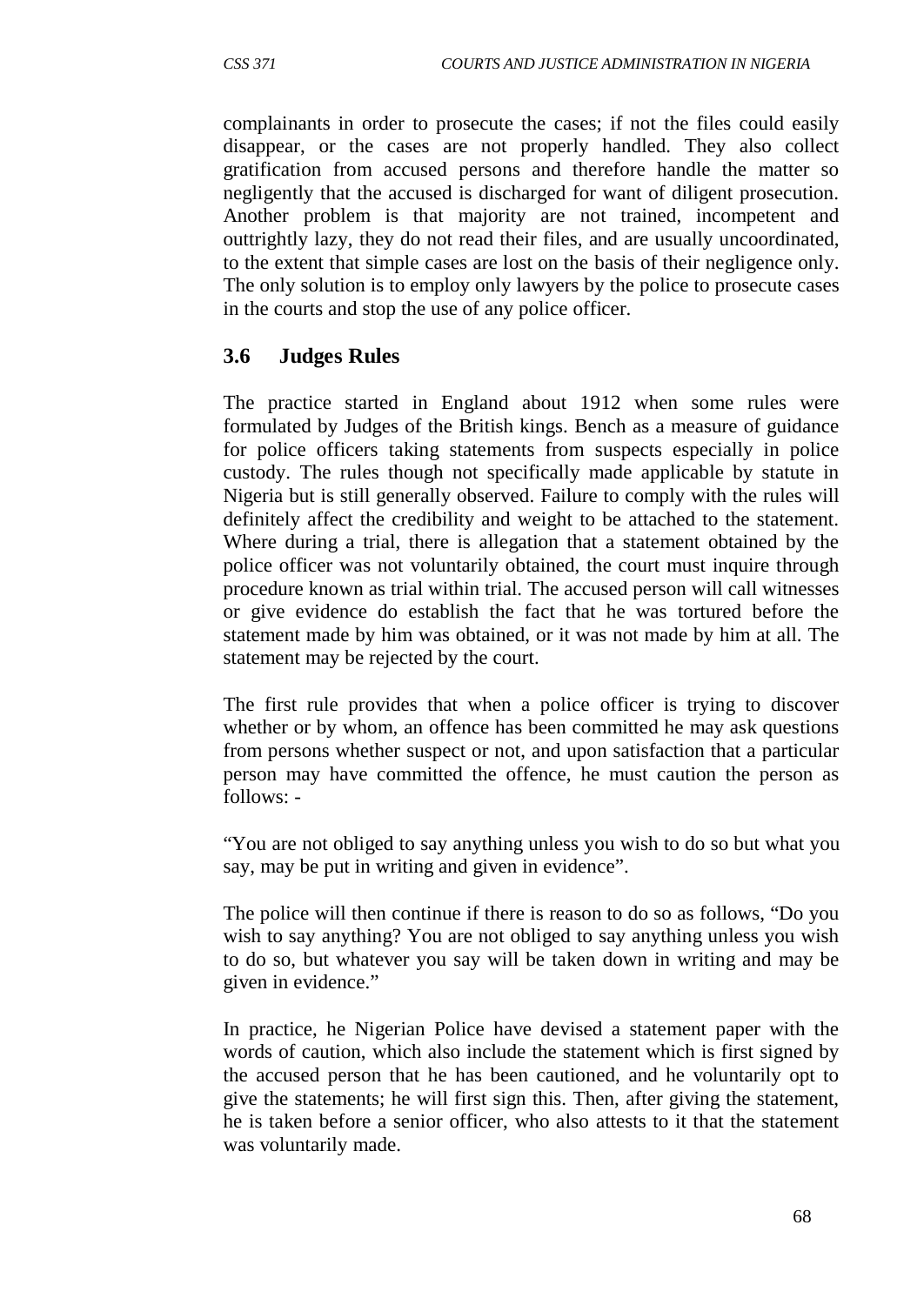# **SELF ASSESSMENT EXERCISE 3**

Discuss problems associated with police prosecution.

## **3.7 Constraints on Policing**

The police are not super human being, they are humans too, and operate within a given framework, and cannot certainly perform better than their historical structural and environmental modes. The police also have monumental constraints which if not tackled, will ensure that we continue to have the same type of policing and officers that we love to hate.

The colonial police was established principally not to combat crime but an occupation force, to protect the interest of the colonialist as against the "natives". It was this mentality that the modern Nigeria police came to inherit, and up till now still have not completely succeeded in shaking off their imperial historical posts.

Corruption has eaten deep into the fabrics of the Nigerian police it is not a secret that if you wish to do anything with the Nigeria police, you must go with money as bribe. They collect bribes on the road, in their stations before bail is granted, etc. the general belief is that it is impossible to achieve anything in the police unless you offer gratification until this corruption is properly checked and stopped; it may be difficult to have a corrupt free society, as the police who is charged with the responsible are themselves corrupt.

The Nigeria police are not well trained, though there are police colleges in the country, the output of the college's points only to all training and no training. They lack training in basic police investigations. Nigeria police do not have a data bank or criminals, and if they do is not useful to them. Crime fighting equipments like vehicles, communication equipments, etc are lacking, so that in cases of urgent interventions, you hardly can get through to them, when you do, they inform you that they do not have a vehicle to respond. Some State Governments have tried in the provision of some of these gadgets, and every year the Government promises to equip the police, but this is yet to make serious impact on the Nigeria police.

Many believe, due to the way and manner the police officers respond to crime especially the junior officers, that they are frustrated with their work. Their salary is very low, and almost every year the government promises to inprove their condition of service. But it seems, this is yet to achieve any useful purpose. They are angry, and so see the citizens as enemies that must be exploited and dealt with. Their condition of living within their barracks is bad, they live in poorly maintained and over crowded barracks. In most cases, they spend their money to renovate the barracks, there is no water or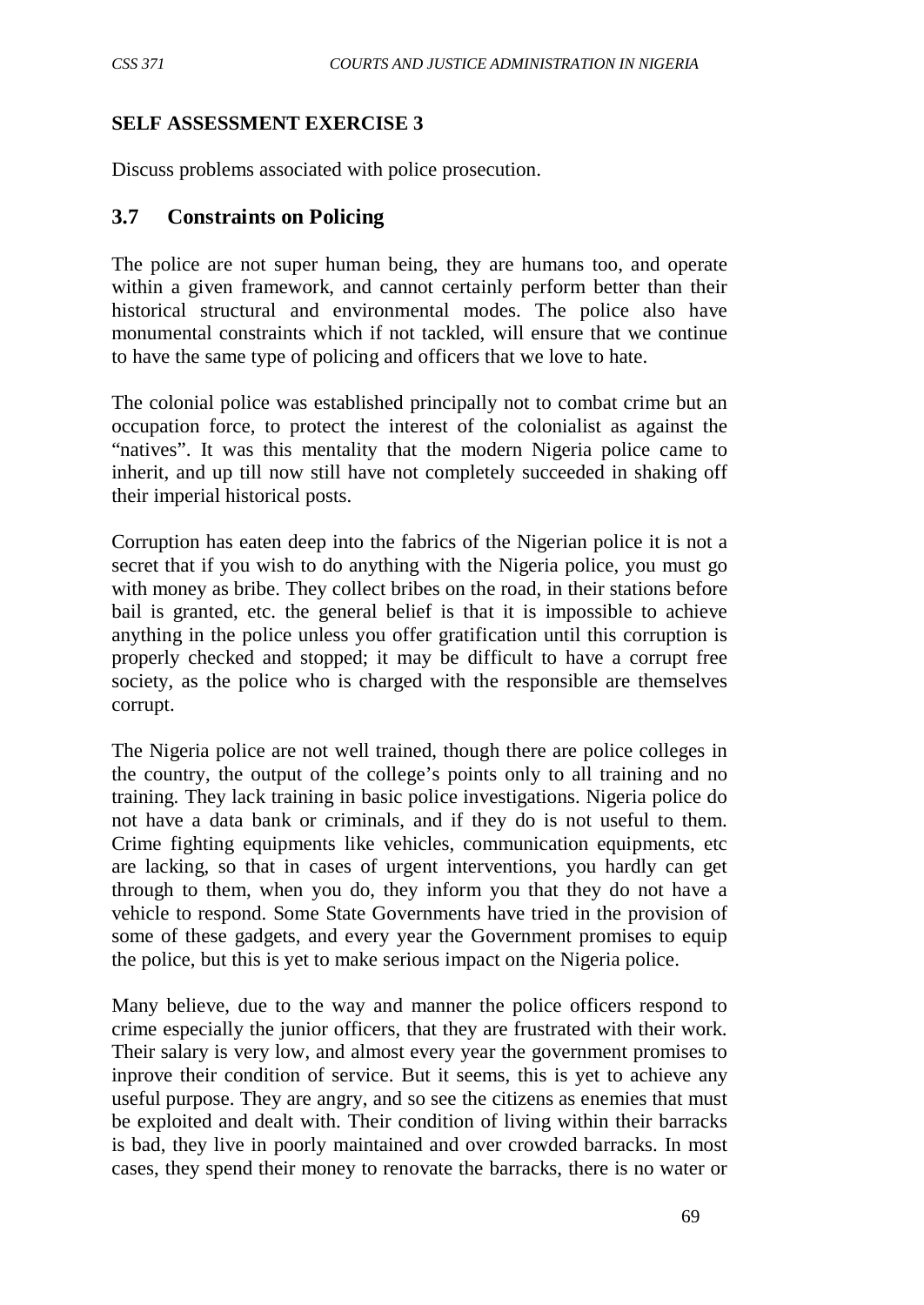light, in most cases, all these have direct effect on the attitude and efficiency of the police.

The Nigeria police force is poorly funded, and when the government release money to them, the corruption within the police system itself is so bad that it is the very top eschellon of the force that embezzle the money, and so the conditions always remain the same.

While the criminals have become more daring using automatic weapons, the police are unable to match the criminals in sophistication and so gives an impression of powerlessness and frustration.

# **4.0 CONCLUSION**

There are serious constraints in the police in Nigeria. They are not well trained, they are not properly equipped, their condition of service needs to be improved, their living conditions, etc, need to be improved, unless we wish to continue as usual, the Nigeria police is likely to degenerate further unless the basic constraints are tackled by the government.

# **5.0 SUMMARY**

Having examined the problems and difficulties of the police in achieving their given responsibilities under the law. The constraints are all inter related, interdependent and all must be looked into as an issue for proper development and efficiency of the Nigeria police force.

# **6.0 TUTOR–MARKED ASSIGNMENT**

- 1. Assess the constraints to policing in Nigeria.
- 2. Give suggestions for reforms of the Nigeria police.

# **7.0 REFERENCES/FURTHER READING**

Nwankwo, Mbachu, Ugochukwu (1993) Human Rights Practices in the Nigerian Police; C.R.P., Lagos.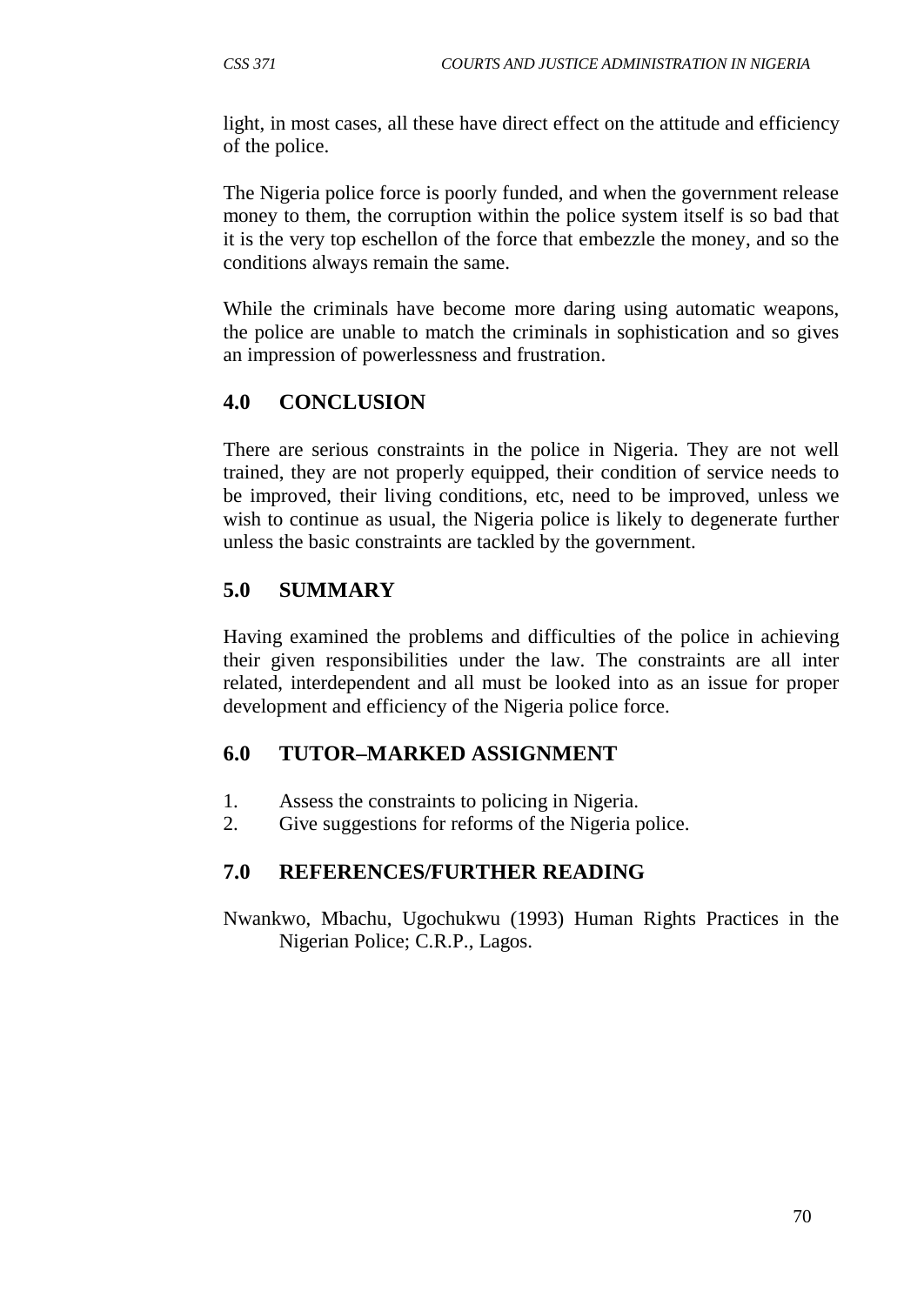# **MODULE 3 SENTENCING AND TREATMENT OF OFFENDERS**

- Unit 1 Sentencing Procedure
- Unit 2 Sentencer's Aims
- Unit 3 Non Custodial Measures
- Unit 4 Other Non Custodial Measures
- Unit 5 Ancillary Orders

# **UNIT 1 SENTENCING PROCEDURE**

## **CONTENTS**

- 1.0 Introduction
- 2.0 Objectives
- 3.0 Main Content
	- 3.1 Preliminaries
	- 3.2 Information about the Offence
	- 3.3 Aggravation and Mitigation
		- 3.3.1 Aggravation
		- 3.3.2 Mitigation
- 4.0 Conclusion
- 5.0 Summary
- 6.0 Tutor-Marked Assignment
- 7.0 References/Further Reading

# **1.0 INTRODUCTION**

The procedure adopted by the court in pronouncing judgment is very important at the trial. It marks the conclusion of the trial. It is the outcome of a long trial and the court must determine the culpability of the accused person. The court must make inquiries about the accused, words of mitigation and other aggravating and mitigating factors are taken into consideration before a convict is sentenced. In this unit we shall examine the procedure immediately after the conviction, i.e. having pronounced the accused guilty, the following steps will ultimately determine the type of sentence to be pronounced by the court.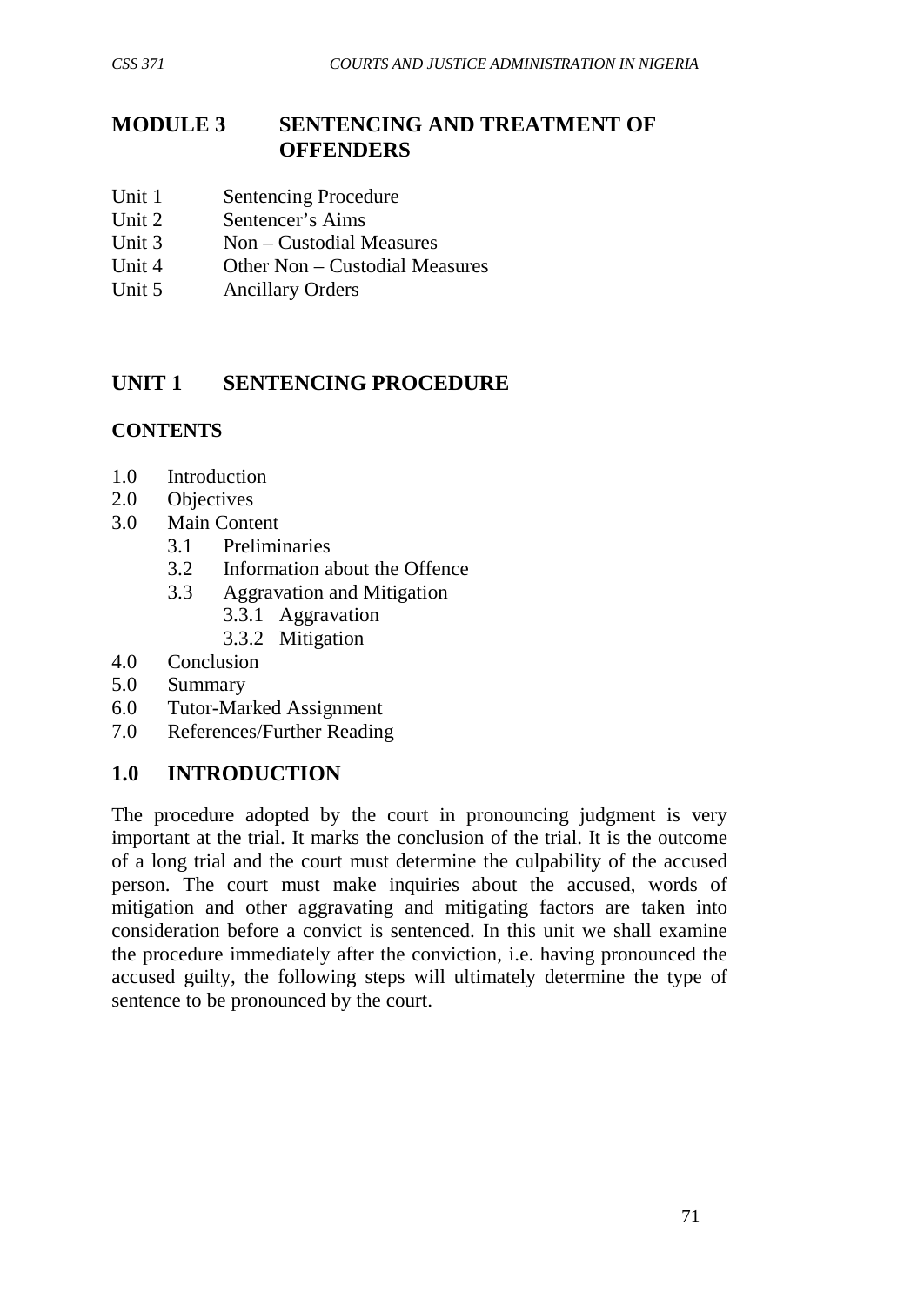# **2.0 OBJECTIVES**

In this unit you will learn the procedure immediately following the conviction of the accused.

- The factors to be taken into consideration before sentencing the offender.
- Permits to be taken in aggravation of sentence.
- Issues to be taken into consideration in mitigation of sentence.

# **3.0 MAIN CONTENT**

# **3.1 Preliminary Procedure**

When the case for both sides is closed, the court shall consider its verdict and for this purpose may adjourn in order to write the judgment. The judgment by the judge or magistrate shall be recorded in writing and every such judgment shall contain the point or points for determination, the decision thereon and the reasons for the decision and shall be dated and signed by the judge or magistrate at the time of pronouncing it. If the judge or magistrate fails to do this the judgment may be set aside on appeal as a nullity. The only exception to writing full judgment is that the magistrate is allowed to record briefly in the book his decision and his reason for the decision and delivers an oral judgment or records such information in a prescribed form. In practice, the court must deliver a full written judgment.

Where the court finds the accused not guilty, the accused is immediately discharged and an order of acquittal recorded. What a magistrate court must not do is sentence anyone to prison or a detention center or activate any form of sentence unless the accused is present in person. On the principle that justice should be administered in public, the news media and the public are not normally excluded during the sentencing stage, though the court may exclude them for some very important reason that must be clearly obvious. However, not all the facts upon which the sentenceer based his decision is disclosed to the public, though the mitigation plea are made orally and in public.

# **PLEA BARGAINING**

Sentences can be affected by what is known as plea-bargaining. Before this time plea bargain is unknown in Nigerian criminal procedure. There is no provision for it and is unknown. But, the Economic and Financial Crimes Commission (EFCC) introduced it in cases of economic crimes. The new Lagos State law on Criminal Justice Administration which replaced the Criminal procedure law in the State makes provision for plea bargain. What it means is that the prosecutor and accused or defendant in Lagos State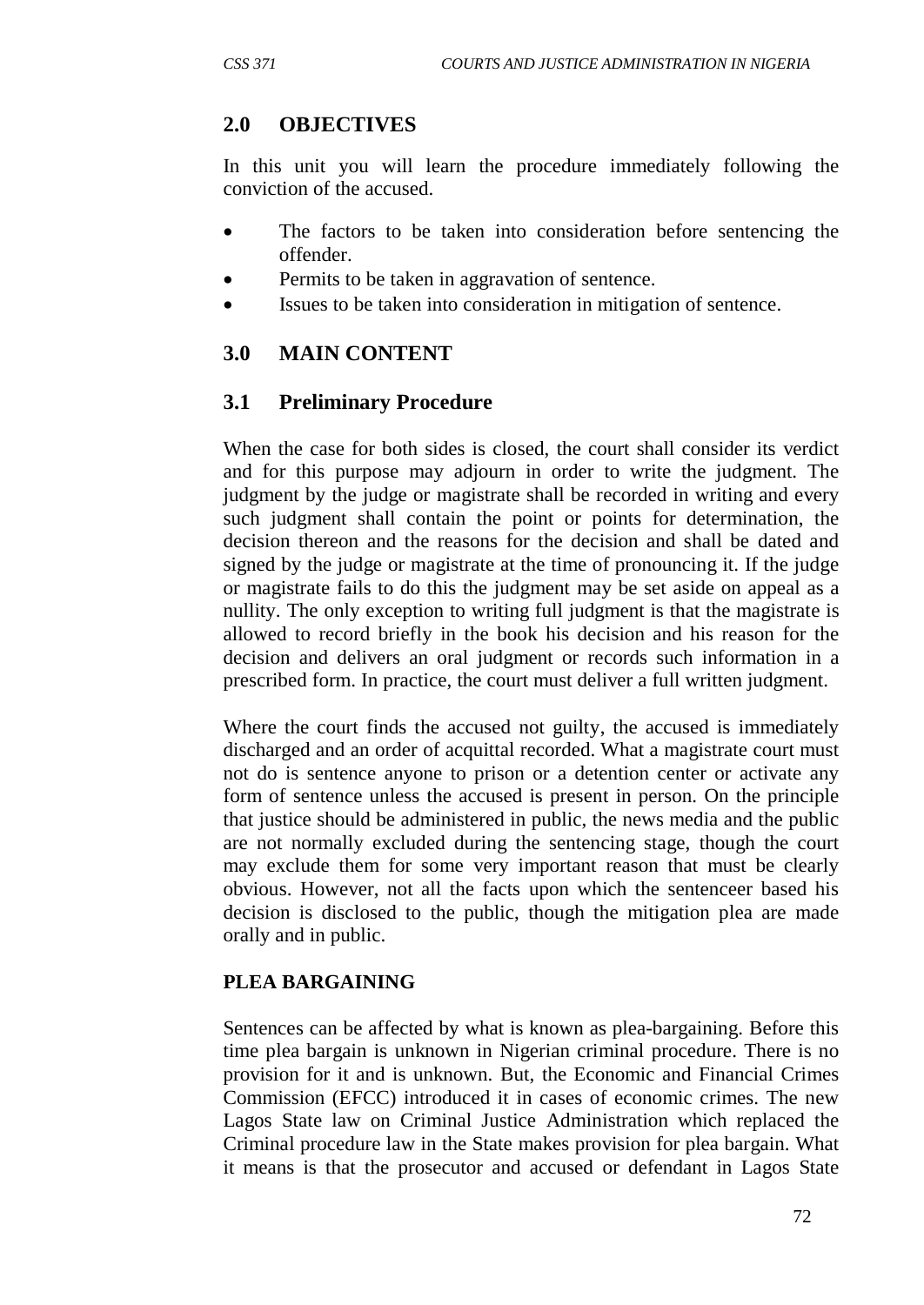agrees that the defendant pays a certain amount of the alleged sun involved, and enter into recognizance to pay the rest instalmentally, where he could not pay fully, the parties then enter into agreement. This position is discussed and approved by the judge. Though the judge is not expected to reveal the type of judgment he will pronounce until he enters the open court. The "Plea Bargain Agreement" is then filed, and a plea of guilty is substituted for the accused person. The sentencer then convicts the offender and a Plea of mitigation on behalf of the accused person is heard.

Generally, the court will ask for information from the prosecutor about the convict.

## **SELF ASSESSMENT EXERCISE 1**

Discuss the preliminary procedure for sentencing or offender.

# **3.2 Information about the Offender**

The court must always have some information about the offender whom it is about to sentence. Even, when he pleads guilty, the court will as a matter of practice turn to the prosecutor to ask for information about the offender, whether he has any past records of convictions etc. the court in deciding whether there is any appropriate alternative to imposing a prison sentence or on offender for the first time the court must obtain and consider information about the circumstances, and shall take into account any information before the court which is relevant to his character and mental condition. It is also considered relevant when the court is deciding in the case of a young offender whether any non – custodial disposal would be appropriate. Where the court is considering making a probation order, it must have regard to the circumstances, including the nature of the offence and the character of the offender.

In cases of an extended sentence for a habitual offender the court must be satisfied by reason of his previous conduct and the likelihood of his committing further offences that this is expedient for the protection of the public for a substantial time". When fixing the amount of a fine, the court must take into consideration among other things the means of the person on whom the fine is imposed so far as they appear or are known to the court.

We must remember that information of previous convictions could prejudice magistrates while they are deciding on the guilt of the accused; it is given to them only when he is found or pleads guilty.

The general principle is that the offender can only be sentenced for the offences of which he has been convicted. The information about the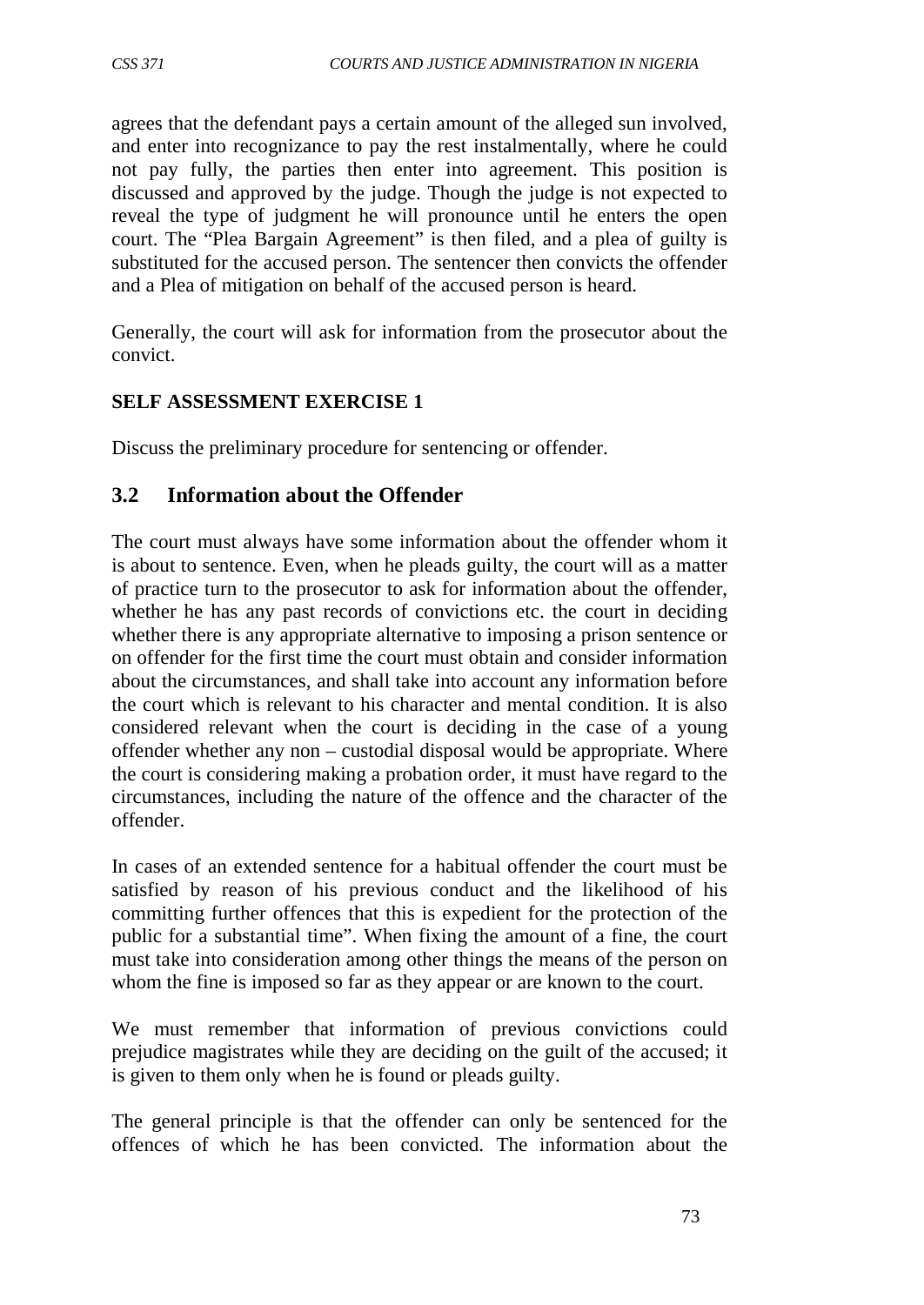offender is calculated only to mitigate is aggravate, the sentence or to determine the nature method that may be adopted.

#### **SELF ASSESSMENT EXERCISE 2**

Discuss the relevance of information about the offender in sentencing.

#### **3.1 Aggravation and Mitigation**

Statutes give sentencers wide discretion in the choice of, measure, and the degree of severity which it will involve, that unless they operate an inflexible tariff they cannot avoid the types of reasoning known as mitigation or aggravation. Unfortunately, sentencers have very little guide in this area.

#### **3.3.1 Aggravation**

Aggravation considerations normally receive less attention than mitigating features. The reason is that sentencers are supposed to take as their starting point the sentence appropriate to the most serious type, of case, or work downwards from the maximum sentence by allowing for mitigating factors. Since there are no serious guidelines both in Nigeria and Britain, though the Court of Appeal in England has listed some aggravating factors for a few types of cases, e.g. rape (Roberts and Roberts (1982) 4 Cr. App. Rep. (S 18), issues that may be taken into consideration are as follows: -

**Previous Convictions:** In most cases in which the court is prepared to consider a non – custodial measure it is often this which turns the scale in one direction or the other, and when two or more offenders are convicted for the same offence, the one with the worst record of previous conviction will, ceteris paribus, receive the longest sentence.

**Exemplary Sentencing:** Another non – retributive aggravation is the exemplary sentence 'that is, a sentence intended to be sufficiently severe to make an example of the offender, and through publicity deter potential imitators. The effectiveness of general deterrence is discussed under imprisonment.

**The Victim:** The victim may also be an aggravating factor. Where the victim is a very young person, or sexual offence against a young girl may place the offence in a different category. Offence against the elderly, handicapped or police may not be easily forgiven; and the sentencer may be ready to impose the maximum sentence for those alone.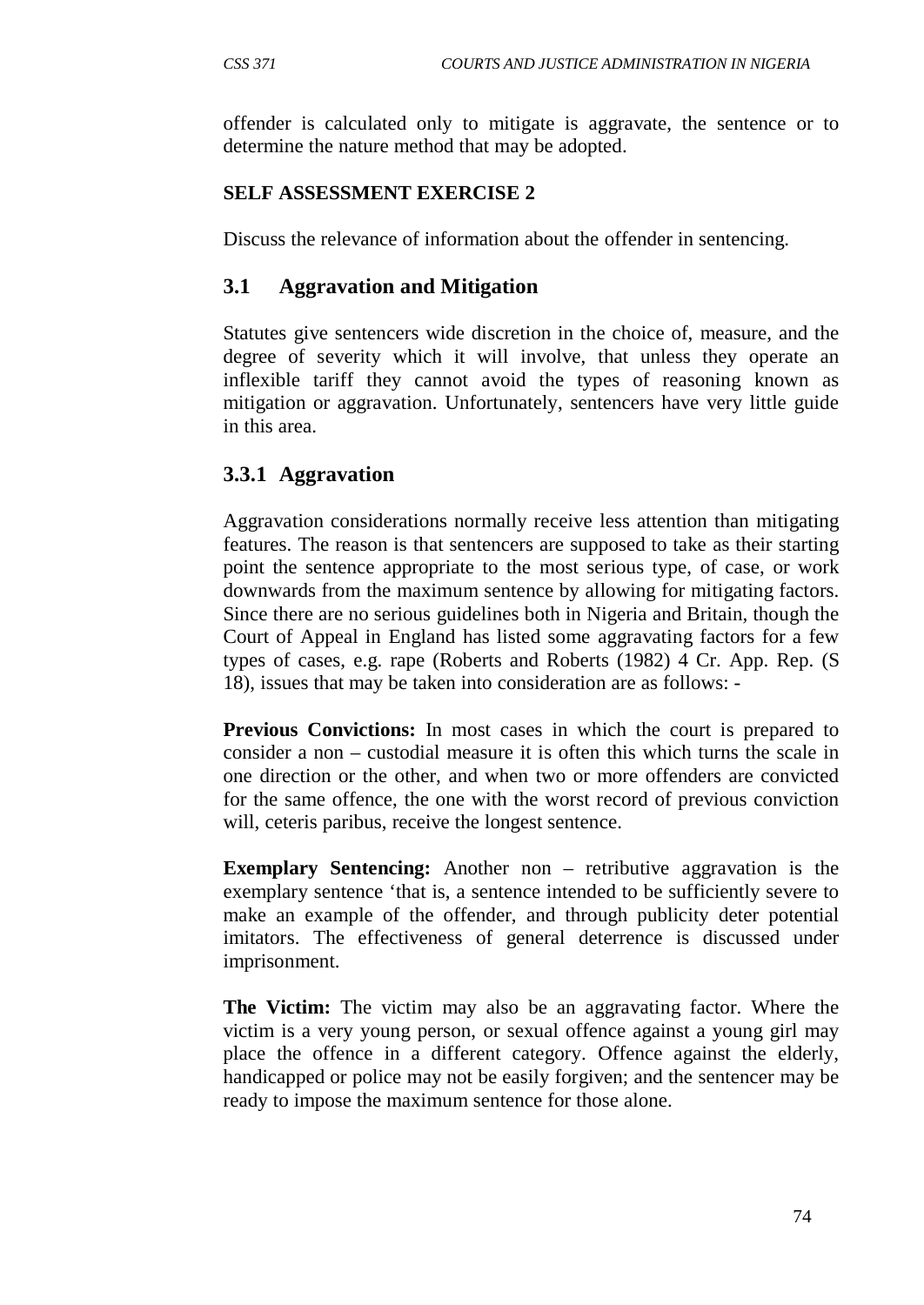**Abuse of Position:** Offences involving the abuse of office or breach of trust or power tend to be more severely sentenced than similar offences which lack this feature.

**Professionalism:** Where the offender is regarded as a professional or habitual offender, long prison sentences have been imposed.

**Premeditation:** A premeditated offence is usually regarded as morally worse than one committed on the spur of the moment, especially when it consists of violence to the person.

**Unnecessary Violence:** Where the violence used is excessive and unwarranted the court may be ready to impose long prison or severe sentence.

# **3.1.2 Mitigation**

The court will also consider certain factors, these include: -

- a. Diminished culpability: The offenders culpability diminished by the following: -
- i. Provocation or temptation and victim participation or encouragement.
- ii. Offender under stress.

Acting under alcoholic influence, or drug. Ignorance of the fact or law The intention of the offender different from the outcome of the action.

**Necessity:** Occasionally, the courts have recognized situations where the offender acted under a necessity e.g. in order to avoid death, disaster or bodily injury, and so may be excused by the defence of necessity.

**Duress:** A plea of duress may fail during the trial but is a mitigating factor to persuade the sentencer to be lenient.

**Good Character:** Evidence of good character of the offender is a mitigating factor.

**Meritorious Conduct:** Meritorious conduct is most likely to reduce the sentence, when the conduct consist of an attempt to undo, compensate for or reduce the harm done by the offence, especially if the attempt is made before detection.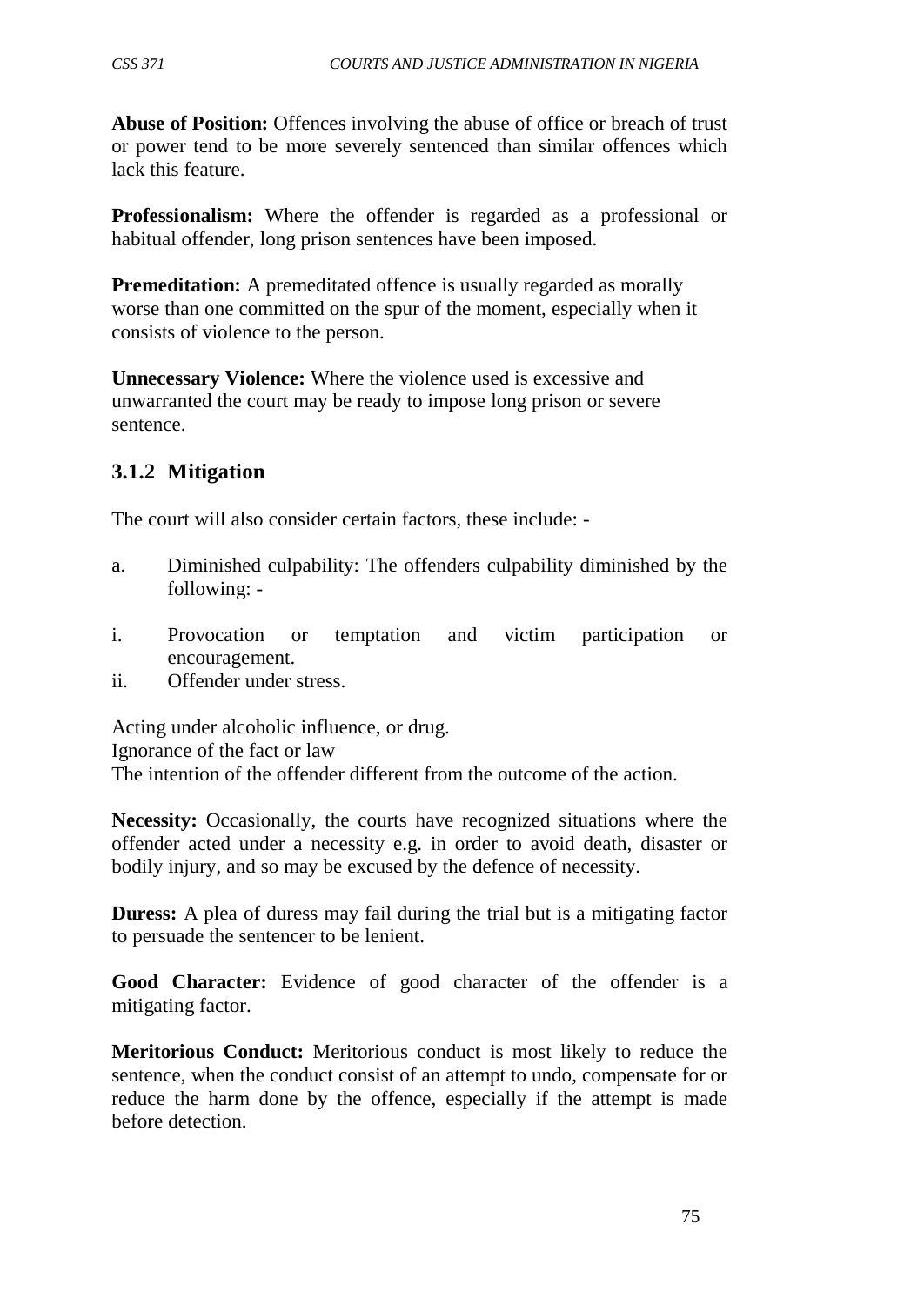**The Effect on the Offender:** Where it is established that the offender is most likely to suffer more than the normal penalty than would most such offender, the elderly, ill, or pregnant, the sentence is likely to be reduced.

**Age:** Youth is treated as a mitigating factor all time.

Indirect effects of conviction or offence Courts may also take into account the consequences of the conviction for the offender; where the pairs of the imprisonment may far outweigh the normal sentence e.g. effect on employment, family etc.

**Pleading Guilty:** A plea of guilty is sometimes interpreted as a sign of remorse or of sympathy for the victim. Such plea may earn substantially reductions.

Assisting law enforcement: Assisting the police in the detection of the crime may be a mitigating factor.

#### **4.0 CONCLUSION**

The procedure for sentencing of offenders, though largely discretionary is in fact is guided by certain guidelines and general principles. The procedure for sentencing is important, and ought to be followed. The other facts necessary for pronouncing a sentence on an offender is the background information on the offender and facts in mitigation and aggravating factors which all contribute to coming to a considerate and properly deserved sentence that will meet, the justice of the case.

#### **5.0 SUMMARY**

The procedure for sentencing starts from point where the offender either pleads guilty, or is convicted. The next duty of the sentence is to determine the appropriate sentence. The court asks for information on the offender, and allows the defense also to plea in mitigation of sentence. While the persecutor is free to supply information in aggravation.

#### **6.0 TUTOR-MARKED ASSIGNMENT**

- 1. Critically examine the procedure for sentencing of offenders.
- 2. Advance reasons for the mitigation of sentence.

#### **7.0 REFERENCES/FURTHER READING**

Walker, (1985) Sentencing. Theory, Law and Practice, Butter Worth's.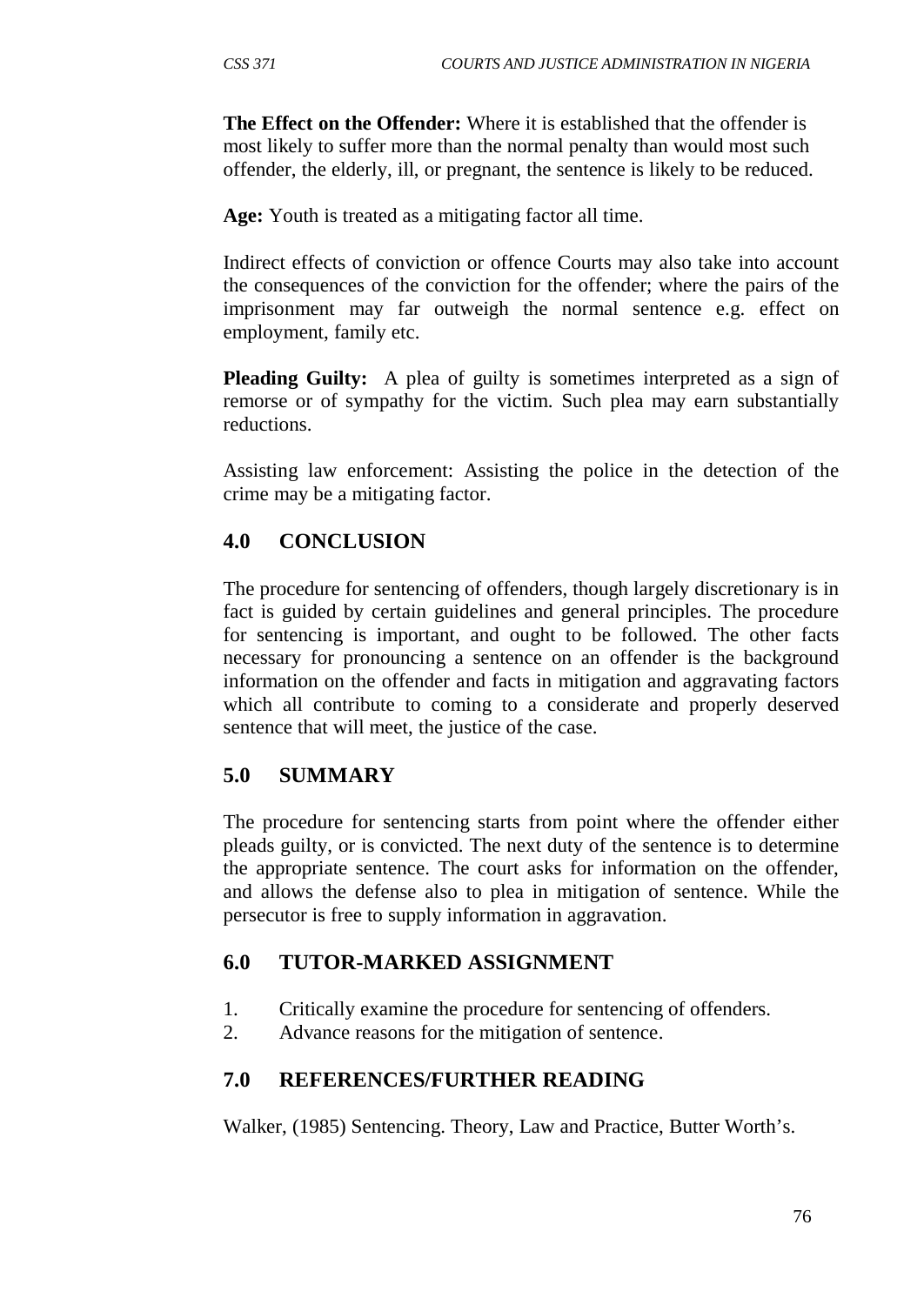# **UNIT 2 SENTENCERS AIMS**

**CONTENTS** 

- 1.0 Introduction
- 2.0 Objectives
- 3.0 Main Content
	- 3.1 General Justifying Aim
	- 3.2 Retributive Justification
	- 3.3 Negative Retribution
	- 3.4 Commensurability
	- 3.5 Proportionally
	- 3.6 The Reductive Justification
- 4.0 Conclusion
- 5.0 Summary
- 6.0 Tutor-Marked Assignment
- 7.0 References/Further Reading

# **1.0 INTRODUCTION**

A sentencer may have studied the reports about the offender, be aware of all the available background information which seems relevant; be conversant with the findings of research into the corrective, deterent or educative effectiveness of different sentences, and yet be is certain about a crucial aspect of his problem; the aim which is governing his choice. Officially there is no guidance as to the aim of each mode of sentence, and so the Judge is to use his discretion at arriving at the most appropriate, depending on the aim of such sentence. The aim of sentence will determine the sentence, though there is no statute on aims of sentence, the Judge is expected to have a definite aim in mind even he is not expected to give reasons for the sentence or his intention in the sentence, but the outcome of a sentence will sometimes justify the aim of the sentence. Here we will discuss the different aims of the Court and how effective such aims may turn out to be in the treatment of an offender.

# **2.0 OBJECTIVES**

At the conclusion of this unit, you are expected to know:

- The different aims of the sentencer
- The aims and objectives of each aim.
- How effective the aims may be.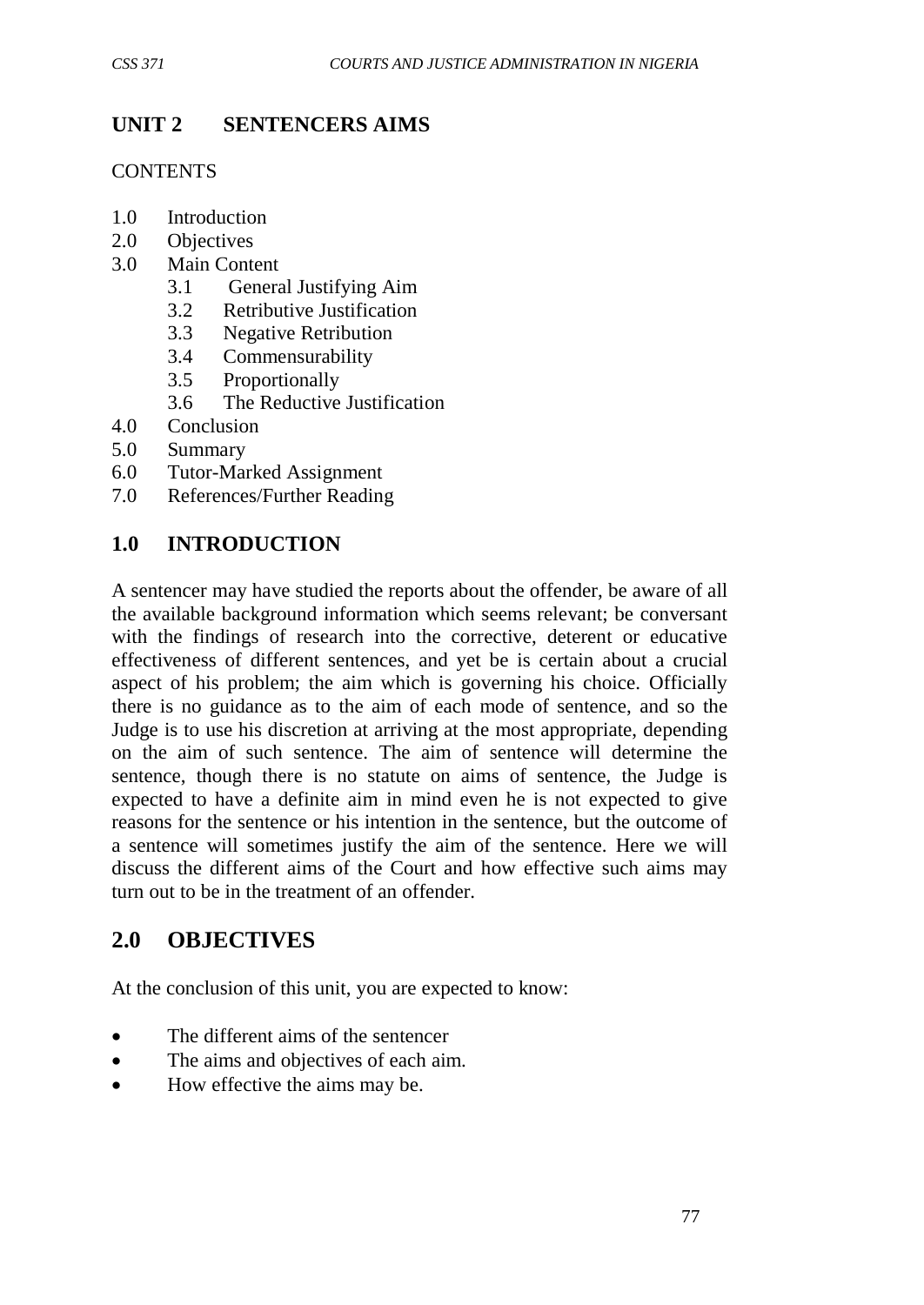# **3.0 MAIN CONTENT**

# **3.1 A General Justifying Aim**

It is justification for having a system of official compulsory penalties, what Hart (1959) called general justifying aim'. In some peoples perception, penalizing offenders can be justified by arguing that they deserve a penalty for the very reason that they have offended; this is the retributive view; for others the justification is that the penalty will reduce the future incidence of such offences, whether by preventing or correcting the offender or by discouraging or educating other potential offenders, this is the reductive justification. Both have ramification.

# **3.2 The Retributive Justification**

The retributive principle can be applied in several different ways, in its positive form it asserts that we should reward people for some acts or behavior e.g. self – sacrifice in the interest of others. But relevant are 3 retributive principles. The first is that an offender deserves punishment for his offence even if punishing him will be counter productive or does other harm.

# **3.3 Negative Retribution**

On the other hand there are other retributive principles which even reductionisms usually accept. One is that penalties should not be applied to any one who is not guilty of an offence. This is "negative retribution or retribution in distribution". The third retributive principle is that the severity of the penalty should not exceed a limit related to the offence crime. The rapist far instance should not go to prison more than the prescribed punishment in the law.

# **3.4 Commensurability**

A retributive who claims to be able to make the severity of the penalty commensurate with the offenders culpability must be able to assess only culpability but also the offenders sensibility e.g. the offender who is ill, old or pregnant may likely get shorter sentence than are who is a well and normal.

# **3.5 Proportionality**

So long as the graver crimes are penalized more severely than the trivial ones, proportionality is achieved. There is no need to worry about the precise culpability of the offender or the precise degree of suffering which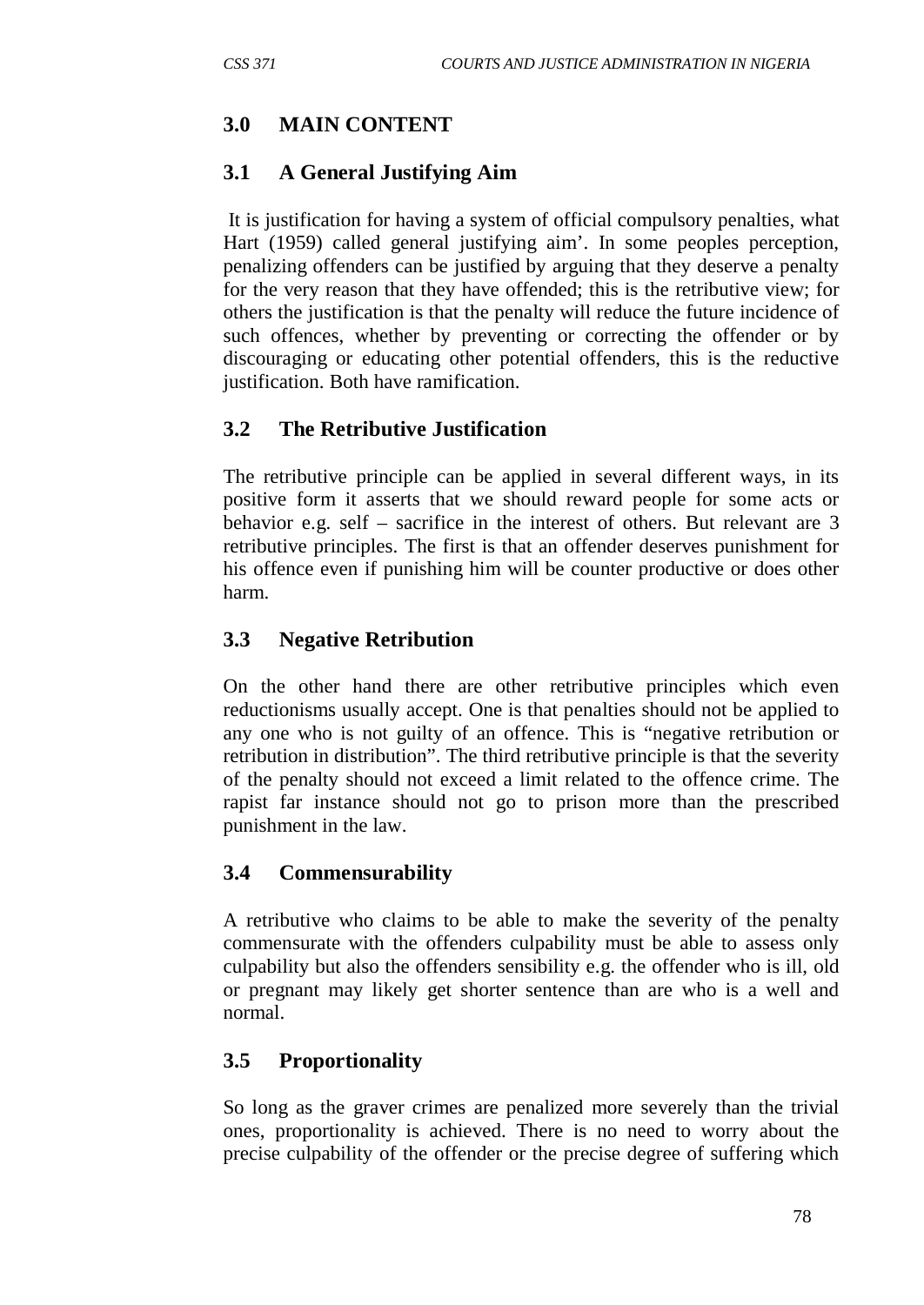the penalty will inflict on him. In so far as the severe crimes are more severely punished proportionality is achieved.

# **3.6 The Reductive Justification**

The problems which the reductive sentencer has to face are different. His general aim is not to inflict deserve punishment for a past act but to do something that will reduce future frequency of such acts. The aim here is to achieve one of the following:

- a. deter the offender himself, by means of the experience of a penalty, from committing similar offences – individual deterrence.
- b. Influence the offender's desires or attitudes in such a way that deterrence apart, he will be less inclined to commit similar offences or more inclined to obey the law in general.
- c. Deter other people who might be tempted to do what the offender did by instilling fear of incurring a similar sentence (general deterrence).
- d. Increase other peoples moral disapproval of the offence or respect for the prohibitions of the criminal law, by means of the severity of the sentence.
- e. Make it more difficult for the offender to commit a similar offence either by physical restraint such as incarceration or by prohibitions such as disqualification from driving a motor vehicle incapacitation.

# **3.7 General Aims**

As a matter of general rules or aim, the sentence usually arrive at their decision following some a rules: these are;

- a. the need to protect members of the public against serious physical harm by an offender who seems less likely to repeat it.
- b. the victims needs for compensation.
- c. The aim of ensuring deserved punishment
- d. The aim of deterring potential offenders
- e. The aim of educating the public so as to reinforce disapproval of certain kind of offence.
- f. To ensure that the penalty is not greater than the offender in question deserves.

# **SELF ASSESSMENT EXERCISE 1**

Discuss the general aim of a Court in passing sentences on the offender.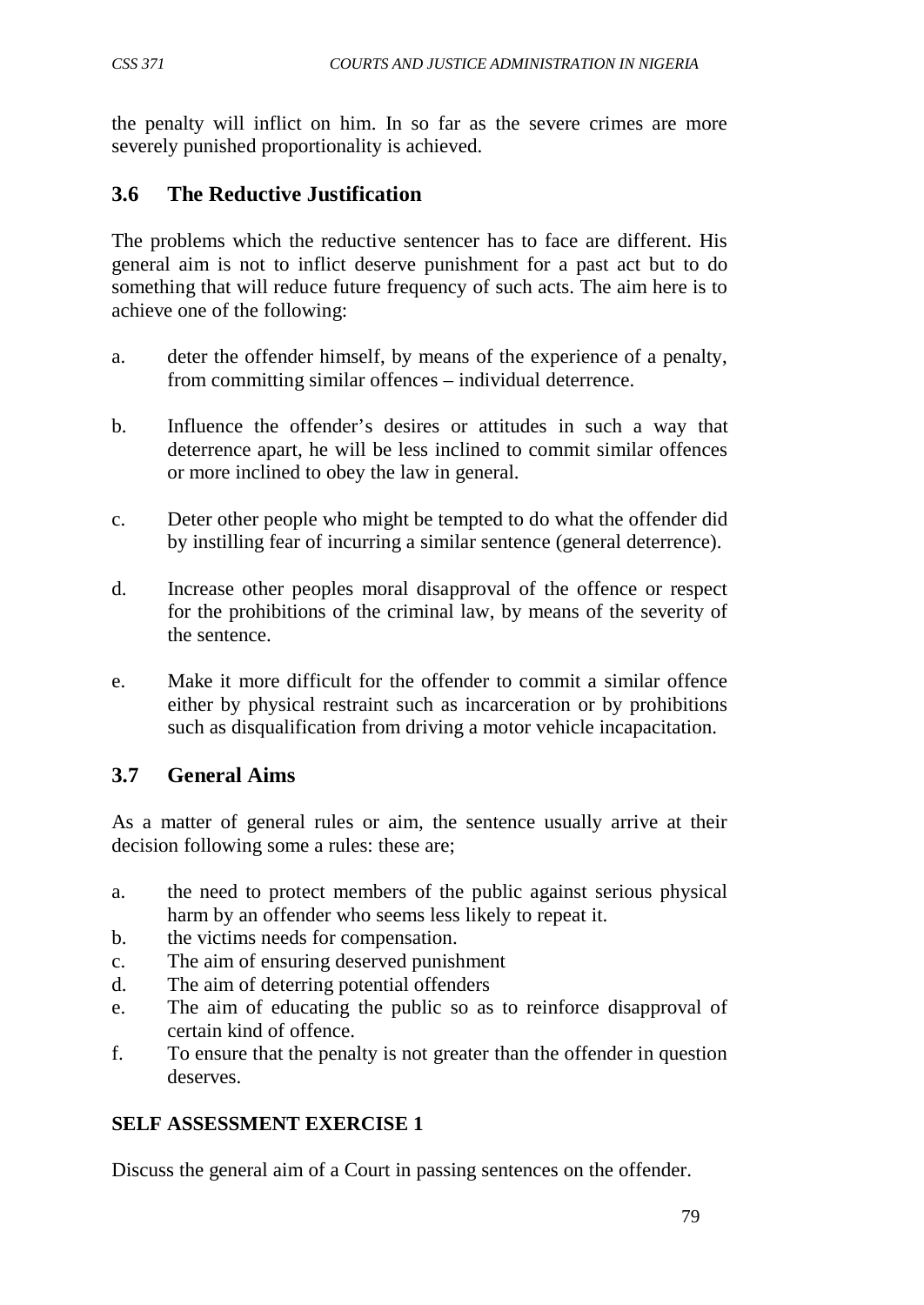## **4.0 CONCLUSION**

The aim of the Court though generally not written, the two schools of thought, the retributive and reductive schools have only one aim, to impose deserved punishment but for different reasons. But the ultimate aim of the Court is only distilled from the native severity, and evolved aim of the sentencer.

## **5.0 SUMMARY**

The sentencer's aim has been explained. They fall into 2 schools of thought the retributive sentencer who believes that the offender deserves to be punished because they have committed a crime. The reductive justification is based on reduction of future incidence of such offences. The problem of commensurability and proportionality is discussed, and the aim of the sentencer is to achieve proportionality as opposed to commensurability. We also looked at the general aims which are not likely to be influenced by the two schools of thought.

# **6.0 TUTOR –MARKED ASSIGNMENT**

- 1. Discuss the general aims of sentencing
- 2. Examine the reductive and retributive views on sentencing and make a list of aims useful to the sentencer.

# **7.0 REFERENCES/FURTHER READING**

Walker (1985) Sentencing Theory and Practice: Butter worth's.

Sutherland E. (1947) Principles of Criminology, Philadelphia, Lippincott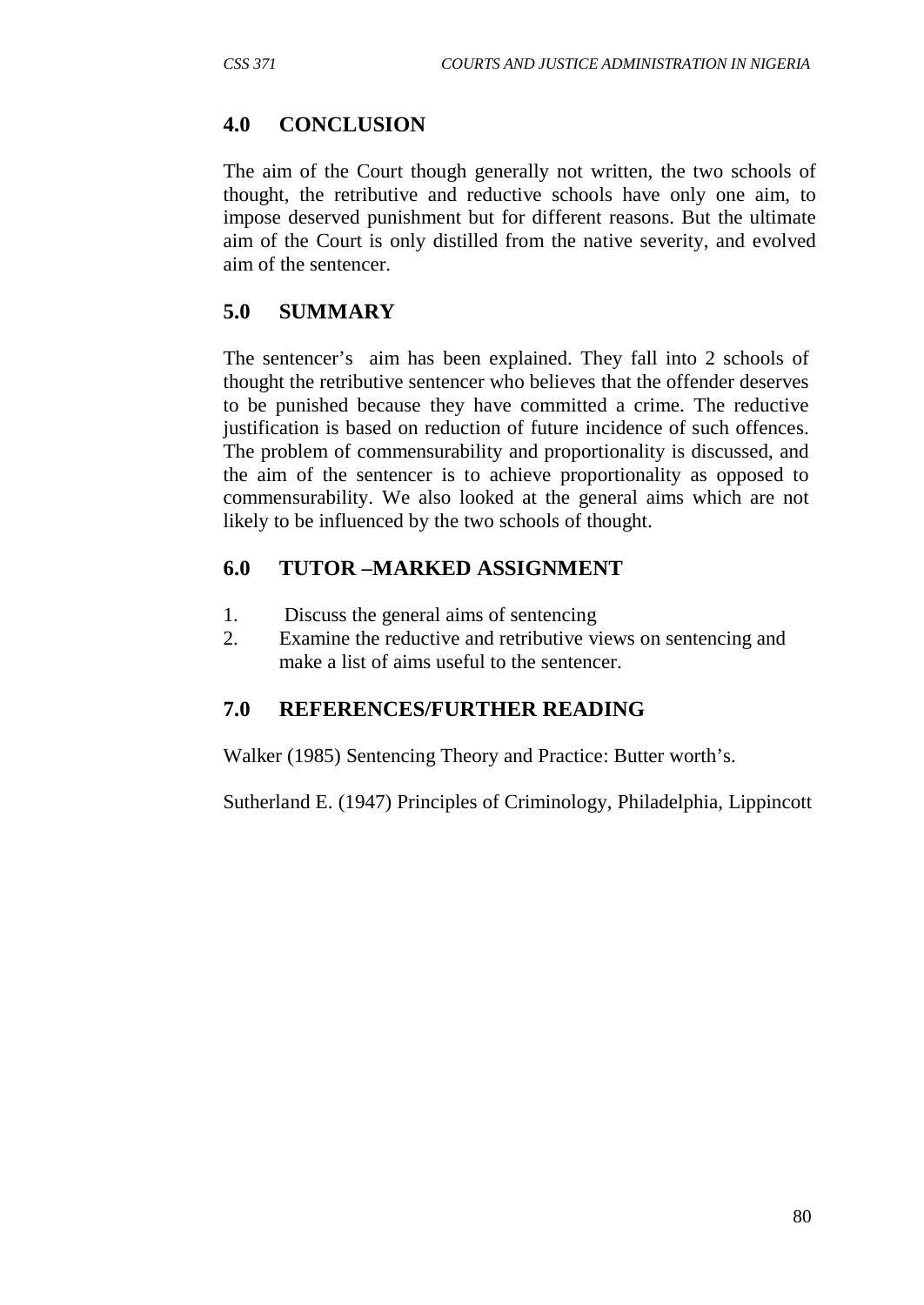# **UNIT 3 NON CUSTODIAL SENTENCE**

## **CONTENTS**

- 1.0 Introduction
- 2.0 Objectives
- 3.0 Main Content
	- 3.1 Fine and Financial Orders
		- 3.1.1 Power to Impose Fine
		- 3.1.2 The Standard Scale
		- 3.1.3 Mitigating Fine
		- 3.1.4 Enforcement of Fine
		- 3.1.5 Distress
- 4.0 Conclusion
- 5.0 Summary
- 6.0 Tutor-Marked Assignment
- 7.0 References/Further Reading

# **1.0 INTRODUCTION**

Upon conviction the court has wide discretionary powers to impose fine on offender in lieu of imprisonment or coupled with imprisonment. The court may also order compensation for the victim and or restitution of the property to the victim of the offence while these orders are governed by differing statutory provisions and, to some extent by varying principles, they are generally subject (with the exception of restitution orders) to the principle that in imposing them the sertencer should have regard to the means of the offender, in respect of both the individual orders, and their total effect where two or more are combined. None custodial sentences especially fines are quite common and about 90% of the sentence imposed in the criminal courts adopt this made of sentence.

The advantages far outweigh the use of custodial sentence, apart from the corrective advantage, it certainly reduce congestion of the prisons, and is likely to serve greater purpose in the correction and treatment of the offender. In this unit we shall discuss, fines imposable by the higher and lower courts for any offence for which the sentence is not fixed by law, compensation for the victims and contributions to the cost of prosecution. Other non – custodial sentences will be discussed in the unit 4, while custodial sentence is discussed in module 4.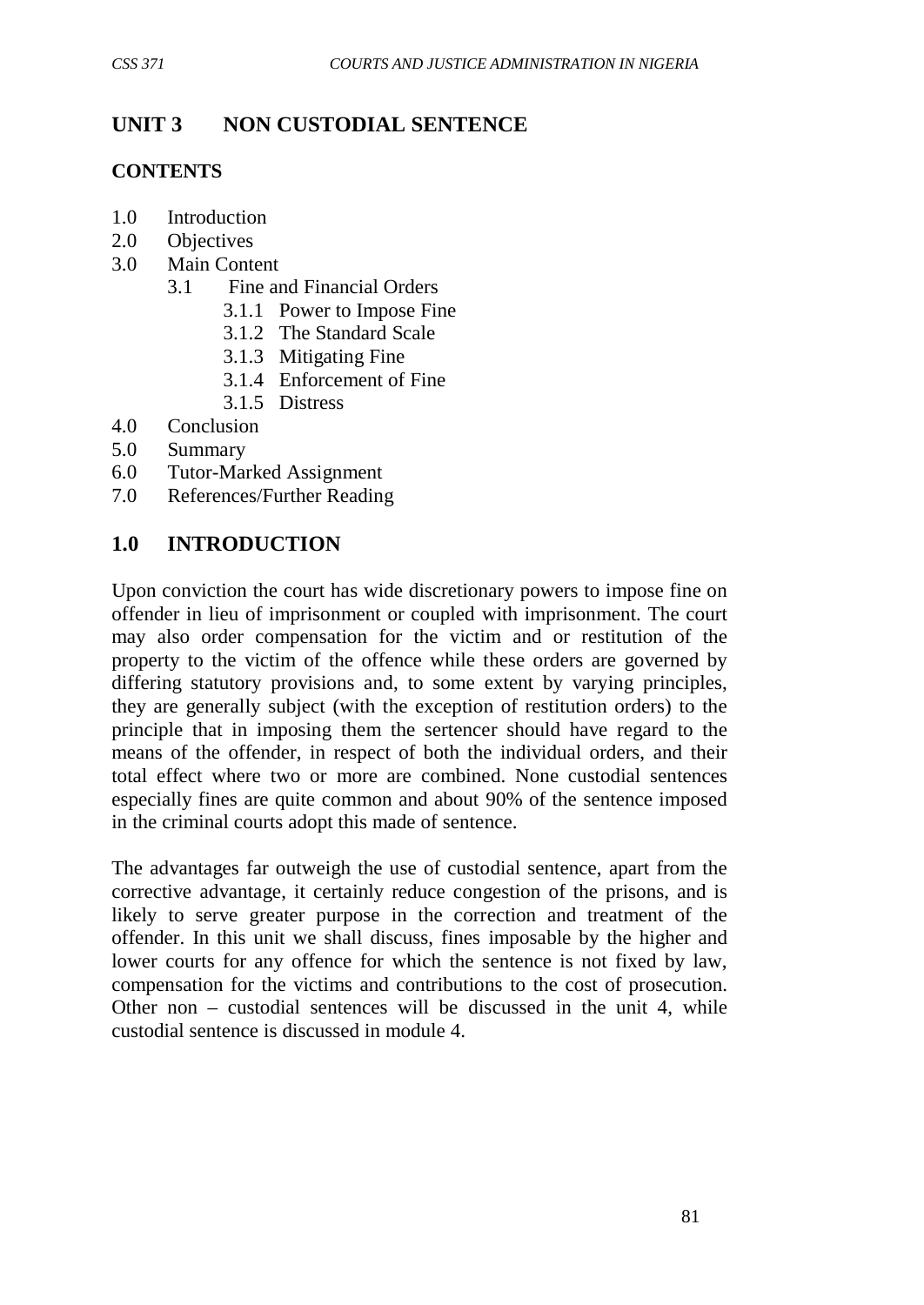## **2.0 OBJECTIVES**

At the end of this unit you are expected to understand.

- How and when the court order fine as a sentence on offender
- Power of court to ensure payment.
- Compensation for the victim of the offence.

#### **3.0 MAIN CONTENT**

#### **3.1 Fine and Financial Orders**

#### **3.1.1 Power to Impose Fine**

Fines are by far the commonest and most popular form of penalty, and account for more than 90% in traffic offences, and more than 80% of non – indictable cases. The court has general powers to impose fines on any offender, where a court has authority under any law to impose imprisonment for any offence and has no specific penalty, the court may, in its discretion impose a fine in lieu of imprisonment. In the case of a conviction in the High court, the amount of the fine shall be in the discretion of the court and any term of imprisonment imposed in default of payment of the fine shall not exceed two years.

While, in convictions in the magistrate court (a) the amount of the fine shall also be in the discretion of the court but shall not exceed the maximum fine authorized to be imposed by the magistrate by or under the law, and (b) no term of imprisonment imposed in default of payment of the fine shall exceed the maximum fixed in relation of the amount of the fine by the criminal procedure Act. (See S. 382 CPA). While the High court has unlimited jurisdiction in criminal matters, and may at its discretion impose any amount as fine on the offender, it is guided as to the term of imprisonment in lieu of fine and ought not to impose a term of imprisonment in lieu of fine that exceeds two years. While the magistrate court is limited by its jurisdictions. For instance, the Chief Magistrate 1 in Lagos State may sentence an offender to maximum term of 7 years or N100,000.00 fine. He may therefore not impose a term of imprisonment that exceeds his jurisdiction in lieu of or default of a fine.

We must also bear it in mind that not withstanding any discretion or jurisdiction of the court, the court is prohibited from imposing any fine or term of imprisonment in excess of the maximum term authorized as a punishment for the offence by the written law (see S. 382(4) CPA).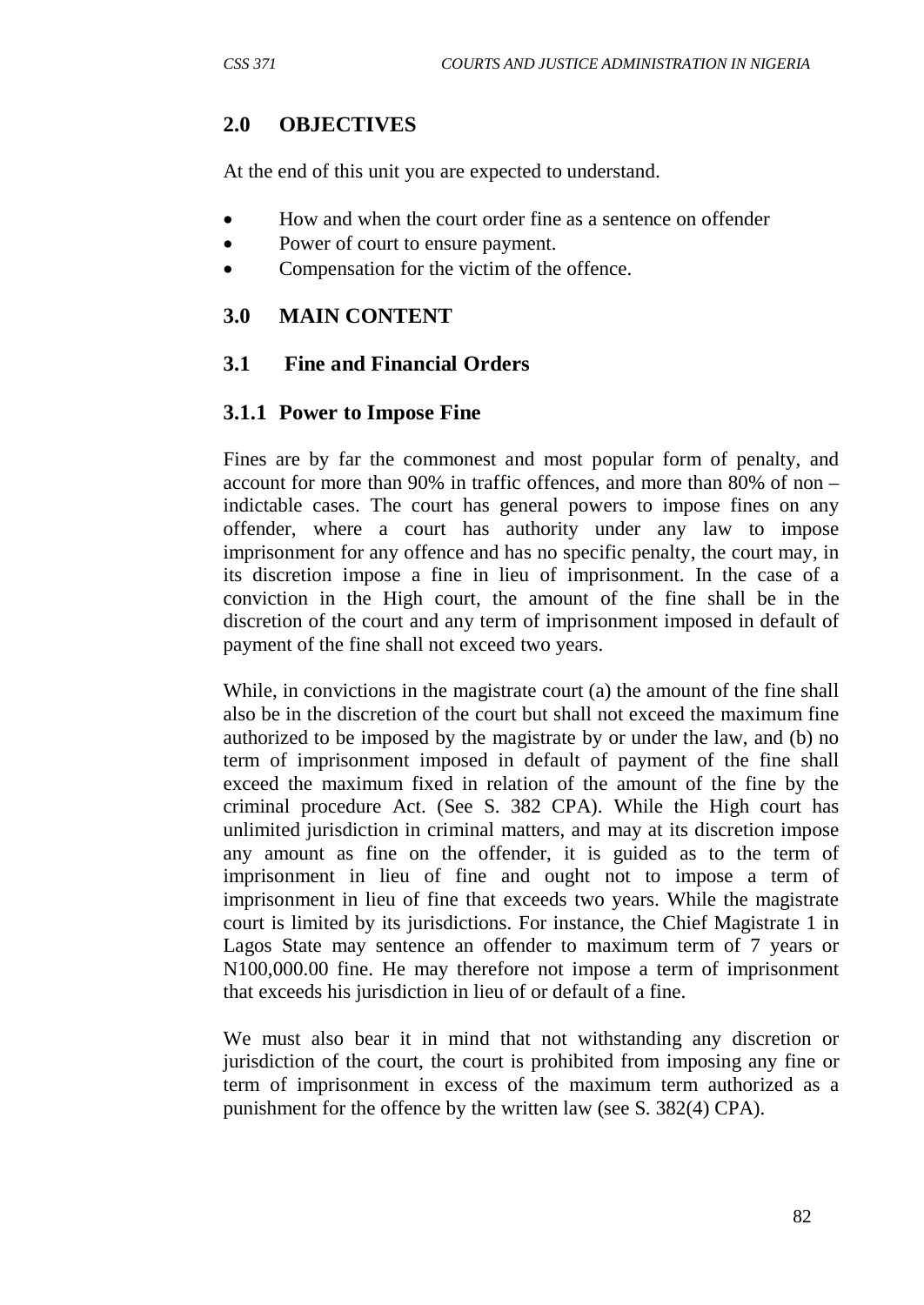#### **3.1.2 Scale of Imprisonment for Non-Payment of Fines**

The law by virtue of S 390 CPA provides that, subject to the provisions of any written law, or which the order is founded, the period of imprisonment whether with or without hard labor, which is imposed by the court in respect of the non-payment of any sum of money adjudged to be paid by an order shall be such period as in the opinion of the court will satisfy the justice of the case, but shall not exceed the maximum fixed by the scale. The scale itself will now seem to be outdated e.g. it provides that where the fine does not exceed N1.00, seven days; and where it does not exceed N400.00, then two years imprisonment. The Lagos State provision in S 323(2) of the criminal Justice Administration law provides that, where the fine does not exceed N5,000.00, then a term of seven days may be imposed, and where it does not exceed N12,000.00 the maximum tern must not exceed two years. In any case the law puts a maximum of two years in lieu of non-payment of a fine. Unless the law under which the conviction has taken place enjoins or allows a longer period.

#### **3.1.3 Mitigating Fines**

Even where a fine is clearly in a portion the court may reduce the amount of the fine by way of mitigation. The law is that a court in fixing the amount of any fine to be imposed on an offender, shall take into consideration, amongst other things, the means of the offender so far as they appear or are known to the court, and where a fine is imposed the payment of the court fees and police fees payable in the case up to and including conviction, shall not be taken into consideration in fixing the amount of the fine or be imposed in addition to the fine. (see S 391 CPA).

#### **3.1.4 Ascertainment of Offenders Means**

The commonest reason for reducing fines is the offenders means. The courts are enjoined SS. 391 CPA to take into consideration among other things the means of the person to whom the fine is imposed so far as they appear or are known to the court. "In most cases, the offender will inform the court about his means, that is his income without directly being prompted or asked. He should also inform the court about his dependents, family etc. this will give the sentencer a cheer picture of the true economic status of the offender.

# **3.1.5 Relating Fines to Means**

Where the financial situation is known, there are few rules that may help the court. An important rule is that fines should be capable of being paid within 12 months (see knight (1980) cri. APP. Rep, (s) 82). Being unemployed does not mean that he cannot be fined.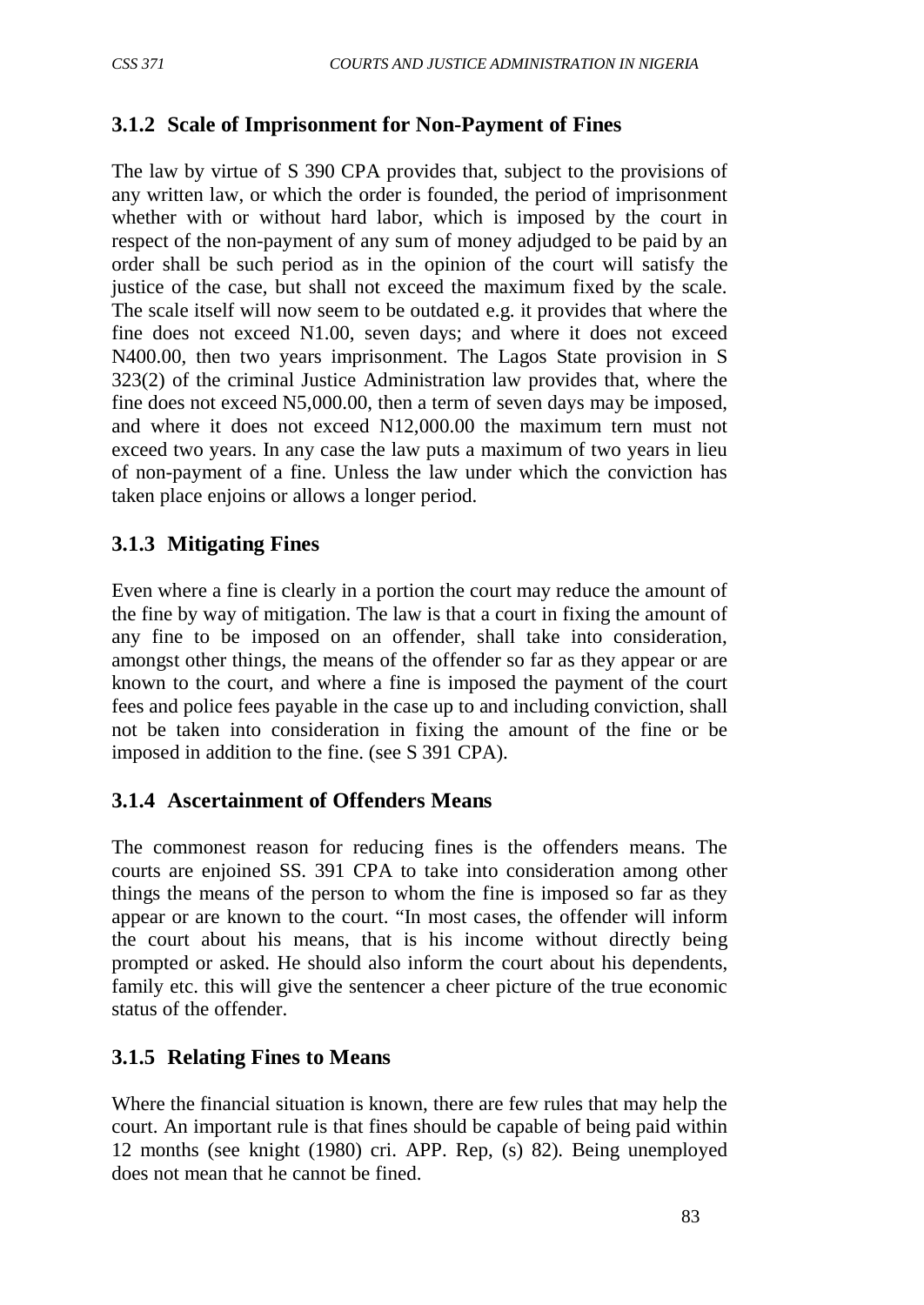**Payment by Others:** The amount should not be fixed on the assumption that some are else even a spouse or friend – will help to pay it. See Baxter (1974) Crim. L.R. 611. However, there is nothing to stop others from paying for the offender.

**Proportion of the Fine:** The rule is that the fine is not to disproportionate to the offence charged. In the case of Fairbairn (1980) 2 Cr. APP. Rep (s) 315 a fine was imposed that is 10 times the value of the goods stolen. The fine was reduced drastically un appeal because of the disproporturate nature of the sentence.

**Enforcement of Fine:** In every case where an order is made against any person for the payment of a sum of money and the person is liable to be imprisoned for a certain term unless that sum shall be sooner paid, the court may do or caused to be done certain steps towards ensuring compliance with the order.

The court may immediately, ask him to pay the fine

The court may ask that his pockets be searched and collect any money in his pocket, or even follow him to search his car if he has any, and collect the fine immediately.

The court may issue a warrant of commitment immediately.

The court may allow time for the payment of the said sum.

Direct instalmental payment

Give security, or enter into recognizance with or without sureties for the payment of the fine or any instalment that may be allowed.

Where instalmental payment of fine is allowed, default in the payment of the instalments will render all payable. The law however allows the offender to apply for extension of the time to pay the fine or instalment thereon. The court may upon default therefore issue a warrant for the arrest and imprisonment of the offender wherever he fails to pay the fine, and he will be kept in prison unless he pays the fine or serves the sentence in lieu to payment. In cases, where the offender has made part payment, the imprisonment shall be reduced by a number of days bearing as nearly as possible the same proportion to the total number of days for which such person is committed as the sum so paid towards the fine bears to the amount of the fine for which such person is liable. (ss S. 397 CPA)

#### **3.1.7 Discuss**

The court may issue a distress warrant on any offender who default or refuse to pay the fine imposed on him. The distress warrant allows the goods and properties of the offender to be seized and sold by the sheriff of court. The realized sum of money is then used to pay the fine, where this is not sufficient, the sum is used to pay part thereof and this helps to reduce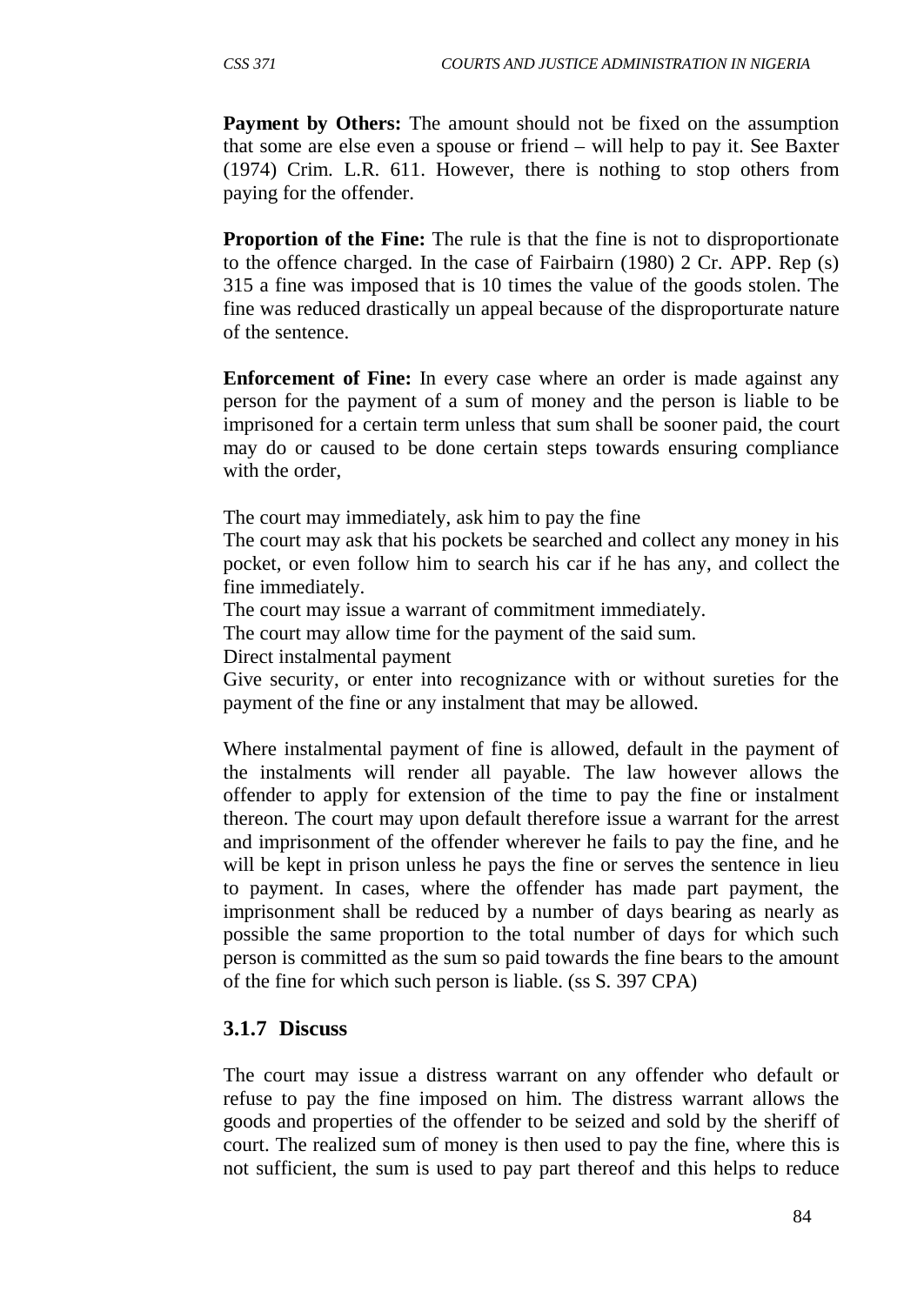the period of imprisonment in proportional measure. The sheriff shall not however, seize, wearing apparels, beddings, kitchen utensils while enforcing the warrant (see S 399 CPA).

# **4.0 CONCLUSION**

Modern sentencing legislation, with few exceptions confers extensive description on the sentencing judge both in the range of punitive sentences which may be imposed and in the choice of alternative dispositions. The discretionary use of fines as an alter native to imprisonment is fordable avenue for punishing the offender, compensating the victim and the secreting and at the same time ensuring a reformative impact on the offender. The use of instalmental payment of fines enables the offender to pay at his own convenient time and whenever he is enable or refuse to pay the, then either he is arrested and imprisoned until he is able to raise the money, and released immediately, and where he pays part thereof, his imprison not in lieu of payment, redness the outstanding balance proportionately.

# 5.0 SUMMARY

We may conveniently say that the use of fines as an alternative to imprisonment is still not only important but also effective in punishing the offender without having him unto the world of crime. The sentencer is allowed to fine the offender in lieu of imprisonment, or with other non – custodial measure in order to where two purposes, to punish and to compensate the victim and so crety. Imposing a fine is subject to certain rules and regulations some of which is that it must be within the jurisdictional power of the sentencer, and need not be the maximum allowed for the offence. The imprisonment in lieu of fine should not exceed two years.

# **6.0 TUTOR – MARKED ASSIGNMENT**

- 1. Assess the power of the court to impose fines on a convict.
- 2. Discuss the mitigating factors in imposing fines on the offender.

# **7.0 REFERENCES/FURTHER READING**

- 1. Criminal procedure Act
- 2. Thomas D.A. (1979) Principles of sentencing in the court of appeal. Heineman London.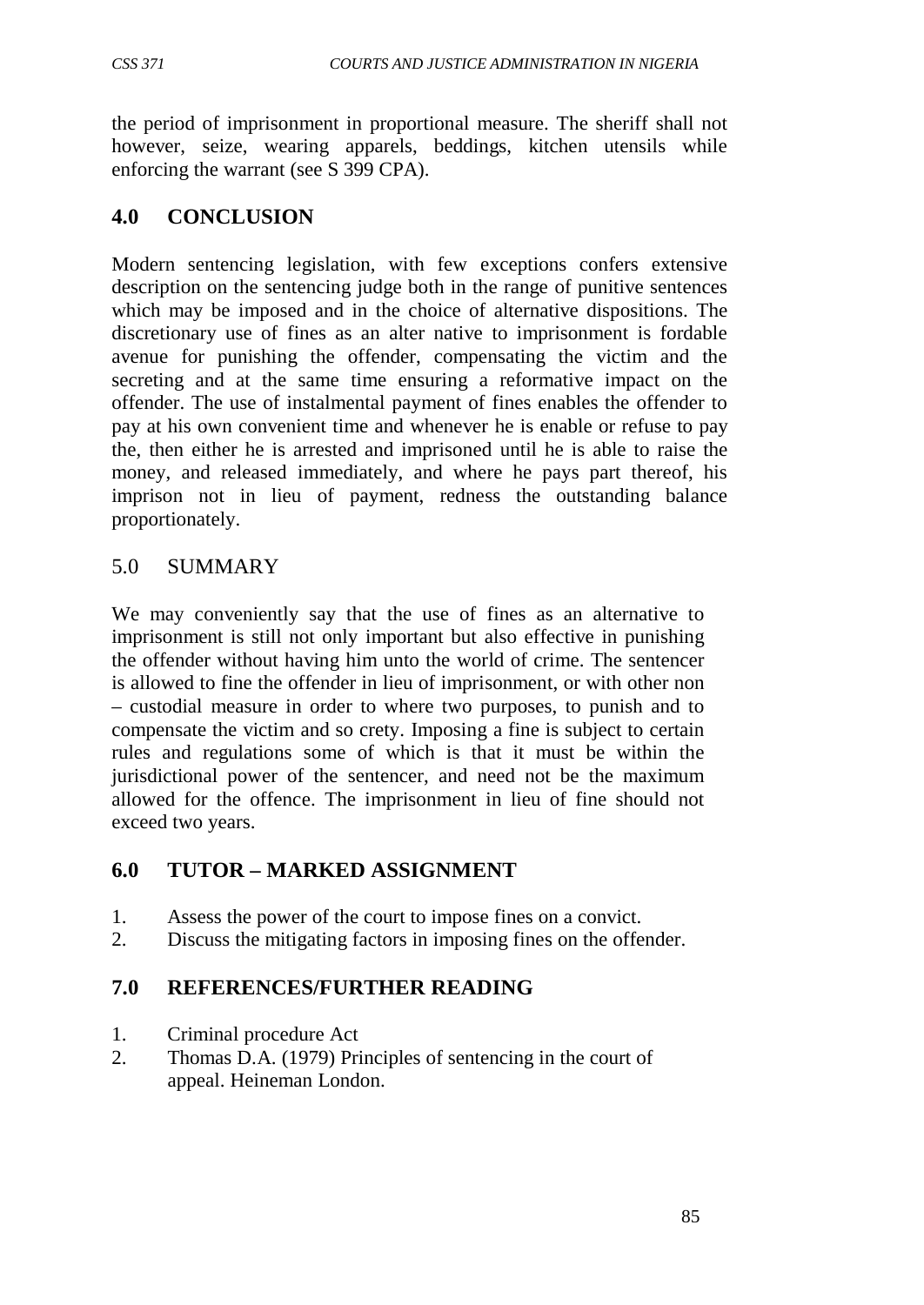# **UNIT 4 OTHER NON-CUSTODIAL MEASURES**

## **CONTENTS**

- 1.0 Introduction
- 2.0 Objectives
- 3.0 Main Content
	- 3.1 Discharge
	- 3.2 Binding Over
	- 3.3 Probation
	- 3.4 Community Service
	- 3.5 Canning
	- 3.6 Compensation
	- 3.7 One Day Detention
- 4.0 Conclusion
- 5.0 Summary
- 6.0 Tutor Marked Assignment
- 7.0 References/Further Reading

# **1.0 INTRODUCTION**

The law makes provisions in Nigeria for other non – custodial measures that is geared towards not only punishing the offender minimally but also serves to treat the offender, and to generally re-integrate the offender back to the secreting. It gives the offender of a feeling of remorse but not a feeling of grief and dehumanization, he can continue his normal life but shown that crime does not pay. In this unit we shall discuss some non-custodial measures available in Nigeria, though there are some that are discussed here that re only available in Lagos State and other advanced countries but not yet introduced and so not available in other parts of the country unit the necessary amendments to the CPR is effected.

# **2.0 OBJECTIVES**

At the end of this unit, you are expected to understand

- Non custodial measures; the range and types
- When to apply the different types of non custodial measures
- Assess the use in Nigeria of these non custodial measures discussed in this unit.

#### **3.0 MAIN CONTENT**

**3.1 Discharge**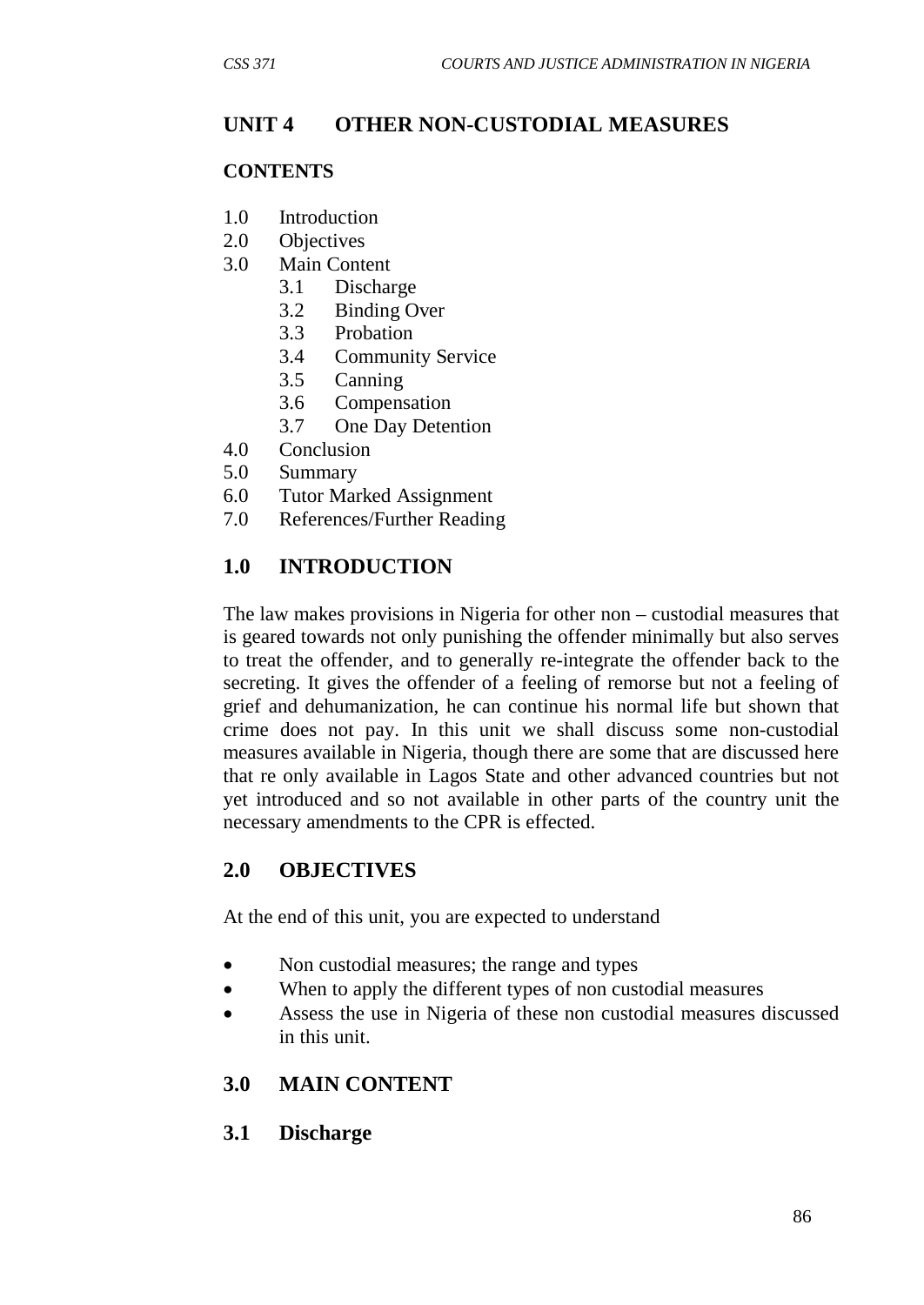Where any person is charged before a court for a non – indictable offence and the court finds that the charge is proved but is of the opinion that having regard to the characted, antecedents, age, health or mental condition of the person charged, or to the trivial nature of the offence or to the exterminating circumstances under which the offence was committed, it is expedient to impose any punishment other than a nominal punishment, or that it is expedient to release the offender on probation or for community service, the court shall without proceeding to conviction make an order either;

- a. dismissing the charge or
- b. discharging the offender conditionally on his entering into a recognizance with or without sureties, to be of good behavior for a period not less than one year and not exceeding three years.

A order of the discharge may be combined with order for damages for injury or compensation for loss where this is done it must not exceed N20,000.00. The court may also direct that the stolen property be restored to the rightful owner, and cost or damages or compensation paid to the victim. Where the offender is a young offender then his parent or guardian after being heard by the court be ordered to pay such compensation or damages.

See generally S345 of the C.J.A. Lagos

#### **SELF ASSESSMENT EXERCISE 1**

Discuss circumstances when the offender may be discharged by the court.

Binding Over: Any court (both Magistrate and the High Court) has the power to bind over to keep the place, out the power to bind over to be of good behavior, provided that the person or his case is before the court. See Pawittar Singh. (1984) All E.R. 941. It is not necessary that the person should have been convicted of an offence, but he must be told by the court and give the opportunity to make a representation. A time limit of one year is racially specified. He is expected to enter into own recognizance or find someone to stand as surety on his behalf with specified sum of money. The money is not paid but may be forfeited if he fails to keep the peace.

Probation: Probation is a form of conditional release of an offender by the court for closer monitoring by an officer called probation officer, who is expected to be a trained social worker from the welfare department of the State, S 485 of the CRA makes provisions for the conditional release of offenders. It empowers a court before whom a person is charged with an offence punishable by such court, and the court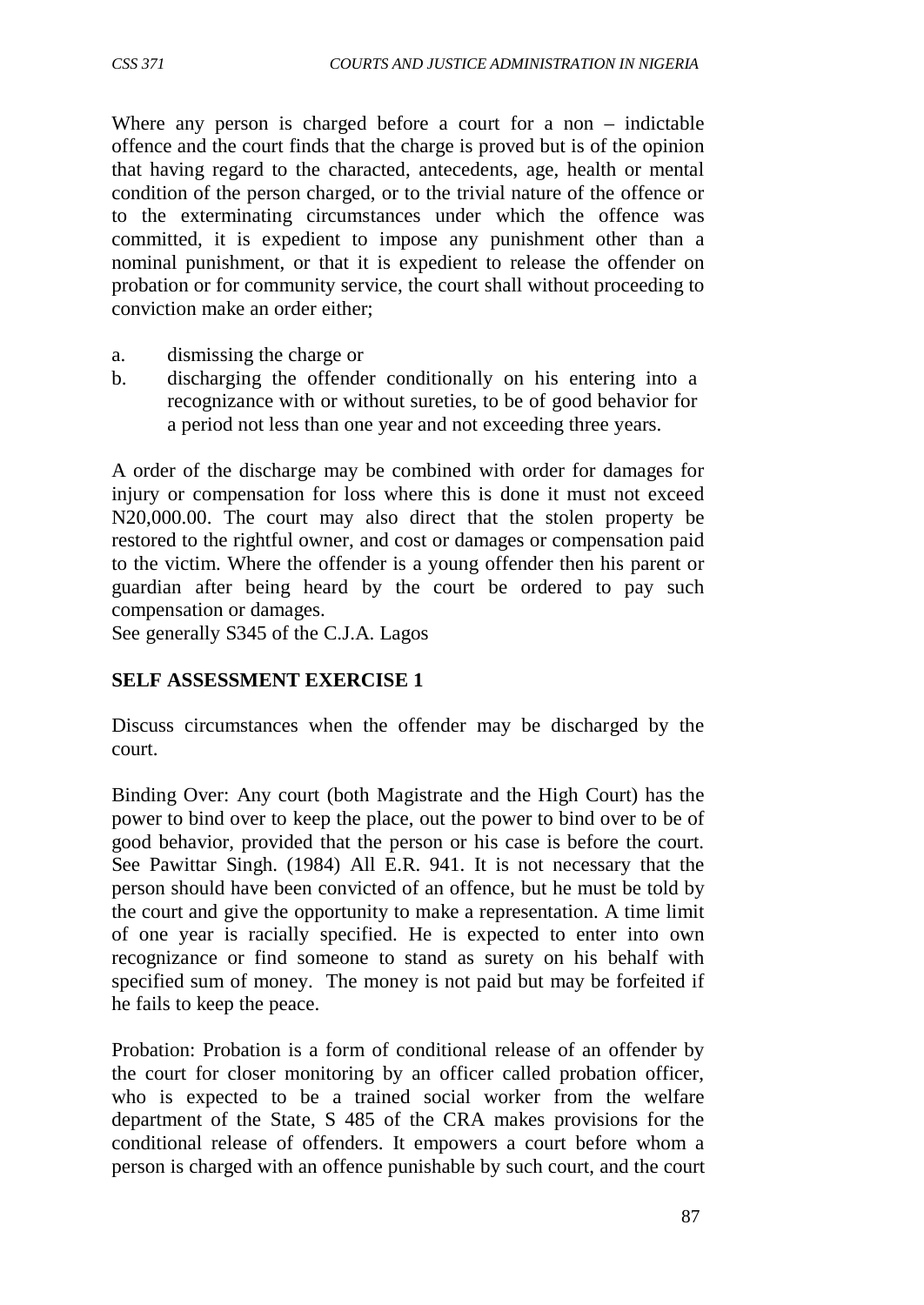is of the opinion that the charge is proved; if the charge is not proved, that is the end of the matter. The charge must however be one for which the penalty is not fixed by law (i.e. in practice murder). When considering a probation order, the court must have regard to the character, antecedents, age, health or mental condition of the person charged or to the trivial nature of the offence or to the extenuating circumstances under which the offence was committed. This is done by obtaining reports on the offender. It is also quite necessary to ascertain whether the offender is suitable for a probation order from a probation officer. The court must also consider the following: in practice:

The circumstance of the offence and the offender's record are not such as to demand, in the interests of the society that some severe method be adopted.

The risk to security through setting the offender at liberty is outweighed by the moral, serial and economic arguments for not depriving them of it.

The offender needs continuous attention.

The offender is capable of responding to this attention while at liberty.

It is inexpedient to inflict any punishment or any other than a nominal punishment.

Or, that it is expedient to release the offender on probation. The court is expected to without proceeding to conviction make the order of either dismissing the charge or discharge the offender conditionally on his entering into a recognizance with or without sureties, to be of good behavior and to appear at any time during such period not exceeding three years.

The offender must then be placed under the supervision of a probation officer with the consent of such officer. The order where it is subject to further conditions must state the condition in the order.

The probation officers duties include,

to receive visits and to visit the offender under probation supervision at reasonable intervals.

To see that the offender observes his conditions of his recognizance To report to the court as to his behavior.

To assist, advise, and befriend him and when necessary to endeavour to find him suitable employment.

Where the person under probation supervision fails to observe the condition of the order, the probation order may be revoked based on the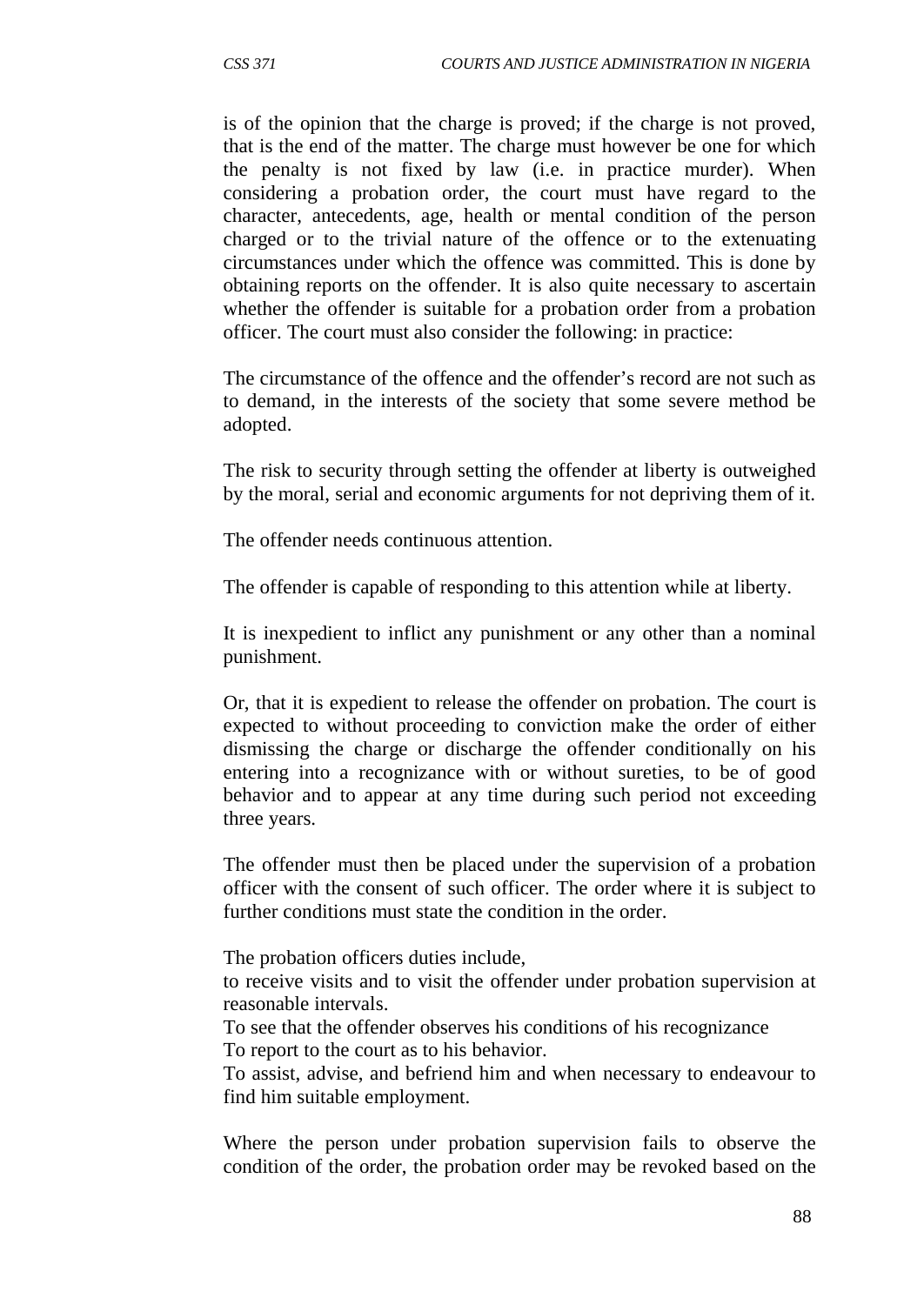report of the officer, and the person may be imprisoned. However, where the probation officer reports that the conduct of the person under supervision has been such as to make it unnecessary that he be any longer under supervision, discharge the recognizance. (See S. 439 CRA). The court must endeavor to explain the implications of the order to the offender.

## **SELF ASSESSMENT EXERCISE 2**

Under what circumstances may the court order an offender to probation supervisions.

**Community Service:** This form of the sentence is not available under the CPA, but is provided for under the Lagos State Criminal Justice Administration Law 2007, and the English Powers of Criminal Courts Act S. 14-17; and schedule 12,13 of Criminal Justice Act 1982, makes provisions for the rules governing community service.

The community service order (CSO) requires the offender to perform unpaid work for a specified number of hours, at intervals over a period of time as specified in the order. The community service shall be in the nature of;

Environmental Sanitation, or

Assisting in the care of children and the elderly in Government approved homes, or

Any other type of service which in the opinion of the court would have a beneficial and salutary effect on the character of the offender.

The officer appointed by the officer to supervise the offender is known as community service officer, is expected to enter into an agreement with the offender specifying the number of hours of service that would be rendered on a daily or weekly basis. The written agreement must be filed in the court. Where the offender fails to observe the agreement, the officer is obliged to report to the court, which will issue a warrant for his earnest, and he may be sentenced for the original offence for, without further proof of guilt. (See S. 351 C.J.C)

**Caning:** Or Corporal Punishment canning is provided for under S. 384- 388 of the CPA. Where the Court is the opinion that an order of imprisonment or other custodial or non-custodial sentence may not be appropriate in the circumstances may order the offender to be canned. However, no person shall be, sentenced to be canned more than once for the same offence. And any offender female or male over the age of 45 shall not be sentenced to be canned. The canning sentence is to be applied with a light rod or cane or birch and the number of strokes shall be specified in the sentence and it must not excee 12. in certain cases,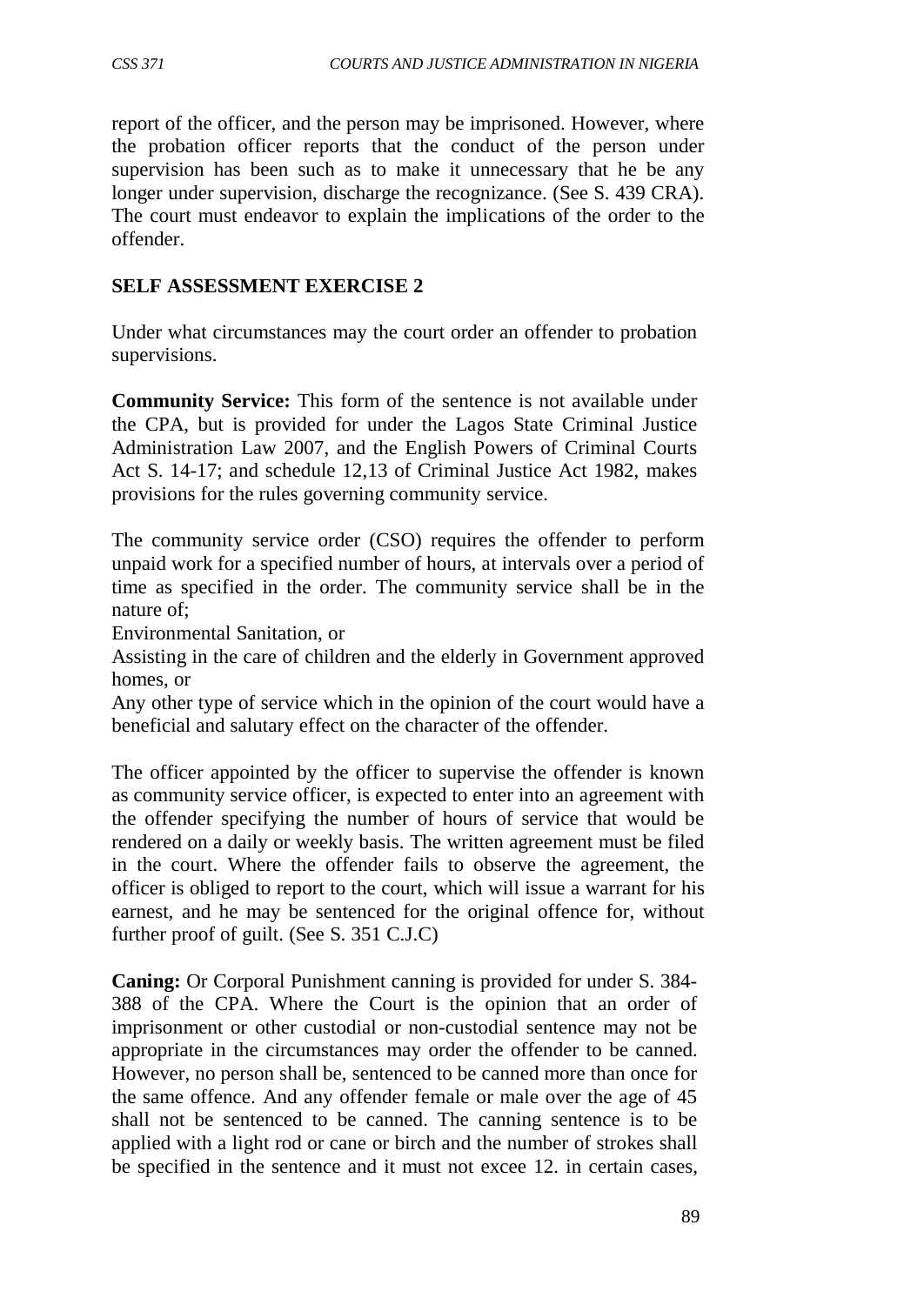where the punishment for the offence is more than 6 months, if the court thinks fit, having regard to the prevalence of crime within its jurisdiction or to the antecedents of the offender sentence the offender to canning either in addition to or in lieu of any other punishment to which the offender is liable. The court must specify the venue of the corporal punishment and must be carried out as soon as possible.

#### **ONE DAY DETENTION**

Where the court has the power to pass a sentence of imprisonment the court, in lieu of passing sentence of imprisonment, may order that the offender be detained within the precincts of the court or at any police station till such hour, not later than eight in the evening on the day or which he is convicted, as the court as the court may direct. The court in making the order must also ascertain the distance from the place of detention to the offenders abode, in order that such order of court will not deprive the offender a reasonable opportunity of returning to his home on the day or which such order of detention is made. (See S. 379 CRA).

#### **SELF ASSESSMENT EXERCISE 3**

Assess the case of non – custodial measures in sentencing of offenders in Nigeria.

# **4.0 CONCLUSION**

Given the range of non-custodial measures available to the sentencer it is clear that term of imprisonment ought to be the very lost resort to the sentencer. The use of non custodial sentence will help to decongest the courts, offer a better treatment of the offender, remove the negative effects of imprisonment (like stigma) and other unwanted effects. The use of compensation order, and restitution of stolen property order ensured that the victim goes home smiling and forgiving with the feeling of having reclaimed justice, unlike where the offender is merely sentenced to a term of imprisonment, and the offender cones out to enjoy the fruits of his crime. One can only hope that the centers in Nigeria should use the non – custodial measures more often than before.

# **5.0 SUMMARY**

We have looked into some of the options available to the sentencer apart from imprisonment, known as non – custodial measures or punishment may of he non-custodial measures can be combined as fine with community service, or a compensation with probation. In Nigeria, many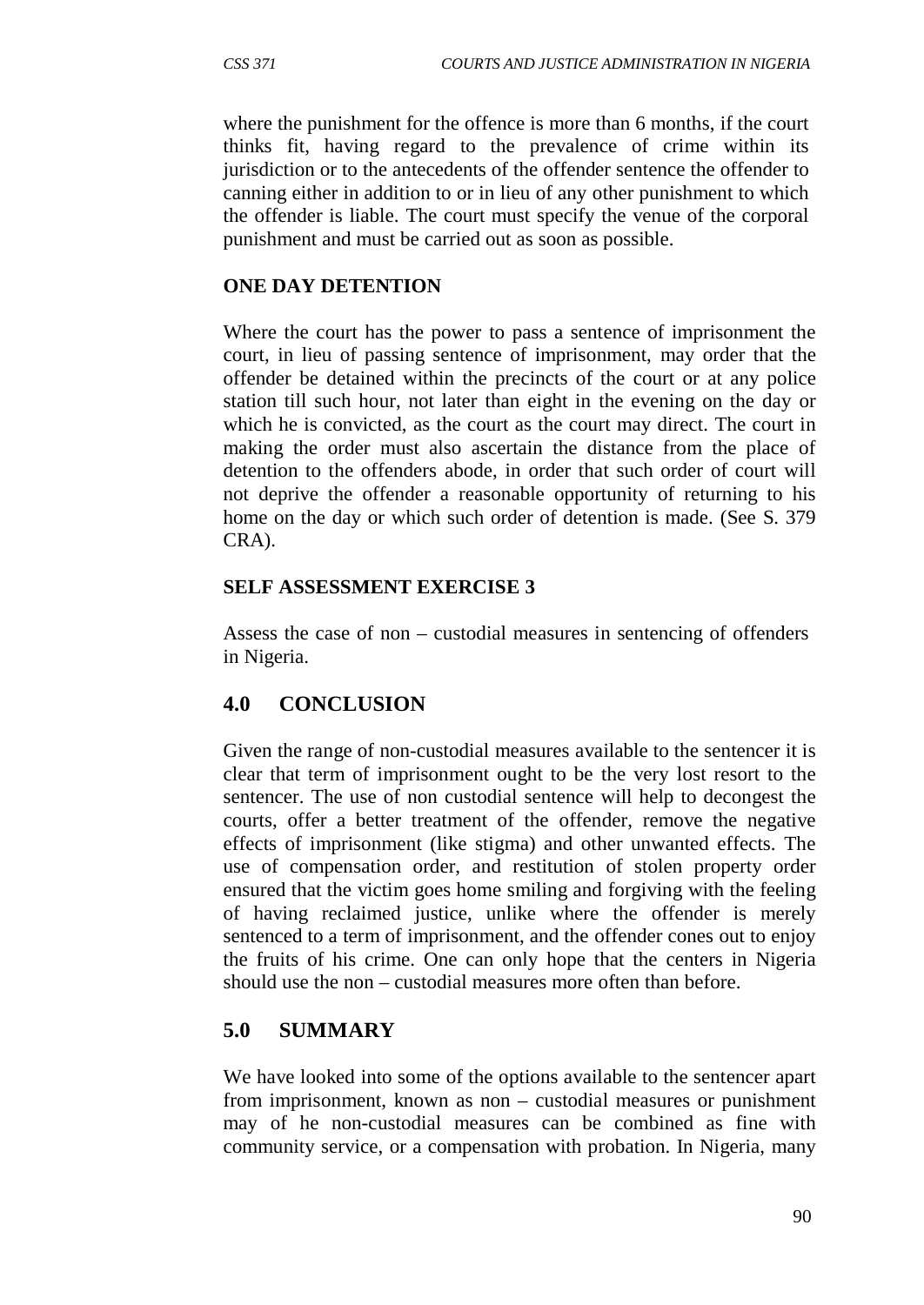of the non – custodial measures are rarely utilized even though it is specifically provided for in our laws.

# **6.0 TUTOR – MARKED ASSIGNMENT**

- 1. Discuss the range of available non custodial measures available to the sentencer in Nigeria.
- 2. Discuss the advantages of non custodial sentences over the custodial sentence.

# **7.0 REFERENCES/FURTHER READING**

- Fair head, s. and Wilkison Grey (1981), Day centers and probation (Home office Research unit Reper 4) London, Home office.
- Zellick, G. (1980) "Prison Offences" in British Journal of Criminology 20.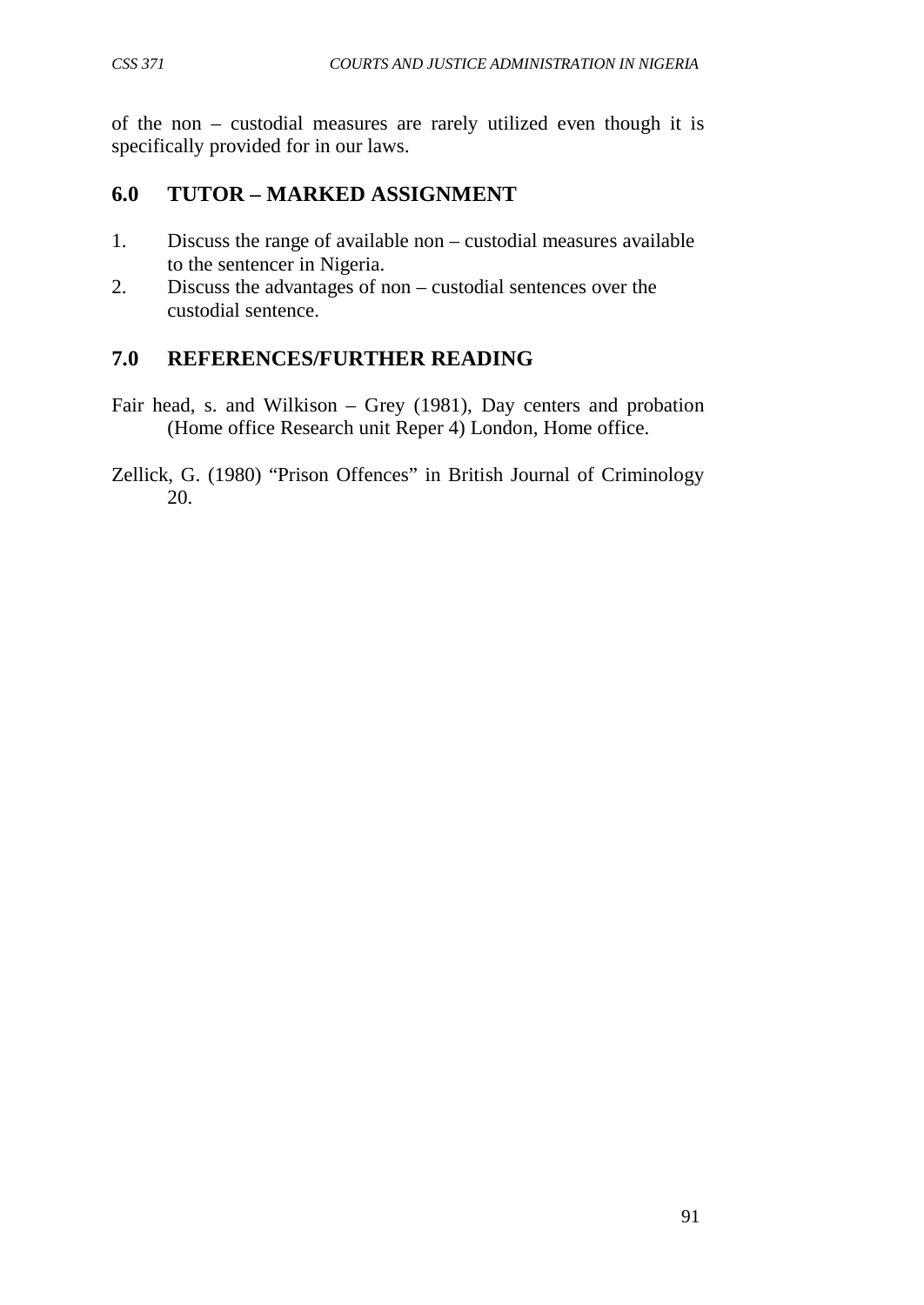# **UNIT 5 ANCILLIARY ORDERS**

#### **CONTENTS**

- 1.0 Introduction
- 2.0 Objectives
- 3.0 Main Content
	- 3.1 Compensation Orders
	- 3.2 Restitution 269 270
	- 3.3 Confusion of Property and Forfeiture (264)
- 4.0 Conclusion
- 5.0 Summary
- 6.0 Tutor-Marked Assignment
- 7.0 References /Further Reading

#### **INTRODUCTION**

In this unit, we will examine the problems associated with the proceeds of crime, is it proper to merely sentence the offender to a term of imprisonment without going further to deal with the proceeds of the crime? Where the object of crime had been to deprive the owner of his or her property, is it proper to allow the offender to go to a term of imprisonment only without further making orders as to the proper disposal of the proceeds of the crime? The innocent victim of the crime may quite truelly embark on a civil action to recover his property or money from the offender; but this is a long wounded procedure, and the criminal court ought to use its powers under the law to not only order compensation for the victim of crime but also restitution of property where it would still be traced or recovered. The court also has power to confiscate property especially those used by the offender in the perpetrated of the crime.

#### **2.0 OBJECTIVES**

At the end of this unit you should be able to: -

- Understand when and how the victim should be compensated.
- Restitution of property
- Confiscation of property

#### **3.0 MAIN CONTENT**

#### **3.1 Compensation Order**

The court may considering the age, of the offender, the charge itself, especially where it involves stealing, and the stolen property be returned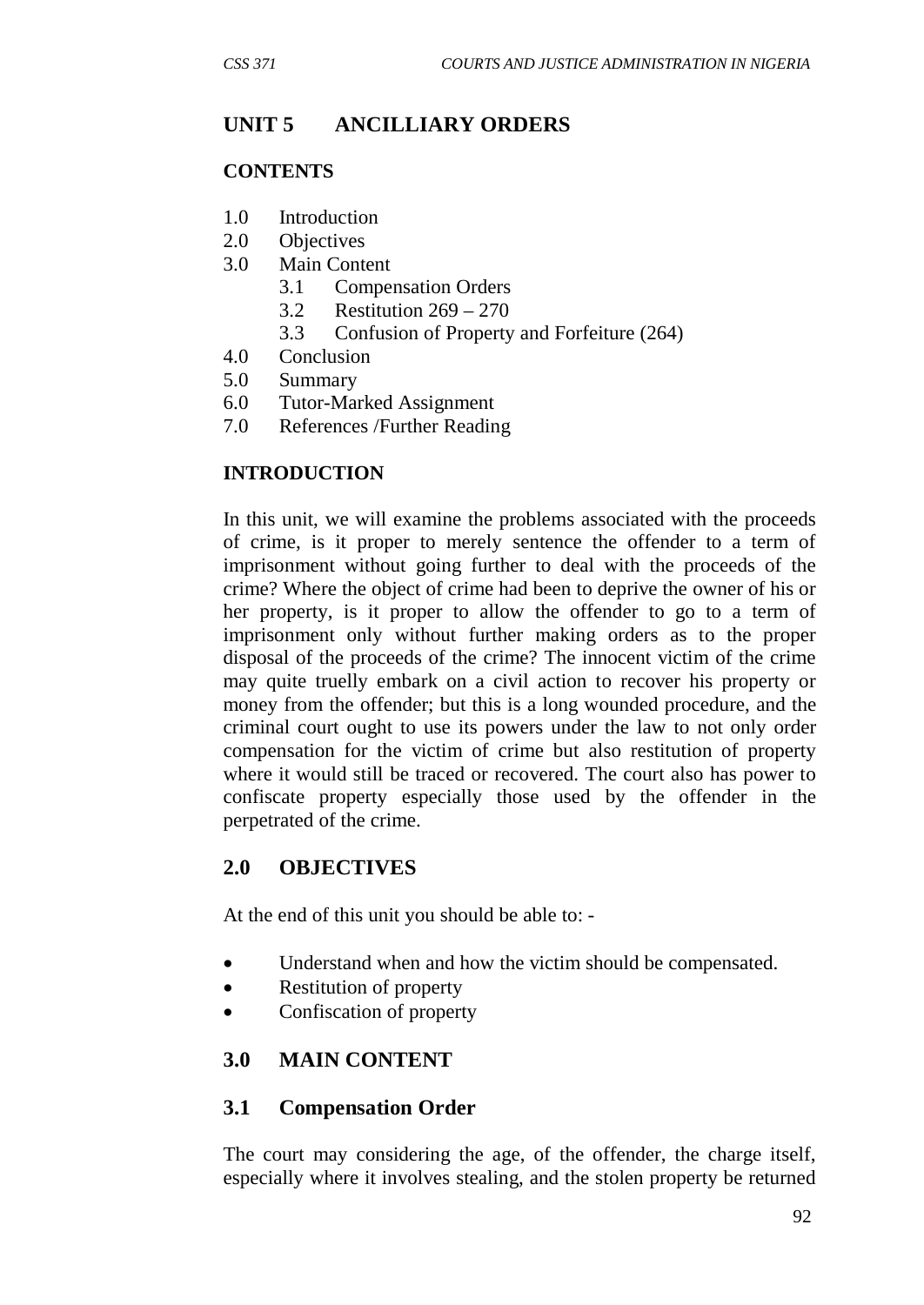to the rightful owner, and also order compensation or damages to the victim in order to restore the victim to his position before the crime was committed. (See S.267-270 CRP).

Compensation orders in effect direct an offender to pay money to the court for transmission to a victim who has suffered personal injury, loss or damage as a result of an offence. The offence must be one of which the offender has just been convicted, or which has been taken into consideration by the sentencing court. The order may be made as a result of an application by the victim, or without one, although victims cannot safely assume that the court will always remember to consider compensation. A compensation order can be made either in addition to or instead of any other sentence or disposal, so that it be the only sentence imposed. The court of Appeal in England in the case of R vs Miller (1976) crime L.R. 694 gave some condition for the award of compensation by the criminal court, these are

They are not alternative to a sentence, in other words, the order of compensation is generally made with and in addition to other sentences mainly custodial and fine.

They should be made when the legal position is clear. The court for instance in the case of Kneeslaw (1974) 58 cr. App. Rep. 439, the court ruled that compensation order through extremely beneficial so long as it is confined to simple, stra4ight forward cases and generally cases where no great amount is at stake.

Regard must be had to the offender's means.

The order must be precise, relate to an offence, specify the amount, and the instalments if there is to be payment by instalments;

The order must not be oppressive,

The order may be made on good moral grounds to remind the offender that crime is not good.

An order must be realistic where instalmental payment is allowed, if ought not to be for a long period.

Where the offer for payment of compensation proceeded from the offender, the counsel must ascertain the capability of his client before he makes the offer.

Where the offender is to be sentenced to a term of imprisonment this should be done not withstanding that the offender is in a position to pay compensation.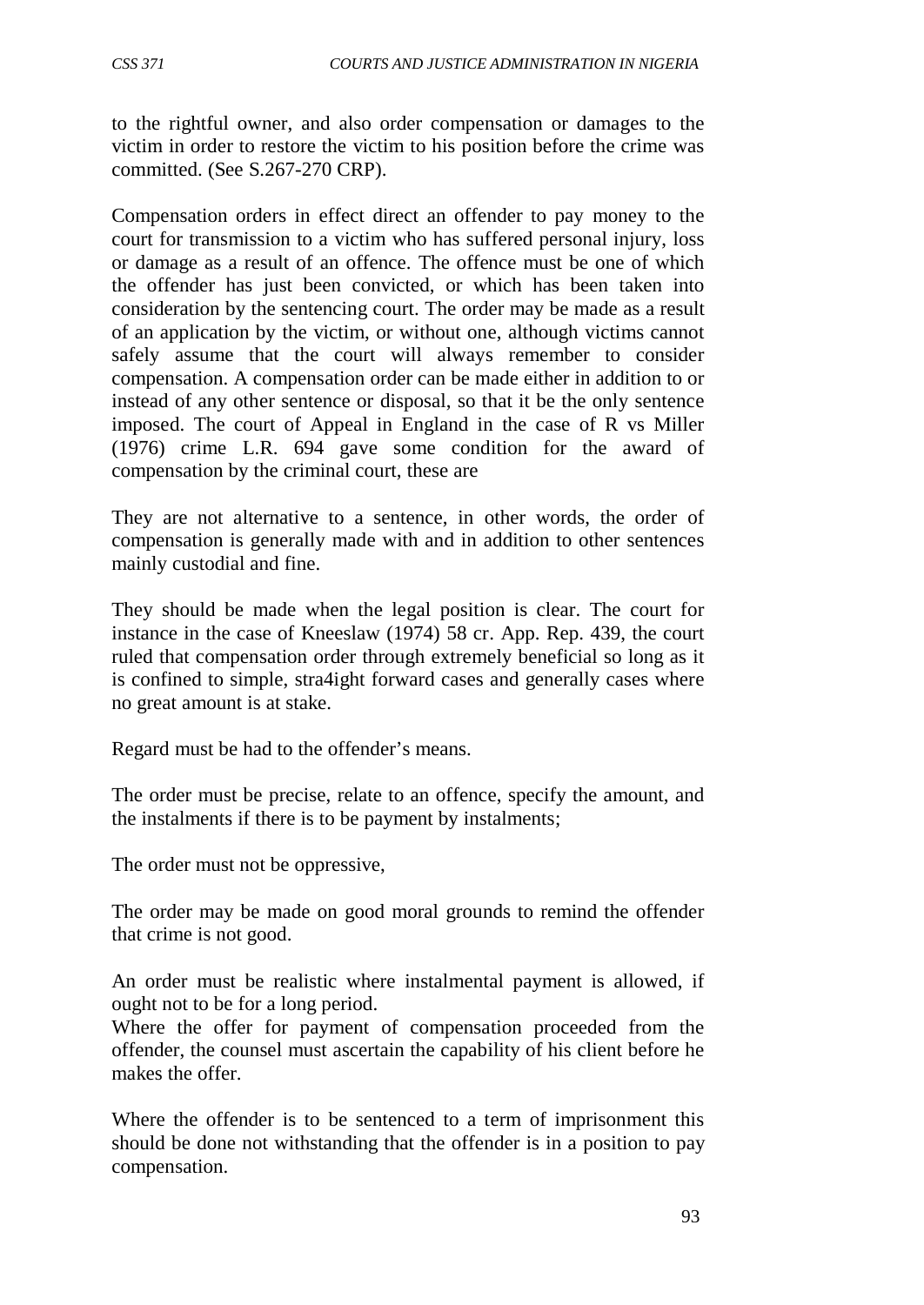A compensation order may be made against an offender even when the offender would not be heed liable for compensation in civil law.

The value to be set for the victim loss must be properly proved.

#### **SELF ASSESSMENT EXERCISE 1**

Examine when compensation order may be made by court in sentencing an offender.

### **3.2 Restitution Order**

A Court can order anyone having possession or control of stolen goods to restore them to any person entitled to recover them. Alternatively, it can or an application by a person entitled to recover goods from the convicted person, order goods to be delivered or transferred to the applicant.

Another alternative open to the court if money was taken from the convicted person when he was apprehended, is to order a sum to be paid out of it, not greater than the value of the stolen goods, to the person who is entitled to them. The goods must have been stolen, and the person who is made the subject of the order must either have been convicted of the theft or had it taken into consideration in the determination of his sentence.

The court must ensure that the proper party that is, the rightful owner gets the property to avoid unnecessary complications or further court actions. The criminal court, will not however begin to call evidence to ascertain the rightful owner of property, but may allow the owner present valid documents or evidence to prove ownership (See Ferguson) (1970) 54 Cr. App. Rep. 410. The court should ensure that the victim do not gain more than he has lost (See S.267-268 CRA).

Where, the property is in the possession of a third party who may have acquired it without any notice that it was stolen, the court is empowered under S.270 CRA to order restitution to the rightful owner with or without payment of compensation by the owner to such third party in whose possession the property is found. This does not apply to negotiable instrument which shall have been bona fide received by transfer or delivery by any person for a just and valuable consideration without notice or without any reasonable cause to suspect that it has been stolen. See S.270 (2)(b).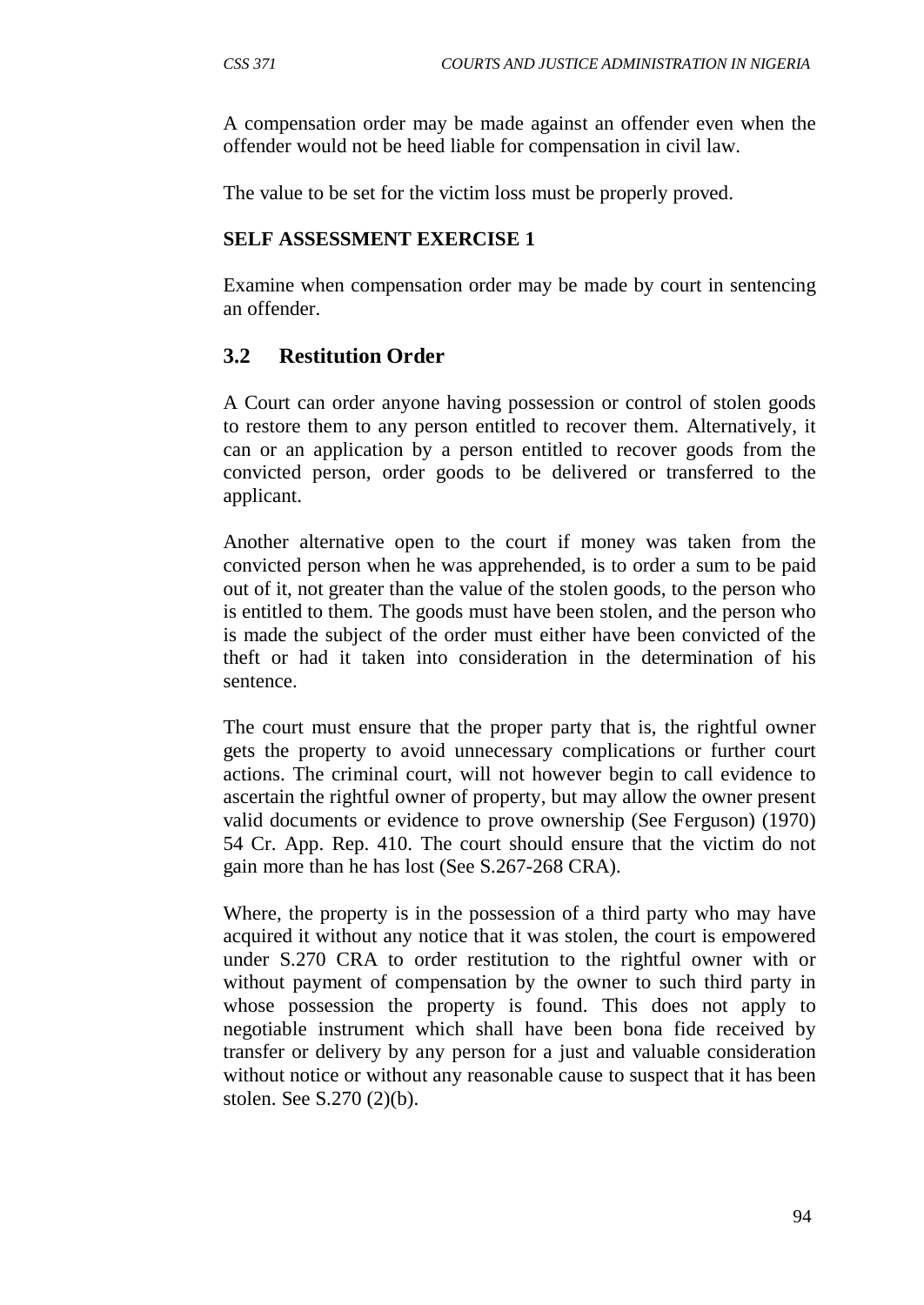### **SELF ASSESSMENT EXERCISE 2**

Discuss the use of restitution order in sentencing.

#### **3.3 Confiscation of Property**

The court has the general power to order the confiscation of property used by or intended by the convicted person to be used for the purpose of committing or facilitating any offence. See S.264 CRA

The property must have been in the possession or under the control of the offender at the time of his apprehension. The property must have been used in the commission of the offence. In making the order for confiscation of the property, the court may order that the property be kept with the police, or sold and the proceeds be held as it directs until some person establishes to the court's satisfaction a right thereto; and if no person establishes such a right within six months from the date of forfeiture or confiscation such property or the proceeds therefore shall be paid into the court. Where an appeal has been lodged against the order, the order for confiscation will stay until the determination of the appeal unless the property is a perishable one.

## **4.0 CONCLUSION**

The power of the criminal court to order compensation for the victim of a crime is a veritable power that enables the victim to go home satisfied without any further expense by him. It helps quite well to deprive the offender of the proceeds and profit if crime and also shows that crime do not pay. It is very good machinery for deterrence and helps to restore the parties to status quo.

### **5.0 SUMMARY**

We have examined compensation order, and when it could be made by the court. The order is always generally useful with other custodial or non-custodial sentences. It may be combined with fine or prison terms, or community service. The court may also order confiscation of the property used in the commission of an offence. Restitution of property like compensation restores the owner to the status prior to the offence and is also additional to other sentences that may be imposed.

### **6.0 TUTOR–MARKED ASSIGNMENT**

- 1. Discuss compensation of the victim as a sentence in criminal proceedings.
- 2. Examine the importance and use of restitution order in sentencing.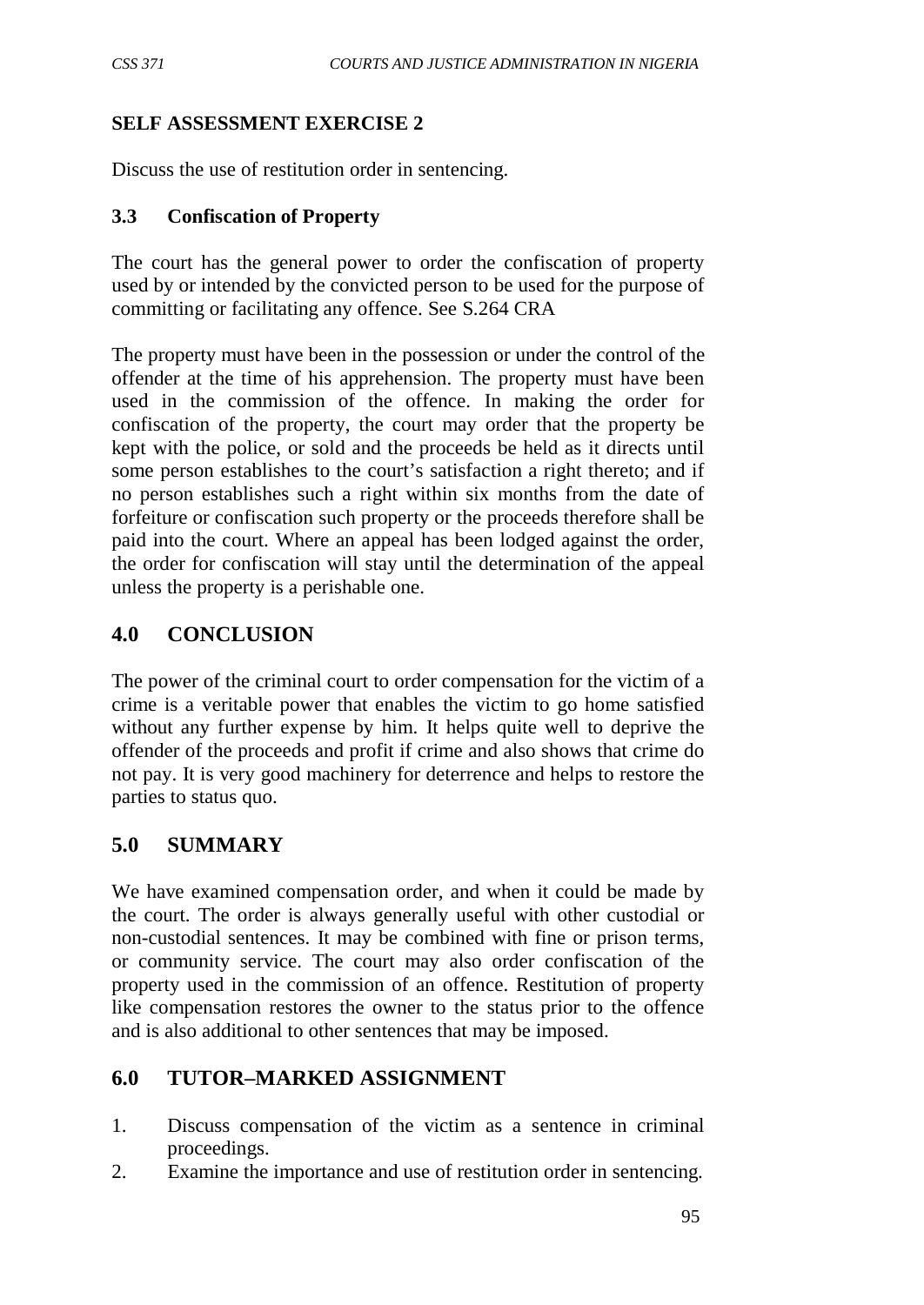#### **7.0 REFERENCES/FURTHER READING**

Inigo Bing (1999) Criminal Proceeding and Sentencing in the magistrates court; 5th od sneel & Maxwell.

Walker Nigel, (1985) Sentencing theory law and practice. Butterworth's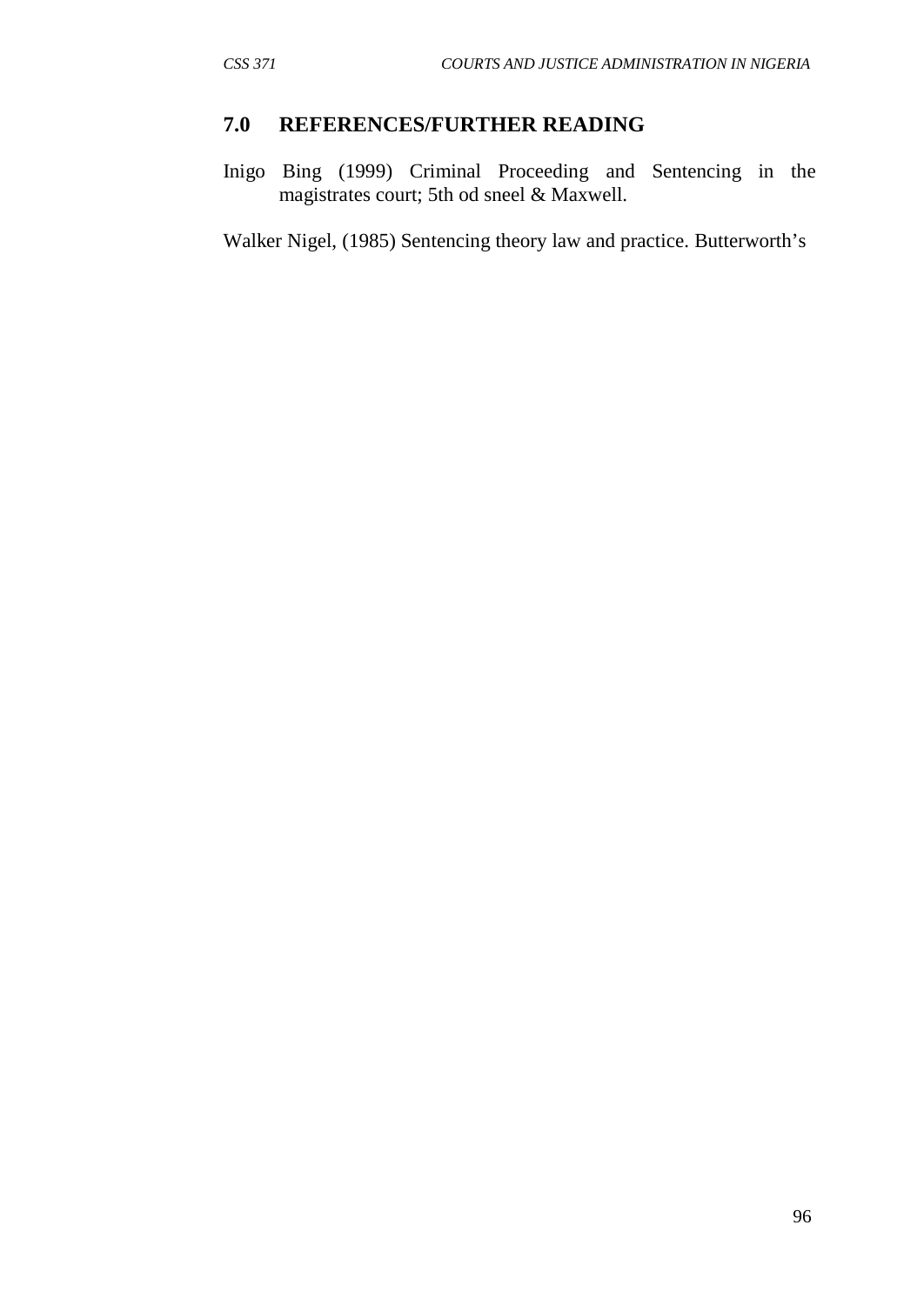## **MODULE 4 PRISONS**

- Unit 1 Purpose of Imprisonment
- Unit 2 Imprisonment Intended and Unintended Effect
- Unit 3 Prisoners Rights
- Unit 4 Other Correctional Measures

# **UNIT 1 PURPOSES OF IMPRISONMENT**

### **CONTENTS**

- 1.0 Introduction
- 2.0 Objectives
- 3.0 Main Content
	- 3.1 Remand
	- 3.2 For Treatment of the Offender
	- 3.3 Deterrence
	- 3.4 General Deterrence
	- 3.5 Dissapproval of the Offence
	- 3.6 Retributive Punishment
	- 3.7 Protection of the Offender
- 4.0 Conclusion
- 5.0 Summary
- 6.0 Tutor Marked Assignment
- 7.0 References/Further Reading

## **1.0 INTRODUCTION**

A term of imprisonment is only one of the punishments that is imposed on an offender and generally more offenders do not actually serve prison terms wherever there is an options of fine. But because of the stigmatizing effect of prison on any body who had gone through the experience which is not that palatable. In this unit we shall examine the main purposes of imprisonment.

## **2.0 OBJECTIVES**

At the end of this unit the student is expected to know the nine purposes of imprisonment rather than other forms of punishment.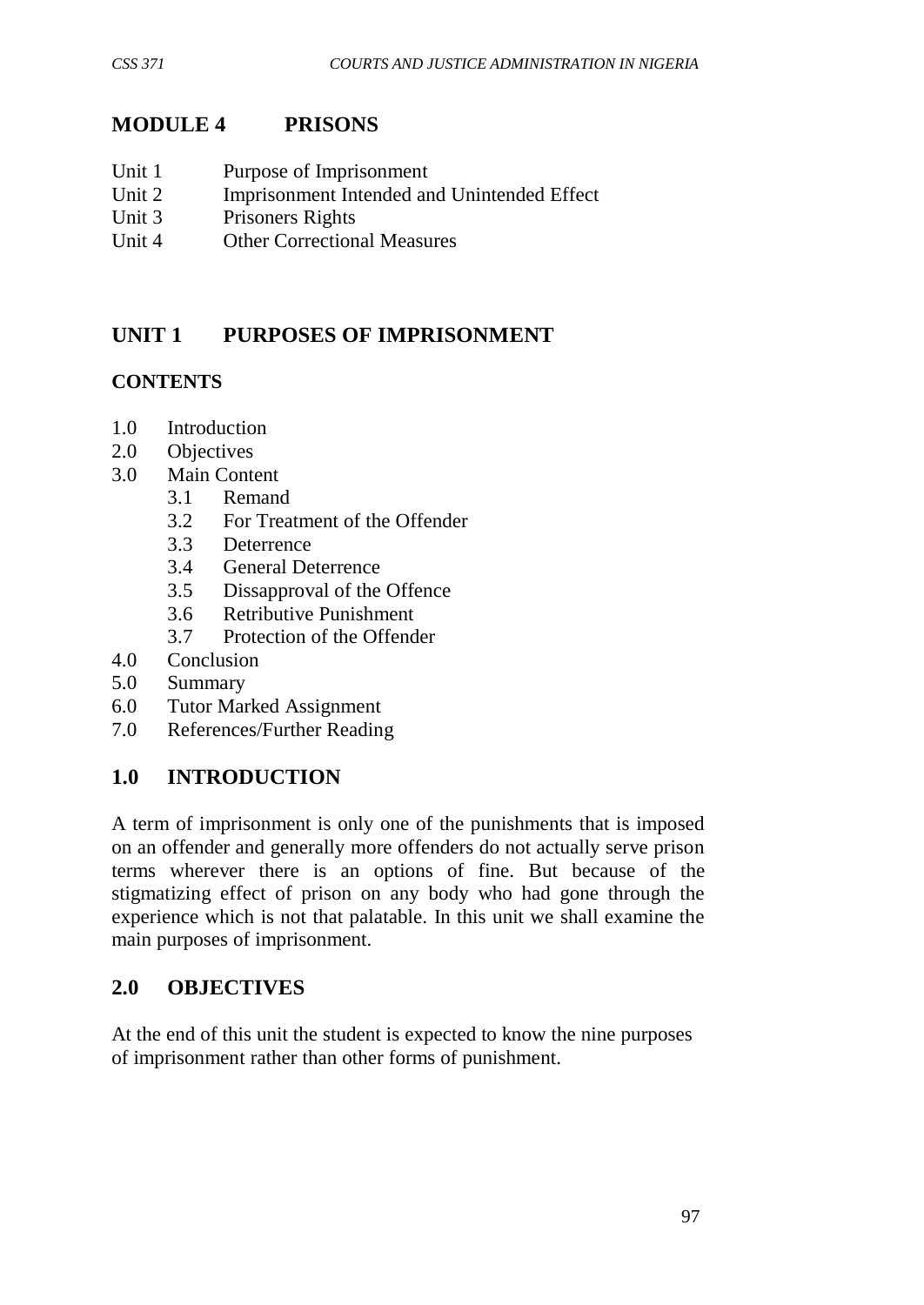### **3.0 MAIN CONTENT**

#### **3.1 Remand**

Imprisonment is used for Nine Major Purposes

- a. To hold people until they can be tried, sentenced or taken to the place to which they have been sentenced; or until they can be extradited or deported. This is a function of performs with low escape mate, but with the infliction of service inconvenience and hardship on the people of whom some are eventually acquitted. In most cases, the courts refuse to grant bail or fix very stringent conditions that will entail the accused being detained in prison unnecessary, and eventually released or acquitted. Some are imprisoned to a term of years, and appeals, in the meantime he has to spend the time until his appeal succeeds, if this happen, he is not compensated. Recently, a forms clef of any staff in Nigeria was acquitted after spending eight years in prison. The major purpose of prison is to keep offenders and convicts.
- b. To coerce people into compliance with the orders of a court. The commonest example is its use for non-payment of fines, and in a substantial number of cases the sight of the warrant of imprisonment or the experience of entering. Sometimes to force people to obey court orders, or to punish them for disobedience to court orders e.g. orders of injunction.
- c. To protect members of the public from offenders by taking them out of circulation. Since escapes rates are low, this purpose is achieved for the duration at least of the detention, if this reason is valid, then it is only a postponement until the next offence. In fact, not all offenders or convicts are habitual offenders, and so will not strictly fall into this category. In some cases, may prisoners are in fact valuable assets to the society or their families, and the loss even for a momentary period is a loss to the society or their family.

#### **SELF ASSESSMENT EXERCISE 1**

Critically examine the purpose of imprisonment stated above.

#### **3.2 For Treatment Purposes**

As a sentence, to hold a person long enough to make possible a prolonged course of treatment. There is a possibility that this purpose may achieve this purpose depending on the therapeutic facilities,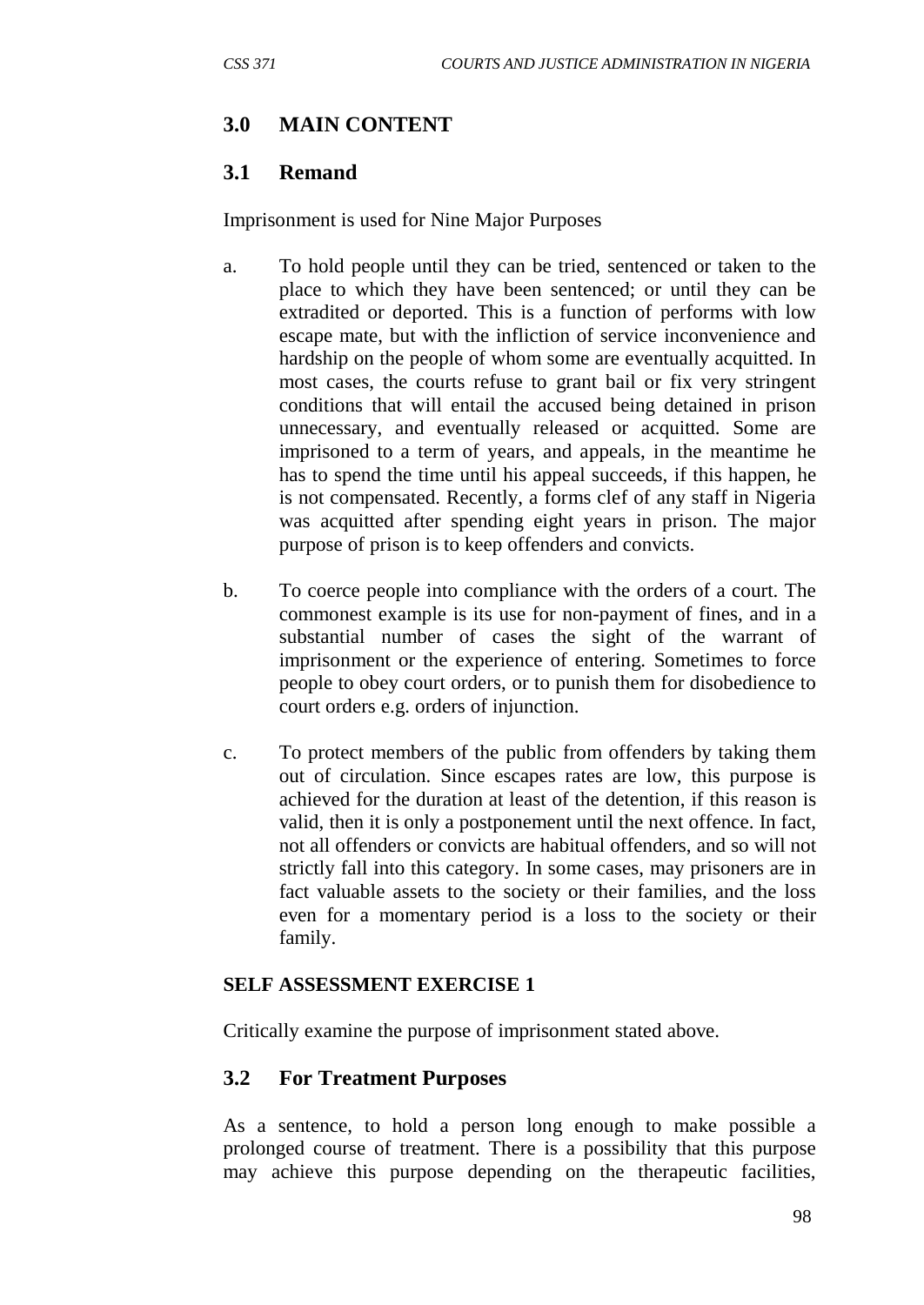including counseling and training facilities available in the particular prison. However, in Nigerian prisons, the opposite may be the case as all prisoners are often lumped together so that the hardened criminals may exercise severe negative influence on the very mild as to change the perception of the mild convict and destroy the very purpose intended.

The harsh conditions of the prison may in fact turn the offender against the society, and the ultimate and is to train and reinforce societal enemies instead of reforms and treatment.

## **3.3 Deterrence**

A sentence may have a purpose of deterence; that is, in the hope that temerity of the past experience may discourage the ex-prisoner from taking risking another sentences. This is quite possible in most cases. The fear of a repeat experience may in fact deer the ex-prisoner from going ahead to commit the offence. But in a lot of cases, it in fact gives them a broader perspective of the crime and a feeling of expertise of some sort, and attitude that they had learnt from their past mistakes, and they can now perfect their acts.

## **3.4 General Deterrence**

As a sentence, imprisonment may act as a general deterence to others in the public who may be involved in the same type of crime, or who are preparing to enter into the inglorious trade, that it does not pay, and that the cost far out weights the risk. We may argue that this is not always the case, if not capital punishment alone for armed robbery should have put a stop to this crime, instead armed robbery is still on the increase.

The truth is that the effect of a sentence on individuals is subjective and not objective. Though the fear of being caught may be deterent generally, but the fact still stands that some people are undeterrable so far as some kinds of offence are concerned, so that even a very high subjective probability of detection does not restrain them.

## **SELF ASSESSMENT EXERCISE 2**

Discuss deterrence as a purpose of imprisonment.

# **3.5 Disapproval of the Offence**

It shows societal disapproval of the offence; this may be the justification when the judge says after pronouncing a sentence that it will serve as a warning to others at large, and goes on to express statements that show the severely of the crime as a justification for the severe punishment.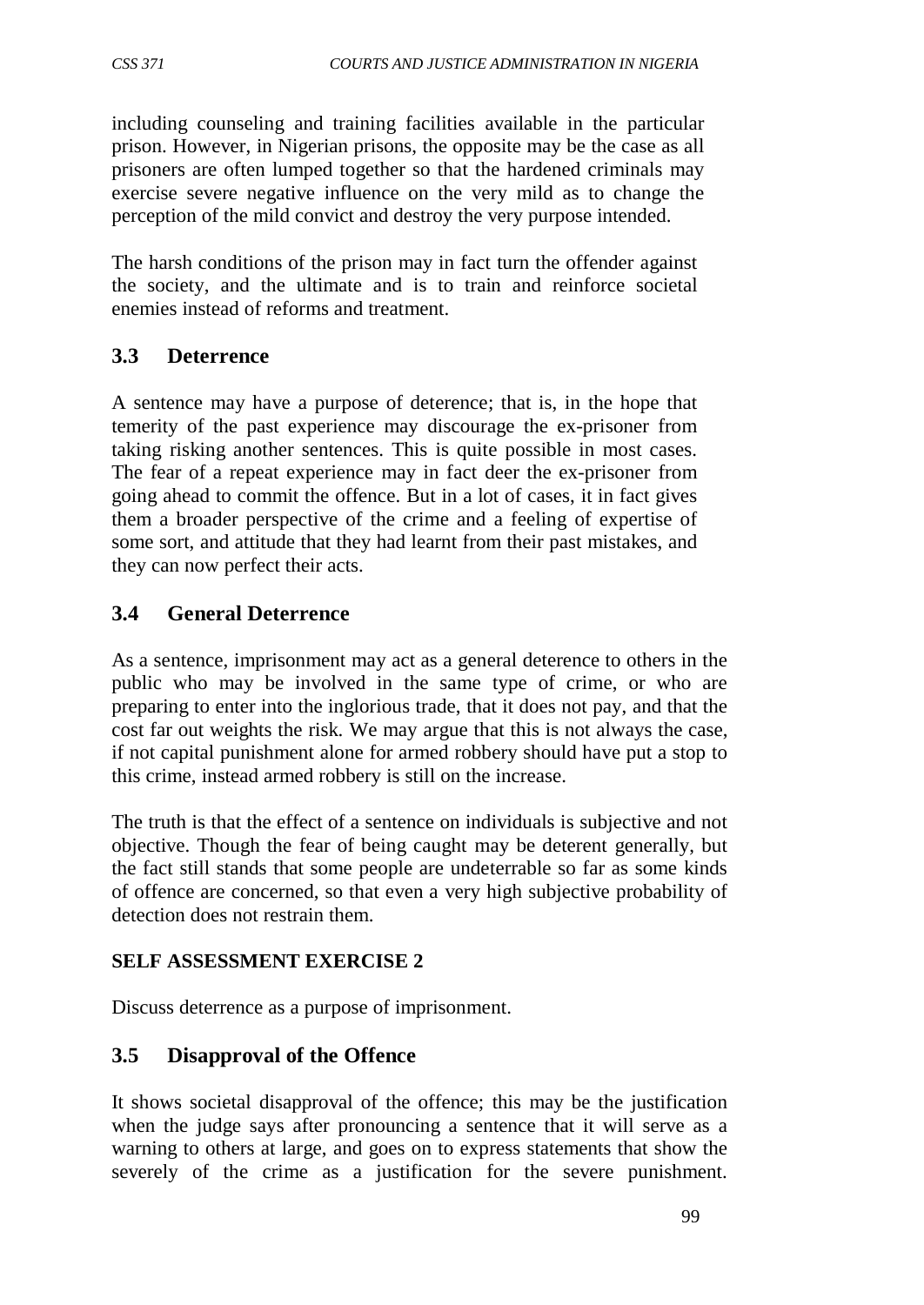Unfortunately there is no evidence that the view of the court represents the totality of the public, while reporting of sentences by the news media has ever had much impact – or ever could have. In any case the achievement of this aim is a mere hope, not an independent justification.

#### **3.6 Retributive Punishment**

The retributive view is that every offender deserves to be punished for the very reason that they have offended, broken the law and caused damage to someone or the society. The justification for the imprisonment is that it will reduce the future incidence of such offences, whether by preventing or correcting the offender or by discouraging or educating other potential offenders.

### **3.7 Protection of the Offender**

In some very unusual cases, to protect a very unpopular offender from being attacked by his victims. But in some cases the possibility of his being attacked in the prison by other in mates is very possible.

#### **SELF ASSESSMENT EXERCISE 3**

Assess retributive punishment as a purpose of imprisonment.

#### **4.0 CONCLUSION**

The rationale for imprisonment of offenders must be clearly understood and applied as a background information for all person involved in the sentencing of an offender where the aim is only to punish or take vengeance may at the end not be able to achieve any useful purpose for the society and even the victim. The other aims of justice for the victims may be all too good a reason but the aims of justice in criminal law is not only for the victim but to ensure a balanced society where the rights of all members of the society is protected, the security of life and properly is of utmost importance as well to the Government. The nine reasons for imprisonment explained above is not exhaustive and as researchers come up with others the list will certainly be explained.

#### **5.0 SUMMARY**

In this unit we have tired to explain the nine major reasons for sentencing an offender to be term of imprisonment rather than other forms of punishment. We discovered that the purpose for imprisonment range from keeping the offender until he can berate to face the law and his trial, it also includes protection of the society and himself, to avoid repetition of the crime, to deter him from further crime and also a general warning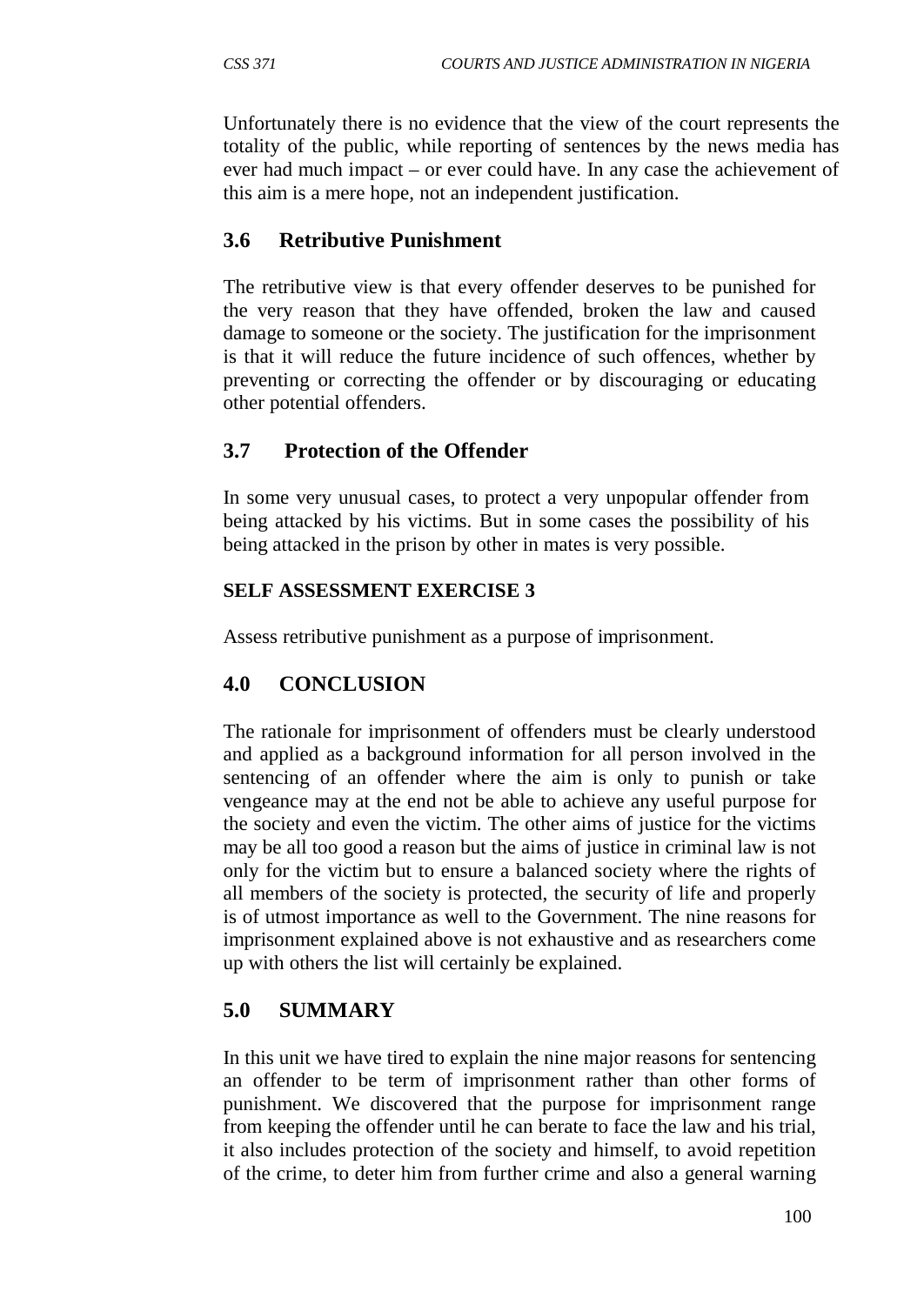to all others who may be interested in engaging in such crimes that it does not pay and society will not tolerate such behaviour.

## **6.0 TUTOR-MARKED ASSIGNMENT**

- 1. Advance reasons for imprisonment of an offender.
- 2. Make a case against imprisonment of an offender.

## **7.0 REFERENCES/FURTHER READING**

Walker (1985), Sentencing Theory, law and Practice London

Shaws, S. (1982) The peoples Justice prison reform trust London.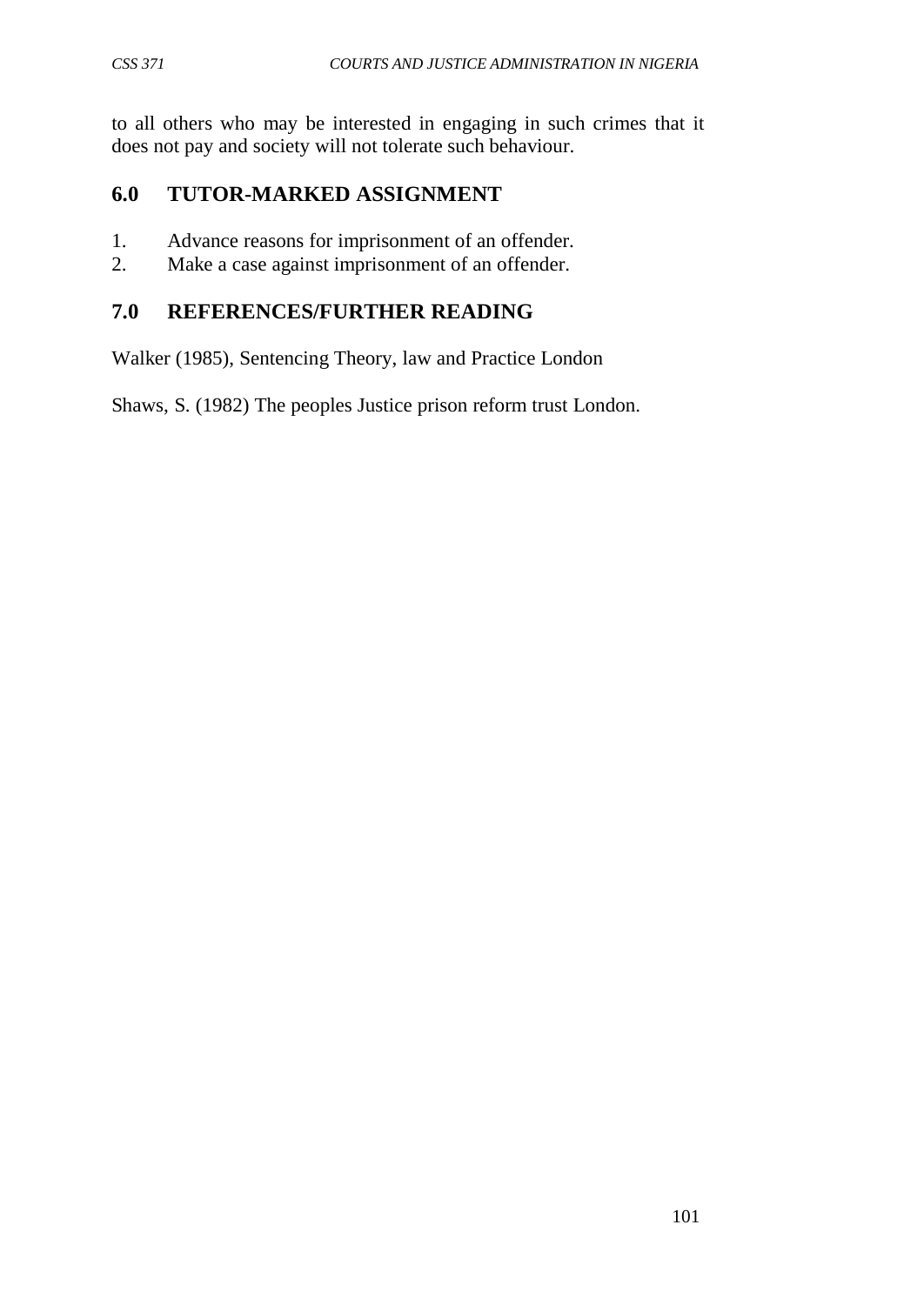#### **UNIT 2 IMPRISONMENTS' INTENDED AND UNINTENDED EFFECTS**

#### **CONTENTS**

- 1.0 Introduction
- 2.0 Objectives
- 3.0 Main Teaching
	- 3.1 Intended Effect of Imprisonment
		- 3.1.1 Individual Deterrence
		- 3.1.2 The Pains and Imprisonment
		- 3.1.3 Prison Work
		- 3.1.4 Religious Influence
		- 3.1.5 Behavior Modification
		- 3.1.6 Social Skills and Recreation
- 3.2 Unwanted Effects
	- 3.2.1 Damage to Physical Health
	- 3.2.2 Maturation
	- 3.2.3 Mental health
	- 3.2.4 Problems
	- 3.2.5 Schools for crime
	- 3.2.6 Marital Relations
	- 3.2.7 Families
- 4.0 Conclusion
- 5.0 Summary
- 6.0 Tutor-Marked Assignment
- 7.0 References/Further Reading

#### **1.0 INTRODUCTION**

Although most prison sentences are imposed either routinely or because they are regarded as the offenders deserts, the sentences sometimes has hopes that incarceration will have a beneficial effect. On the other side of the coin, are the unwanted effects of imprisonment, the prison officials may make efforts to reduce the unwanted foreseeable but have mostly permanent impact on the life of the prisoner.

#### **2.0 OBJECTIVES**

It is hoped that at the end of this unit you should be able to discuss

- The intended effect of imprisonment, on the prisoners.
- The unintended unfortunate effect of imprisonment.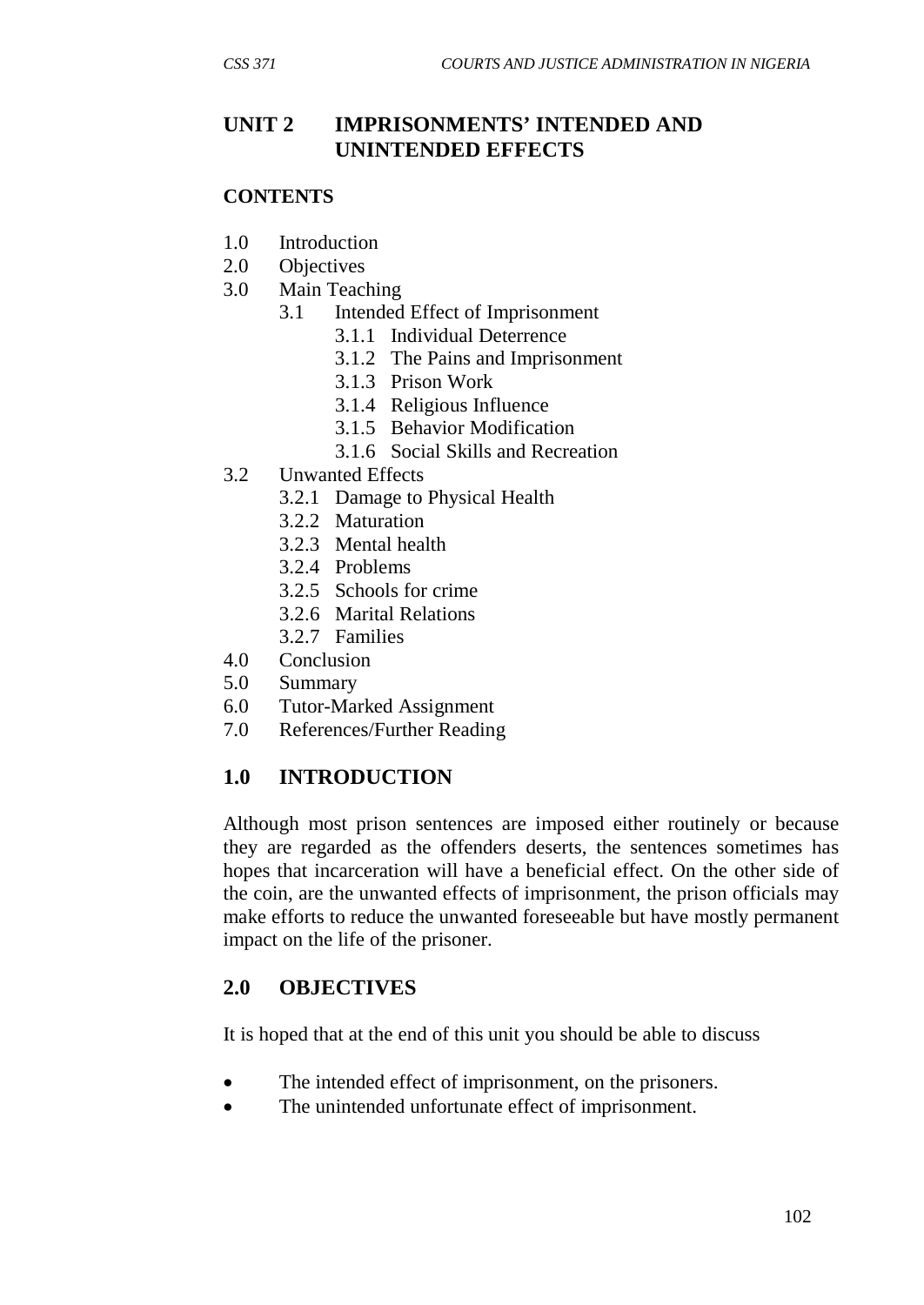### **3.0 MAIN CONTENT**

#### **3.1 Imprisonment's Intended Effect**

#### **3.1.1 Individual Deterrence**

The usual hope is that the experience of imprisonment will be so unpleasant a memory that it will be on effective individual deterrent. Prima faire, this seems quite likely. For most offenders their first prison experience is humiliating, frustrating, depressing and boring; and while they may learn how to cope with it psychologically they nevertheless fear a repetition of it. It is only hardened criminals that will not care about it. It seems that only those who have just experienced their first connection would seem to have in some way encouraged to avoid another connection, at least for some period of time, compulsive or habitual hardened criminals are not expected to be deterred or scared of a conviction or imprisonment, and so it does not deter the habitual offender, for those category of people something else ought to be done for them. However in practice, sentences feel obliged to impose yet another prison term, sometimes in order to maintain the credibility of prison as a general deterrent, sometimes to protect others, sometimes because they regard it as deserved or because there is no other option available to them.

#### **3.1.2 The Pains of Imprisonment**

The major and very important reason for ascribing imprisonment as a deterrent is what Sykes (1958) referred to as "pains of imprisonment" these are: -

- **i. Deprivation of Freedom** the freedom of the offender is immediately curtained within the far walls of a prison, he is mostly confined within a small space called call. His visits to the open air are restrained by the minutes. These internal restrictions are not intentional but to prevent escape from the prison.
- **ii. Restriction and Drinks –** The food and drinks taken in prison is different from what the prisoner would prefer to eat and certainly provided in approved rations and quality, no special drink or beverage is served, and the pains of these deprivation will affect the new inmates in very great measure, but he may adopt as time goes on.
- **iii. His Purchasing Power is Limited –** even if the prisoner has money to spend, the list of what he may buy are limited within the prison, and may certainly not be able to enjoy all the luxurious items he is used to.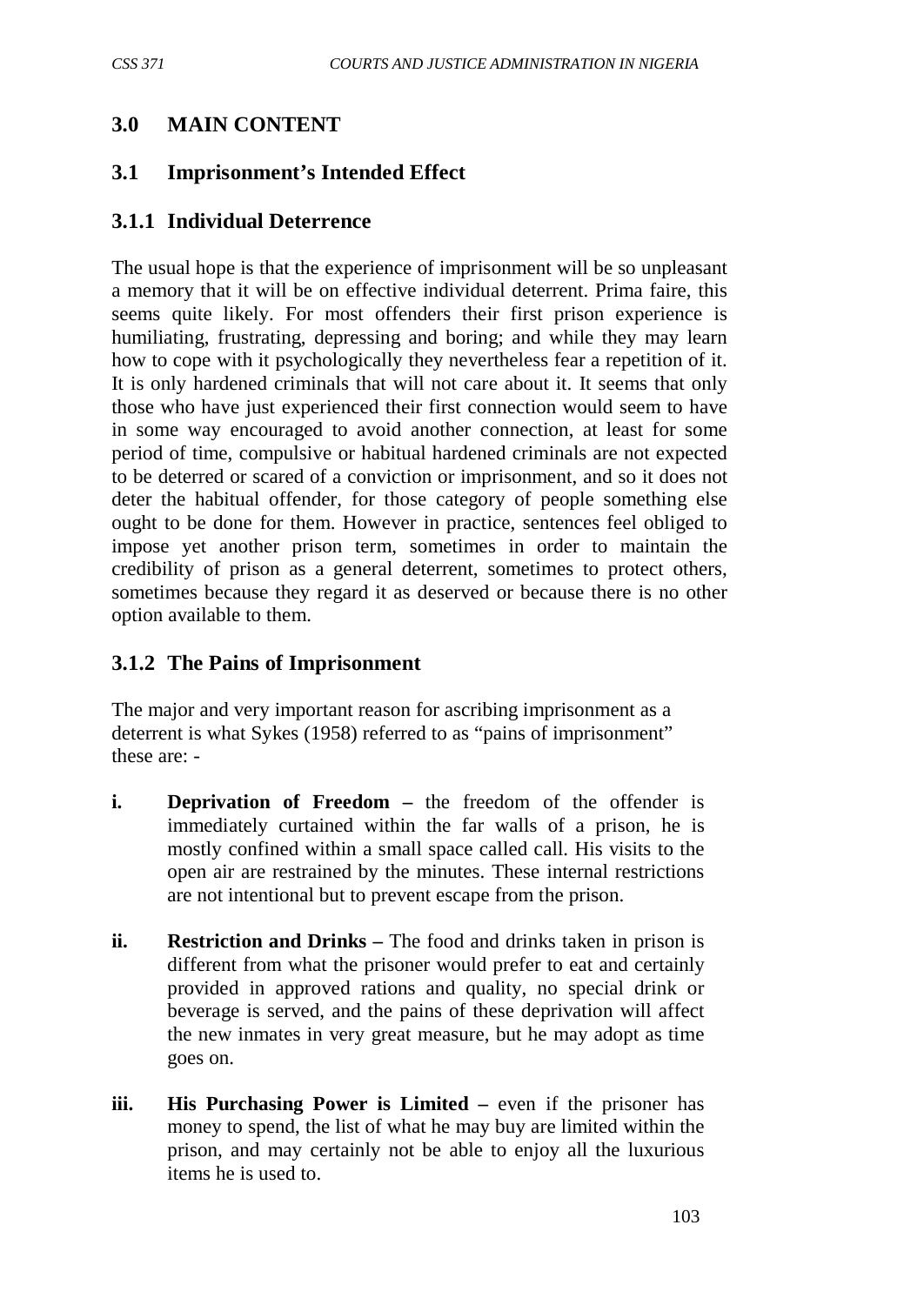iv. He is not allowed to keep drugs even analgesic, laxative or sleeping pill for fear of its being misused.

His contact with family and friends outside is very limited. Initially, the friends and family may wish to visit quite often, but by the time they are subjected to series of formalities e.g. writing of application, approval, interview etc before they can see their imprisoned family, they will be discouraged

- vi. He is forced to associate with other prisoners, whose tastes and values may be very different from his. Some of them will be dangerous, some violent some wicked, he may become target of homosexual attacks. His choice of friends is curtailed.
- vii. He loses what Sykes called "autonomy", the power of choice in every day matters. He must get up, wash, eat, work, exercise etc at times fixed by the regulations not at his own option and time. Lack of choice may be damaging psychologically that the exprisoner may find it difficult to make choices again when he is free.

#### **SELF ASSESSMENT EXERCISE 1**

Examine the pains of imprisonment on the prisoner.

### **3.1.3 Prison Work**

Much research has been conducted to ascertain the usefulness of the prison work. Compulsory labour is banned in most advanced countries, but prison labour is exempted. Sentences are permitted to go with hard labour, but the labour being referred to here is not the type where the prisoner is subjected to punitive labour but a form of activity that is mostly productive and fills the idle time experienced in the prison. The prisoners are mostly engaged in cleaning, washing, cooking, painting etc. many are also involved in craftsmanship and some prisons encourage the training and production of various items like bags, decorative items etc. which can be sold if the proceedes are given to the inmates. The places of the prison while has been find to be places of serious conflicts and fights, but prisons without work would became frustrating and restless.

### **3.1.4 Re-Religious Influence**

It is now a prevalent result of imprisonment that more inmates are turning to the Lord. Many found the time to reflect on their way of life; and repent to follow the Lord. Many become pastors in the prison, and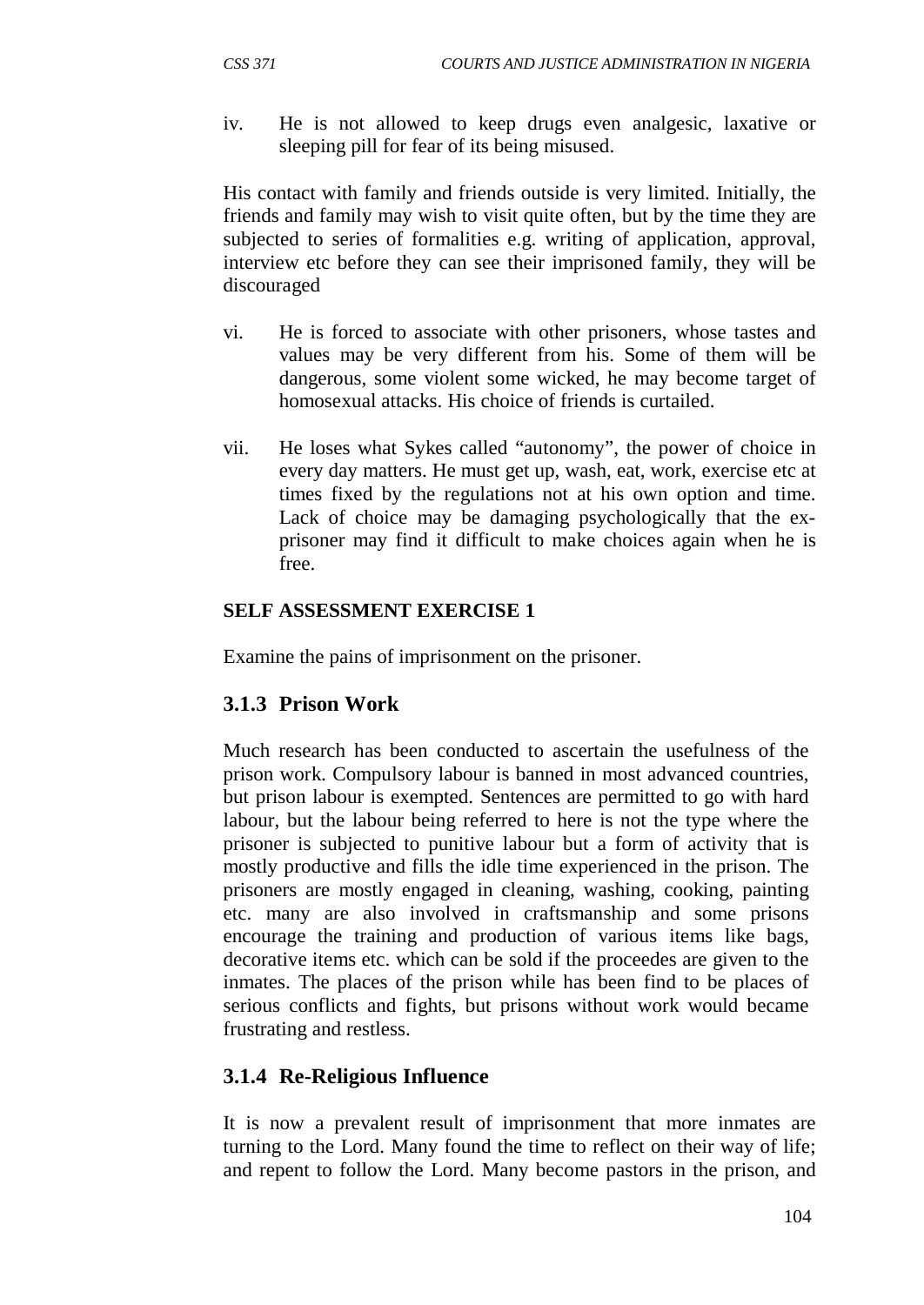eventually change into dignified citizens, some enroll in Bible Colleges from the prisons, while those that are Muslim also move closer to their God. Prison life sometimes has the religious changing effect on many even after prison experience.

## **3.1.5 Behaviour Modification**

Sometimes depending on the prison and the period spent, it is found that most ex-prisoners hardly ever are the same; they are either changed for the better or worse. In most cases, the behaviour is permanently modified, their psychological intention and makeup will be affected by many factors in the prison and many cause irreparable damage to the psyche of the ex-prisoner. It is important that there should be regular psychological checks on all prisoners at regular intervals. There have been cases of attempted suicide, and mental breakdowns in the prisons which indicates series mental disturbances due to the prisoner status being experienced by the inmates.

## **3.1.6 Social Skills and Recreation**

Most prisoners have a spare-time activity in which they invest a lot of interest and even much of their earring. This is most evident amongst youth prisoners and in prisons where medium and long sentences are served. In the training recreations. There are playing fields, educational opportunities, and technical training which help motivate and encourage the prisoners, keep them from mischief's, fills the idle time and generally enable the prisoners acquire new skills.

### **SELF ASSESSMENT EXERCISE 2**

Discuss the positive aspects of imprisonment.

## **3.2 Unwanted Effects**

### **3.1.2 Damage to Physical Health**

This happens and is very prevalent in Nigeria Prison System as a result of malnutrition in sanitary conditions, cold heat, excessively hard labour or inhuman disciplinary measures. In most Nigeria Prison there is serious overcrowding to an extent that the prisons are holding more six times the under of inmate they are built to accommodate; in this condition the prisoners are subjected to extreme conditions that are not only health threatening but also life threatening.

Another associated problem is that the inmates are easily exposed to attacks from other inmates for space and air, and may die for suffocation and failing health. There are no adequate health facilities and personnel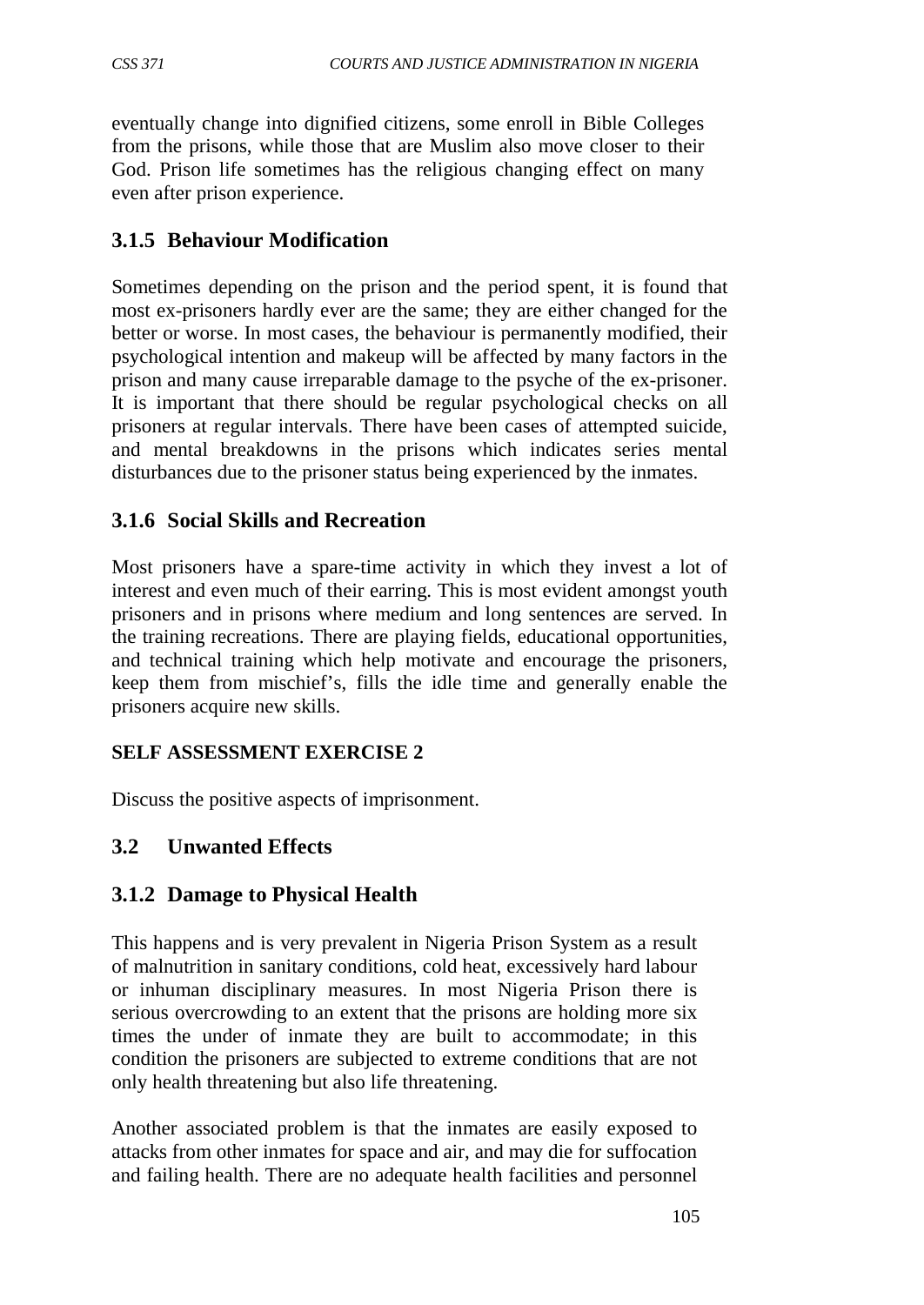in the prisons heading to permanent health problems even post prison life.

The very hash conditions often head to breakdown in mental stability, and may do go totally insane and has to be taken to asylums.

### **3.2.2 Problems**

From studies carried out in some British Prisons by Richards (1978), he itemized some common problems prevalent in the life of the inmates of a prison, these are:

missing somebody, Feeling that your life is being wasted Feeling sexually frustrated Missing little luxurious Hosing your self – confidence Feeling angry with the world, Being afraid of dying before you get out, Being afraid of going mad, Feeling suicidal. Fear of losing loved ones.

#### **SELF ASSESSMENT EXERCISE 3**

Discuss some problems being encountered by inmates of Nigeria prison.

### **3.2.3 Schools for Crime**

Many researchers have come up with the findings that prisons are merely schools for perfecting and breeding criminals and enemies of the society.

This may be true in some cases, but in most cases it may not be the factual situation. Clearly it is possible that prisoners acquire from each other ideas, techniques and personnel contacts which lead them into subsequent offences but quite pleural, these ideas if it had worked could not have handed them in the prison; invariably majority of the prisoners are less likely to be influenced by such ideas.

### **3.2.4 Marital Relations**

The general impression had been that imprison always invariably lead to marital breakdown. But recent studies have revealed that on the contratry in most cases, it has drawn the couple closer and the marriage stronger. It is discovered that the wives always have the hope that their husbands will soon come back to them. On the other hand many men worry about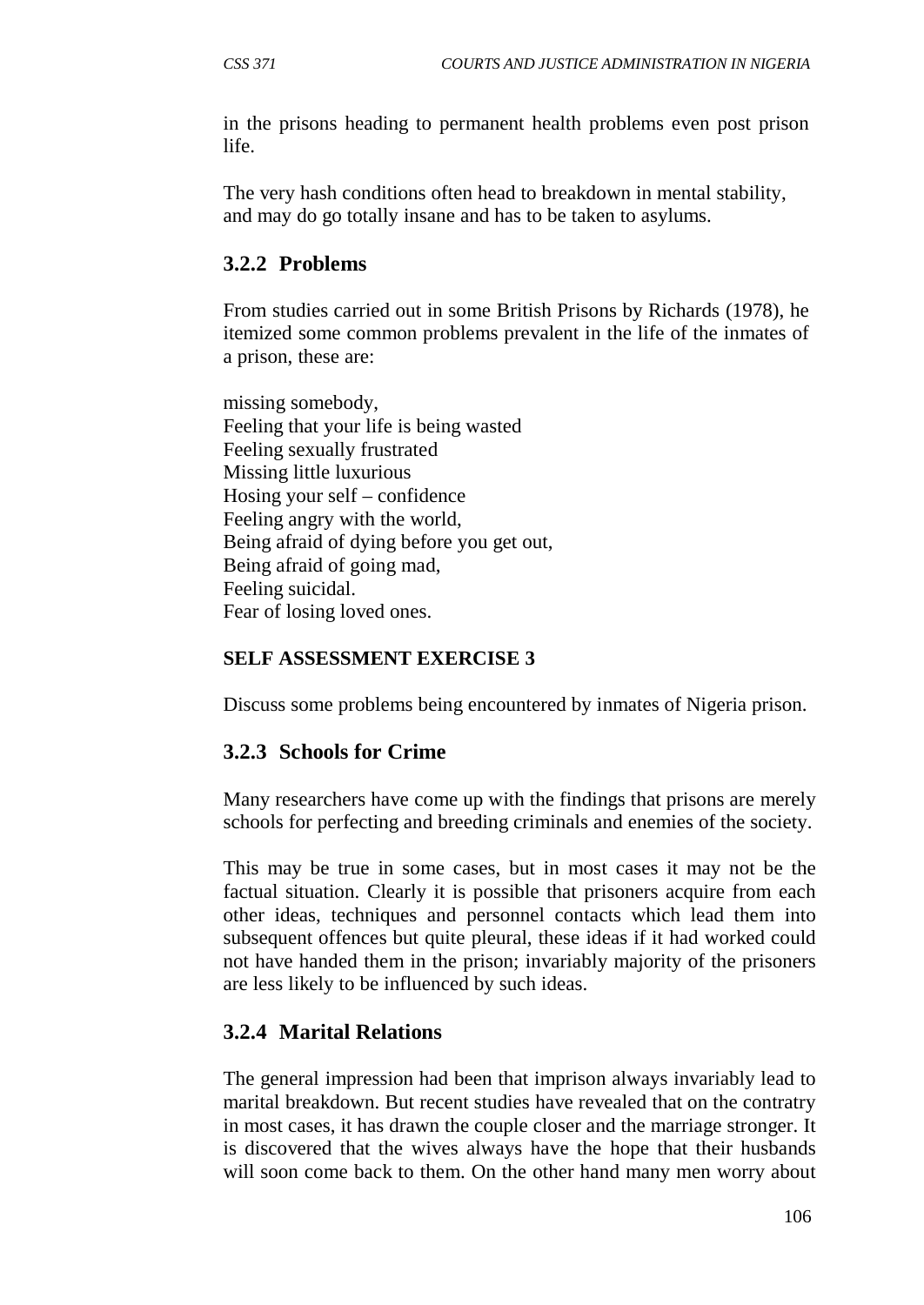the fidelity of their wives and are valuable to machineries gossip. Both husbands and wives, being young, suffer from sexual deprivation during the sentence. The only positive aspect is that it makes both appreciate themselves sexually when united.

## **3.2.5 Families**

What must not be ignored is the hardship often experienced by prisoners families. The absence of some fathers can be a relief, but in most cases wives and in most cases too financially.

# **4.0 CONCLUSION**

From all indications it is easy to exaggerate the unwanted effect of prisons and to be tempted to assume that the harm far outweighs the positive effects on the prisoner. Much of the unwanted effect may not actually be of a permanent nature and the ex-convict may quickly overcome it and continue his normal life. But where the effect is deep like mental breakdown, it may not be possible to conclude that the term of imprisonment is of more beneficial effect on the prisoner.

# **5.0 SUMMARY**

We have been able to examine the effect of imprisonment on the offender, both the negative and positive aspect of it, and from the works of researchers, the positive aspects of imprisonment may in the long run out though its negative aspects.

## **6.0 TUTOR-MARKED ASSIGNMENT**

- 1. Examine the negative effects of imprisonment on the offender.
- 2. Suggest reforms in the prison system to reduce the negative unwanted effects of imprisonment on the offender.

# **7.0 REFERENCES/FURTHER READING**

Sykes G. (1958) the society of captives, Princeton, University Press.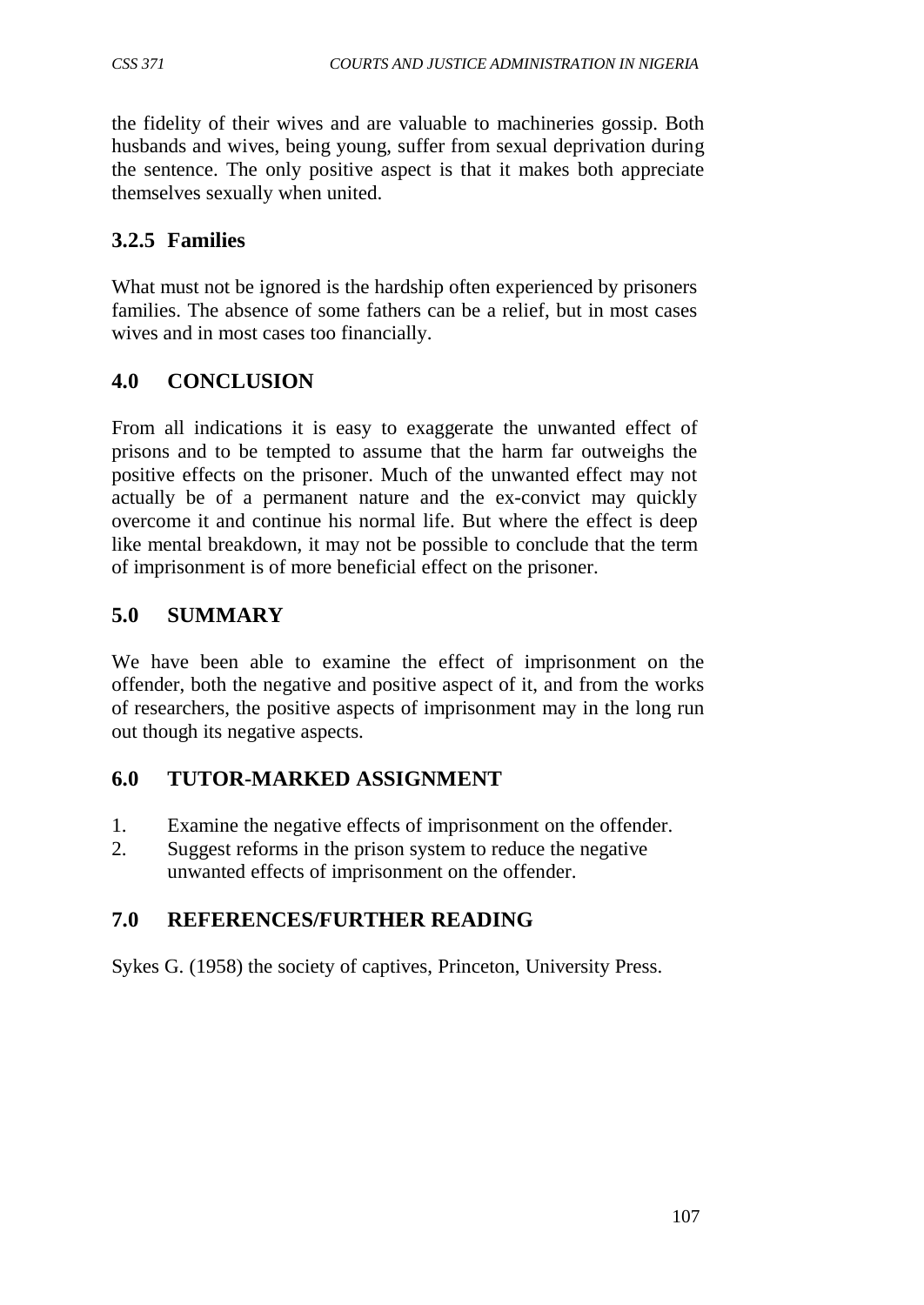#### **UNIT 3 PRISONERS RIGHTS**

#### **CONTENTS**

- 1.0 Introduction
- 2.0 Objectives
- 3.0 Main Content
	- 3.1 Discipline and punishment
	- 3.2 Prison Adjudication
	- 3.3 Prisoners Complaints
	- 3.4 Medical Welfare
	- 3.5 Right to Visitors/Communication
	- 3.6 Health and Cleanliness
	- 3.7 Food
- 4.0 Conclusion
- 5.0 Summary
- 6.0 Tutor Marked Assignment
- 7.0 References/Further Reading

### **1.0 INTRODUCTION**

For the provision and management of prisons the principal statute is the Prison Act, an Act of the National Assembly. It is only the Federal Government that can legislate on the prison and the states or local Government do not have any such powers. There is also the prison Regulations made pursuant to the Prison Act which may be amended by the Minister for the regulation of the prisons in Nigeria. Each prison also has its own standing orders made by the Minister of internal Affairs regulating the day to day affairs in the prison. The prisoner like any other citizen enjoys certain rights guaranteed by the law and regulations, that an offender has been kept in Prison does not result in absolute denial of all his fundamental rights, as well as his rights guaranteed under the Police Act and the regulations. Here we shall endeavor to examine these rights. These rules are of different kinds, (1) Some expressing general police, (2) those roles conferring discretionary power on administration or staff, (3) those intended to safeguard the health and welfare of inmates, (4) those rules providing prisoners with specific protection against abuses and those prohibiting certain conduct.

#### **2.0 OBJECTIVES**

The candidate at the end of this unit should know the rules and provisions of the law regulating the rights of each.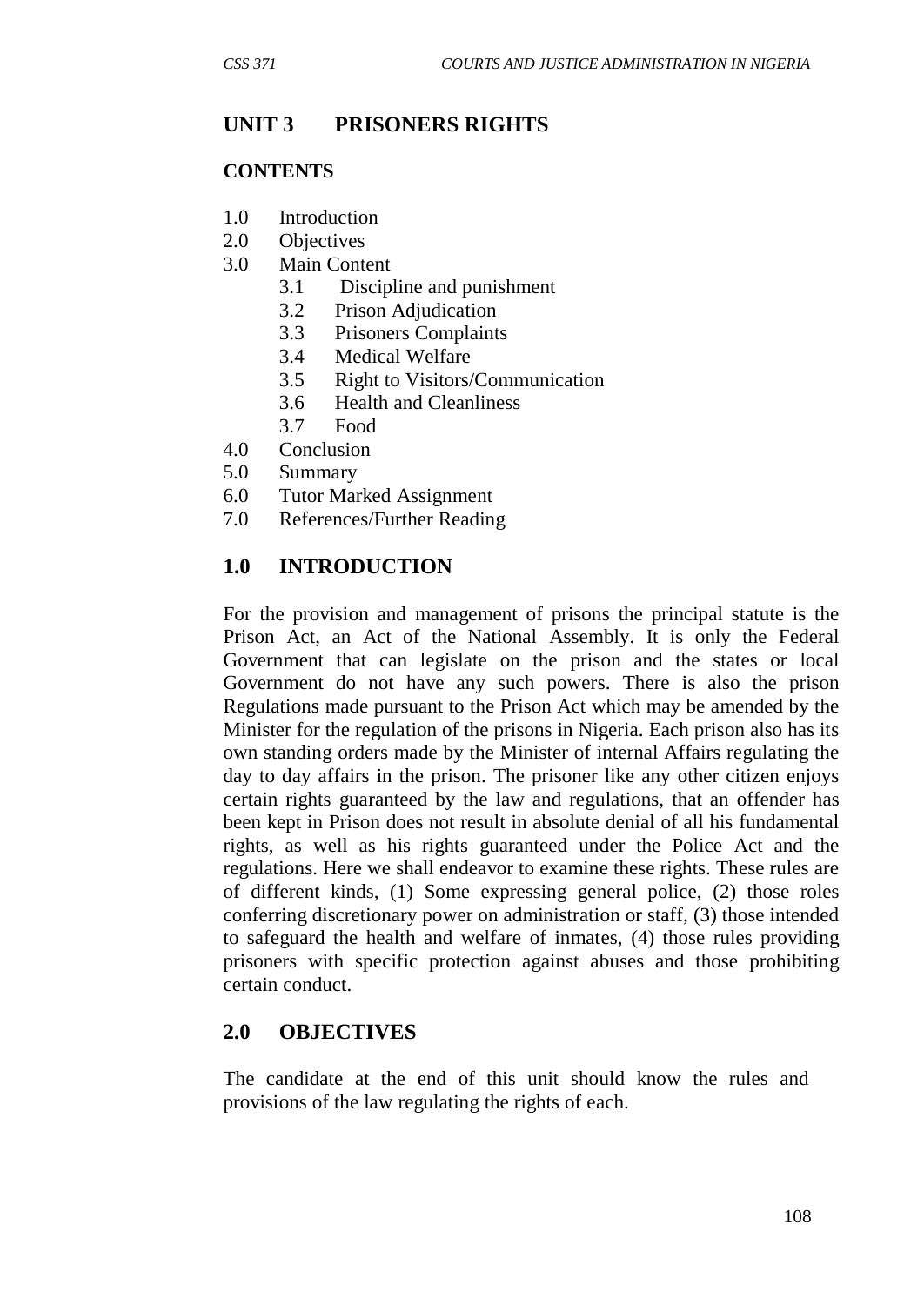## **3.0 MAIN CONTENT**

#### **3.1 Discipline and Punishment**

The prison regulations (first made in 1955) specify in its Rule 48 certain offences against discipline. These rules are formulated to prevent escapes and harm to prisons and staff alike. Most prisoners are people who have often demonstrated their disrespect for the law and its penalties. In many cases, it will be most cumbersome to bring a prisoner to trial for an offence committed in the prison. Prisoners are not co-operative witnesses, partly through distrust of agencies of the law, partly through fear of retaliation by co-prisoners or staff. Prison justice is rough and ready, and there must be practicable ways of resolving the issues of discipline. The offence may be divided into very grave and grave.

The offences stated in regulation 48 (w) and (x) are of very grave nature and the punishment is also very grave.

Mutiny or incitement to mutiny

Personal violence against any officer or servant of the prison.

Both offences attracts any of the following punishment and in same cases the prisoner may be subjected to two.

- (i) Solitary confinement in a refractory or solitary cell for a term not exceeding six days or
- (ii) To be kept on reduced diet, not exceeding six days.

To forfeit remission of sentence or

To be whipped with a cane. Only in aggravated cases may the prisoner be made to undergo two of the punishment above.

The prison authorities is allowed in cases of escaping from lawful custody and coupled with previous offences to charge the matter before a competent court to be dealt with under the criminal code. One of the specified offence that has been a target of criticism is reg. 48 (1) "making any frivolous or groundless complaints". The target of the complaint of cause is any officer. While the officers argue that this rule safeguards them from frivolous attack and complaints, the prisoner may be discouraged from making genuine complaints against an officer. The aim of the rule is however to discourage prisoners from retaliating against unpopular officers by accusing them of improprieties. Many have called for the abolition of this rule e.g. zellick (1981), while its abolition is strongly opposed by prison officials.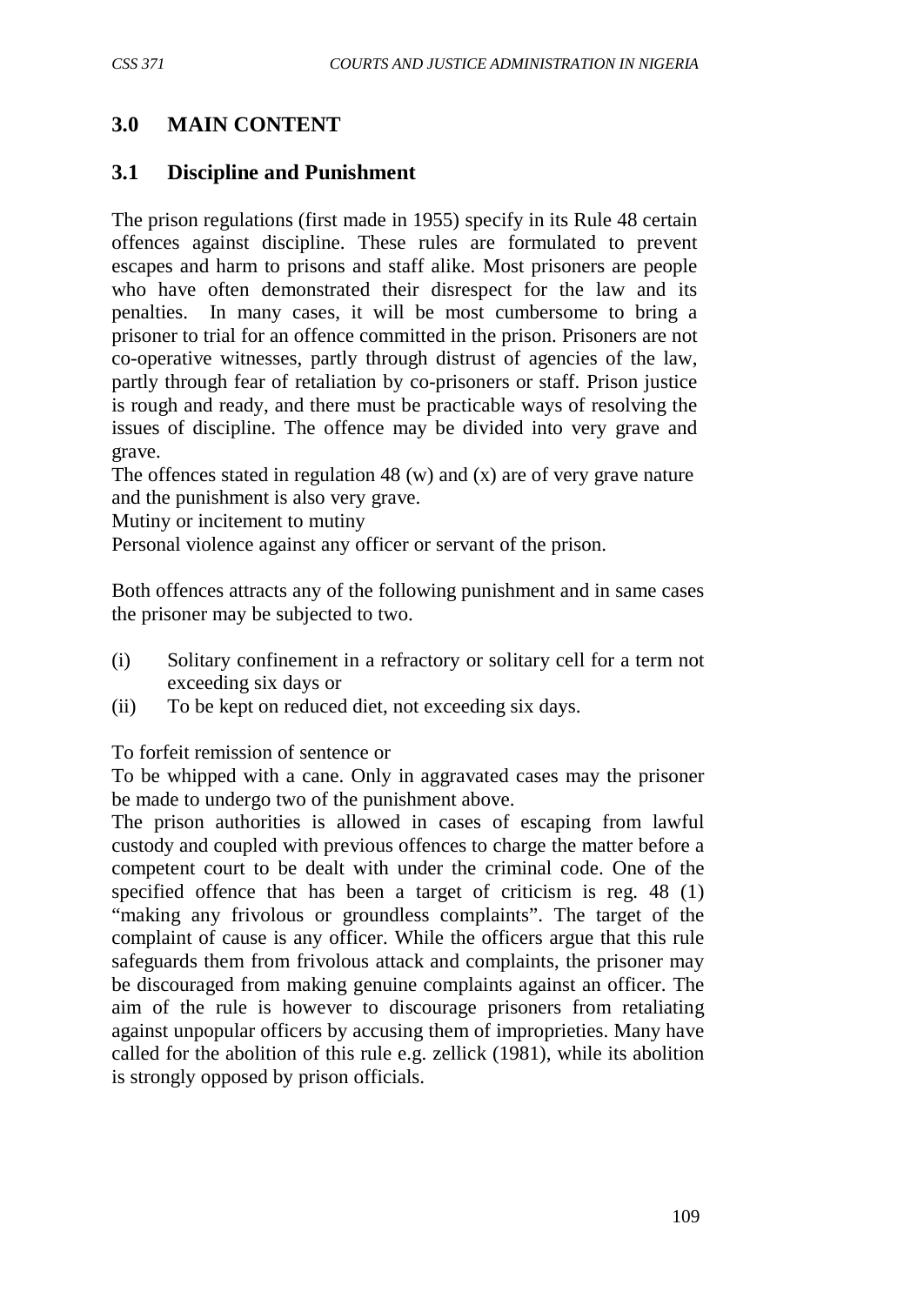A charge may be heard and decided by any of the following: -

- (a) Superintendent or an assistant superintendent in charge of prison,
- (b) Director, deputy director,
- (c) Controller or deputy controller,
- (d) Inspector of prisons or by
- (e) One or more visitors of prisons.

The prisoner must be allowed a fair hearing with ample opportunity to defend himself and call his witnesses.

The superintendent shall also enter in the record of punishments a statement of the date and nature of every offence punished under the Regulations, with the name of the offender and the punishment afflicted. The superintendent considering the state of the prison and character of the prisoner and for the safe custody of any prisoner that should be confined to chains, he may confine him, and record this in the his journal.

ADJUDICATION: There has been serious of attacks on the mode of adjudication in the prison; and the method of imparting discipline suspect, when an officer decides that a prisoner be charged, the prisoner is simply notified and detained. He is then brought before an officer as stated above the senior officer hears the complaints and listens to the prisoner, through he is allowed to call witnesses, but he rarely does, because majority of the inmates may decline for dear of attack from the officer. Where the Senior Officer believes the officer he goes ahead to make an award.

He may do any of the following: - Caution He may lose his remission or part thereof. To be whipped with a cane Reduced diet. Solitary confinement

There is no possibility of appeal against the award, and this has worked grave injustice in practice. Also, to be noted is that the prisoner is not entitled to legal representation, and most usually, the officer is not a lawyer or has any legal training in law or judicial process, they mostly will rather support their own officer and keep the ranks than a prisoner. The adjudicator is not bond by any technical rule of evidence and may in most cases rely on his own personal judgment and experience as opposed to the evidence and facts before him. There had been calls for reforms in the adjudicating process in the prison but the government is yet to take any positive step.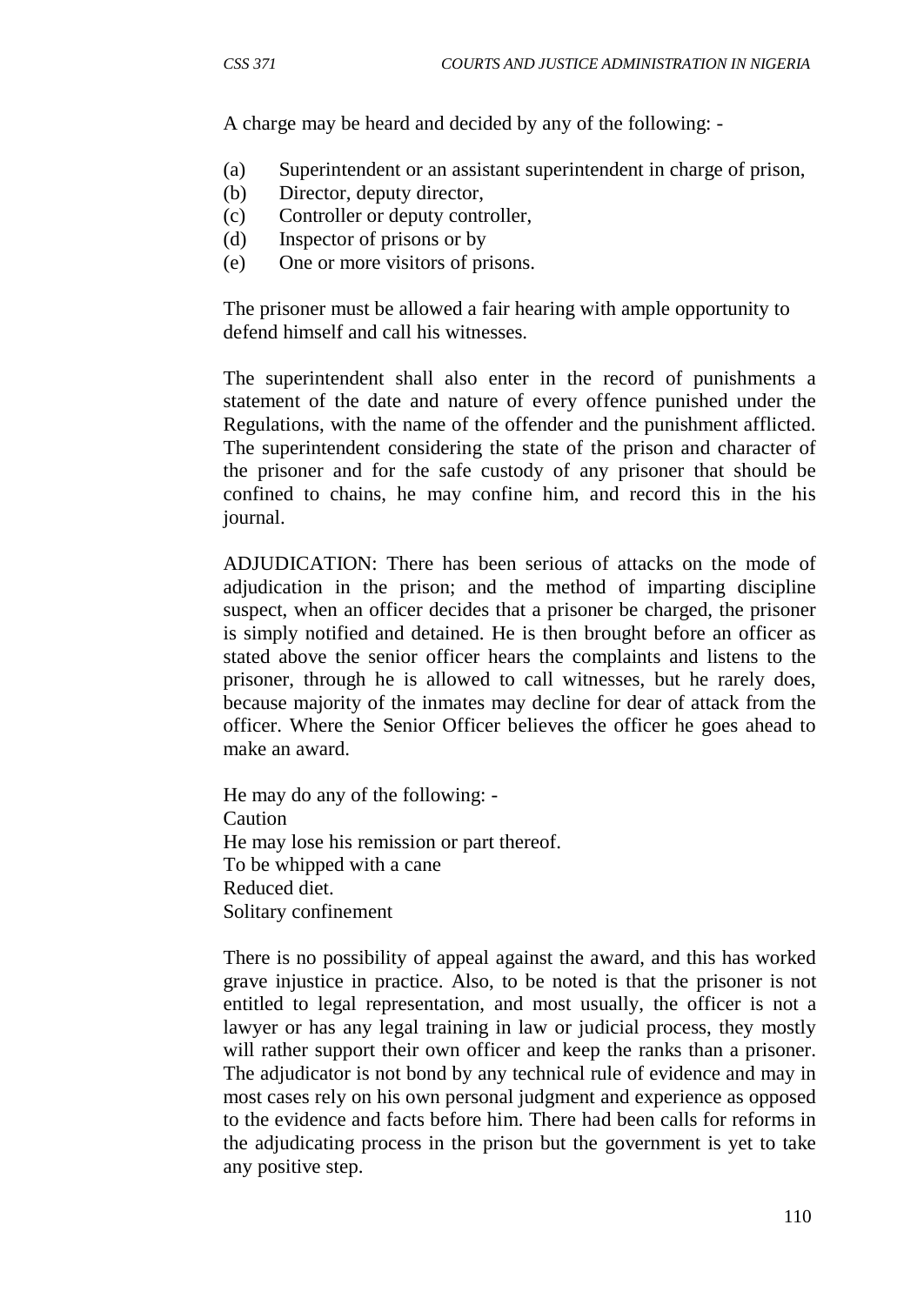### **SELF ASSESSMENT EXERCISE 1**

Discuss the mode of enforcing discipline in the Nigeria prison.

### **3.3 Complaints**

The prison Act allows prisoners to make complaints to a prison Visitor or to the superintendent but not to any subordinate officer. The prisoner, who wish to complain must first inform the warder in charge of his gang that he wishes to make a complaint to the superintendent.

The regulation, by virtue of rule 47, stipulates that it is after the calls are locked that the warder will approach the chief warder and mention the name and number of the prisoner who wishes to see the superintendent, and the chief warder shall arrange to parade the prisoner before the superintendent the following naming, where the day falls on a Sunday, then if will wait till following Monday. Complaints may only be made to the superintendent when he is inspecting the prison yard .Regulation 42 (2) however warns the prisoner against frivolous complaints which will be dealt with under regulation 48 (1).

Clearly, the regulation discourages any prisoner from making any complaints whatsoever. The regulation do not go on to specify what to do in cases where the superintendent finds the complaint very genuine, why must the prisoner wait till the next day and why should it be done during inspection tour. What does the prisoner do, where the warder refuse to pass on his request to see the superintendent. There is no provision for a legal practitioner to step into the matter and complain on behalf of the prisoner, though in practice this may be possible, but the outcome of such complaint is doubtful if it will not be classified as frivolous. In cases where the prisoner is awaiting trial, the lawyer may complain to the court, who may issue an order to protect the offender. In cases of convicted prisoners, the arena of complaint is so limited under the regulations that it is almost non existent.

In England, there are complaint cards in each call, and where a prisoner complaints, the card is handled by independent group, who may forward the complaint to the governor or the Board of the prisons at its meetings. He is permitted to write petitions to the Home Secretary. He may also write to the members of parliament of his choice. Under English law, the prisoner may file an action in court against any officer of the prison, though as a public officer, we must inform him, and give him opportunity to respond. However, if it involves disciplinary proceedings, the courts may not be inclined to look into the proceedings or intervene because if is not exercise of judicial function. He may if dissatisfied, actually petition the European commission on Human Rights (ECHR)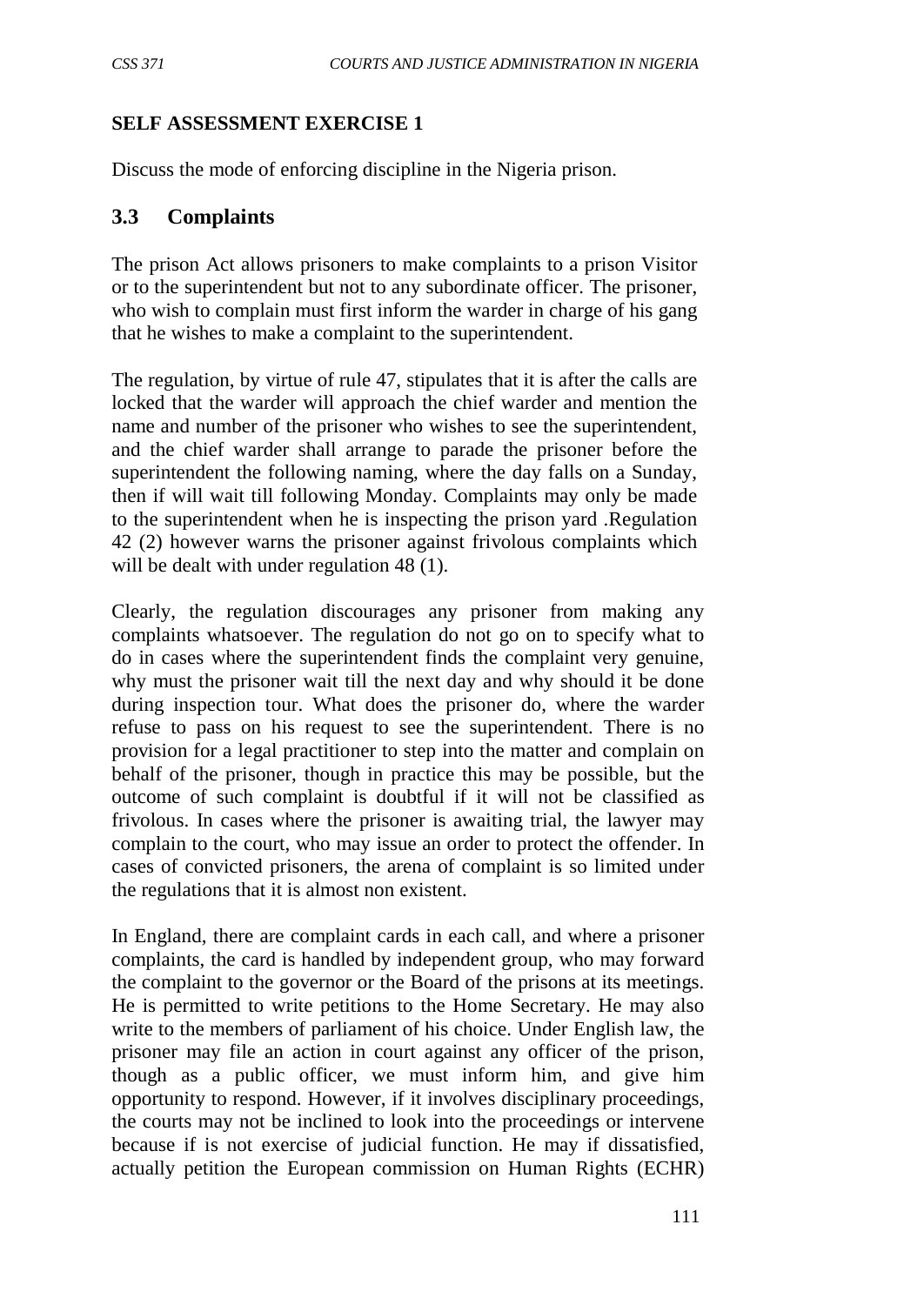and seek a remedy for relation of his rights guaranteed under the convention.

## **3.4 Medical Welfare**

The law recognized two main types of sickness, mental sickness and others. Where the prisoner appears to be of unsound mind, the issue must be referred to the Minister who shall appoint two or more qualified medical practitioners to inquire into the prisoner; soundness of mind and he if he thinks necessary order the removal of the prisoner from the prison to another prison or do an hospital, where the prisoner is certified to be of sound mind, the relevant authority may order in writing that the prisoner be removed to prison to be dealt with according to law.

Where the prisoner is found to be suffering from mental problems, he shall be detained in a mental home, until he is of sound mind or the expiration of his prison sentence.

In cases of serious illness of a prisoner confined in a prison where there is not suitable accommodation for him, the comptroller General or Superintendent direct the removal of the prisoner to a hospital. The medical superintendent of the prison must monitor the prisoner and issue a monthly report on the health of the prisoner, and wherever it is appropriate issue a report that the prisoner be returned to the prison. If a prisoner escapes from hospital, no prison official shall be held responsible unless he is in his personal custody. In Nigeria, it is quite disheartening that the medical attention in the prisons are grossly inadequate, and personnel are not usually qualified, and where they are; there is no adequate provision of drugs in the clinics even to treat minor ailments.

The prisoners themselves must provide their drugs, and those on drugs are required to buy their own drugs. Quite many of the prisoners are denied quick attention until the situation becomes very serious, mostly neglect and careless on the part of the prison officials.

## **3.5 Right to Visitors/Communication**

A prisoner and others awaiting trial is entitled to receive visitors in prison and also entitled to receive and write letters under some specified conditions. Regulation  $42 - 46$  of the prison regulation makes provision (though seemingly inadequate) on law, when and type of visitors that may visit an inmate of a prison in Nigeria.

Every convicted prisoner is allowed to receive a visit from friends in the presence of prison officer, in practice, the visitor must first apply to the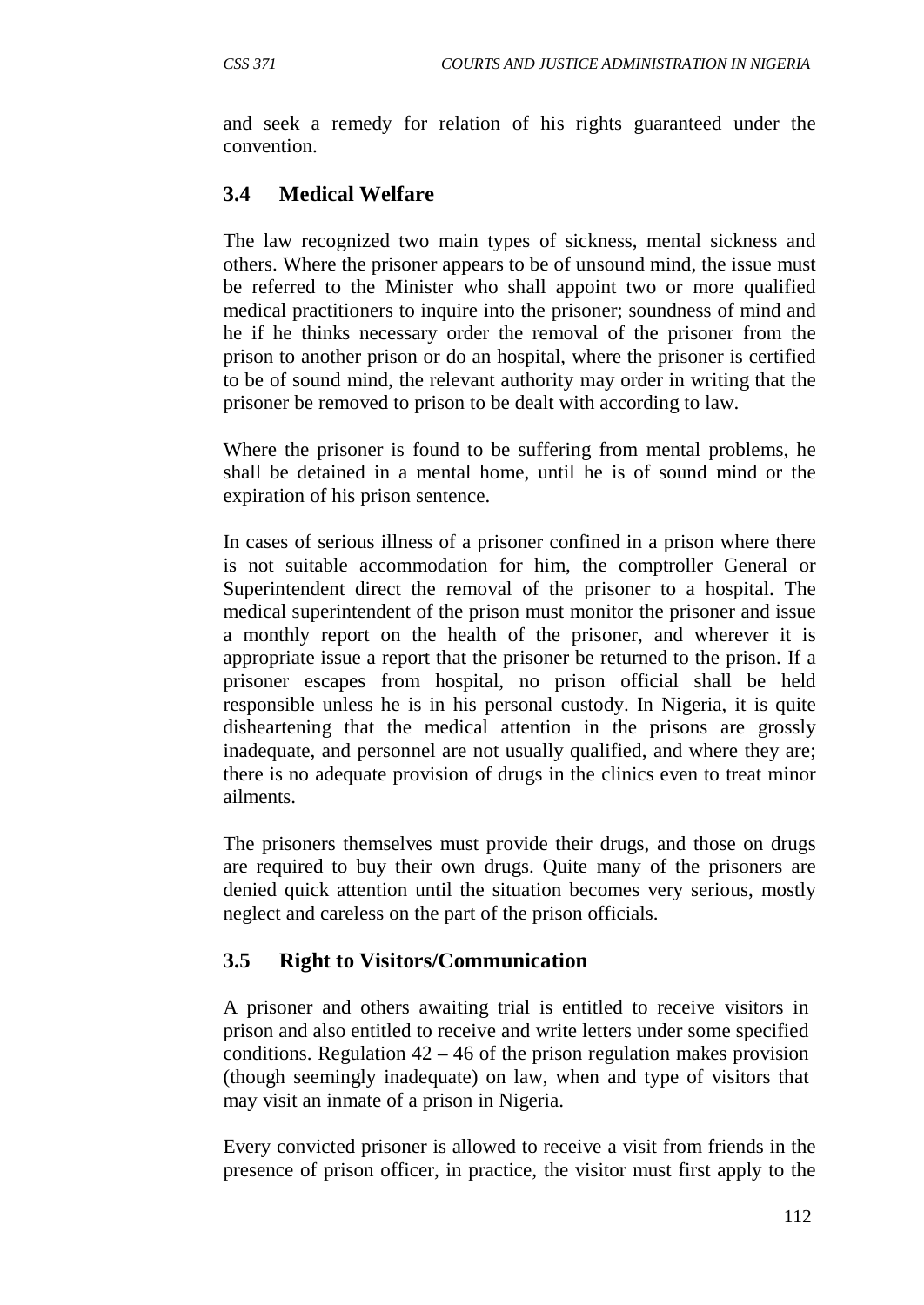comptroller of prisons asking for permission to visit a relative, friend or client (if the visitor is the legal adviser to the prisoner), he must state the reason for the visit, or else, the application may not be approved. Where the visitor is an illiterate, the prison officer may assist on writing the letter. The letter is then submitted for approval, and once approved the name of the visitor is called and he is first permitted to enter the reception hall; he then registers his name, and taken to a room to wait. The prisoner is then brought in, and all discussions is done with an officer in attendance. Where the visitor wish to give the prisoner food, or any other item, the officer first receive it and check it, if it is food, the visitor is asked to taste the food before it is handed over to the prisoner. The visitor is free to give the prisoner money, drugs, cloths, food (both cooked and raw). Visits are allowed everyday, between the hours of 9am and 6am.

The prisoner is also allowed to write and receive letters though at the discretion of the superintendent. In practice, there is generally no restriction to writing and recovering letters by the prisoner unless there is a ground for suspicious, or it is being used for a criminal purpose or intention.

The regulation provides that where a prisoner is "dangerously sick" and desires to be visited by any "near relation or friend, the medical officer may give an order in writing for the admission of such relation or friend if he considers it advisable. Why the regulation provides that a prisoner must be "dangerously sick" before he could be permitted to see a near relation, and this will depend on the discretion of the medical officer. Regulation 42 approves unrestricted access to a prisoner by his relatives and friends, while Regulation 43 restricted access to a prisoner who is "dangerously sick", and makes the visit subject to the discretion of the medical officer. In practice it is quite improbable that the medical officer will deny the request of a dangerously sick person for a visit by his relative or friend. The dangerously sick prisoner must be attended to by his relative and friends, as the prison is not a friendly place where people go out of their way to take care of others the need for money, drugs, and other essentials for living may actually make it imperative that people be allowed unrestricted access to their relatives in prisons whether dangerously sick or not.

However, the prisoner awaiting trial is allowed more freedom, he is allowed all reasonable opportunities daily of communicating with their friends or legal adviser. They are also allowed to write and receive letters. This is important because a person is presumed innocent until proved guilty.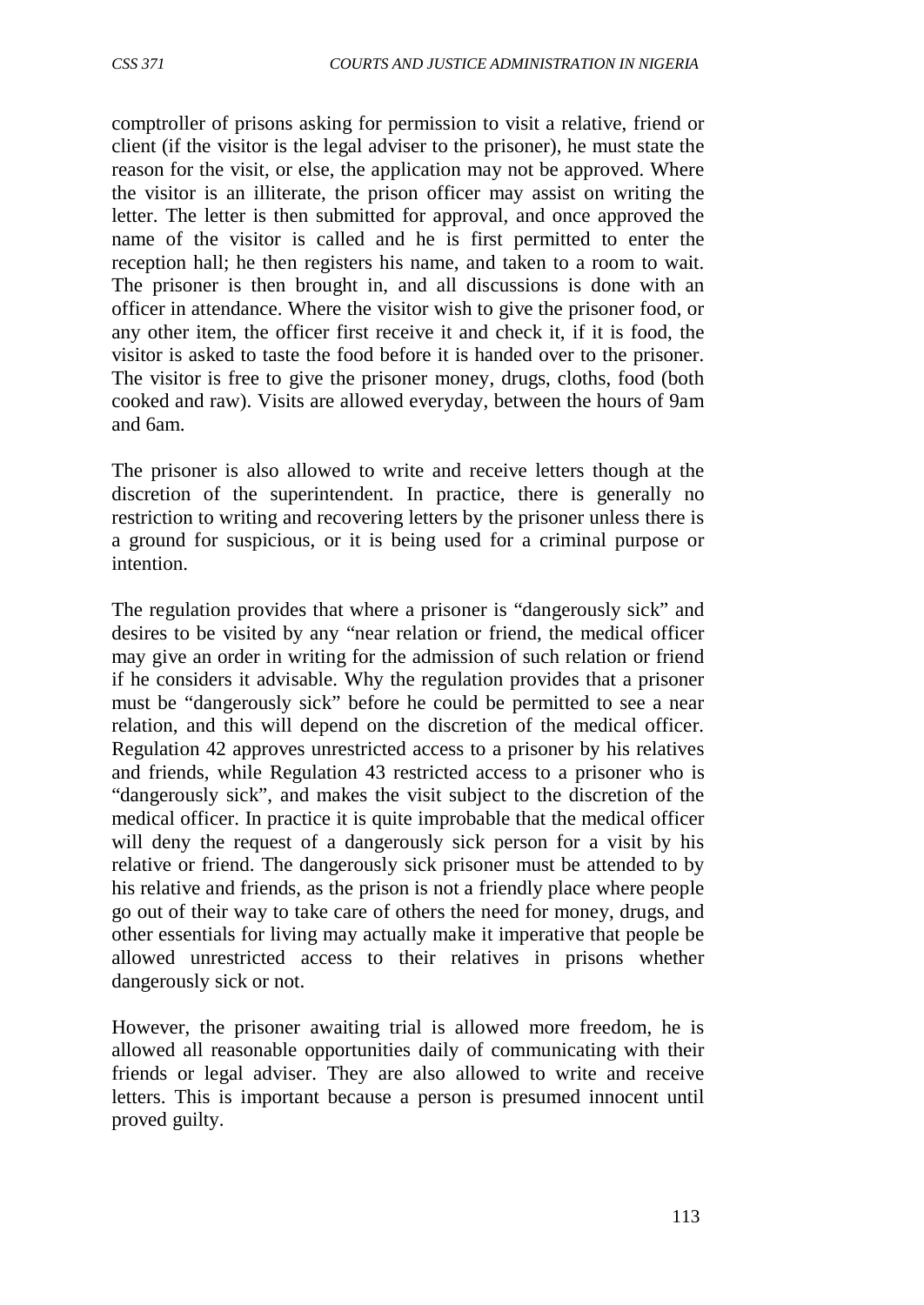The position is that he is an innocent person only being restricted before one matter of his guilt or innocent is being determined. This is why he is also allowed to wear his cloths, and also allowed greater rights to his legal adviser for preparation for his defence in the court. This is the internationally accepted practice.

The use of cellular phones in the prisons, or computers with the internet facilities and other modern communication gadgets are not provided for in the regulations; and may be left to the discretion of the prison officers to determine what to permit and what not. However, in practice the Nigerian Prison forbids the use of phones and computers in the prison; but where the prisoner is of good behaviour if is permitted, and those awaiting their trial are given much more freedom in the use of phones and computers.

### **3.6 Health and Cleanliness**

Every Prisoner is entitled to be kept in a homely, clean and comfortable environment to safeguard his health and well being. The regulation provides that the prison and every room, and part thereof, and the furniture therein, shall be kept clean and shall, as often as necessary washed or white-washed with time. The prisoner is entitled to be provided with suitable bedding. While strongly, the regulation provides that convicted prisoners are not entitled to receive any food, clothing, bedding or any other prison allowance unless by order of the medical officer. The prisoners are entitled to take exercises in the open air. They are also required to keep themselves clean and discount in their persons.

Every prisoner is required to take their bath daily. Whenever, a prisoner is sick, he might be exempted from labour, and taken to the clinic for proper care and attention. In spite of these lefty provisions, you still discover that the prisoners still sleep on bare floors, and they are never freely given bathing soap and other disinfectants, and this is the reason why many develop skin problems, and other ailments.

#### **SELF ASSESSMENT EXERCISE 2**

Examine the prisoner's right to visitors and communication in Nigeria.

#### **3.7 Food**

The Braden Regulations made copilots regulations and rules concerning food, in terms of type, quantity and diet of the prisoners. The prison discriminates between the prisoners awaiting trial, juveniles under 16 years and also debtors and non-criminal prisoners from other criminal prisoners.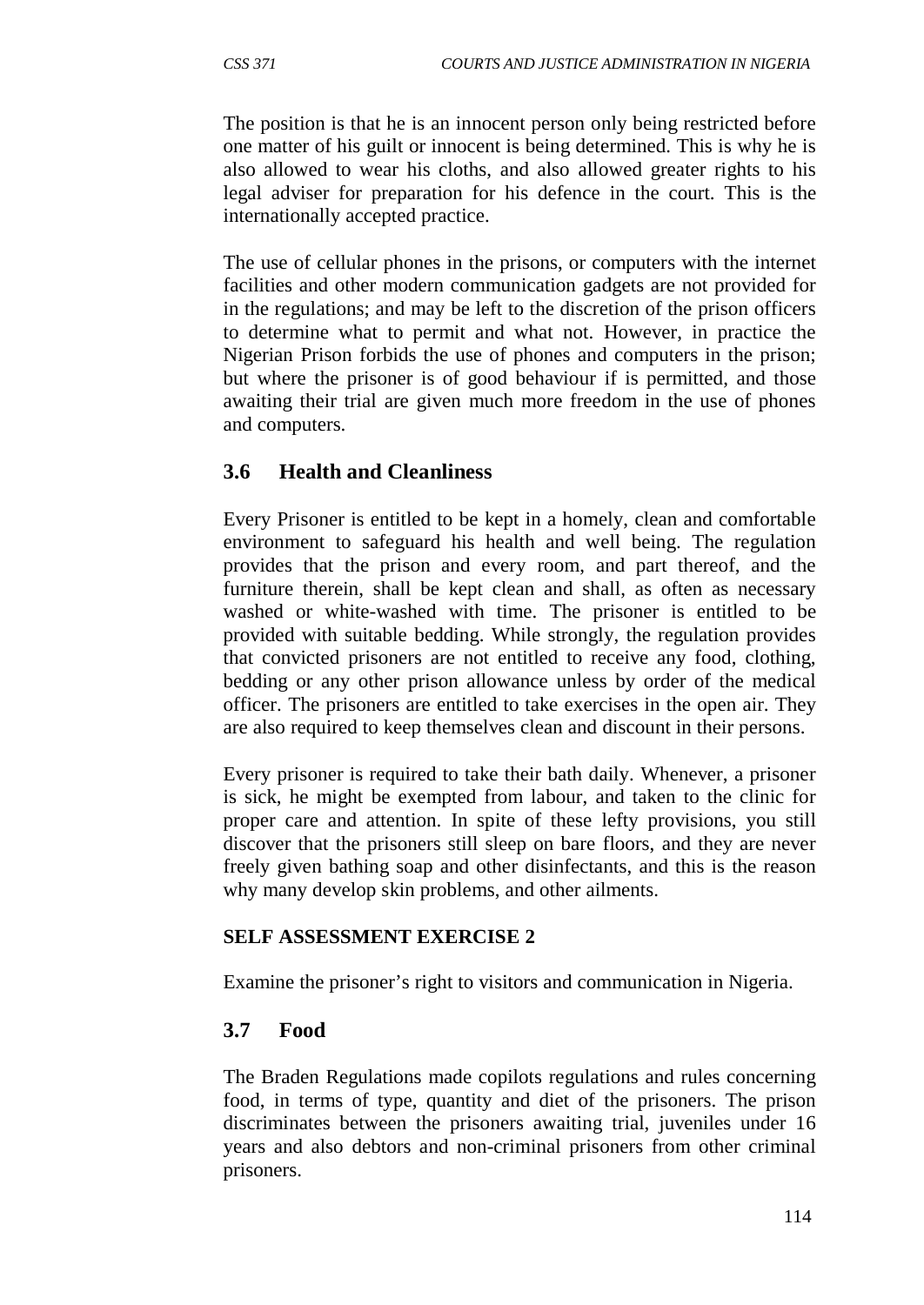The prison forbids the drinking of alcohol and tobacco expressly except with the written permission of the medical officer. While this is done, it has to specify the quantity to be allowed, and the name of the prisoner must be recorded in the medical journal. A debtor or other non-criminal prisoner is allowed to procure or receive at proper hours moderate quantities of food wine, malt liquor, clothes, bedding or other necessaries subject to examination. A criminal prisoner awaiting trial may also provide himself with food and other necessaries in the same way as a debtor, and if he does not do so, he shall receive the regular prison allowance of food. These category of prisoners are allowed to bring their own food into the prison, and also allowed special diets, liquor, tobacco, and other special provisions they can afford. In practice every prisoner whether awaiting trial or not has this privilege; the reason is that even though the law makes provision for adequate diet and rations, the food served is always tasteless, cold, not well cooked, and uninviting, and if one can afford it, much preferable to bring ones food. The prison officials therefore do not interfere in the provision of food by private arrangement by each prisoner.

#### **SELF ASSESSMENT EXERCISE 3**

Assess the right of a prisoner to health care in Nigerian prison.

### **4.0 CONCLUSION**

Imprisonment not only exposes prisoners to the influence of other prisoners but also places them to some extent at the money of staff. The rules and standing orders which restrict or prohibit activities that would be unhindered outside can be applied generously or with bureautic strictness, they may even be used to inconvenience someone who has incurred dislike. It is very difficult for officers to steer a middle course between laxity and excessive strictness, although many have acquired the knack; the prisoners see the use of unnecessary force as vindictive and wicked. The officers in most cases understand their role too well, and where there is no threat to their work or life, allows the prisoners as much laxity as possible, within the rules. The rights as spelled out in the regulations are the minimum required standard, the practice is a different matter.

### **5.0 SUMMARY**

We have tried to work at the rights of a prisoner in Nigerian prison. We have discovered that though they are kept in prison they still have certain rights and privileges that could be enforced and protected. The rights we discussed are basic, to keep them alive and health.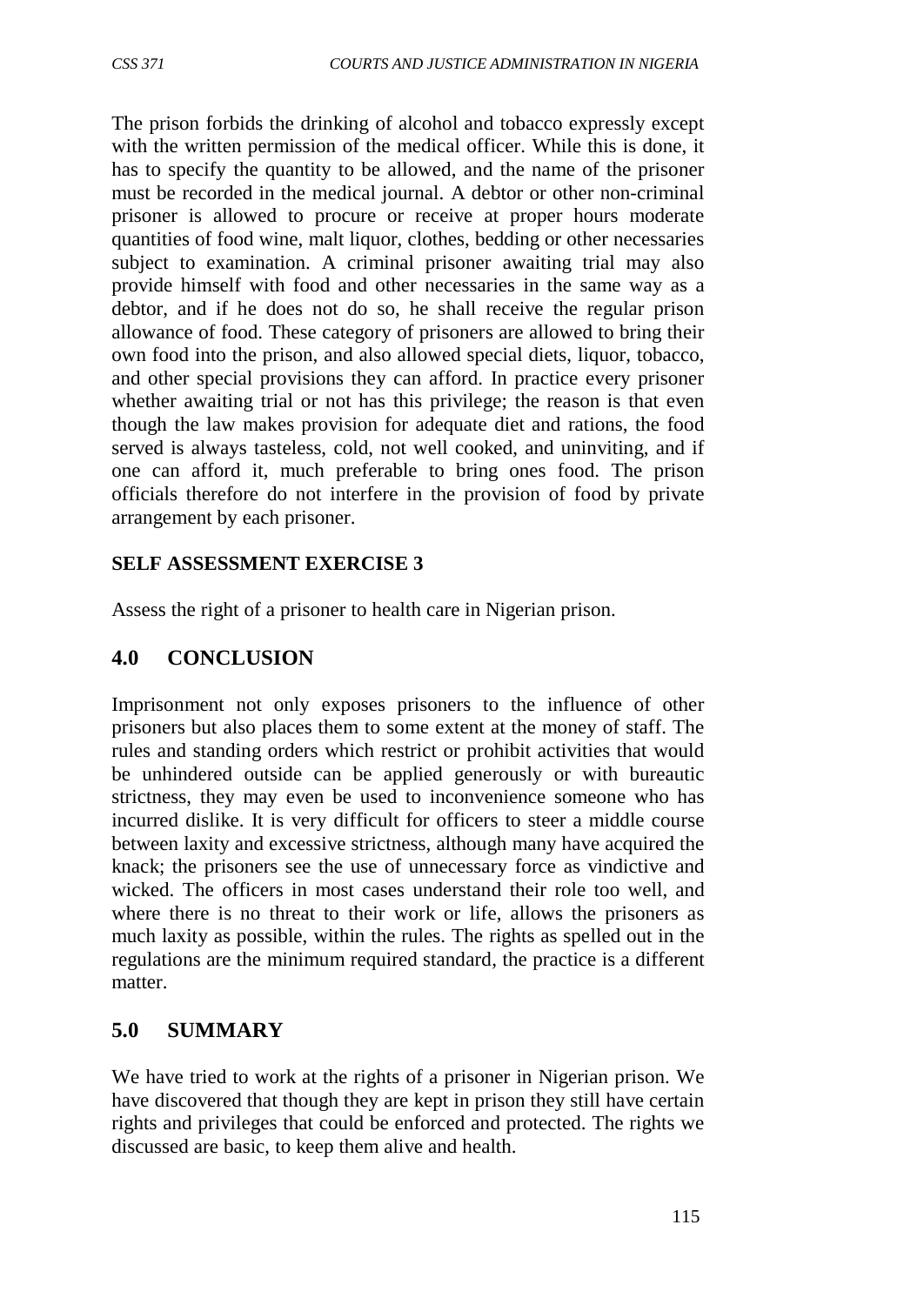#### **6.0 TUTOR-MARKED ASSIGNMENT**

- 1. Examine the problem of discipline in the prisons.
- 2. How may prisoners right be protected and enforced.

# **7.0 REFERENCES/FURTHER READING**

Prison Regulations

Worker (1987) Sentence, Theory and practice London.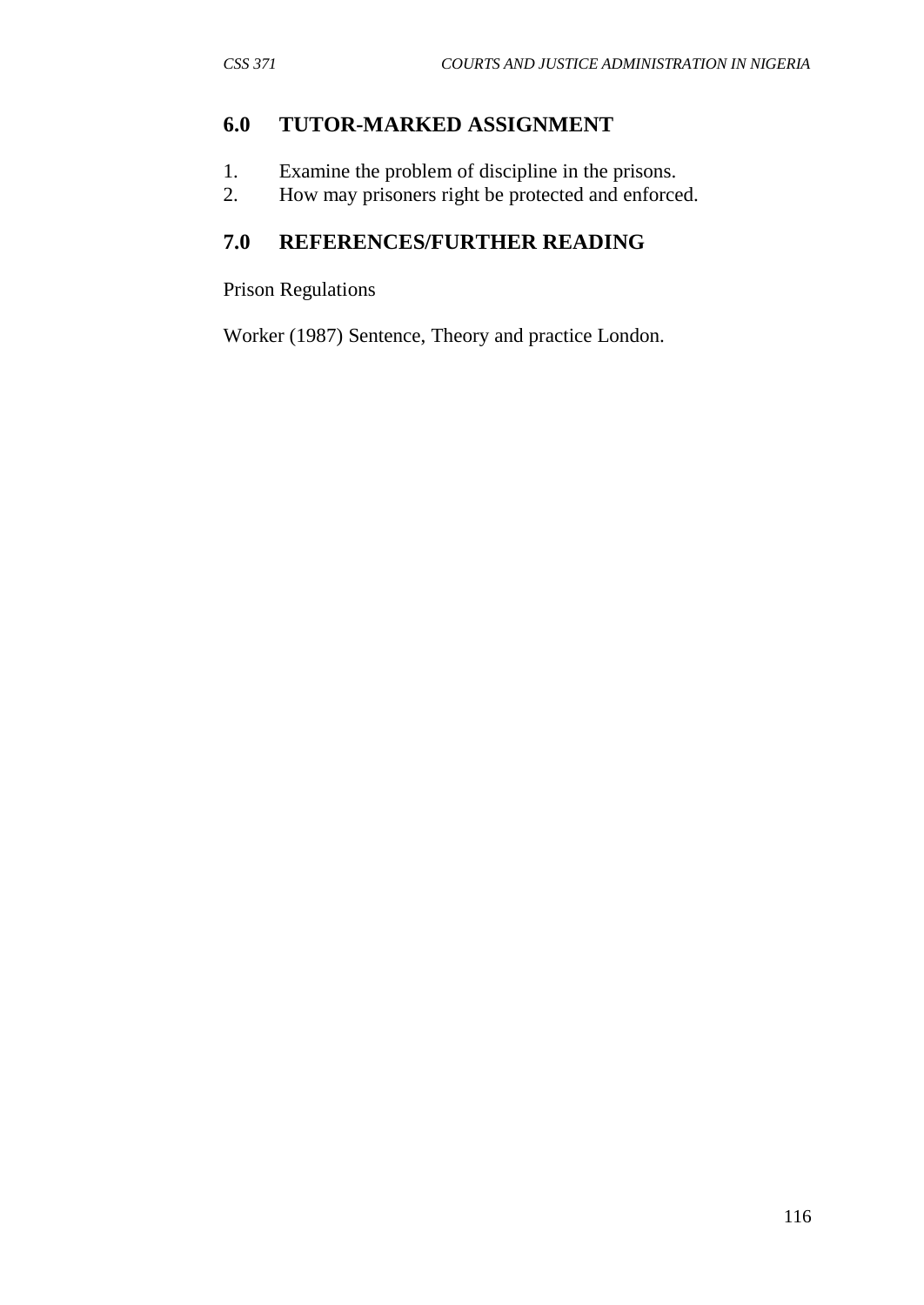## **UNIT 4 JUVENILE CRIMINAL SENTENCE AND TREATMENT**

#### **CONTENTS**

- 1.0 Introduction
- 2.0 Objectives
- 3.0 Main Content
	- 3.1 Trial of Juvenile Offenders
	- 3.2 Bail of Children and Young Persons Arrested
	- 3.3 Custody of Young Person and Discharged on Bail after Arrest
	- 3.4 Remand or Committal to Custody in Place Of Detention.
	- 3.5 Method of Dealing with Children and Young Person Charged with an Offence
		- 3.5.1 Borstal Training
- 4.0 Conclusion
- 5.0 Summary
- 6.0 Tutor-Marked Assignment
- 7.0 References/Further Reading

## **1.0 INTRODUCTION**

Where a child or young person is brought before the High Court or a magistrate's court charged with an offence, the charge shall be inquired into in accordance with the previsions of children and young Persons Act and not in accordance with the provisions of the Criminal Procedure Act. There are special provisions for the treatment and sentencing of juvenile who are found to have committed an offence. The main option for this is that the Young offender must be treated psychologically by counseling and guidance and not treated as an adult. Secondly the Young offender hardly understand the implication of his actions, at least in the long run, so when told the implications he is likely to desist, and adopt a much more profitable way of life. Another, problem is that the young person is easily impressionable, and can quickly follow in the footsteps of their parents and guardian. The possibility of such influence is very great and long before the criminal process, the young person should be given an opportunity to break such negative influence and change his way of life.

The aim is not to punish but to correct, to treat and to guide the young person. In this unit we shall examine the sentencing of young offenders, how it is done, and types of sentence that may be procured.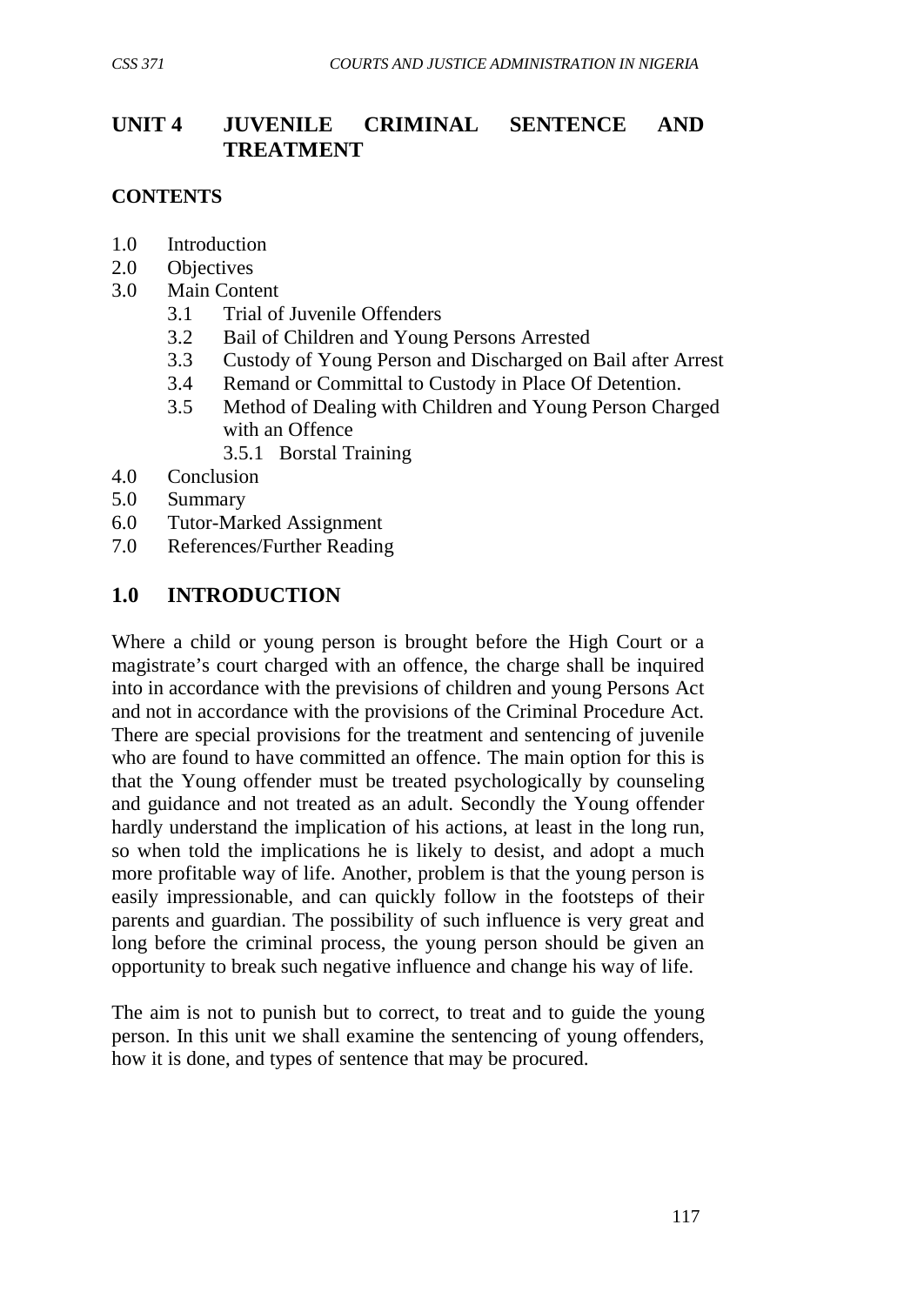## **2.0 OBJECTIVES**

At the end of this unit you should be able to;

- Understand the procedure for trial of a young offender.
- The type of sentence for young offender.
- Remand homes and Borstal centers. Operations and uses.

## **3.0 MAIN CONTENT**

Trial of Juvenile Offenders: The law stipulates that the juvenile offender must never be tried in the same court as adults, and where this is not possible, then the juvenile court must not sit the same time as adult court. The law also prohibits the young offender who has not attained the age of 17 years from being conveyed to court together with an adult offender or to sit in the same court with an adult offender, or associate in any way with an adult either convicted or charged with any offence other than an offence with which the person who apparently has not yet attained the age of seventeen years jointly charged or found guilty.

The juvenile court must not use the word 'conviction' or 'sentence' in relation to children and young persons.

Only persons directly interested in the proceeding are allowed to attend the hearing of a juvenile offender, it follows that the hearing is not open to the public. Though the bona fide representatives of a newspaper or news agency may be allowed to attend, unless the judge directs otherwise.

There is restriction on punishment of a juvenile offender;

No child shall be ordered to be imprisoned

No young person shall be ordered to be imprisoned if he can be suitably dealt with in any other way whether by probation, fine, corporal punishment or otherwise.

A young person ordered to be imprisoned shall not, so far as the same may be practicable, be allowed to associate with adult prisoners. (S. 419 CRA).

## **3.2 Bail of Children and Young Persons Arrested**

The Young person arrested who has not attained the age of seventeen years is apprehended with or without warrant and cannot be brought immediately before a court is entitled to be released on bail unless;

- i. The charge is one of homicide or other grave crime or;
- ii. It is necessary in the interest of such person to remove him from association with any reputed criminal or prostitute; or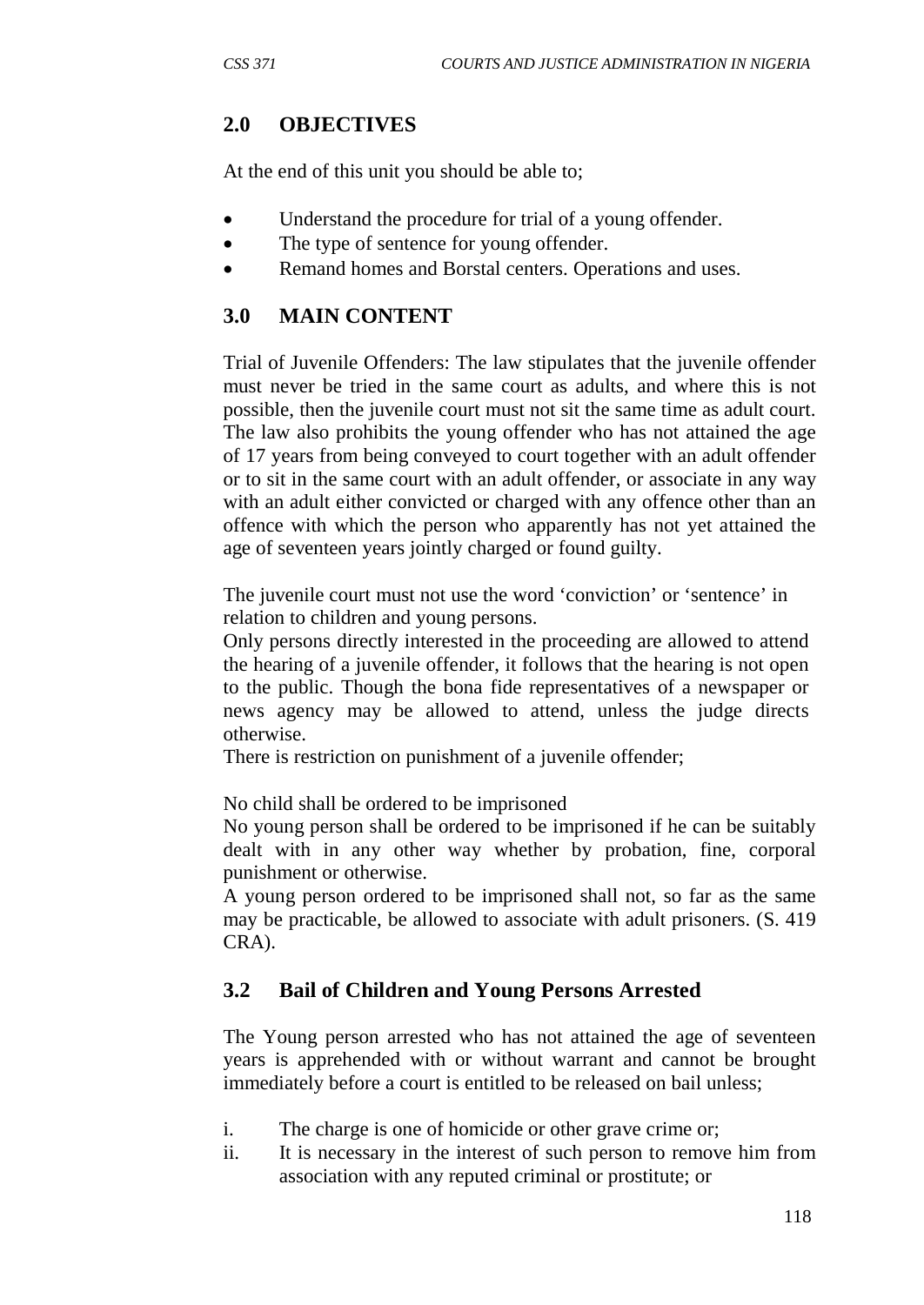iii. The officer has reason to believe that the release of such person would defeat the ends of justice.

The police officer may release the young person to his parent or guardian either with or without sureties and for such amount as will in the opinion of the officer, secure the attendance of such person at the hearing of the charge. Where the young person cannot be released on bail, he then must be kept in a suitable place which is not a police station cell for detention of adult prisoners or a prison until he can be brought before the court.

The exceptions are, if the officer certifies that:

It is impracticable to do so, or,

That he is of so unruly a character that he cannot be safely so detained, or That he is in such state of health mentally or physically that it is not advisable so to detain him.

The officer must produce a certificate to this effect before a court.

### **3.3 Remand**

A court on remanding or committing for trial a child or young person who is not released on bail shall, instead of committing him to prison, order him to be detained in a place deemed by the court to be a place of safe custody to be named in the commitment to be there detained for the period for which he is remanded or until he is thereafter brought for his trial.

The court may commit the young person to prison custody if it is found that the young person is of so unruly a character that he cannot be safely so committed, or he is so deprived a character that he is not a fit person to be so detained, or that no person can be found who will agree to undertake the custody of the child. The latter exception is applicable where the remand home is not available within the jurisdiction of the court.

#### **SELF ASSESSMENT EXERCISE 2**

Discuss generally the trial of a young person.

## **3.4 Methods of Dealing with Children and Young Persons Charged with Offence**

Where after the trial, the court is satisfied of the guilt of the child or young person tried, the court may deal with the child or young person is any of the following manner: -

By dismissing the child or,

By discharging the offender on his entering into recognizance, or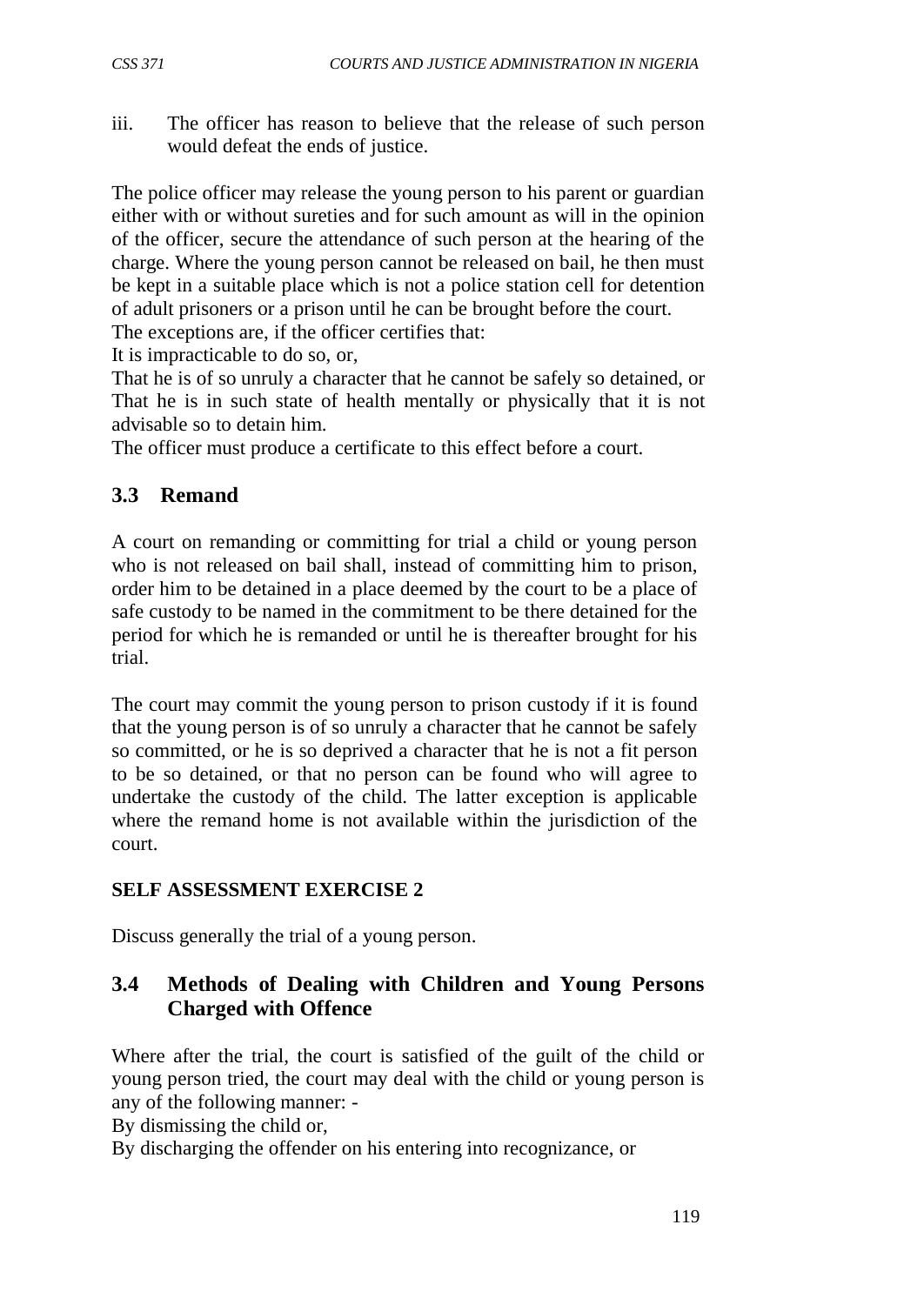By so discharging the offender and placing him under the supervision of a probation officer, or

By committing the offender to the care of a relative or other fit person.

By sending the offender to a Government institution or establishment (Borstal home).

By ordering the offender to be whipped, or

By ordering the parent or guardian of the offender to pay a fine or damages or casts, or

By ordering the parent or guardian of the offender to give security for his good behavior, or

By committing the offender with the approval of the Governor, to custody in a place of detention established under the children and young person law of a state (borstal home)

Where the offender is over 14 years of age, sentence him to imprisonment or

By dealing with the matter in any other manner in which it may be legally dealt with;

A magistrate may not impose more than N4.00 ( four Naira) fine on a child. The court may also order the parent or guardian of the child to pay any fine imposed on the child or young person unless the parent cannot be found or it is found that the parent or guardian has not conduced to the commission of the offence by neglecting to exercise due care of the child or young person.

The court may impose any or combine any two or more of the above measures depending on the circumstances of each case.

#### **SELF ASSESSMENT EXERCISE 2**

Assess the methods of dealing with children and young persons charged with an offence.

#### **3.5.1 Borstal Training**

A sentence of borstal training may be passed or an offender convicted of an offence punishable with imprisonment and aged under 21 on the day of his conviction, if the court is of opinion, having regard to the circumstances of the offence, and after taking into account the offenders character and prevails conduct, that it is expedient that he should be detained for training in a borstal home. Before passing a sentence of borstal training the court must consider any report made is respect of the offender by the welfare department and other concerned officers like the police officer in charge of the matter.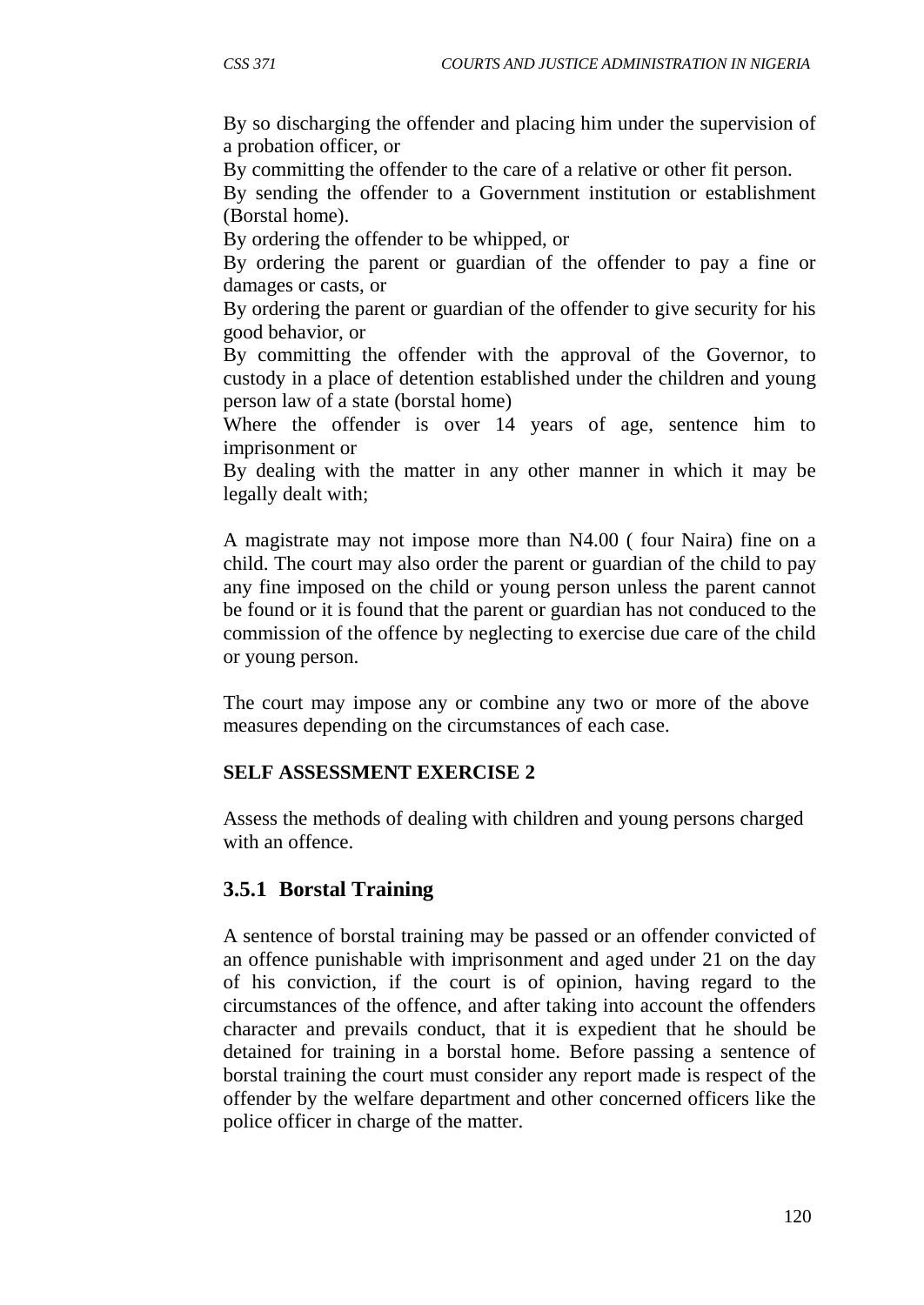The sentence of borstal training serves a training function, as a training measure and as a tariff sentence equivalent to a sentence of imprisonment between the limits within which imprisonment is prohibited for young offenders, as different principles apply in each context the propriety of the sentence in a particular case depends on the objects with which it is imposed.

The borstal training may be used to provide the offender with the social vocational or educational training the young person requires. Where this is the object of the sentence 'The real problem is not a question of punishment. It is a question of the courts assessment. On the information before it of what is going to be the best for these young men himself'. The choice of borstal training in preference to other possible measures (usually probation) is based on a prediction of the likely effect of future behavior, and does not reflect the application of detailed principles. Generally, the court tries to balance proportionately the offence and sentence, but in cases of borstal training sentence, this is not the case, the issue here is not punishment, but the sentence is only imposed as a training measure in the offender's best interests. (see generally Borstal Institutions and Remand Centers Act 2004 LFN)

## **4.0 CONCLUSION**

The aim of sentencing of a young person or a child is generally never to punish but to treat the child with a singular aim of rehabilitating the young offender. The varieties of methods of sentencing attests to this fact. The court may actually combine two or more methods, all aimed at and for in the best interests of the child.

The court must therefore not be limited in any way in striving to ensure that the child is never lost into the world of crime, and adopt a very palliative sentence. The process right of the part of reception of the young person into the penal process is to ensure that the young person is separated from adults to avoid further negative influence on the young offender by the adult offender. If the measures are followed, the likelihood of the young offender being salvaged is very high.

## **5.0 SUMMARY**

We have discussed the treatment of the young offender in the penal process. We have discovered that the young offender is classified into (1) Child a person under the age of fourteen years, (2) Young person a person more than fourteen but less than 17 years of age while, (3) A young adult is person aged more than 17 years but less than 21 years old. They are not treated as adult offender, and both or the police level and at the court level, the law specifically empowers the court to treat the young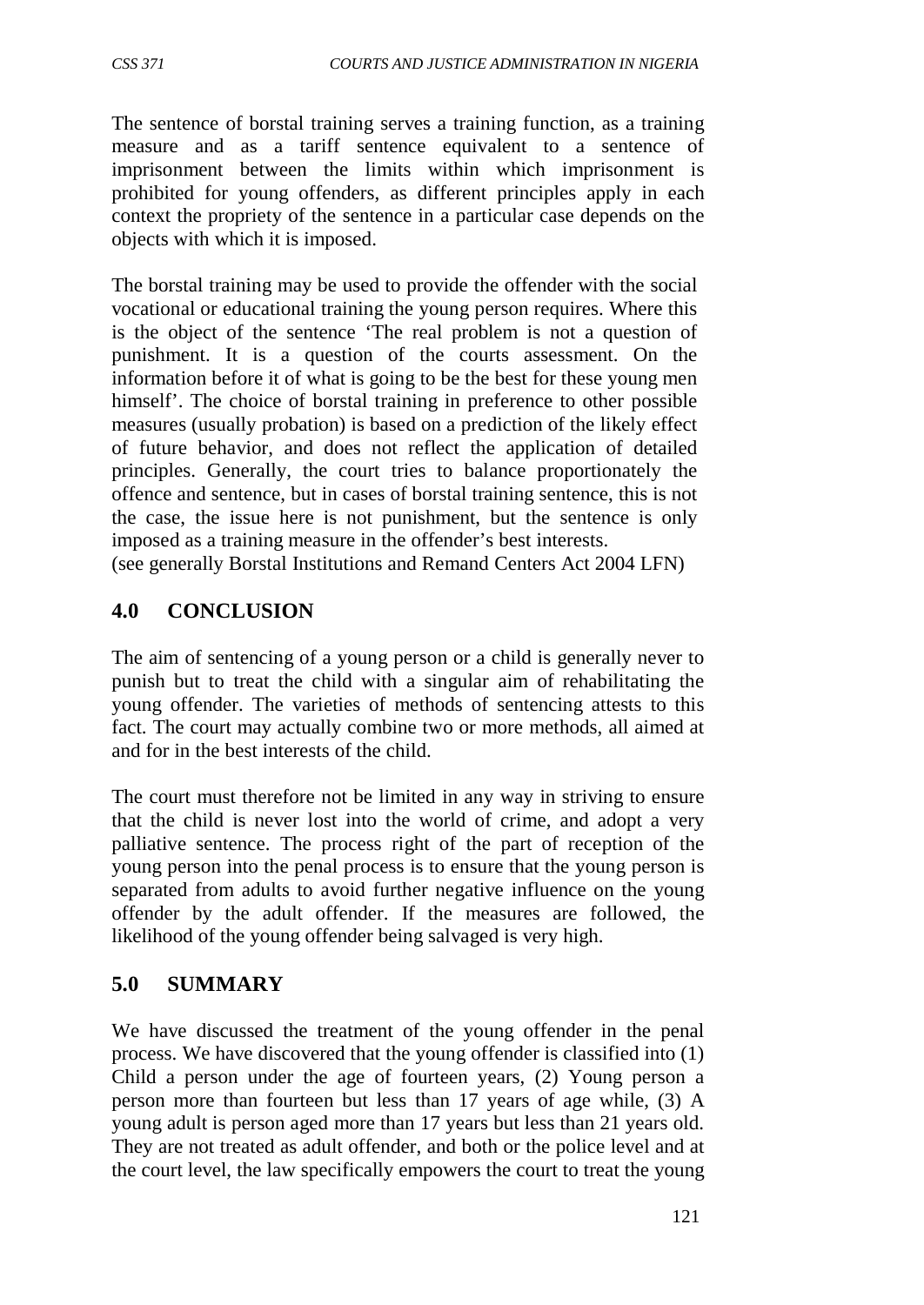offender as different from adults, and the method of sentence is quite different and distinct.

### **6.0 TUTOR-MARKED ASSIGNMENT**

- 1. Examine the methods of sending a young offender.
- 2. Discuss the use of Borstal training in the treatment of a young offender.

## **7.0 REFERENCES/FURTHER READING**

Thomas, (1979) principles of sentencing Heinemann Books London.

Criminal Procedure Act, S413 – S434.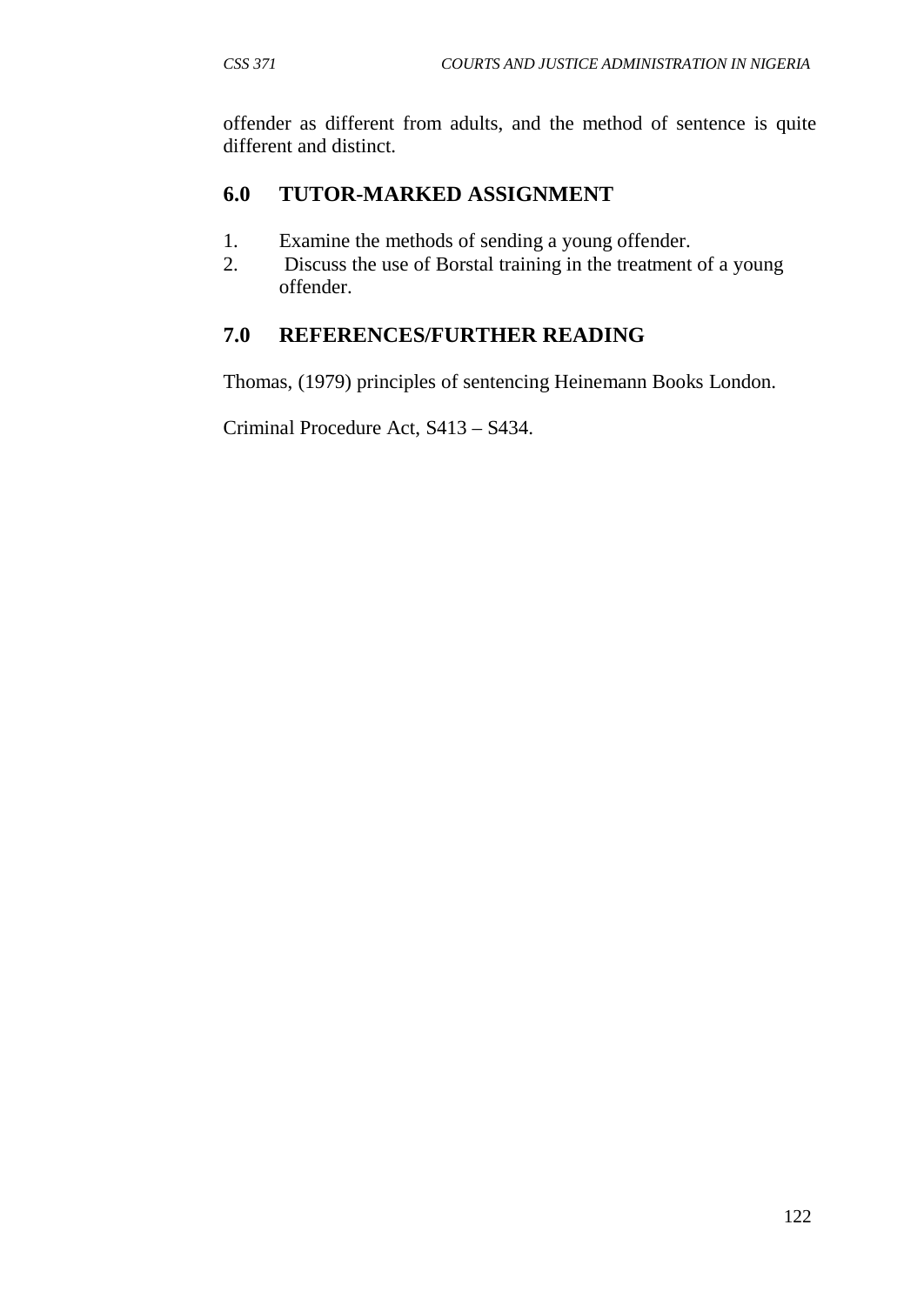#### **MODULE 5 ADMINISTRATION OF CRIMINAL JUSTICE SYSTEM IN NIGERIA**

Unit 1 Administration of Criminal Justice System in Nigeria<br>
Unit 2 Mode of Criminal Trials Mode of Criminal Trials

## **UNIT 1 ADMINISTRATION OF CRIMINAL JUSTICE SYSTEM IN NIGERIA**

## **CONTENTS**

- 1.0 Introduction
- 2.0 Objectives
- 3.0 Main Content
	- 3.1 Impartiality of court
	- 3.2 Legal Safeguards for fair trial
- 4.0 Conclusion
- 5.0 Summary
- 6.0 Tutor-Marked Assignment
- 7.0 References/Further Reading

## **1.0 INTRODUCTION**

In this unit we are going to look into the role of the judge in administering justice in the court. The judge though is in control of the proceedings must adhere strictly to the law and procedure guiding the administration of justice. These body of laws are in place to ensure that justice is dispensed accordingly, and any deviating will result in miscarriage of justice. The rules ensure that justice is properly enforced and according to law. The adage is that justice must be seen manifestly to have been done. The rules also assures the judge and administration of justice generally.

## **2.0 OBJECTIVES**

At the end of this unit you should be able to understand;

- The general duties of the judge in the administration of justice.
- Rules that ensures impartiality of the judge.
- Legal safeguards for fair trial.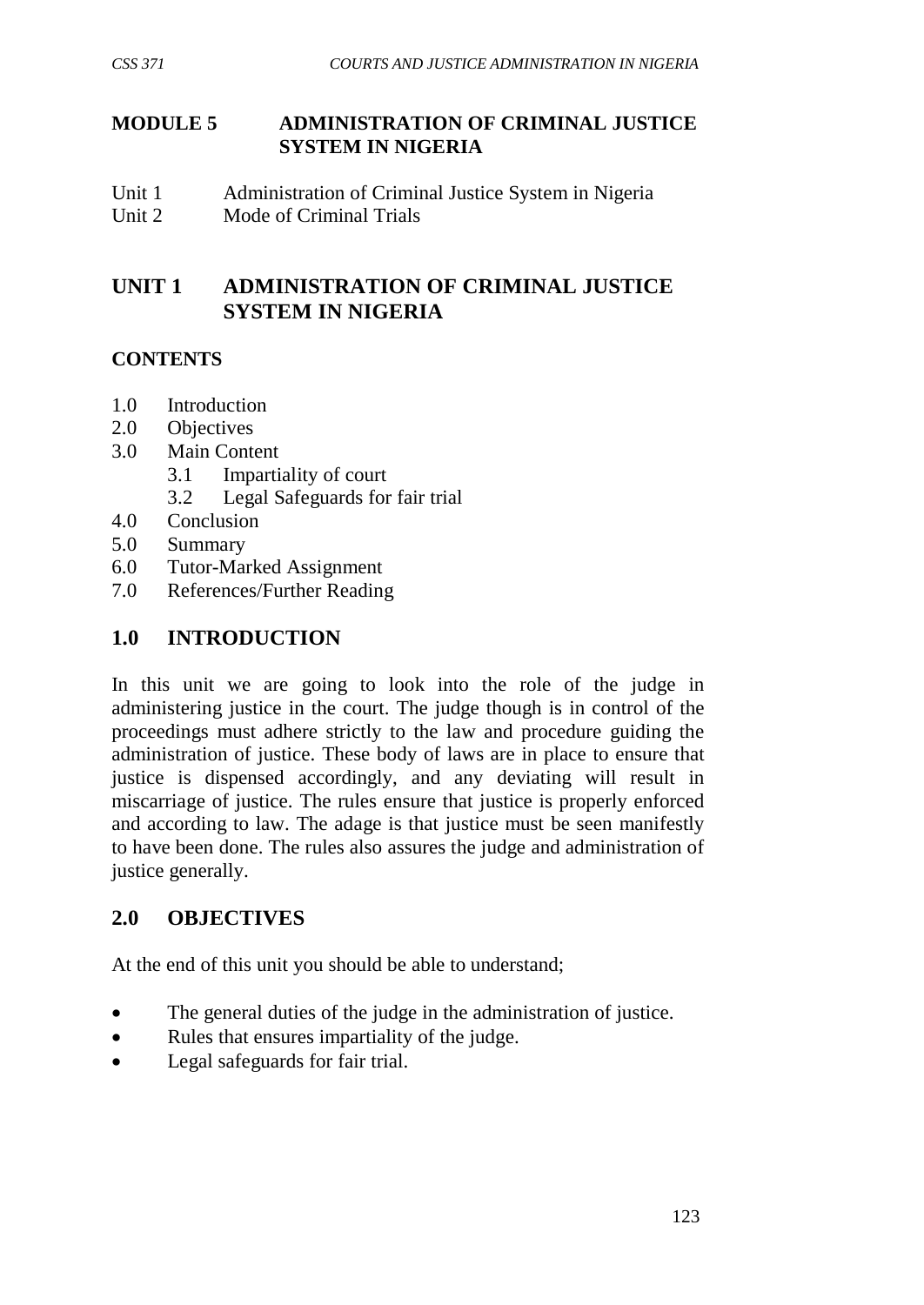### **3.0 MAIN CONTENT**

#### Impartiality of the judge

The judge is expected as a matter of law to act as an impartial and neutral arbitrator in the proceedings, before the court, in civil proceedings, the court must ensure his neutrality, he must ensure both words and in action. He must not show that he is biased or supports the case of one party over the other. While in any criminal proceedings, the prosecutor is the entitled to be afforded the opportunity of being heard before convictions.

The court must hear both sides before arriving at the decision of the court. The rule of four hearing (discussed below) is that no party can be condemned without being heard in his own defence ("Audi alterem patem") criminal trial therefore cannot be undertaking without the presence of the accused. And trial cannot commence in his absence, neither can it proceed in his absence. The fact that the accused does not prelude trial where, however, the accused makes the trial impossible, we may be removed or the matter adjourned until the accused is ready. Normally, the restraints, like handcuffs must be remoeved immediately the accused is brought to court, if he misbehaved, the court may order that the accused be handcuffed or otherwise restrained or cause unnecessary disturbance.

The court must ensure that all parties before it have been properly served or summoned before the court can assume jurisdiction. In civil cases any trial or proceedings without proper service is a nullity. While in criminal proceedings, the accused person must be properly summoned, and charged before the court, and trial cannot commence unless this has been satisfactorily done.

The court must dispense even handed justice along the well trodden path of judicial precedent, the proper application of the law, rules of procedure, general directives of courts, and other principles of law to guarantee equality and fair play as much as possible.

In criminal trials, the court is under a duty to adhere strictly to the inquisitional method of trial which lays a duty on the court to intentionally look at the suspect in a case as an innocent of the trial and until his guilt is established or innocence is reaffirmed.

The court is under a duty to allow the accused person the opportunity to defend himself personally or by counsel of his choice, and to crossexamine the accusers and his witnesses. Whenever, the accused person is not given this opportunity, the trial is a nullity.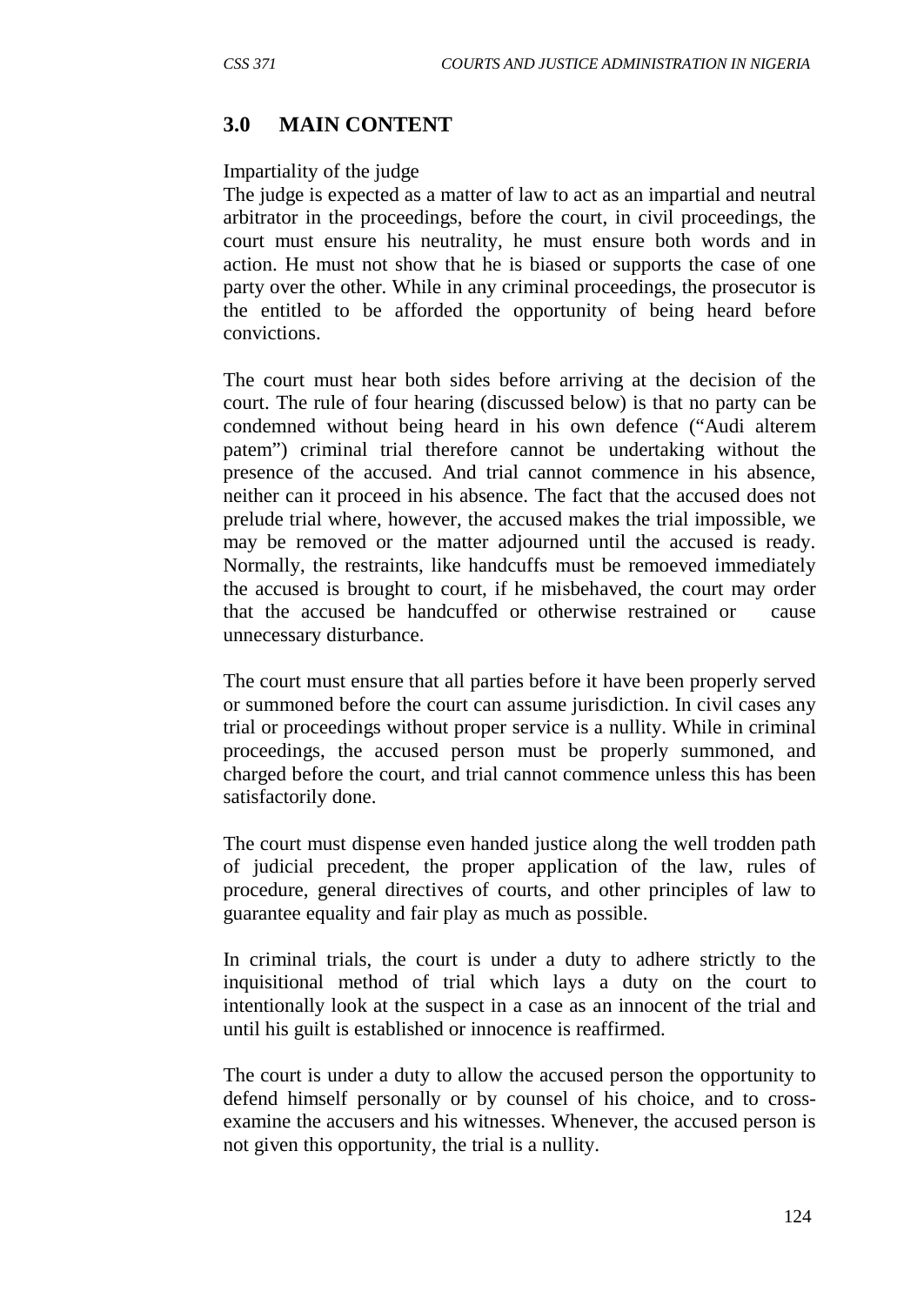The court must at the end of trial, painstakingly review the evidence adduced by each party in a trial, provide explanation to justify its validity one way or the other of the entire evidence without bias, dispassionately and according to well laid down legally acceptable principles.

The court is under a duty to terminate the trial with a judgment or ruling on the theory that there must be an end to litigation and at the end of which the court becomes 'functions officio', and the judge is not allowed to re-open the trial, or allowed to be done any other act that may be regarded as re-opening the case.

#### **SELF ASSESSMENT EXERCISE 1**

Discuss the duties of the court in the administration of justice.

### **3.2 Legal Safeguards for Fair Trial**

There are certain legal safeguards to guarantee fair trials, those are also enshrined in the constitution, which means they are not only enforceable but may nullify the entire proceedings.

**Fair Hearing:** - In the determination of a citizens civil rights and obligation he is entitled whenever a person is charged with a criminal offence, he shall unless the charge is with drawn, be entitled to a fair hearing in public within a reasonable time by a court or tribunal. See S36 (1), (4) of the 1999 constitution.

**Presumption of Innocence:** - Every person who is charged with a criminal offence is presumed innocent until proved guilty. It follows that, even in the face of the court and during the entire trial, it is the prosecution that must prove his case before the accused person is called upon to defend himself. Where the prosecution is unable to prove his case against the accused, the trial must be discontinued and the accused discharged and acquitted. See S36(5) 1999 constitution.

**Publicity of Trial:** - S36 (4) of the constitution enjoins that all criminal trials must be in public; every member of the public is entitled freely to attend the proceedings of a criminal trials. The constitution however allows the court to exclude from its proceedings persons other than the parties thereto or their legal practitioners in the interest of defence, public safety, public order, public morality, the referee of persons who have not attained the age of eighteen years, the protection of the private lives of the parties or to such extent as it may consider necessary by reason of special circumstances in which publicity would be contrary to the interests of justice. The generally accepted occasions are in cases of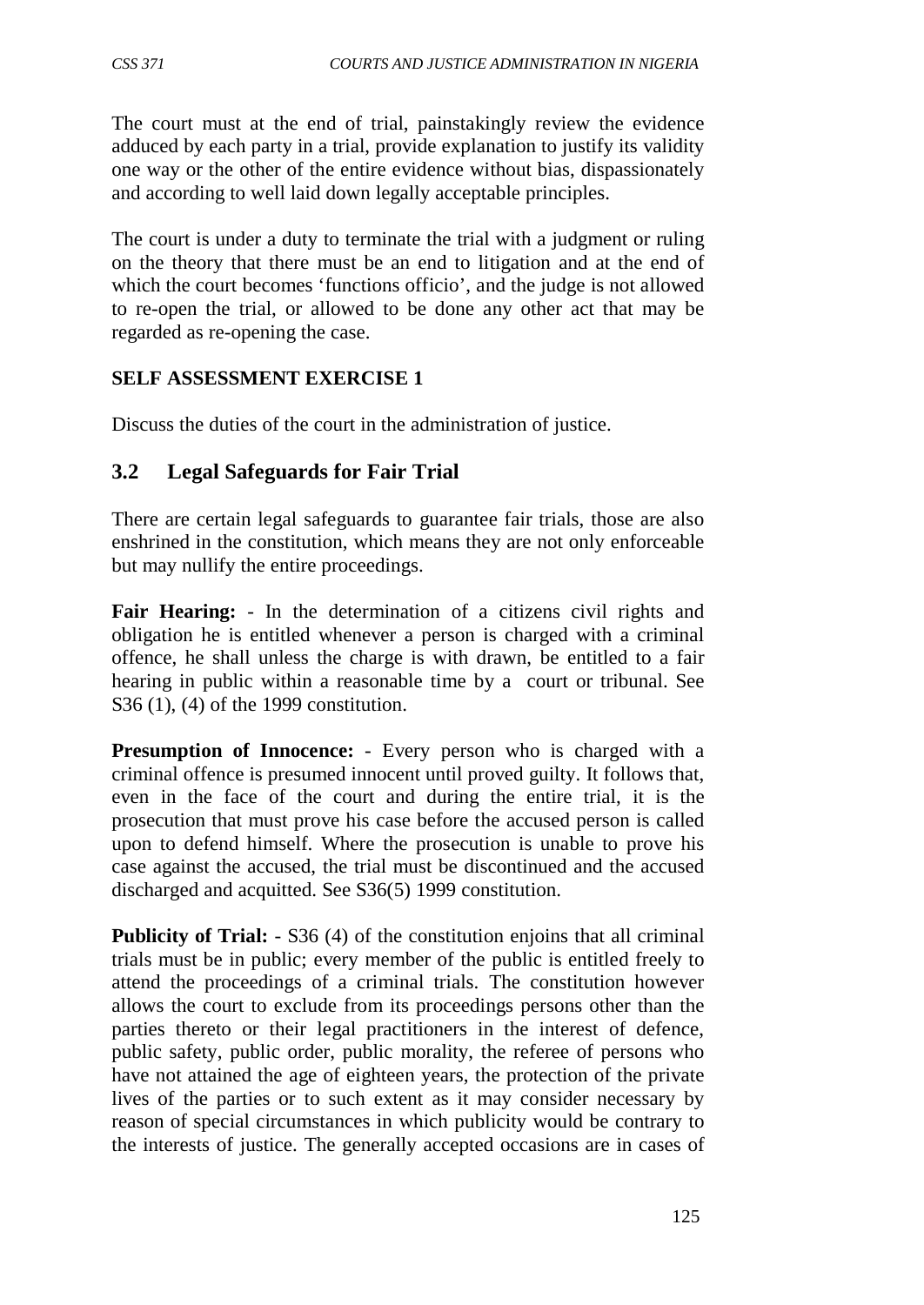trial of young persons and children under the children and young persons law, and where special circumstances permit in matrimonial matters.

**Right to be Informed of the Offence:** - The accused person is entitled to be informed promptly and in the language he understands and in details the nature of the offence. In general, the suspect is first informed of the nature of the offence by the police at the paint of arrest. The accused when charged must be given a copy of the charge sheet before the charge is read to him, subsequently, the charge must be read to him in the open court in the language he understands, and allowed to plea whether he is guilty or not. See S36(6) (a) of 1999 constitution.

**Time to prepare for his trial:** - The accused person must be allowed the opportunity to prepare for his defence. He must be given adequate time and facilities to do so. He is entitled to ask for reasonable time, facilities, and including free access to such facilities. See S36(6) (b) 1999 constitution.

**Right to legal practitioner:** - The accused person is entitled to a legal practitioner of his choice. In capital offences, where the accused do not have a counsel, the court must appoint one for him; under S. 352 of CPR, and & 186 CPC

**Examination of witness:** - The accused person is entitled to examine the witnesses called by the prosecution before any court or tribunal, and obtain the attendance and carry out the examination of witnesses to testify on his behalf before the court or tribunal on the same conditions as these applying to the witnesses called by the prosecution. See S.36(6) (d) 1999 constitution.

**Right to interpreter:** - The language of the court in Nigeria is English. In cases where the accused do not understand English, we is entitled to an interpreter at the courts expense. In practice he is first asked whether he wants his trial in English or other language. If he elects another language, then, the court must provide an interpreter for the accused person. See S.36 (6) (e) of 1999 constitution.

**Antre feis Acquit or Convict: -** Where a person had been tried by any court of competent jurisdiction or tribunal for a criminal offence and either convicted or acquitted, shall not again be tried for that offence or for a criminal offence having the same ingredients as that offence unless upon the order of a superior court while, a person who has been pardoned for a criminal offence shall not again be tried for that offence.

**Right to silence:** - The person accused for an offence cannot be compelled to give evidence at his trial. See S.36(D) 1999 constitution.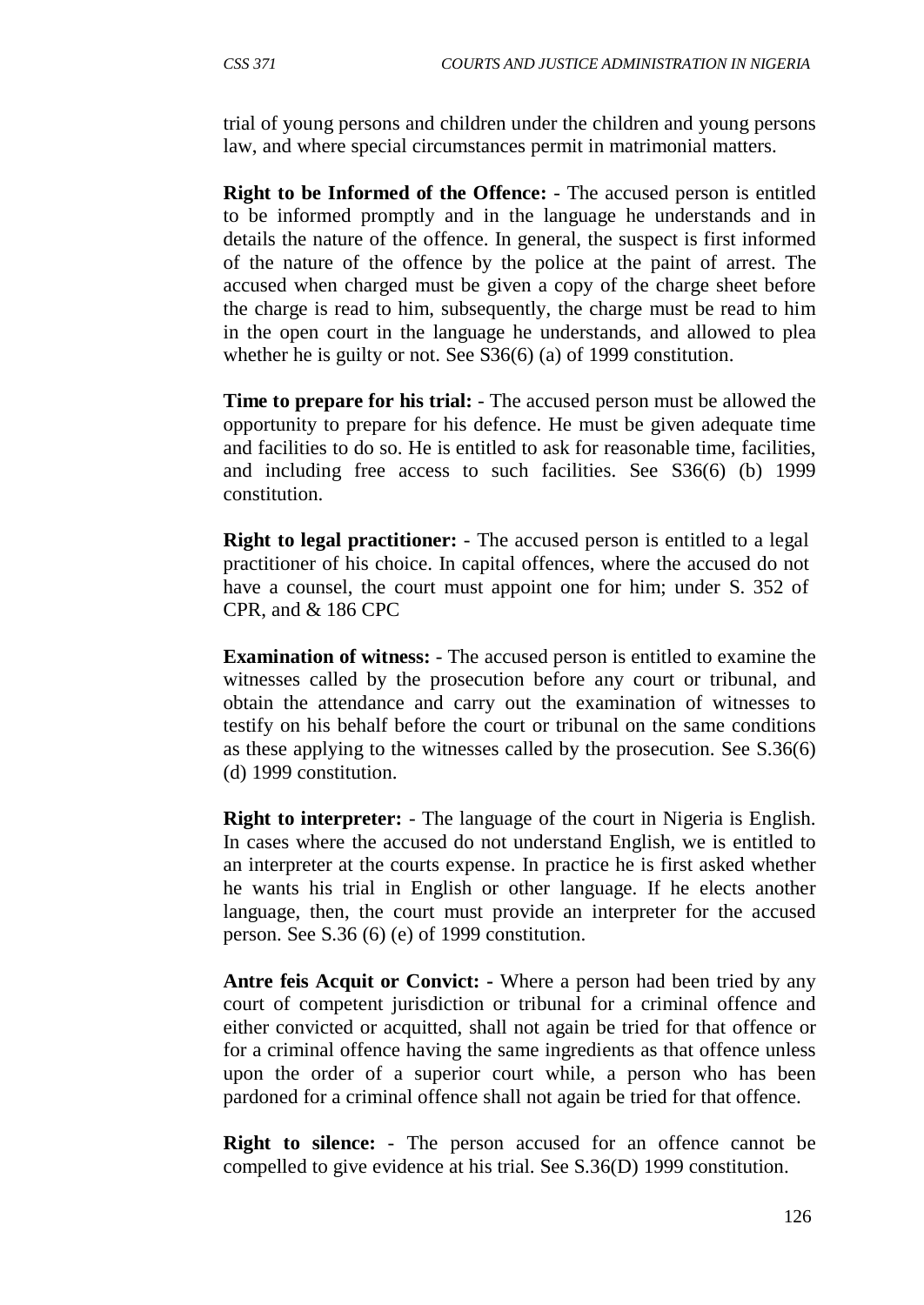Prohibition of conviction for unwritten offence: - A person cannot be tried or convicted for a criminal offence unless that offence is defined and the penalty therefore is prescribed in a written law. See S.36(12) 1999 constitution. This is the constitutional provision that nullifies the entire body of customary criminal law.

## **4.0 CONCLUSION**

The constitutional provisions are also deliberately enshrined in order to guarantee free and fair criminal trials, and also to ensure that the innocent is not wrongly convicted for an offence he had not committed. The rules also help to guarantee the impartiality of the court in proceedings, and that the accused is never put at any disadvantage whatsoever.

# **5.0 SUMMARY**

In this unit we have examined the duties of the court in ensuring fair play, and free and fair hearing. The onerous duties of the courts are reenforced by the constitution, and other relevant laws on procedure like the CRA and CRC.

## **6.0 TUTOR – MARKED ASSIGNMENT**

- 1. Discuss the constitutional safeguards for fair trial in Nigeria.
- 2. Critically examine the role of court in administration of criminal justice in Nigeria.

## **7.0 REFERENCES/FURTHER READING**

AKANDE (supra)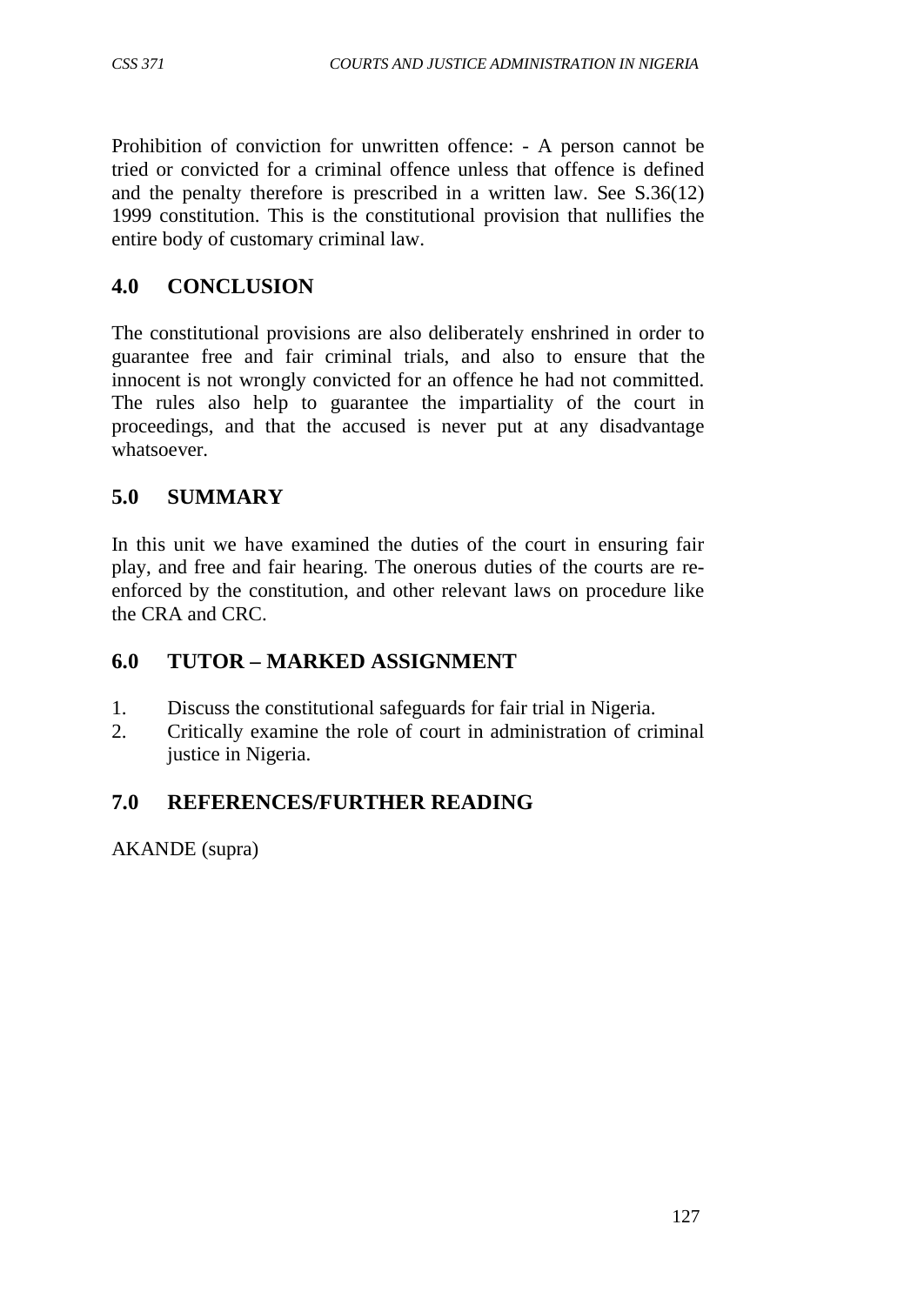## **UNIT 2 MODE OF CRIMINAL TRIAL**

#### **CONTENTS**

- 1.0 Introduction
- 2.0 Objectives
- 3.0 Main Content
	- 3.1 Institution of Proceedings
	- 3.2 Compelling Appearance of an Accused Person
	- 3.3 Presence of the Accused
	- 3.4 Recording of Plea
	- 3.5 Opening of Case for the Prosecution
- 4.0 Conclusion
- 5.0 Summary
- 6.0 Tutor-Marked Assignment
- 7.0 References/Further Reading

## **1.0 INTRODUCTION**

An important aspect of the criminal justice system which commence with the police effecting an arrest after a report or investigation, criminates in the arraignment of a suspect before the court. The arraignment is an affirmation that the police representing the state is satisfied that the suspect is guilty of an offence with which he is changed. The innocence or guilt of the suspect is not ascertained until the court hears the evidence, from the prosecutor acting on behalf of the state, and then allows the suspect who is now referred to as "accused", and "defendant" in Lagos State, to put up his defence with supporting evidence either by himself or through his legal representative. The importance of the trial, the mode of presentation of the case will therefore form an integral part of criminal justice system.

## **2.0 OBJECTIVES**

At the end of this unit you are expected to be able to explain,

- The procedure for arraignment of a suspect.
- The procedure for criminal trials.

### **3.0 MAIN CONTENT**

### **3.1 Institution of Proceedings**

The mode of commencement of criminal proceedings depends on the court where the criminal proceeding was to be instituted. If it is in the High Court, the proceeding is commenced by information of the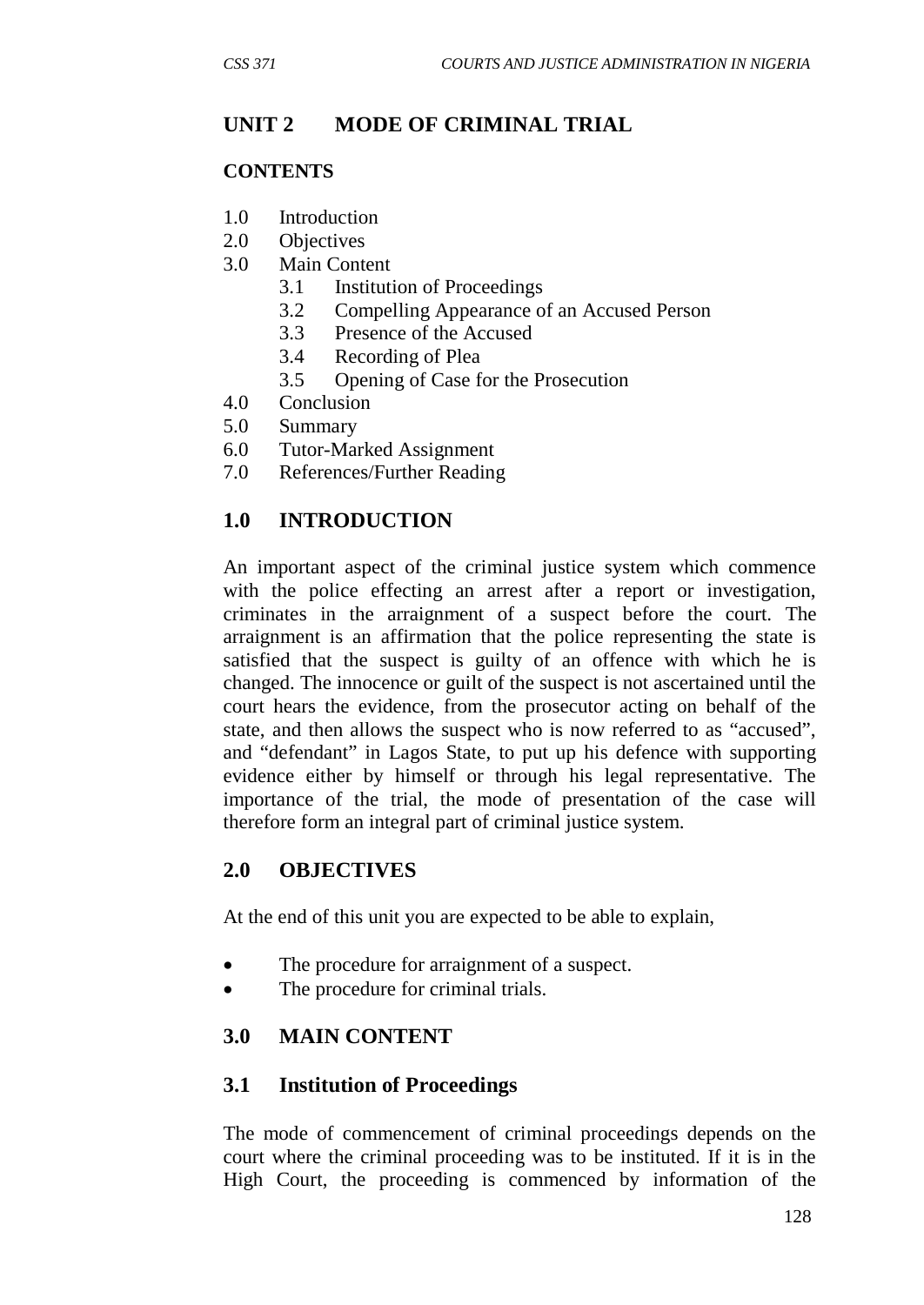Attorney-General of the State in accordance with the provisions of S72 of the CPA. This is simply by filing information in the High Court on the accused person. While in the magistrate courts, either on a complaint whether or not or oath; or simply file a charge sheet specifying the name and occupation of the person charged, the charge against him and the time and place where the offence is alleged to have been committed, and the charge sheet shall be signed by the Police Officer in charge of the case. (See S.77 and 78 CPA).

In practice, the Police Officer in charge of the case, takes the suspect to the court (magistrate) and present the charge sheet, to the Court Registrar, who in turn forward it to the magistrate, who then asks that the case be called. The suspect at that point becomes the accused person. In the High Court, however, the charge is presented by the State Counsel, and the information with the accompanying proofs of evidence is filed in the Court Registry, and transferred to the court, who will hear the case. The matter is then called on the appointed date, and the matter is duly commenced.

# **3.2 Compelling Appearance of an Accused Person**

As stated above, normally, the accused is taken to the court with the charge sheet, however, where this is not done, or a complaint was made against a suspect, the magistrate may issue a summons directed to the person complained against, stating concisely the substance of such complaint and requiring him to appear at a certain time and place being not less than 48 hours after the service of such summons before the court to answer to the said complaint and to be further dealt with accordingly to law. (See S.83 CPA).

The summons is served by a Police Officer or officer of court on the person complained against. If however he cannot be found, the complaint may be served by pasting on a conspicuous place where the person to be served may see it by the leave of the court.

## **3.3 Presence of the Accused**

Nigerian law generally does not allow an accused to be tried in absentia. Until the accused is found, or prosecute him for trial, the trial cannot proceed. See S.210 CPA and 153 CPC. In the case of Adeoye Vs State (1999) 6 NWLR pt. 605 pg 74, the court ruled that trial in absentia is unknown to Nigerian law.

The exception is stated in S.100 CPA and S.154 CPC. Where a person is charged with an offence punishable only by a penalty not exceeding one hundred Naira. (N100.00), the court may dispense with the personal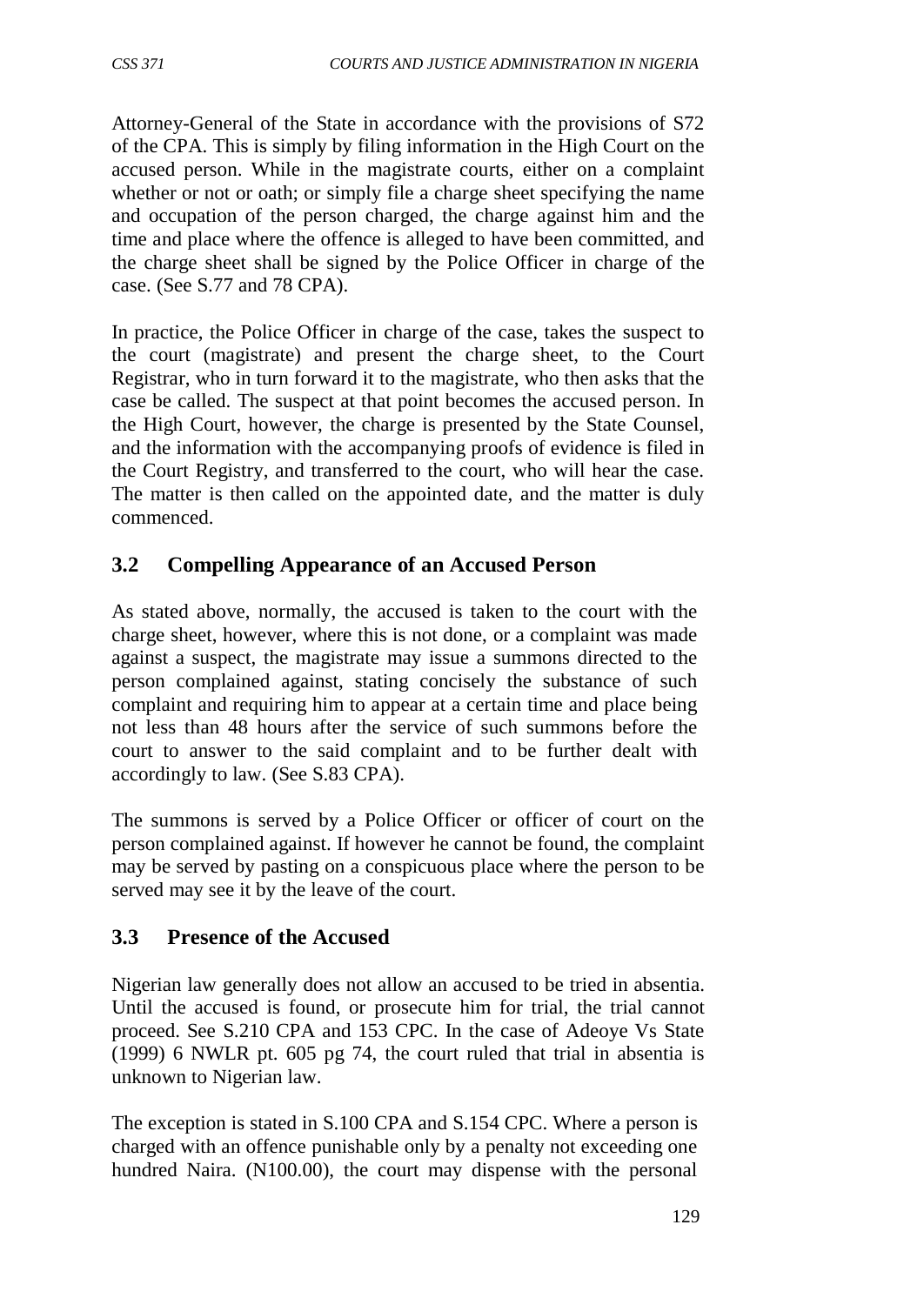attendance of the accused provided that the accused pleads guilty in writing or appears and so pleads by a legal practitioner.

The second instance is where the presence of the accused renders trial in his presence impracticable. The third instance is where the court is investigating the mental condition of the accused, whether he is of a sound mind as to be able to stand for his trial. Where the defendant does not appear after a summons has been dully served on him, the magistrate shall order a warrant of arrest to be issued on the defendant; called bench warrant, and upon his arrest, the magistrate may commit him to prison custody. In the event of the non - appearance of the prosecutor on the day of trial, the court shall dismiss the complaint or adjourn the matter to a convenient date. Where both parties do not appear, the court may give appropriate directions (See S.280–282 CPA).

## **3.4 Recording of Plea**

The accused must be placed before the court unfettered unless the court otherwise order.

The information or charge is read over and explained to him to the satisfaction of the court or other officer of the court.

The accused is called upon immediately to take his plea, unless he has any objection to the charge or service. See Udo Vs State (2006) 15NWLR pt. 100 pg 179 at 181.

The accused may object to the charge of making technical objection to the charge called preliminary objection, and this must be heard, and dispensed with before the continuation of the trial.

However, where the accused refused to make his plea, the court must ascertain if this was due to malice or otherwise. If it was malicious a plea of not guilty is entered for him, but if not then the court must investigate if this was due to mental condition. If it was found that the accused is of unsound mind, then the trial cannot proceed, and the person is kept in custody pending the pleasure of the Governor.

#### **3.5 Plea of Guilty**

Where the accused pleads guilty, the plea is recorded as nearly as possible in the words used by the accused, and the court may proceed to convict the accused on his plea, after observing the following: -

The charge must be within the jurisdiction of the court.

The charge must be one that can be tried summarily by the court. Where the charge is a capital offence, a plea of not guilty will be recorded notwithstanding the plea of guilty entered by the accused.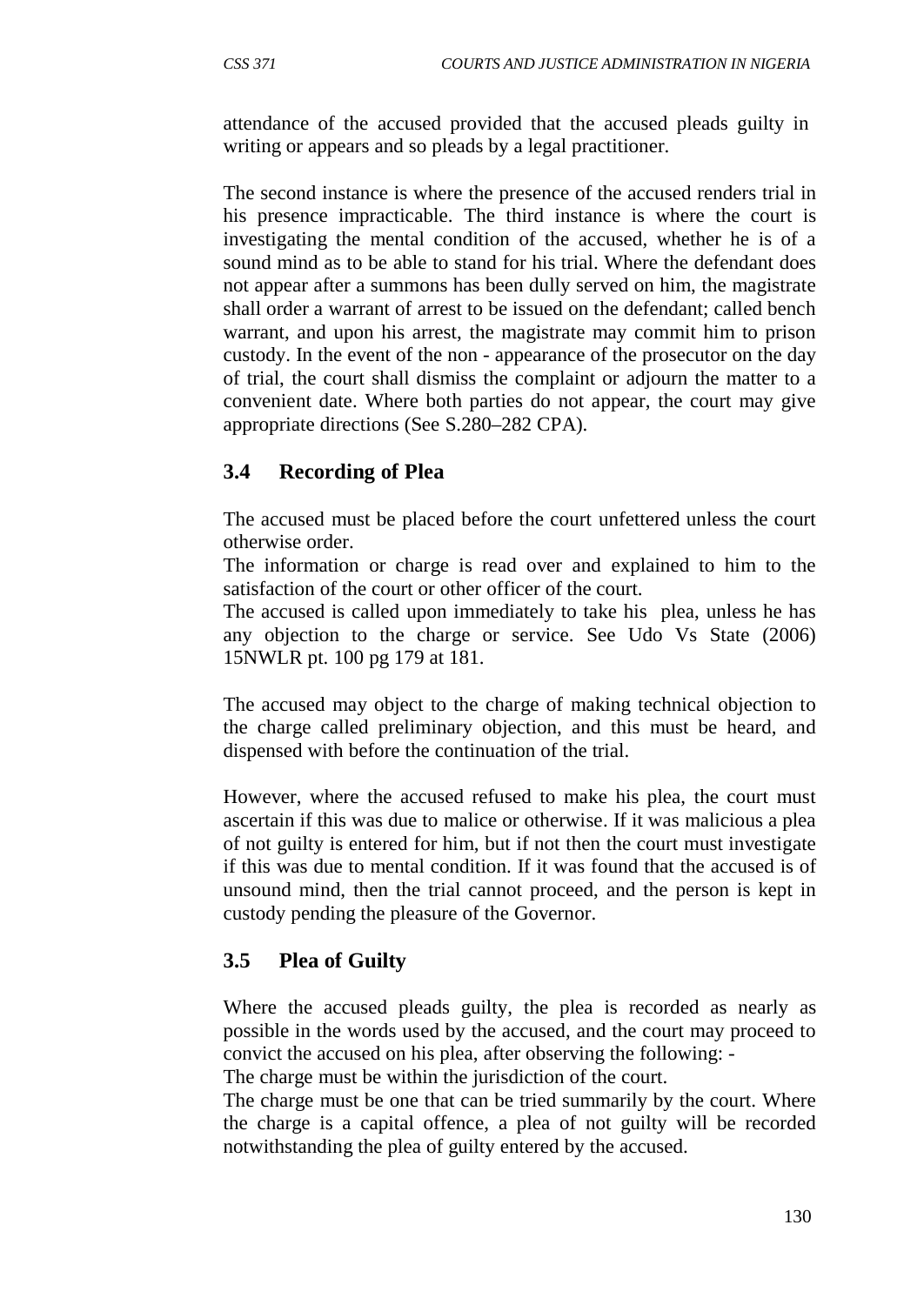Opening of case for the Prosecution: After the plea of not guilty by the accused person to the charge or information, the prosecutor may open the case against the accused person and then adduce evidence in support of his charge. The burden of proof in any criminal trial is always on the prosecution. The accused is presumed innocent until the contrary is proved. The standard of proof is beyond reasonable doubt. (See S.138 (i) evidence Act).

The prosecution will open his case by informing the court the nature of the charge, the number of witnesses he wishes to call in proof of his case, the expected length of time within which he can conclude the prosecution case. He is then allowed to proceed immediately, or adjourn to a later date. He then calls all his witness, and the accused person is allowed to cross-examine the witnesses, and he is allowed to re-examine the witnesses if there is any ambiguity to be cleared. At the end of the prosecution case, the accused may make a no-case submission. What this means is that,

The prosecution has failed to prove an essential ingredient of the offence. The evidence and witness of the prosecution has been seriously discredited under cross-examination by the accused person or his legal representative that it is manifestly unreliable for any reasonable tribunal to convict the accused. The court shall discharge the accused immediately. However, where a Prima Facie case has been established against him the court will call upon him to present his case.

Upon the conclusion of the defense, the parties are called upon to address the court. The defense is entitled to address the court at the conclusion of the case. The prosecution is not allowed to reply if only the accused gave evidence on his behalf, but he does not apply to the law officer who always has a right of reply. The court after the addresses, adjourns to consider the evidence, and then gives judgment.

The judgment is a consideration of all the evidence adduced before it and proceeds to convict or to discharge and acquit the accused person.

In a criminal trial, after the conviction, the court calls upon the prosecutor to give details of past criminal records of the convict. While, he is also called upon to make an 'allocutos' that is a plea in mitigation of the sentence. The court after considering all the evidence and pleas, shall then enter the sentence according to law. See S.247 CPA.

## **4.0 CONCLUSION**

From the above, it is quite clear that a criminal trial being part of the very complex criminal justice administration is very technical and seemingly laboriously long winded. Each step is however designed to